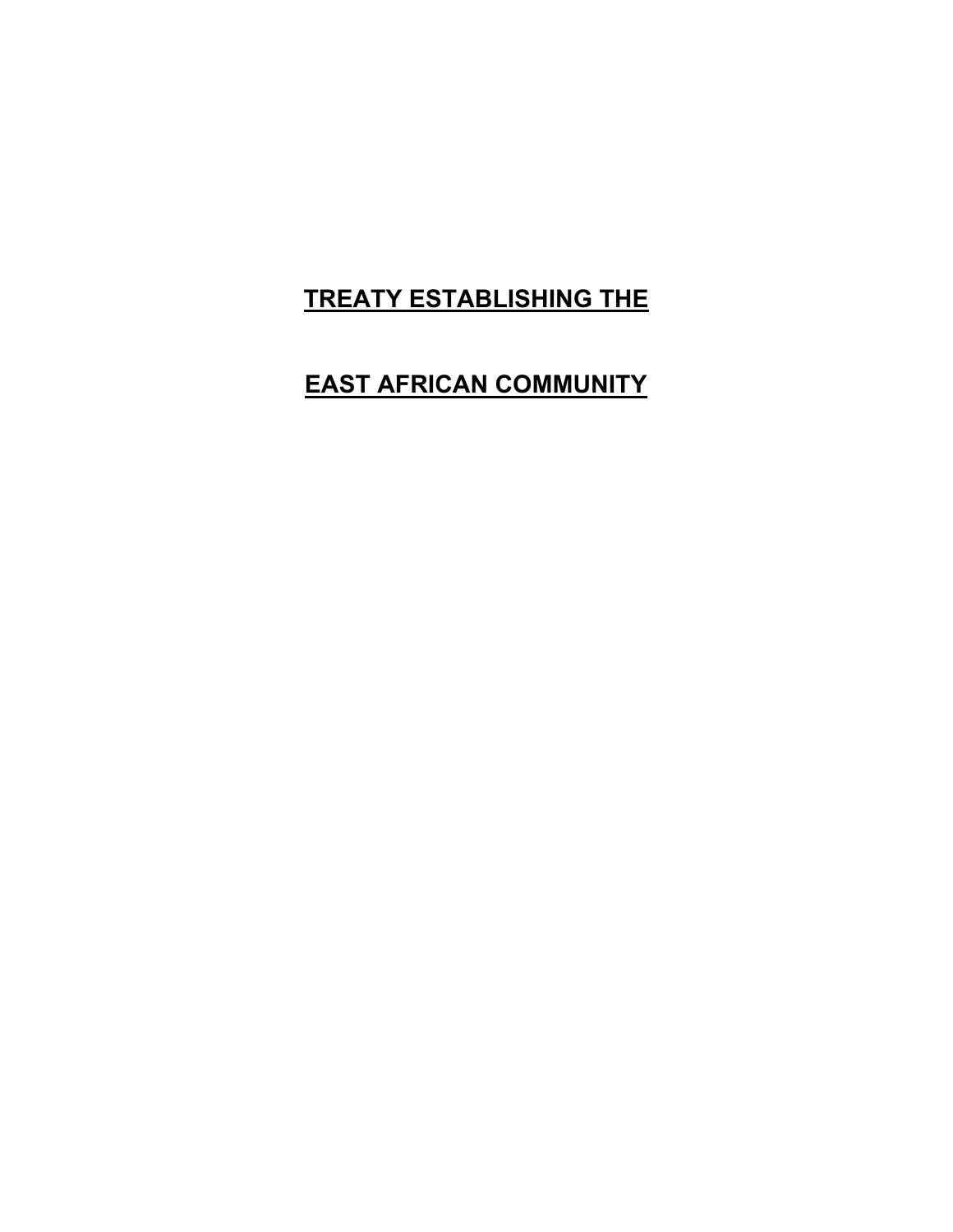# PREAMBLE

WHEREAS the Republic of Kenya, the Republic of Uganda and the United Republic of Tanzania have enjoyed close historical, commercial, industrial, cultural and other ties for many years;

AND WHEREAS formal economic and social integration in the East African Region commenced with, among other things, the construction of the Kenya Uganda Railway 1897 - 1901, the establishment of the Customs Collection Centre 1900, the East African Currency Board 1905, the Postal Union 1905, the Court of Appeal for Eastern Africa 1909, the Customs Union 1919, the East African Governors Conference 1926, the East African Income Tax Board 1940 and the Joint Economic Council 1940;

AND WHEREAS provision was made by the East Africa (High Commission) Orders in Council 1947 - 1961, the East African Common Services Organisation Agreements 1961 – 1966, and the Treaty for East African Co-operation 1967 for the establishment respectively, of the East Africa High Commission, the East African Common Services Organisation and the East African Community as successive joint organisations of the said countries to control and administer certain matters of common interest and to regulate the commercial and industrial relations and transactions between the said countries and by means of a central legislature to enact on behalf of the said countries laws relevant to the purposes of the said joint organisations;

AND WHEREAS in 1977 the Treaty for East African Co-operation establishing the East African Community was officially dissolved, the main reasons contributing to the collapse of the East African Community being lack of strong political will, lack of strong participation of the private sector and civil society in the co-operation activities, the continued disproportionate sharing of benefits of the Community among the Partner States due to their differences in their levels of development and lack of adequate policies to address this situation;

AND WHEREAS upon the dissolution of the East African Community the said countriessigned on the 14th day of May, 1984, at Arusha, in Tanzania the East African Community Mediation Agreement 1984, hereinafter referred to as "the Mediation Agreement" for the division of the assets and liabilities of the former East African Community;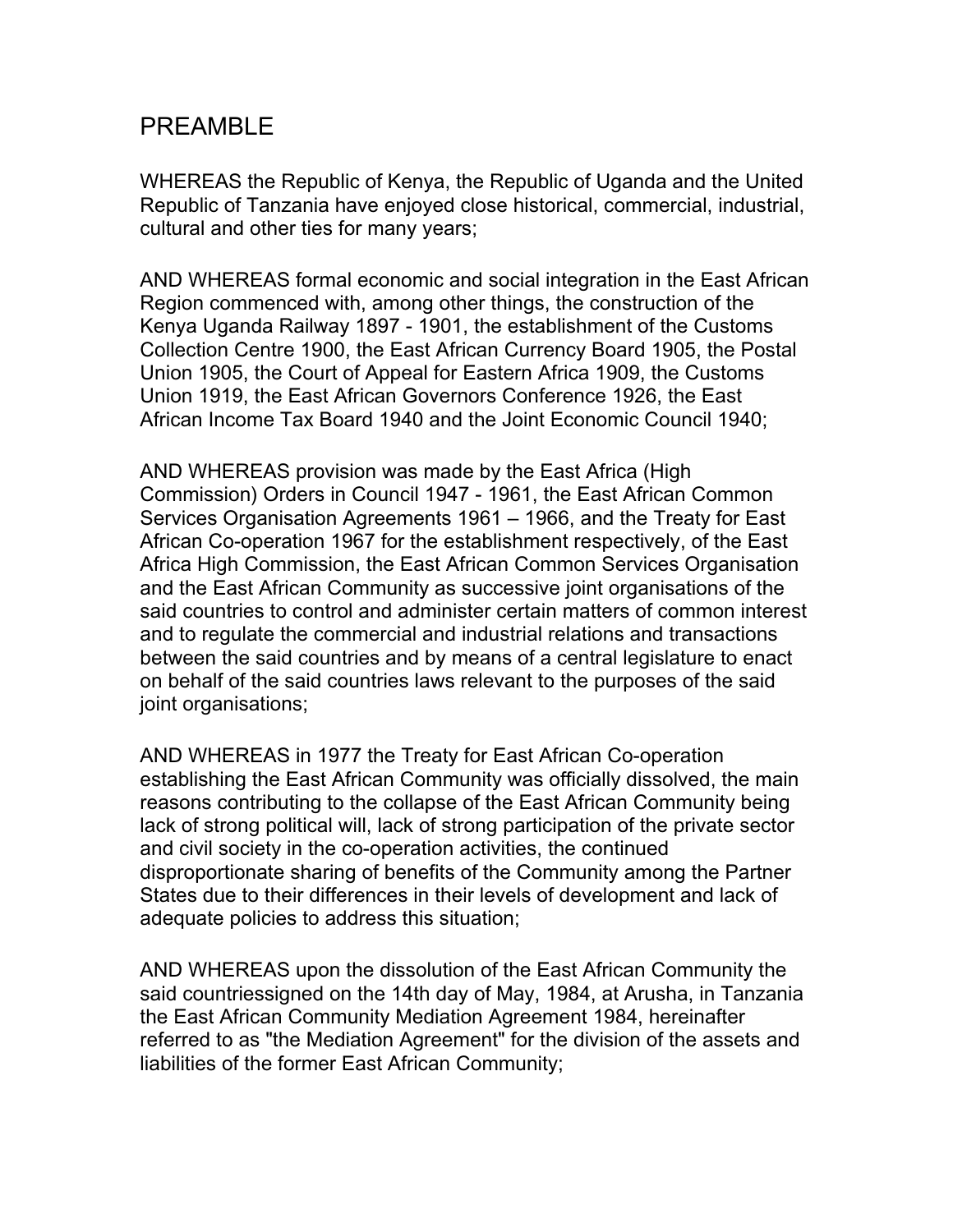AND WHEREAS pursuant to Article 14.02 of the Mediation Agreement the said countries agreed to explore and identify areas for future co-operation and to make arrangements for such co-operation;

AND WHEREAS on the 30th day of November, 1993, provision was made by the Agreement for the Establishment of a Permanent Tripartite Commission for Co-operationBetween the Republic of Kenya, the Republic of Uganda and the United Republic of Tanzania for the establishment of the Permanent Tripartite Commission for Co-operation hereinafter referred to as "the Tripartite Commission" to be responsible for the co-ordination of economic, social, cultural, security and political issues among the said countries and a Declaration was also made by the Heads of State of the said countries for closer East African Co-operation;

AND WHEREAS on the 26th day of November, 1994, provision was made by the Protocol on the Establishment of a Secretariat of the Permanent Tripartite Commission for Co-operation Between the Republic of Kenya, the Republic of Uganda and the United Republic of Tanzania, for the establishment of the Secretariat of the Permanent Tripartite Commission for Co-operation Between the Republic of Kenya, the Republic of Uganda and the United Republic of Tanzania to act as the Secretariat of the Tripartite Commission, hereinafter referred to as "the Secretariat of the Tripartite Commission";

AND WHEREAS on the 29th day of April 1997 at Arusha in Tanzania, the Heads of State of the said countries after reviewing the progress made by the Tripartite Commission, in the development of closer co-operation between the said countries in the fiscal, monetary, immigration, infrastructure and service fields and after approving the East African Cooperation Development Strategy for the period 1997 - 2000, directed the Tripartite Commission to embark on negotiations for the upgrading of the Agreement establishing the Tripartite Commission into a Treaty;

AND WHEREAS the said countries, with a view to strengthening their cooperation are resolved to adhere themselves to the fundamental and operational principles that shall govern the achievement of the objectives set out herein and to the principles of international law governing relationships between sovereign states;

AND WHEREAS the said countries, with a view to realising a fast and balanced regional development are resolved to creating an enabling environment in all the Partner States in order to attract investments and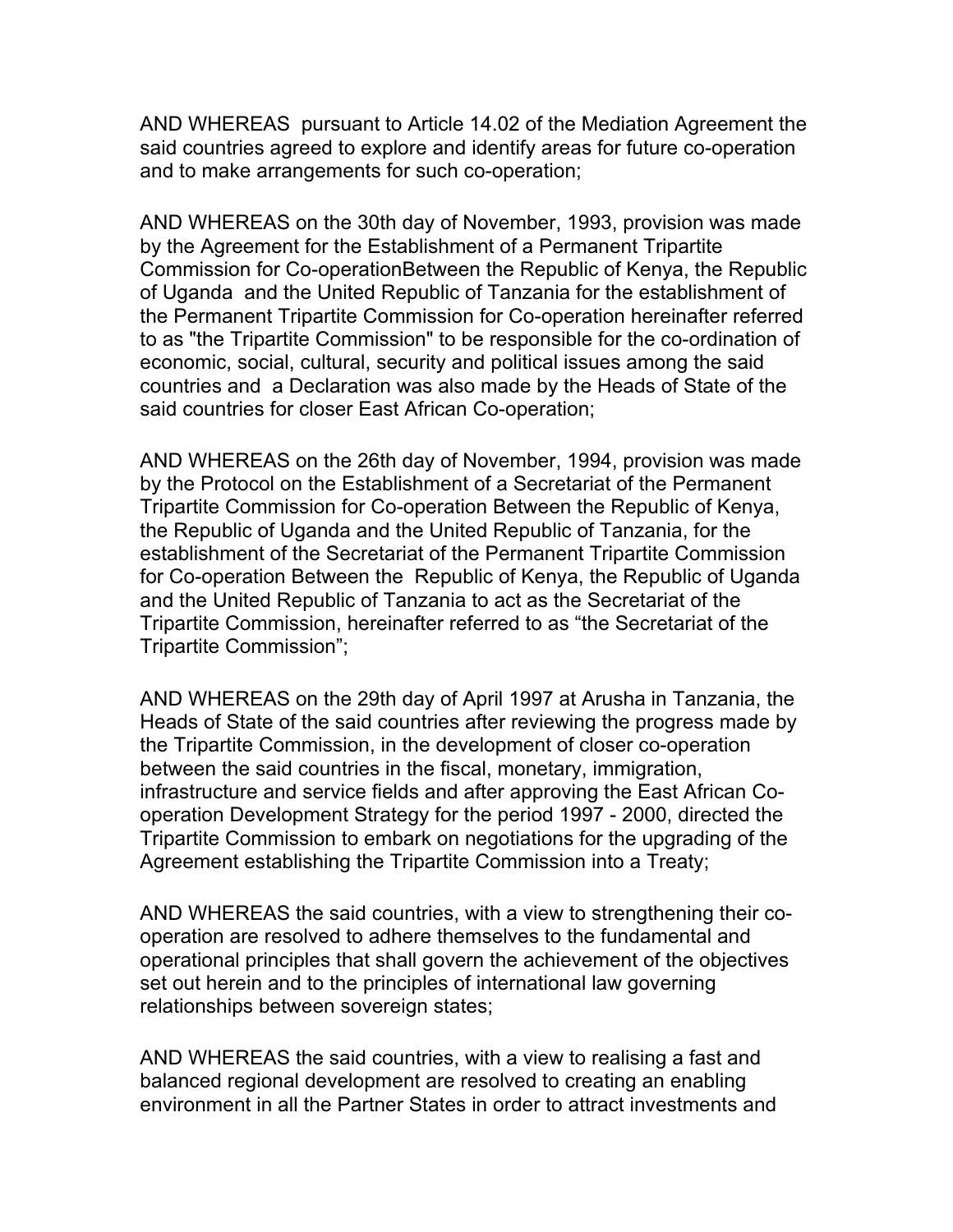allow the private sector and civil society to play a leading role in the socioeconomic development activities through the development of sound macro-economic and sectoral policies and their efficient management while taking cognisance of the developments in the world economy as contained in the Marrakesh Agreement Establishing the World Trade Organisation, 1995 referred to "as the WTO Agreement" and as may be decided by the Partner States, the development of technological capacity for improved productivity;

AND WHEREAS the said countries desire to foster and to promote greater awareness of the shared interests of their people;

AND WHEREAS the said countries are resolved to act in concert to achieve the objectives set out hereinbefore;

NOW THEREFORE the Republic of Kenya , the Republic of Uganda and the United Republic of Tanzania ;

 DETERMINED to strengthen their economic, social, cultural, political, technological and other ties for their fast balanced and sustainable development by the establishment of an East African Community, with an East African Customs Union and a Common Market as transitional stages to and integral parts thereof, subsequently a Monetary Union and ultimately a Political Federation;

CONVINCED that co-operation at the sub-regional and regional levels in all fields of human endeavour will raise the standards of living of African peoples, maintain and enhance the economic stability, foster close and peaceful relations among African states and accelerate the successive stages in the realisation of the proposed African Economic Community and Political Union;

AGREE AS FOLLOWS:

CHAPTER ONE

INTERPRETATION

**ARTICLE 1** 

Interpretation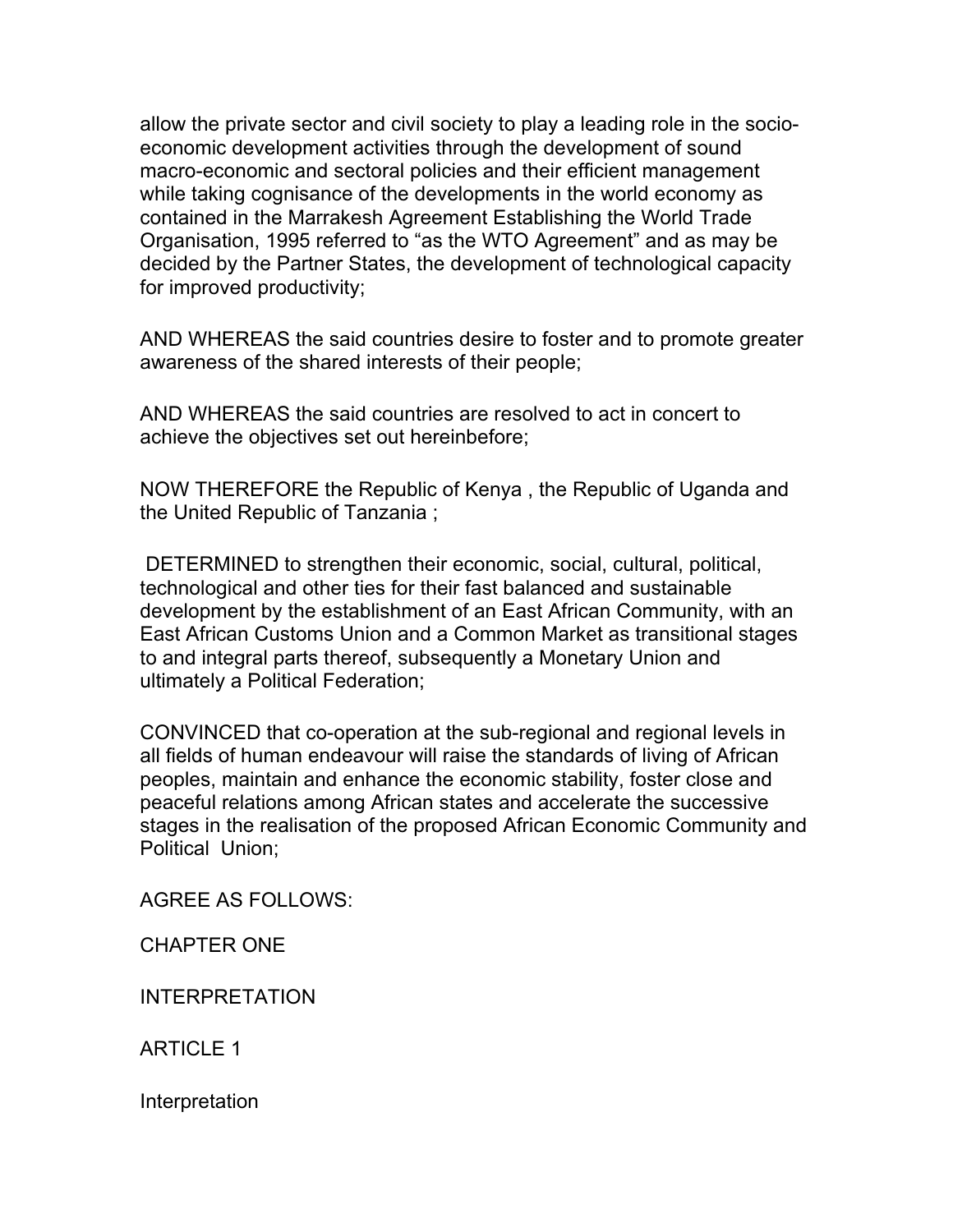1. In this Treaty, except where the context otherwise requires -

"Act of the Community" means an Act of the Community in accordance with this Treaty;

"Audit Commission" means the Audit Commission established by Article 134 of this Treaty;

"Assembly" means the East African Legislative Assembly established by Article 9 of this Treaty;

"Bill" means a Bill of the East African Legislative Assembly;

 "civil society" means a realm of organised social life that is voluntary, self generating, self-supporting, autonomous from the state, and bound by a legal set of shared rules;

"Clerk of the Assembly" means the Clerk of the East African Legislative Assembly appointed under Article 48 of this Treaty;

"common carrier" includes a person or an undertaking engaged in the business of providing services for the carriage of goods and passengers for hire and operating as such under the laws of a Partner State;

"common external tariff" means an identical rate of tariff imposed on goods imported from third countries;

"Common Market" means the Partner States' markets integrated into a single market in which there is free movement of capital, labour, goods and services;

"common standard travel document" means a passport or any other valid travel document establishing the identity of the holder, issued by or on behalf of the Partner State of which he or she is a citizen and shall also include inter-state passes;

"Community" means the East African Community established by Article 2 of this Treaty;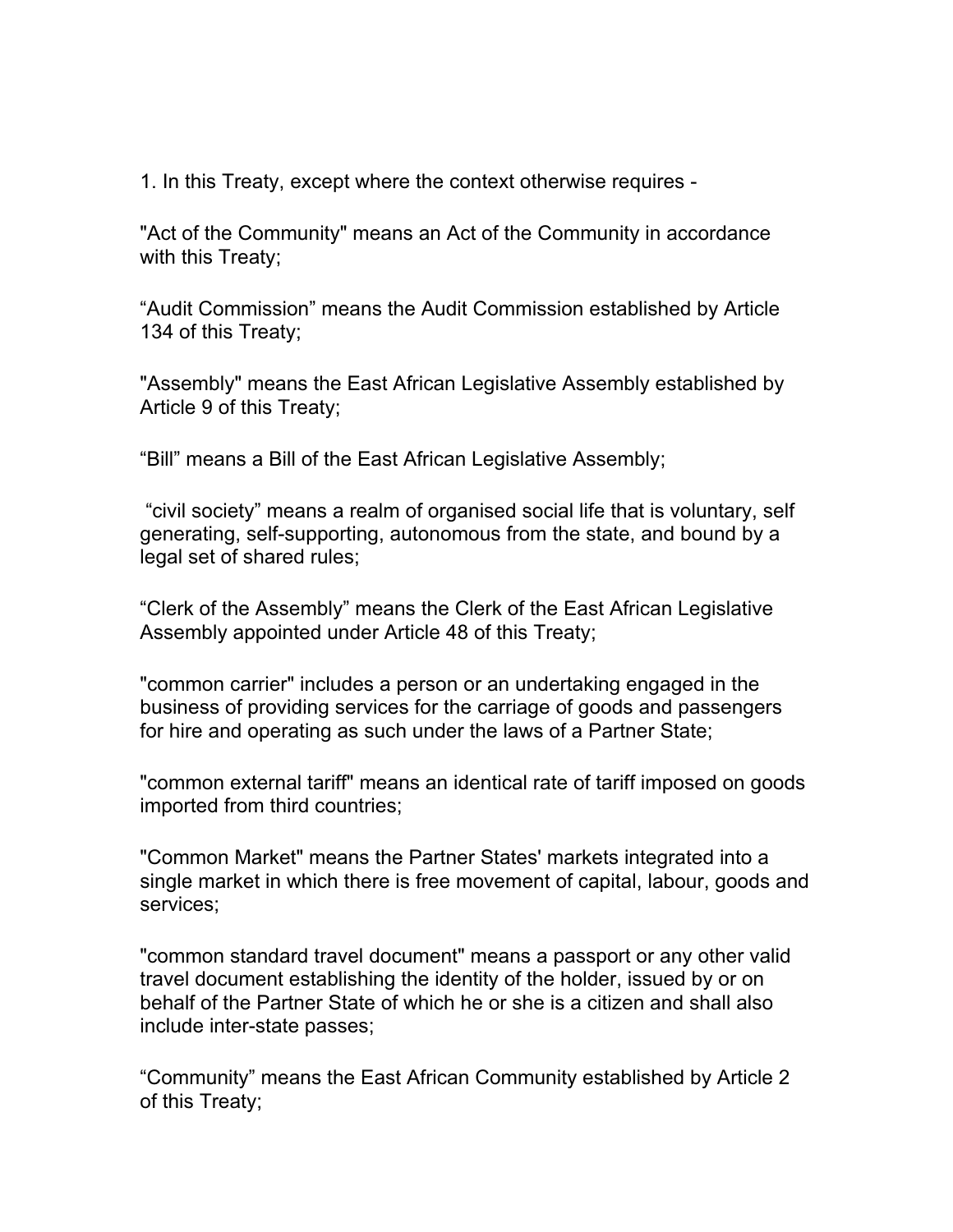"Contracting Parties" means the Republic of Kenya, the Republic of Uganda and the United Republic of Tanzania;

"co-operation" includes the undertaking by the Partner States in common, jointly or in concert, of activities undertaken in furtherance of the objectives of the Community as provided for under this Treaty or under any contract or agreement made thereunder or in relation to the objectives of the Community;

"Co-ordination Committee" means the Co-ordination Committee established by Article 9 of this Treaty;

"Council" means the Council of Ministers of the Community established by Article 9 of this Treaty;

"Counsel to the Community" means the Counsel to the Community provided for under Article 69 of this Treaty;

"countervailing duty" means a specific duty levied for purposes of offsetting a subsidy bestowed directly or indirectly upon the manufacture, production or export of that product;

"Court" means the East African Court of Justice established by Article 9 of this Treaty;

"customs clearing agent" means a person who is licensed in any of the Partner States to provide a service at a fee, in connection with documentation and customs clearance of import and export of consignments of goods;

 "designated airline" means an airline which has been designated and authorised by a competent authority of a Partner State to operate the agreed services;

"duty drawback" means a refund of all or part of any excise or import duty paid in respect of goods confirmed to have been exported or used in a manner or for a purpose prescribed as a condition for granting duty drawback.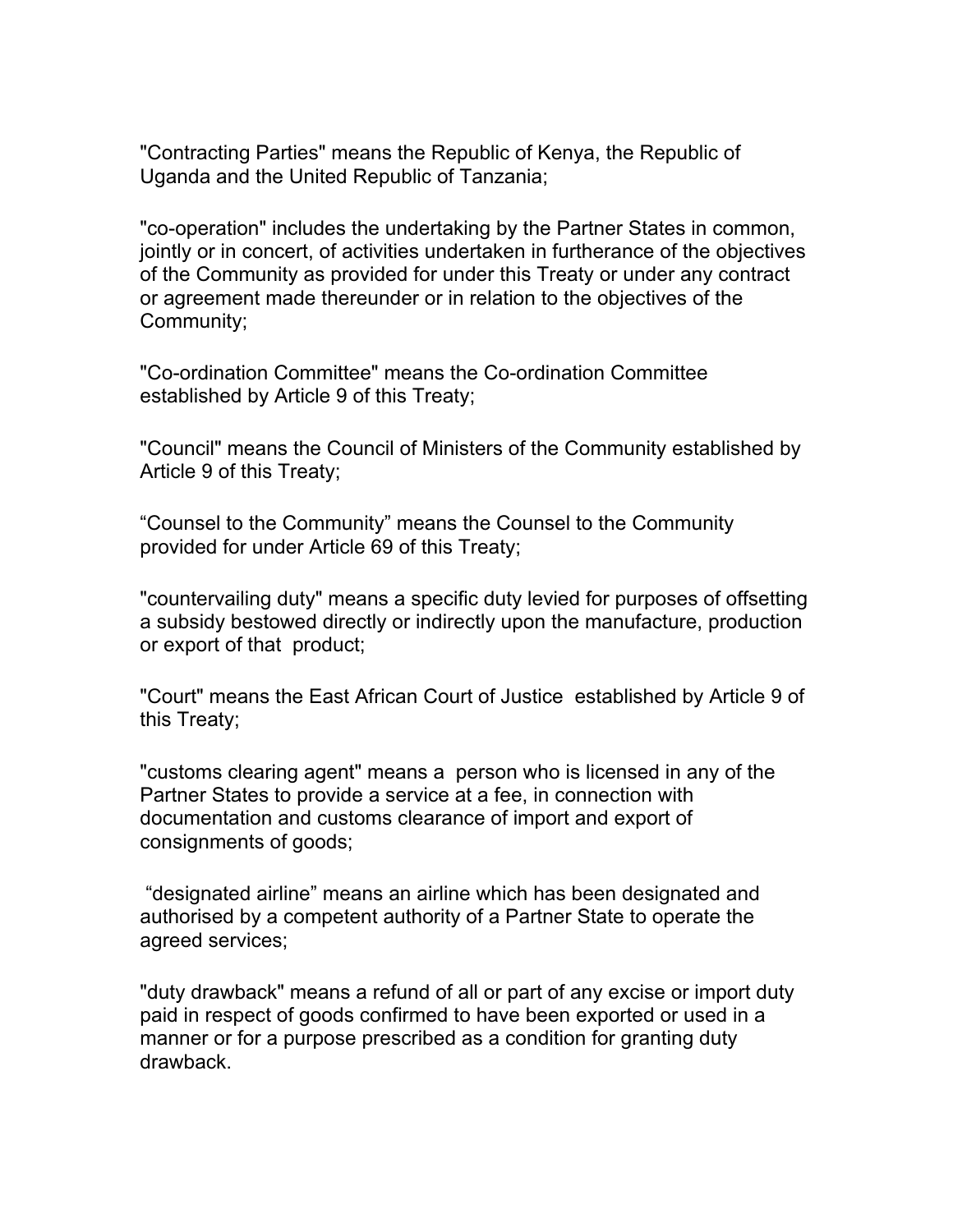"East African Industrial Development Strategy" means the strategy provided for under Article 80 of this Treaty;

"East African Law Reports" means the published reports of the judgements of the former Court of Appeal for East Africa and the High Courts of Kenya, Tanzania and Uganda;

"East African Trade Regime" means a trade regime provided for under Article 74 of this Treaty;

"elected member" means an elected member of the Assembly elected under Article 50 of this Treaty;

"environment" means the natural resources of air, water, soil, fauna and flora, eco-systems, land, the man-made physical features, cultural heritage, the characteristic aspects of the landscape and the socioeconomic interaction between the said factors and any living and non-living organisms;

"equitable distribution of benefits" means fair and proportionate distribution of benefits;

"financial year" means the financial year referred to under Article 132 of this Treaty;

"foreign country" means any country other than a Partner State;

"freight forwarder" means a person engaged at a fee, either as an agent for other transport operators or on his own account, in the management of transport services and related documentation;

"Gazette" means the Official Gazette of the Community;

"gender"means the role of women and men in society;

"Head of Government" means a person designated as such by a Partner State's Constitution;

"Head of State" means a person designated as such by a Partner State's Constitution;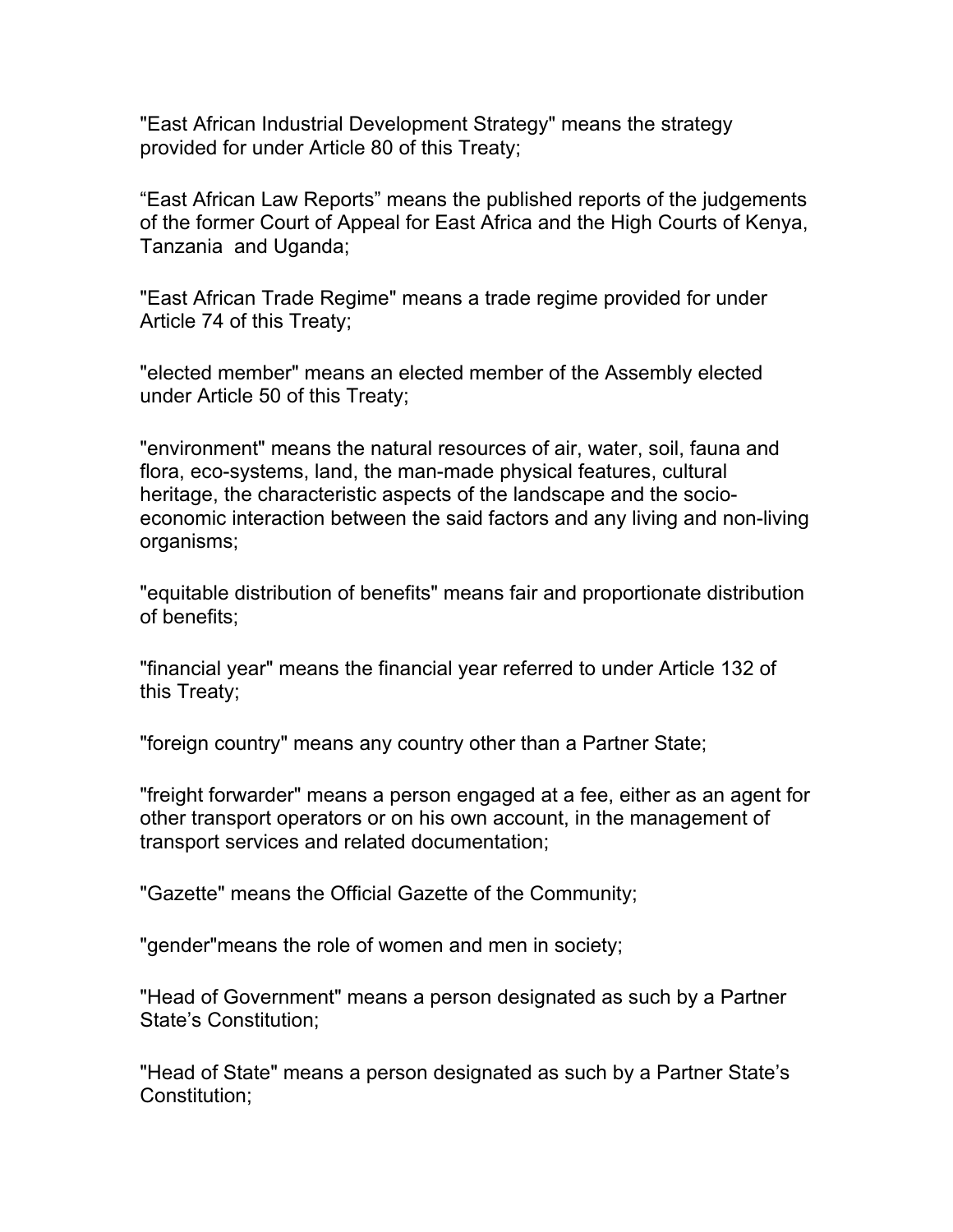"import" with its grammatical variations and cognate expressions means to bring or cause to be brought into the territories of the Partner States from a foreign country;

"indigenous entrepreneur" means a citizen who is a business person of a Partner State but who does not possess a foreign nationality;

"institutions of the Community" means the institutions of the Community established by Article 9 of this Treaty;

"international standards" means standards that are adopted by international standardising or standards organisations made available to the public;

"Judge" means a Judge of the East African Court of Justice and includes the President and the Vice President of the Court;

"judgment" shall where appropriate include a ruling, an opinion, an order, a directive or a decree of the Court;

"Minister" in relation to a Partner State, means a person appointed as a Minister of the Government of that Partner State and any other person, however entitled, who, in accordance with any law of that Partner State, acts as or performs the functions of a Minister in that State;

 "multimodal transport" means the transport of goods and services from one point to another by two or more modes of transport on the basis of a single contract issued by the person organising such services and while such person assumes responsibility for the execution of the whole operation and also includes any other similar equipment or facility which may hereafter be used;

"multimodal transport facilities" includes items such as heavy lift swinging devices, twin deck cranes, gantry cranes, elevators, large carriers, mechanised storage, low loaders, access facilities, low-profile straddle carriers, mobile cranes, container gantry cranes, side loaders, heavy duty forklifts, heavy duty tractors, heavy duty trailers, portable ramps, flat wagons (flats) for containers, low tare special user wagons and trucks for containers, pallets, web-slings for pre-slung cargoes for different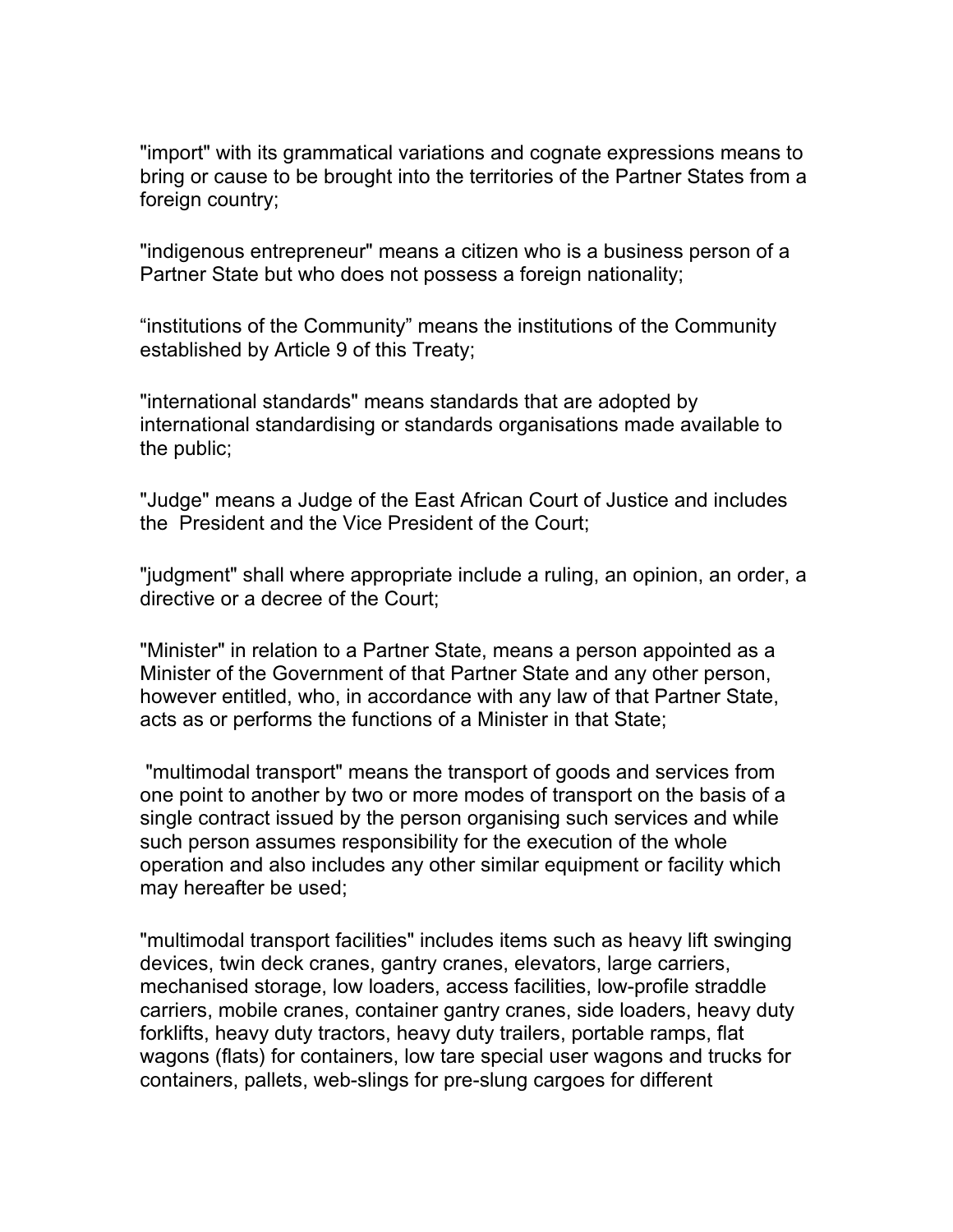commodities and any other similar equipment or facility which may hereafter be used."

"National Assemblies" with its grammatical variation and cognate expression means the national legislatures however designated of the Partner States;

"non-tariff barriers" means administrative and technical requirements imposed by a Partner State in the movement of goods;

 "organs of the Community" means the organs of the Community established by Article 9 of this Treaty;

"other charges of equivalent effect" means any tax, surtax, levy or charge imposed on imports and not on like locally produced products but does not include fees and similar charges commensurate with the cost of services rendered;

"Partner States" means the Republic of Kenya, the Republic of Uganda and the United Republic of Tanzania and any other country granted membership to the Community under Article 3 of this Treaty;

"person" means a natural or legal person;

"President of the Court" means the person appointed as President of the Court under Article 24 of this Treaty;

"principle of asymmetry" means the principle which addresses variances in the implementation of measures in an economic integration process for purposes of achieving a common objective;

"principle of complementarity" means the principle which defines the extent to which economic variables support each other in economic activity;

"principle of subsidiarity" means the principle which emphasises multi-level participationof a wide range of participants in the process of economic integration;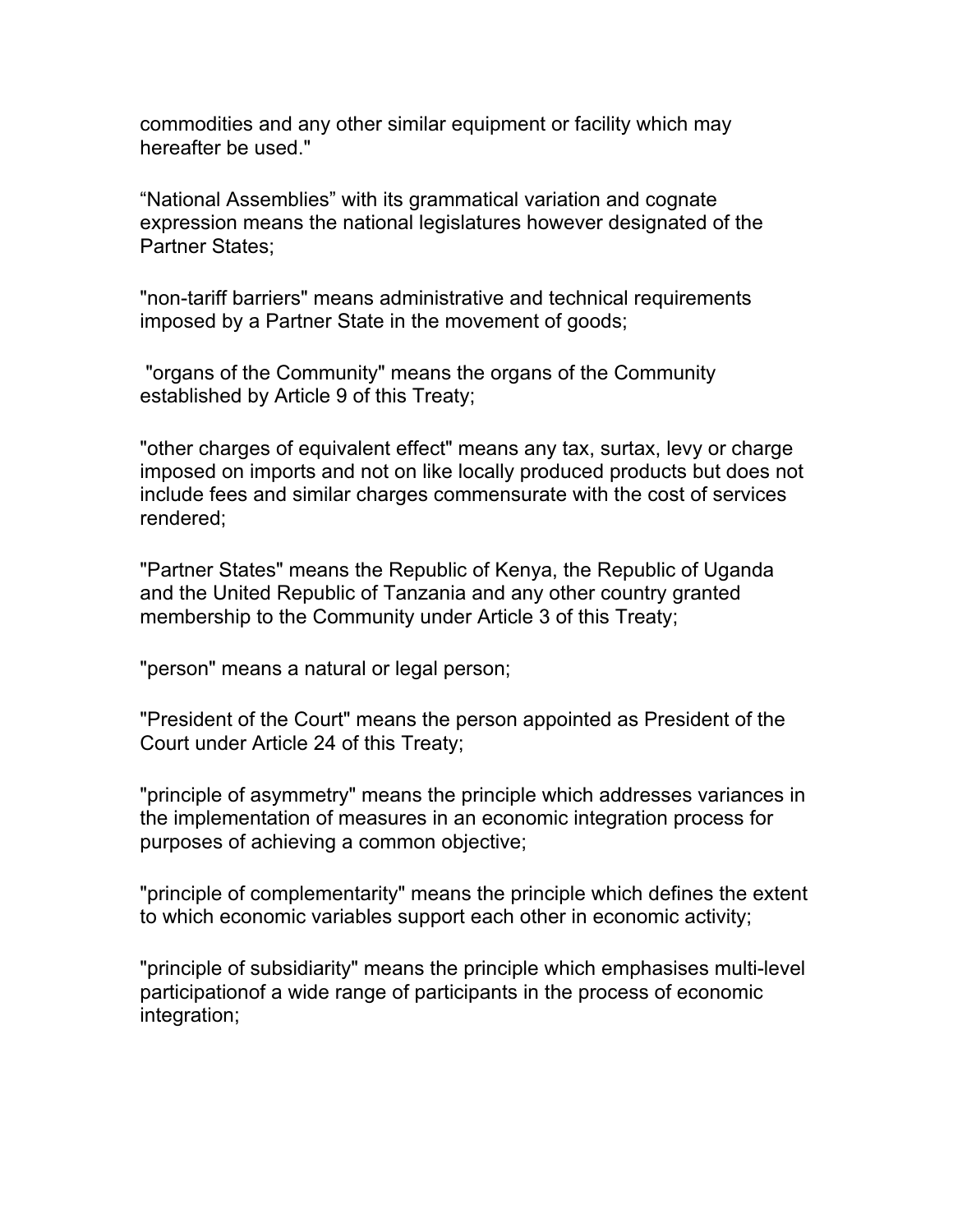"principle of variable geometry" means the principle of flexibility which allows for progression in co-operation among a sub-group of members in a larger integration scheme in a variety of areas and at different speeds;

"private sector" means the part of the economy that is not owned or directly controlled by a state;

"protocol" means any agreement that supplements, amends or qualifies this Treaty;

"Registrar" means the Registrar of the Court appointed under Article 45 of this Treaty;

"safeguard measures" means the measures taken by any Partner State as provided under Article 78 and 88 of this Treaty as the case may be;

"salary" and "terms and conditions of service" includes wages, overtime pay, salary and wage structures, leave, passages, transport for leave purposes, pensions and other retirement benefits, redundancy and severance payments, hours of duty, grading of posts, medical arrangements, housing, arrangements for transport and travelling on duty, and allowances;

"Secretariat" means the Secretariat of the Community established by Article 9 of this Treaty'

"Secretary General" means the Secretary General of the Community provided for under Article 67 of this Treaty;

"Sectoral Committees" means Sectoral Committees established by Article 20 of this Treaty;

"Sectoral Council" means the Sectoral Council provided for under Article 14 of this Treaty;

"shipping agent" means a local representative of a shipping company;

"Speaker of the Assembly" means the Speaker of the Assembly provided for under Article 53 of this Treaty.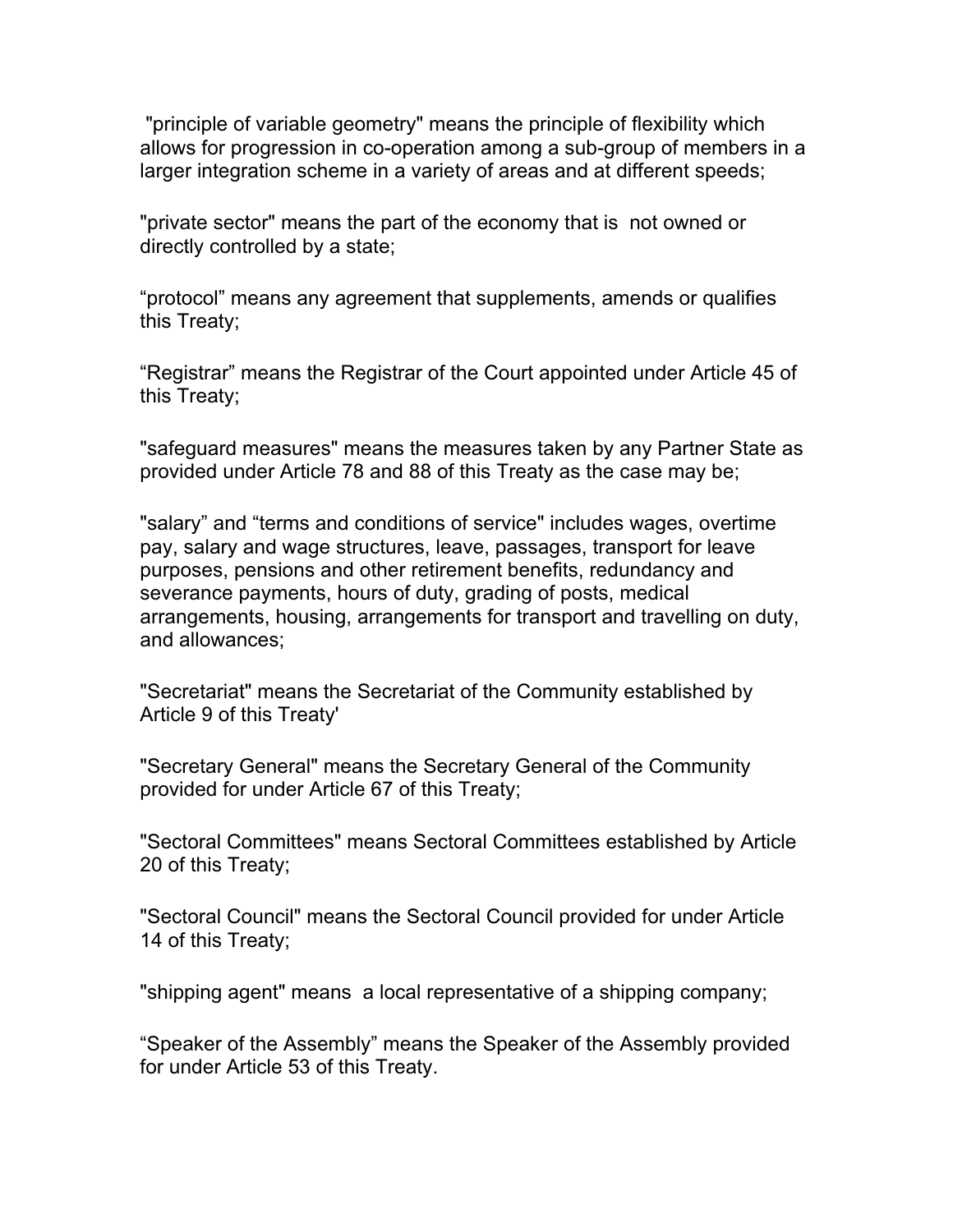"subsidy" means a financial contribution by Government or any public body within the territory of a Partner State or where there is any form of income or price support in the sense of Article XVI of GATT 1994;

"Summit" means the Summit established by Article 9 of this Treaty.

"surviving institutions of the former East African Community" means the East African Civil Aviation Academy, Soroti, the East African Development Bank, the East African School of Librarianship and the Inter-University Council for East Africa;

"telecommunications" means any form of transmission, emission or reception signal, writing, images and sounds or intelligence of any nature by wire, radio, optical or other electro-magnetic systems;

"trade procedure" means activities related to the collection, presentation, processing and dissemination of data and information concerning all activities constituting international trade;

"Treaty" means this Treaty establishing the East African Community and any annexes and protocols thereto;

2. In this Treaty, a reference to a law or protocol shall be construed as a reference to the law or protocol as from time to time amended, added to or repealed.

CHAPTER TWO

ESTABLISHMENT AND PRINCIPLES OF THE COMMUNITY

ARTICLE 2

Establishment of the Community

1 By this Treaty the Contracting Parties establish among themselves an East African Community hereinafter referred to as "the Community".

2. In furtherance of the provisions of paragraph 1 of this Article and in accordance with the protocols to be concluded in this regard, the Contracting Parties shall establish an East African Customs Union and a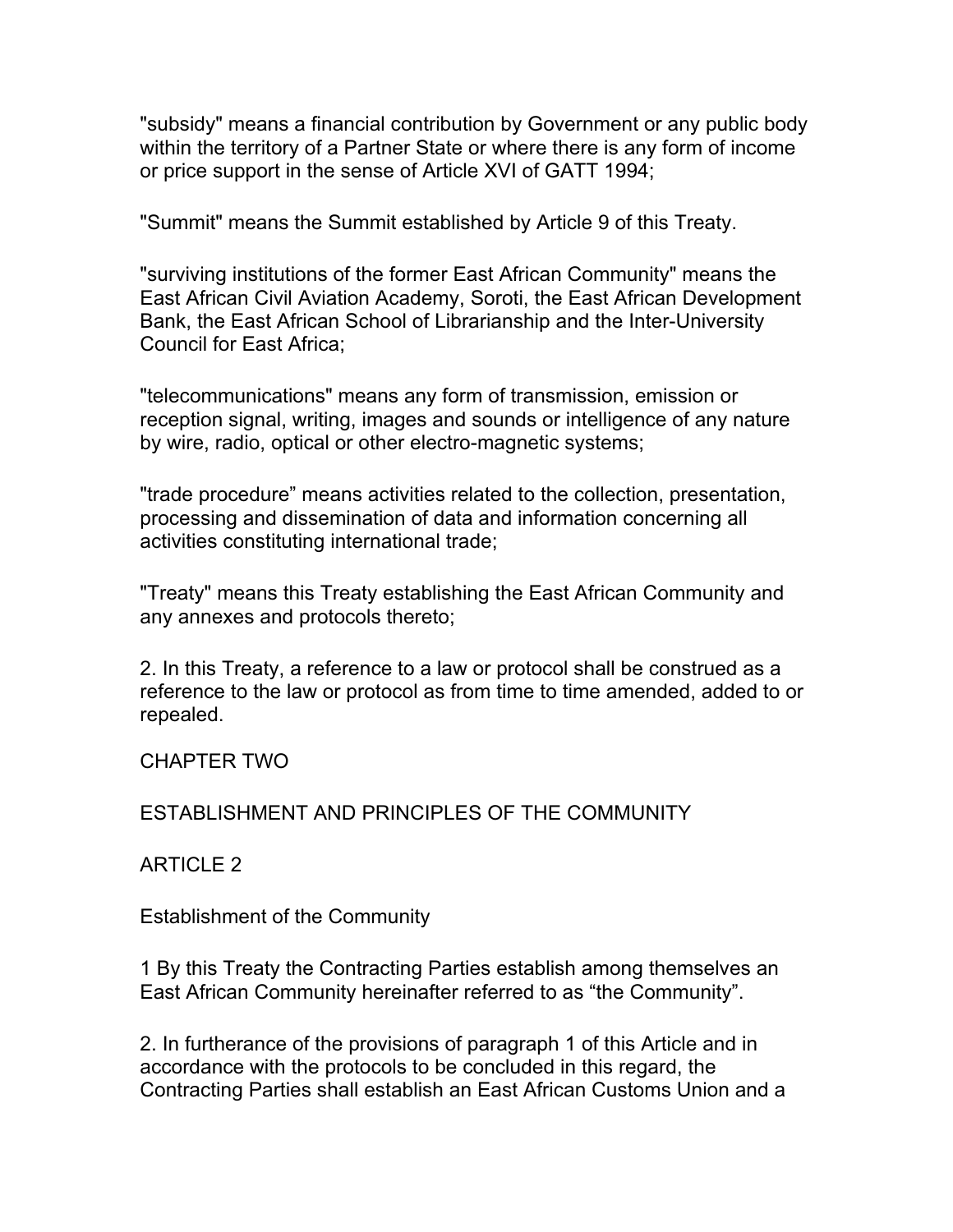Common Market as transitional stages to and integral parts of the Community.

ARTICLE 3

Membership of the Community

1. The members of the Community, in this Treaty referred to as "the Partner States", shall be the Republic of Kenya, the Republic of Uganda and the United Republic of Tanzania and any other country granted membership to the Community under this Article.

2. The Partner States may, upon such terms and in such manner as they may determine, together negotiate with any foreign country the granting of membership to, or association of that country with, the Community or its participation in any of the activities of the Community.

3. Subject to paragraph 4 of this Article, the matters to be taken into account by the Partner States in considering the application by a foreign country to become a member of, be associated with, or participate in any of the activities of the Community, shall include that foreign country's:

(a) acceptance of the Community as set out in this Treaty;

(b) adherence to universally acceptable principles of good governance, democracy, the rule of law, observance of human rights and social justice;

(c) potential contribution to the strengthening of integration within the East African region;

 (d) geographical proximity to and inter-dependence between it and the Partner States;

(e) establishment and maintenance of a market driven economy; and

(f) social and economic policies being compatible with those of the Community.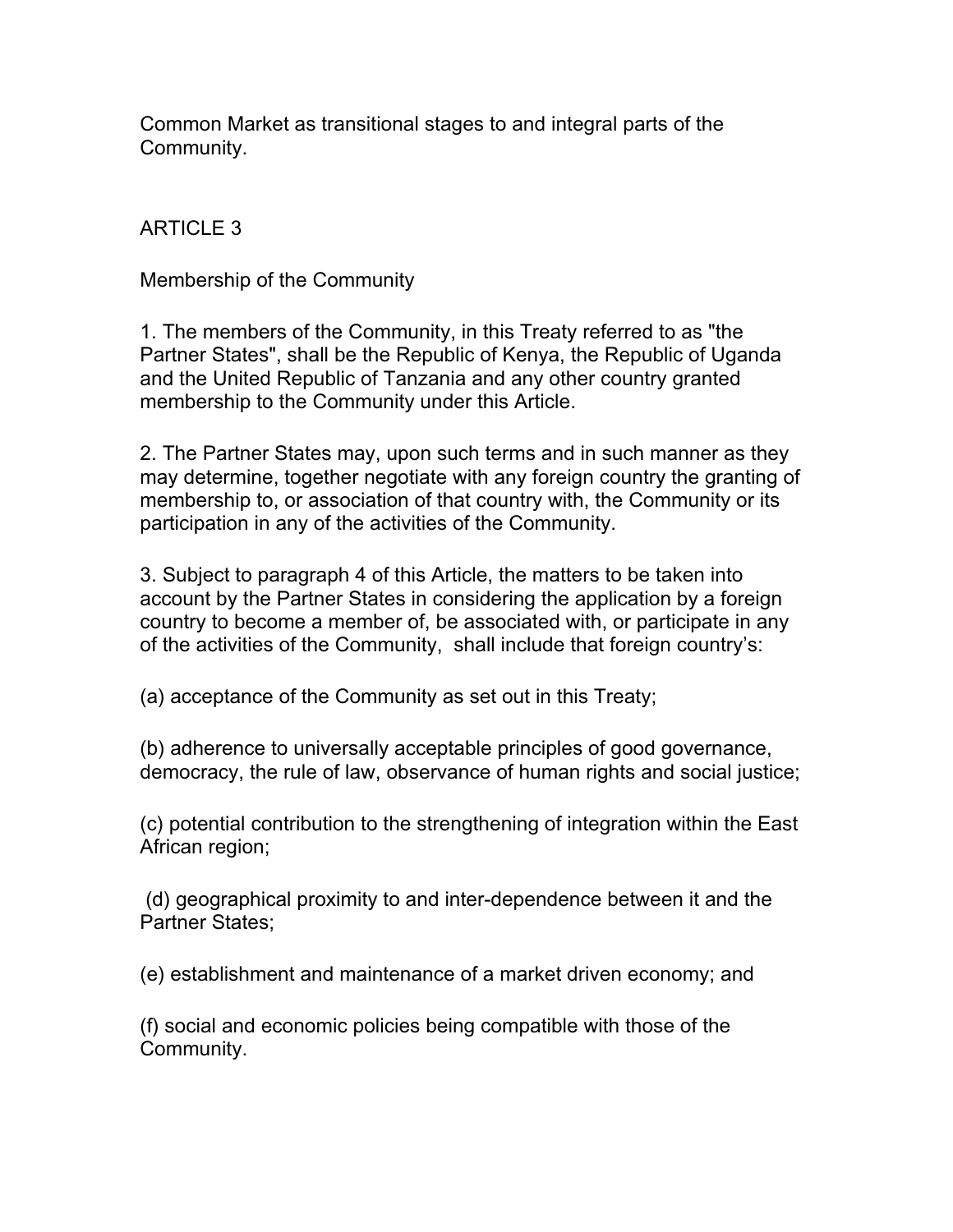4. The conditions and other considerations that shall govern the membership or association of a foreign country with the Community or its participation in any of the activities of the Community shall be as those prescribed in this Article.

5. The granting of observer status with respect to the Community shall:

(a) in case of a foreign country, be the prerogative of the Summit; and

(b) in case of an inter-governmental organization or civil society organisation, be the prerogative of the Council.

6. The procedure to be followed with respect to the foregoing provisions of this Article shall be prescribed by the Council.

ARTICLE 4

Legal Capacity of the Community

1. The Community shall have the capacity, within each of the Partner States, of a body corporate with perpetual succession, and shall have power to acquire, hold, manage and dispose of land and other property, and to sue and be sued in its own name.

2. The Community shall have power to perform any of the functions conferred upon it by this Treaty and to do all things, including borrowing, that are necessary or desirable for the performance of those functions.

3. The Community shall, as a body corporate, be represented by the Secretary General.

ARTICLE 5

Objectives of the Community

 1. The objectives of the Community shall be to develop policies and programmes aimed at widening and deepening co-operation among the Partner States in political, economic, social and cultural fields, research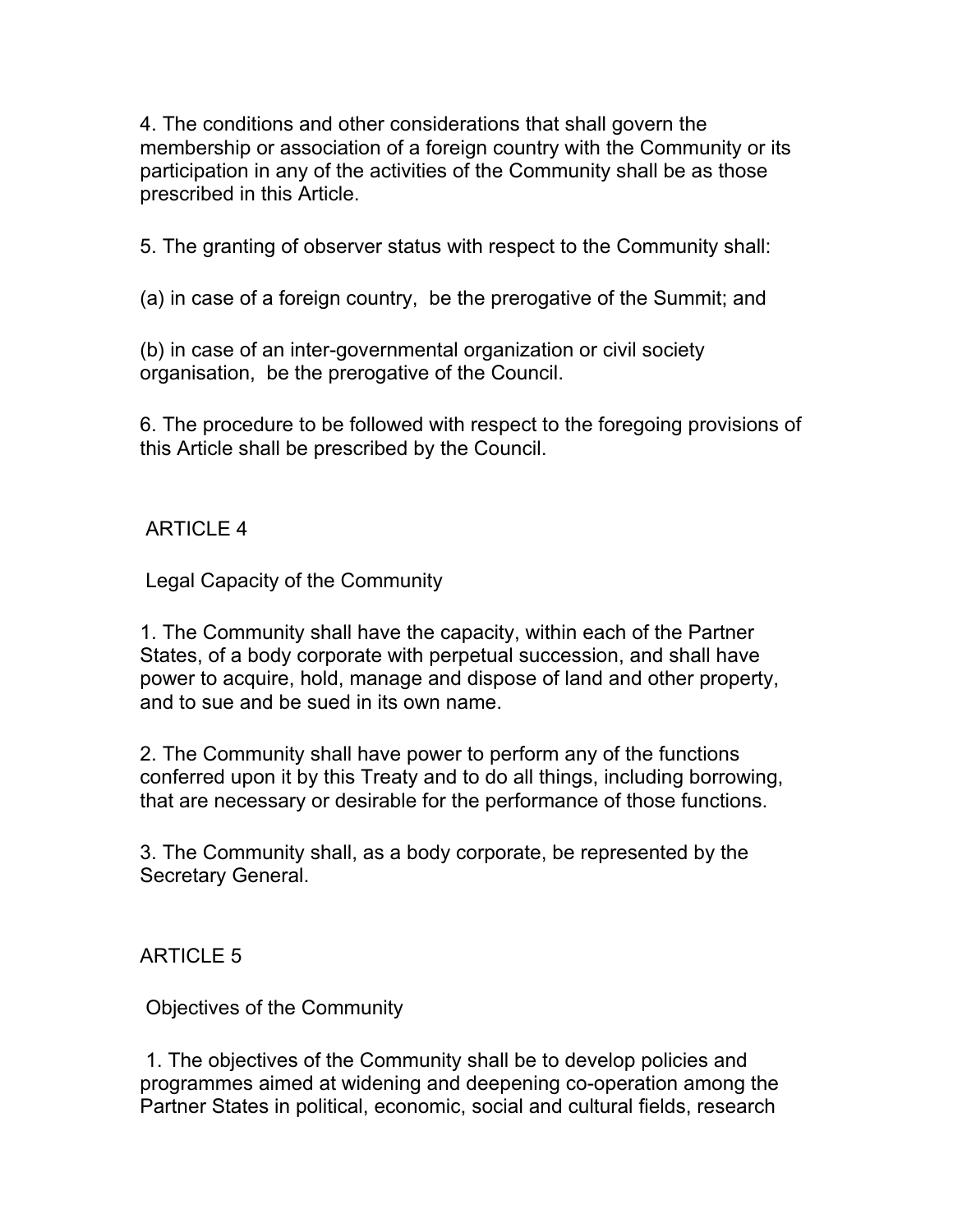and technology, defence, security and legal and judicial affairs, for their mutual benefit.

2. In pursuance of the provisions of paragraph 1 of this Article, the Partner States undertake to establish among themselves and in accordance with the provisions of this Treaty, a Customs Union, a Common Market, subsequently a Monetary Union and ultimately a Political Federation in order to strengthen and regulate the industrial, commercial, infrastructural, cultural, social, political and other relations of the Partner States to the end that there shall be accelerated, harmonious and balanced development and sustained expansion of economic activities, the benefit of which shall be equitably shared.

3. For purposes set out in paragraph 1 of this Article and as subsequently provided in particular provisions of this Treaty, the Community shall ensure:

(a) the attainment of sustainable growth and development of the Partner States by the promotion of a more balanced and harmonious development of the Partner States;

(b) the strengthening and consolidation of co-operation in agreed fields that would lead to equitable economic development within the Partner States and which would in turn, raise the standard of living and improve the quality of life of their populations;

(c) the promotion of sustainable utilisation of the natural resources of the Partner States and the taking of measures that would effectively protect the natural environment of the Partner States;

(d) the strengthening and consolidation of the long standing political, economic, social, cultural and traditional ties and associations between the peoples of the Partner States so as to promote a people-centred mutual development of these ties and associations;

(e) the mainstreaming of gender in all its endeavours and the enhancement of the role of women in cultural, social, political, economic and technological development;

(f) the promotion of peace, security, and stability within, and good neighbourliness among, the Partner States;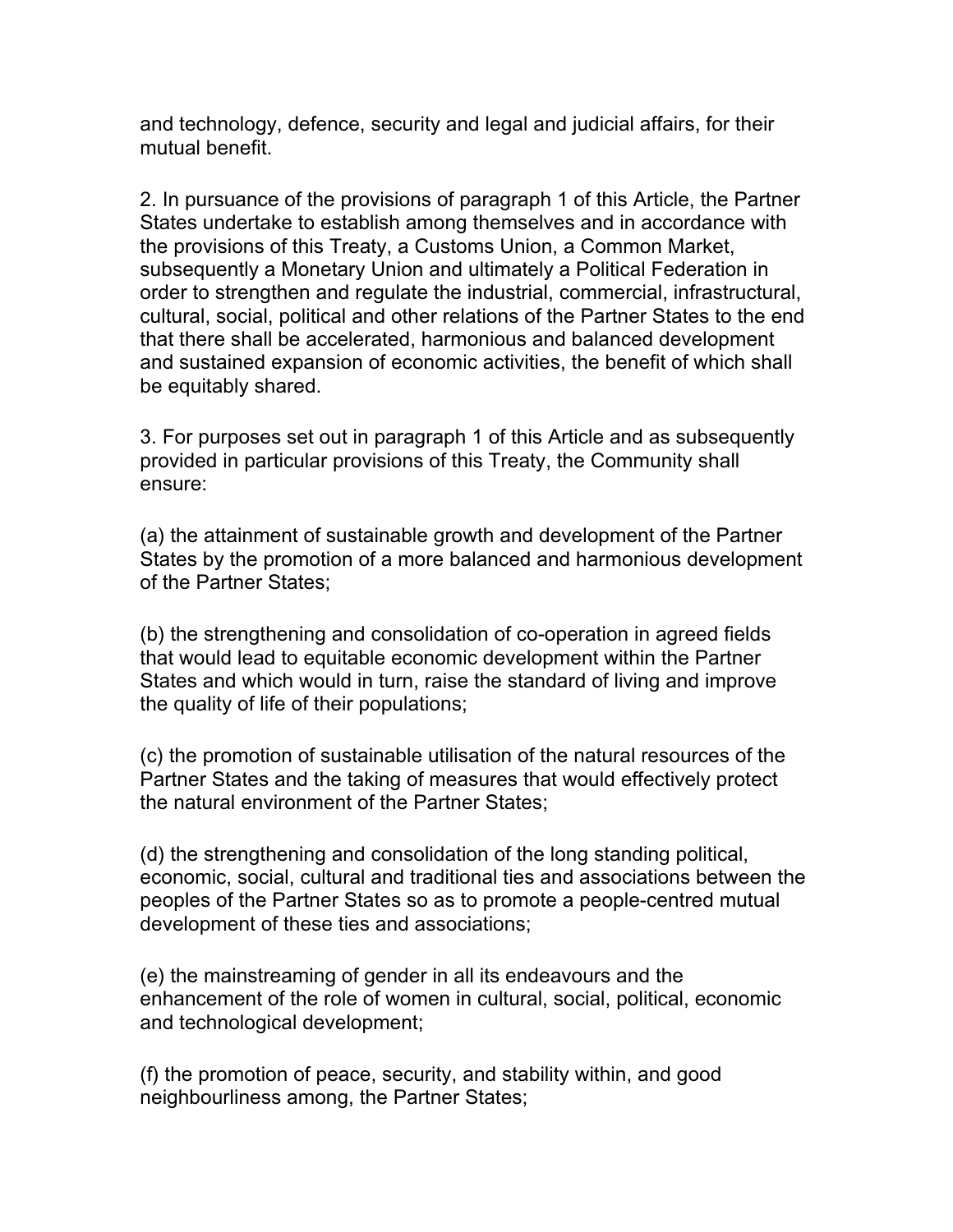(g) the enhancement and strengthening of partnerships with the private sector and civil society in order to achieve sustainable socio-economic and political development; and

(h) the undertaking of such other activities calculated to further the objectives of the Community, as the Partner States may from time to time decide to undertake in common.

ARTICLE 6

Fundamental Principles of the Community

The fundamental principles that shall govern the achievement of the objectives of the Community by the Partner States shall include:

- (a) mutual trust, political will and sovereign equality;
- (b) peaceful co-existence and good neighbourliness;
- (c) peaceful settlement of disputes;

(d) good governance including adherence to the principles of democracy, the rule of law, accountability, transparency, social justice, equal opportunities, gender equality, as well as the recognition, promotion and protection of human and peoples rights in accordance with the provisions of the African Charter on Human and Peoples' Rights;

(e) equitable distribution of benefits; and

(f) co-operation for mutual benefit.

ARTICLE 7

Operational Principles of the Community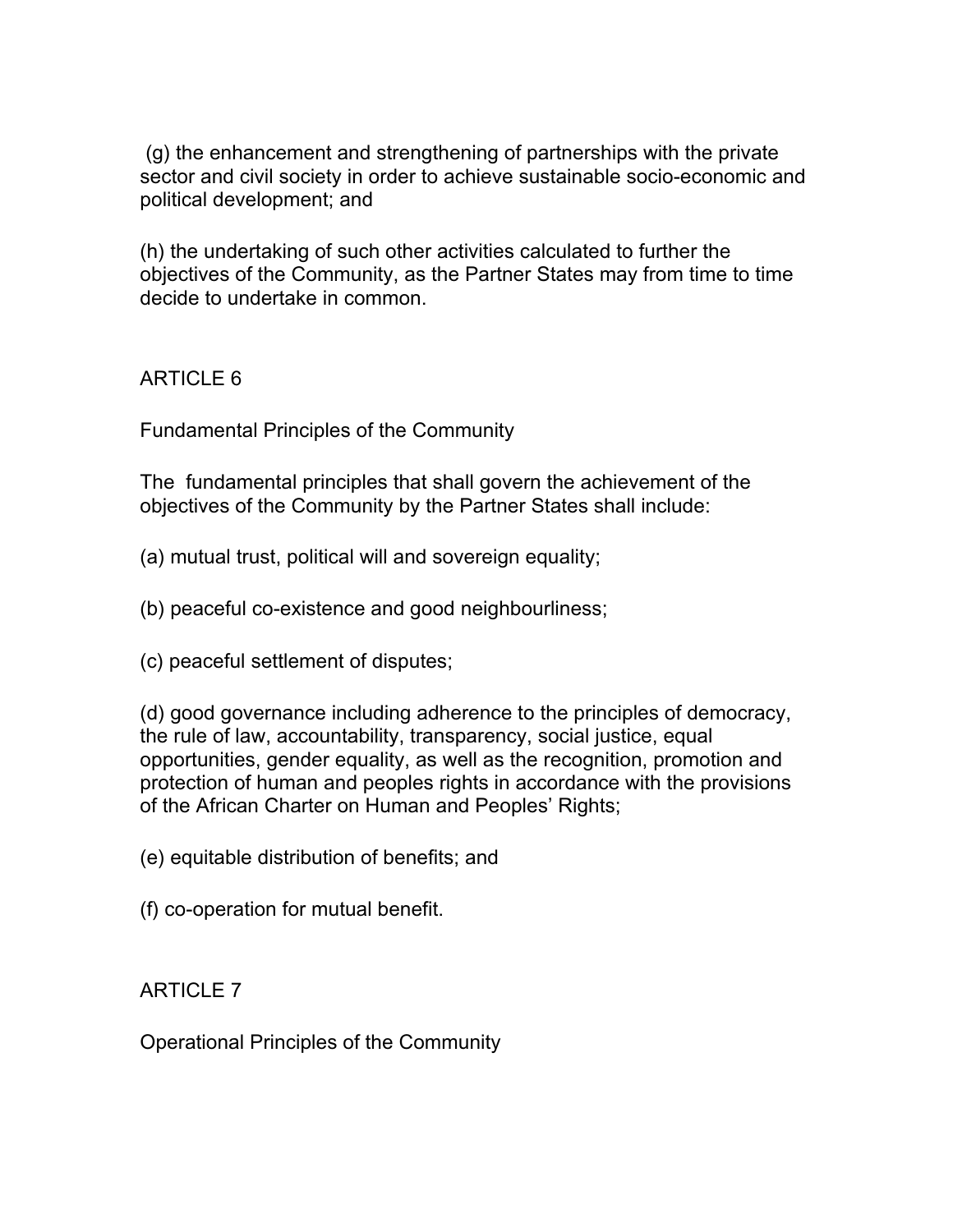1. The principles that shall govern the practical achievement of the objectives of the Community shall include:

(a) people-centred and market-driven co-operation;

(b) the provision by the Partner States of an adequate and appropriate enabling environment, such as conducive policies and basic infrastructure;

 (c) the establishment of an export oriented economy for the Partner States in which there shall be free movement of goods, persons, labour, services, capital, information and technology;

(d) the principle of subsidiarity with emphasis on multi-level participation and the involvement of a wide range of stake- holders in the process of integration;

(e) the principle of variable geometry which allows for progression in cooperation among groups within the Community for wider integration schemes in various fields and at different speeds;

(f) the equitable distribution of benefits accruing or to be derived from the operations of the Community and measures to address economic imbalances that may arise from such operations;

(g) the principle of complementarity; and

(h) the principle of asymmetry.

2. The Partner States undertake to abide by the principles of good governance, including adherence to the principles of democracy, the rule of law, social justice and the maintenance of universally accepted standards of human rights.

ARTICLE 8

General Undertaking as to Implementation

1. The Partner States shall: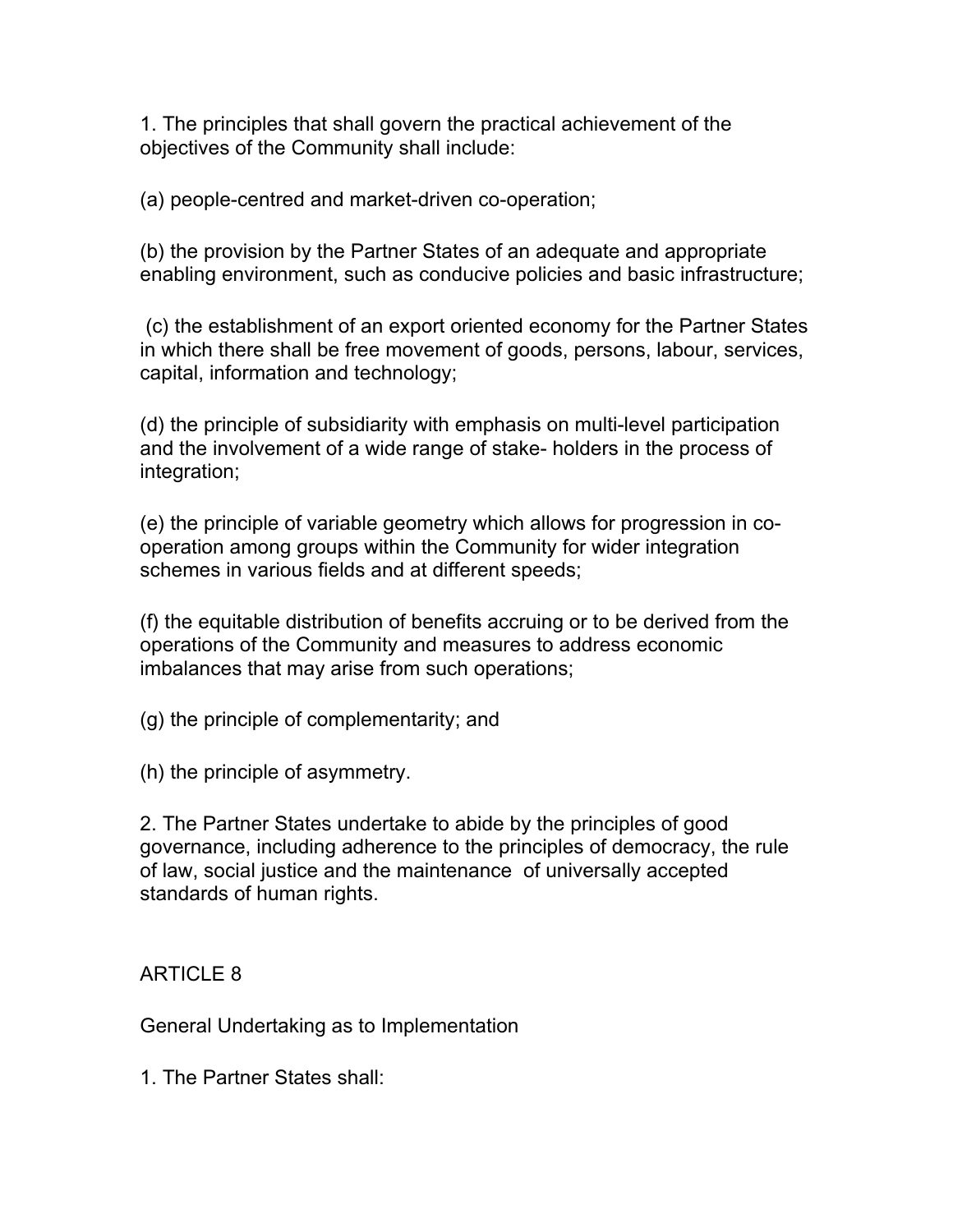(a) plan and direct their policies and resources with a view to creating conditions favourable for the development and achievement of the objectives of the Community and the implementation of the provisions of this Treaty;

(b) co-ordinate, through the institutions of the Community, their economic and other policies to the extent necessary to achieve the objectives of the Community; and

(c) abstain from any measures likely to jeopardise the achievement of those objectives or the implementation of the provisions of this Treaty.

2. Each Partner State shall, within twelve months from the date of signing this Treaty, secure the enactment and the effective implementation of such legislation as is necessary to give effect to this Treaty, and in particular -

(a) to confer upon the Community the legal capacity and personality required for the performance of its functions; and

(b) to confer upon the legislation, regulations and directives of the Community and its institutions as provided for in this Treaty, the force of law within its territory.

3. Each Partner State shall -

(a) designate a Ministry with which the Secretary General may communicate in connection with any matter arising out of the implementation or the application of this Treaty, and shall notify the Secretary General of that designation;

(b) transmit to the Secretary General copies of all relevant existing and proposed legislation and its official gazettes; and

(c) where it is required under this Treaty, to supply to or exchange with another Partner State any information, send copies of such information to the Secretary General.

4. Community organs, institutions and laws shall take precedence over similar national ones on matters pertaining to the implementation of this Treaty.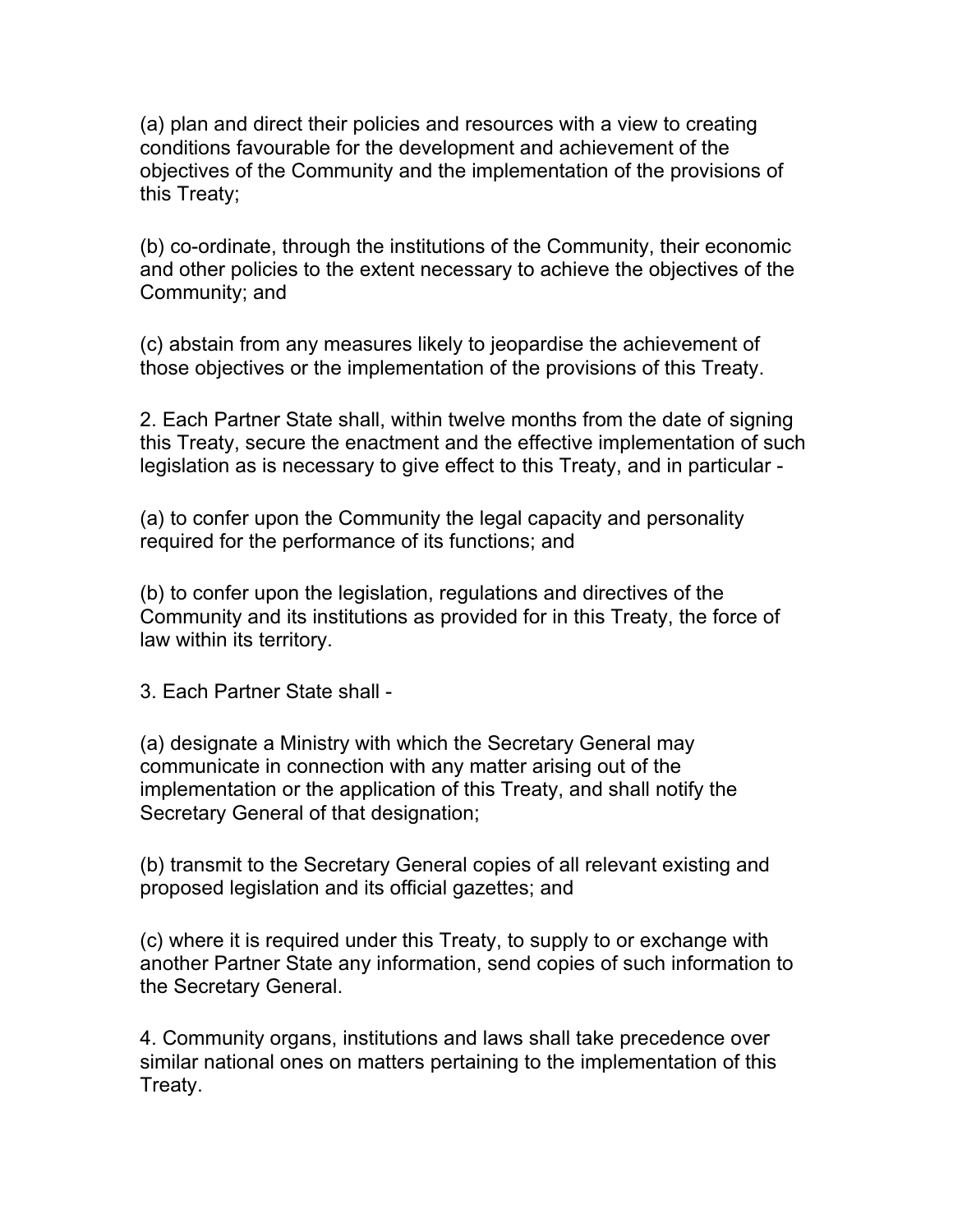5. In pursuance of the provisions of paragraph 4 of this Article, the Partner States undertake to make the necessary legal instruments to confer precedence of Community organs, institutions and laws over similar national ones.

## CHAPTER THREE

#### ESTABLISHMENT OF THE ORGANS AND INSTITUTIONS OF THE **COMMUNITY**

#### ARTICLE 9

Establishment of the Organs and Institutions of the Community

1. There are hereby established as organs of the Community:

- (a) the Summit;
- (b) the Council;
- (c) the Co-ordination Committee;
- (d) Sectoral Committees;
- (e) the East African Court of Justice;
- (f) the East African Legislative Assembly;
- (g) the Secretariat; and
- (h) such other organs as may be established by the Summit.

2. The institutions of the Community shall be such bodies, departments and services as may be established by the Summit.

3. Upon the entry into force of this Treaty, the East African Development Bank established by the Treaty Amending and Re-enacting the Charter of the East African Development Bank, 1980 and the Lake Victoria Fisheries Organisation established by the Convention (Final Act) for the Establishment of the Lake Victoria Fisheries Organisation, 1994 and surviving institutions of the former East African Community shall be deemed to be institutions of the Community and shall be designated and function as such.

4. The organs and institutions of the Community shall perform the functions, and act within the limits of the powers conferred upon them by or under this Treaty.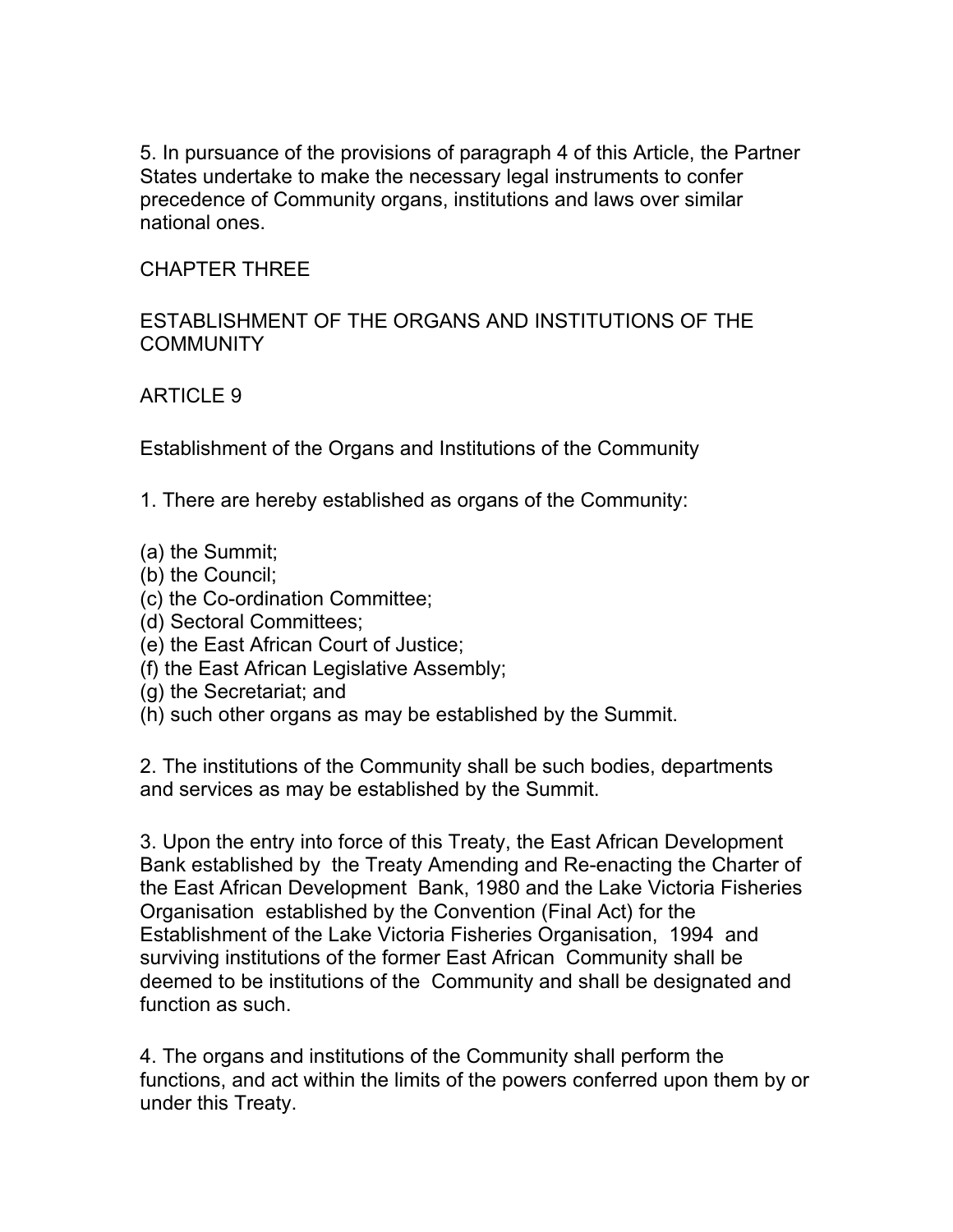5. In the appointment of staff and composition of the organs and institutions of the Community, gender balance shall be taken into account.

CHAPTER FOUR

THE SUMMIT

ARTICLE 10

Membership of the Summit

1. The Summit shall consist of the Heads of State or Government of the Partner States.

2. If a member of the Summit is unable to attend a meeting of the Summit and it is not convenient to postpone the meeting, that member may, after consultation with other members of the Summit, appoint a Minister of Government to attend the meeting. A Minister so appointed shall, for purposes of that meeting, have all the powers, duties and responsibilities of the member of the Summit for whom that person is acting.

**ARTICLE 11** 

Functions of the Summit

1. The Summit shall give general directions and impetus as to the development and achievement of the objectives of the Community.

2. The Summit shall consider the annual progress reports and such other reports submitted to it by the Council as provided for by this Treaty.

3. The Summit shall review the state of peace, security and good governance within the Community and the progress achieved towards the establishment of a Political Federation of the Partner States.

4. The Summit shall have such other functions as may be conferred upon it by this Treaty.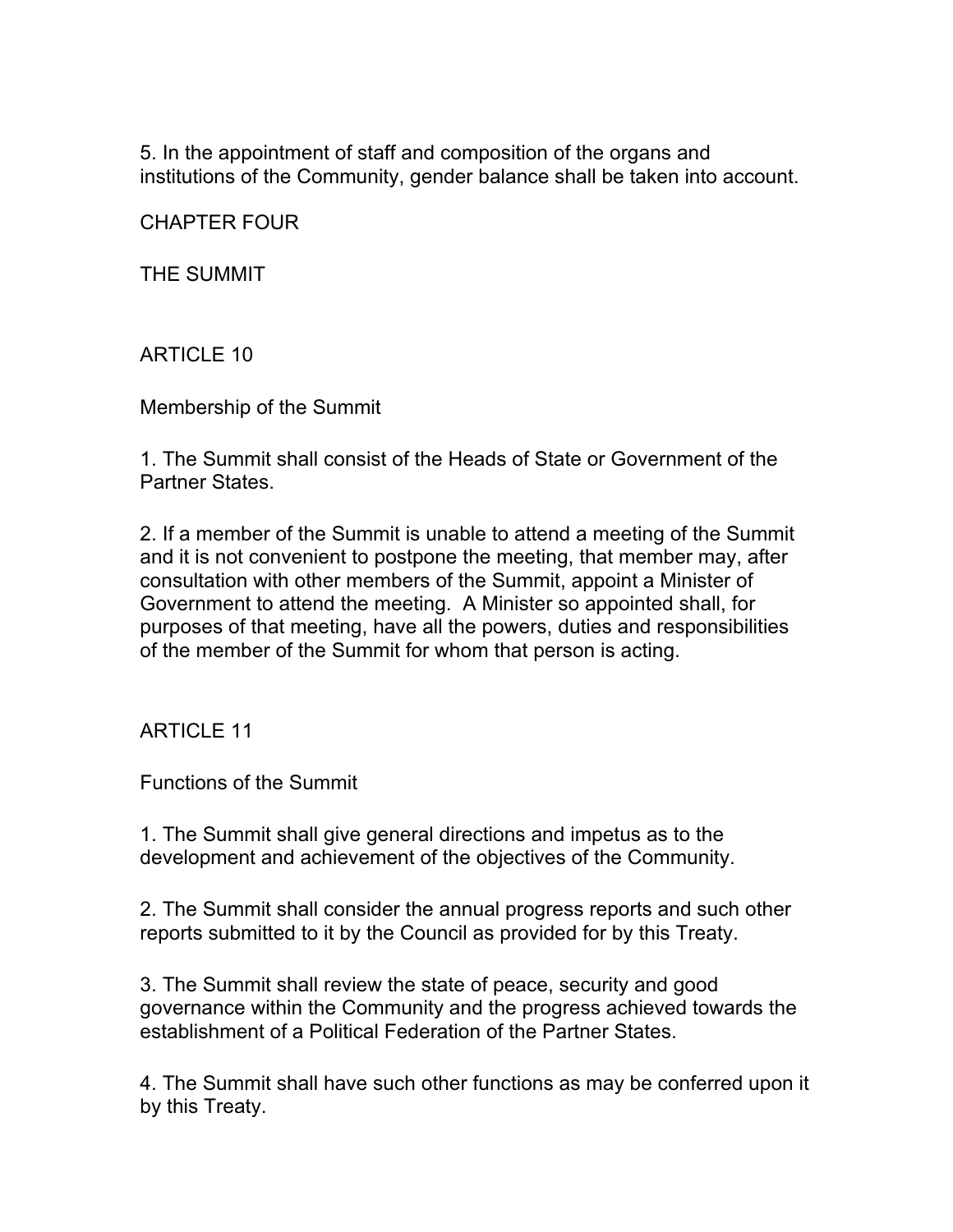5. Subject to this Treaty, the Summit may delegate the exercise of any of its functions, subject to any conditions which it may think fit to impose, to a member of the Summit, to the Council or to the Secretary General.

6. An Act of the Community may provide for the delegation of any powers, including legislative powers, conferred on the Summit by this Treaty or by any Act of the Community, to the Council or to the Secretary General.

7. Subject to the provisions of any Act of the Community, the acts and decisions of the Summit may be signified under the hand of the Secretary General or of any officer in the service of the Community authorised in that behalf by the Summit.

8. The Summit shall cause all rules and orders made by it under this Treaty to be published in the Gazette; and any such rules or orders shall come into force on the date of publication unless otherwise provided in the rule or order.

9. The delegation of powers and functions referred to in paragraphs 5 and 6 of this Article, shall not include:

(a) the giving of general directions and impetus;

(b) the appointment of Judges to the East African Court of Justice;

(c) the admission of new Members and granting of Observer Status to foreign countries; and

(d) assent to Bills.

**ARTICLE 12** 

Meetings of the Summit

1. The Summit shall meet at least once in every year and may hold extraordinary meetings at the request of any member of the Summit.

2. The tenure of office of the Chairperson of the Summit is one year and the office of the Chairperson shall be held in rotation among the Partner States.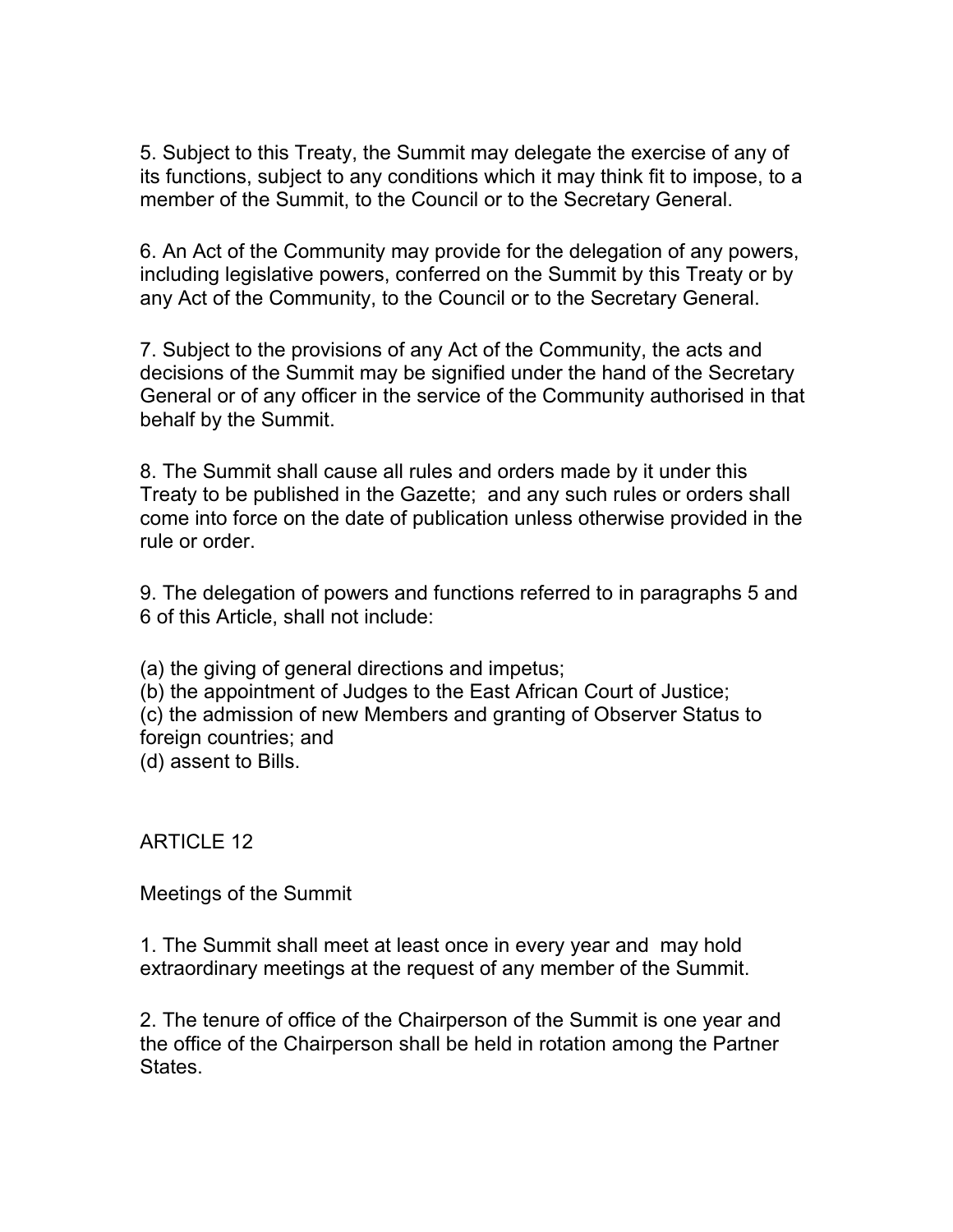3. The decisions of the Summit shall be by consensus.

4. The Summit shall discuss business submitted to it by the Council and any other matter which may have a bearing on the Community.

5. Subject to the provisions of this Treaty, the Summit shall determine its own procedure, including that for convening its meetings, for the conduct of business thereat and at other times, and for the rotation of the office of Chairperson among the members of the Summit.

CHAPTER FIVE

THE COUNCIL

ARTICLE 13

Membership of the Council

The Council shall consist of the Ministers responsible for regional cooperation of each Partner State and such other Ministers of the Partner States as each Partner State may determine.

ARTICLE 14

Functions of the Council

1. The Council shall be the policy organ of the Community.

2. The Council shall promote, monitor and keep under constant review the implementation of the programmes of the Community and ensure the proper functioning and development of the Community in accordance with this Treaty.

3. For purposes of paragraph 1 of this Article, the Council shall: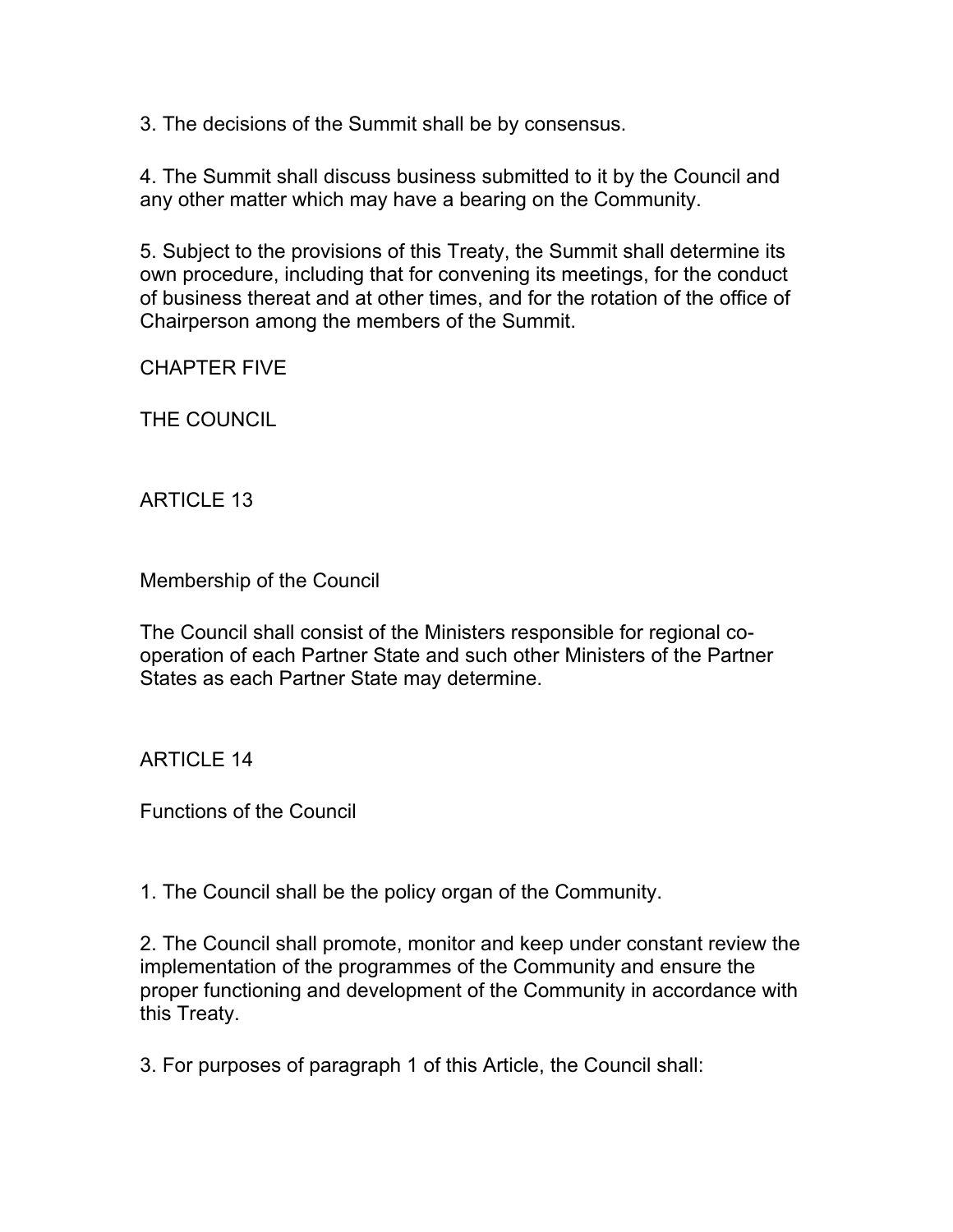(a) make policy decisions for the efficient and harmonious functioning and development of the Community;

(b) initiate and submit Bills to the Assembly;

(c) subject to this Treaty, give directions to the Partner States and to all other organs and institutions of the Community other than the Summit, Court and the Assembly;

 (d) make regulations, issue directives, take decisions, make recommendations and give opinions in accordance with the provisions of this Treaty;

(e) consider the budget of the Community;

(f) consider measures that should be taken by Partner States in order to promote the attainment of the objectives of the Community;

 (g) make staff rules and regulations and financial rules and regulations of the Community;

(h) submit annual progress reports to the Summit and prepare the agenda for the meetings of the Summit;

(i) establish from among its members, Sectoral Councils to deal with such matters that arise under this Treaty as the Council may delegate or assign to them and the decisions of such Sectoral Councils shall be deemed to be decisions of the Council;

(j) establish the Sectoral Committees provided for under this Treaty;

(k) implement the decisions and directives of the Summit as may be addressed to it;

(l) endeavour to resolve matters that may be referred to it; and

(m) exercise such other powers and perform such other functions as are vested in or conferred on it by this Treaty.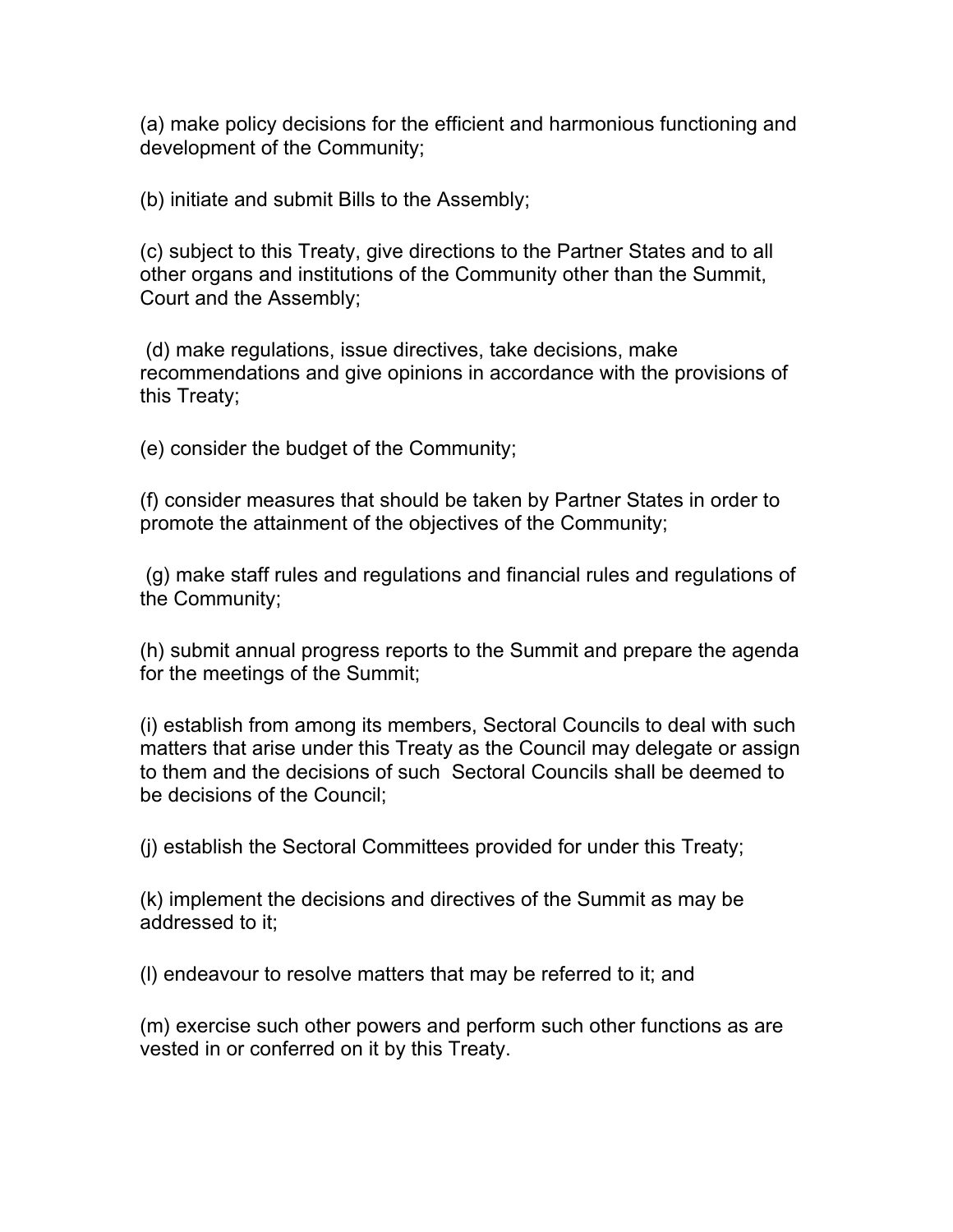4. The Council may request advisory opinions from the Court in accordance with this Treaty.

5. The Council shall cause all regulations and directives made or given by it under this Treaty to be published in the Gazette; and such regulations or directives shall come into force on the date of publication unless otherwise provided therein.

ARTICLE 15

Meetings of the Council

1. The Council shall meet twice in each year, one meeting of which shall be held immediately preceding a meeting of the Summit. Extraordinary meetings of the Council may be held at the request of a Partner State or the Chairperson of the Council.

2. The Council shall determine its own procedure including that for convening its meetings, for the conduct of business thereat and at other times, and for the rotation of the office of Chairperson among its members who are Ministers responsible for regional co-operation in the Partner States.

3. A member of the Council who is the leader of his or her Partner State's delegation to a meeting of the Council, may record his or her objection to a proposal submitted for the decision of the Council and, if any such objection is recorded, the Council shall not proceed with the proposal and shall, unless the objection is withdrawn refer the matter to the Summit for decision.

4. Subject to a protocol on decision-making, the decisions of the Council shall be by consensus.

5. The protocol referred to in paragraph 4 of this Article shall be concluded within a period of six months from the entry into force of this Treaty.

ARTICLE 16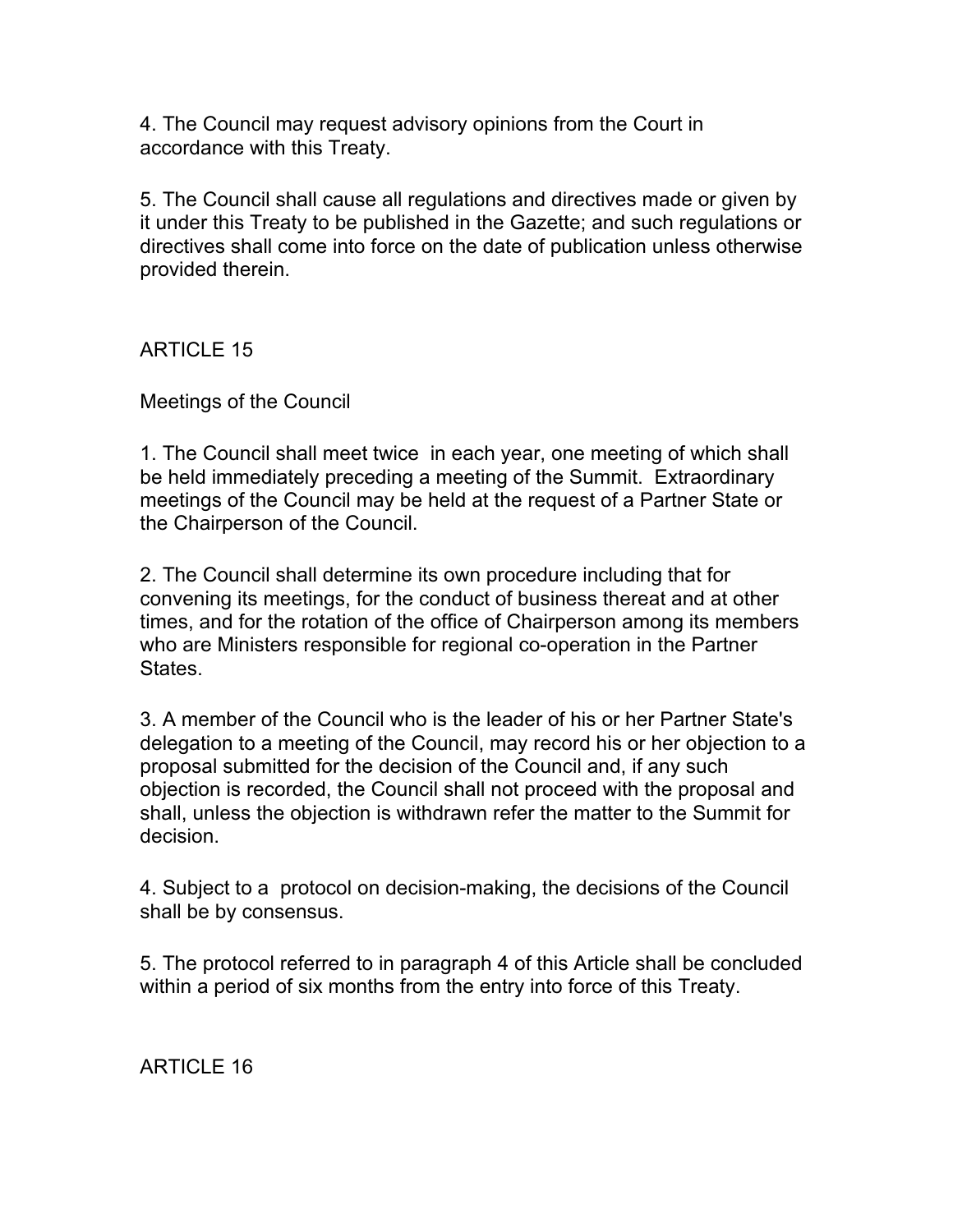Effects of Regulations, Directives, Decisions and Recommendations of the Council

 Subject to the provisions of this Treaty, the regulations, directives and decisions of the Council taken or given in pursuance of the provisions of this Treaty shall be binding on the Partner States, on all organs and institutions of the Community other than the Summit, the Court and the Assembly within their jurisdictions, and on those to whom they may under this Treaty be addressed.

CHAPTER SIX

# THE CO-ORDINATION COMMITTEE

ARTICLE 17

Composition of the Co-ordination Committee

The Co-ordination Committee shall consist of the Permanent Secretaries responsible for regional co-operation in each Partner State and such other Permanent Secretaries of the Partner States as each Partner State may determine.

# ARTICLE 18

Functions of the Co-ordination Committee

The Co-ordination Committee:

(a) shall submit from time to time, reports and recommendations to the Council either on its own initiative or upon the request of the Council, on the implementation of this Treaty;

(b) shall implement the decisions of the Council as the Council may direct;

(c) shall receive and consider reports of the Sectoral Committees and coordinate their activities;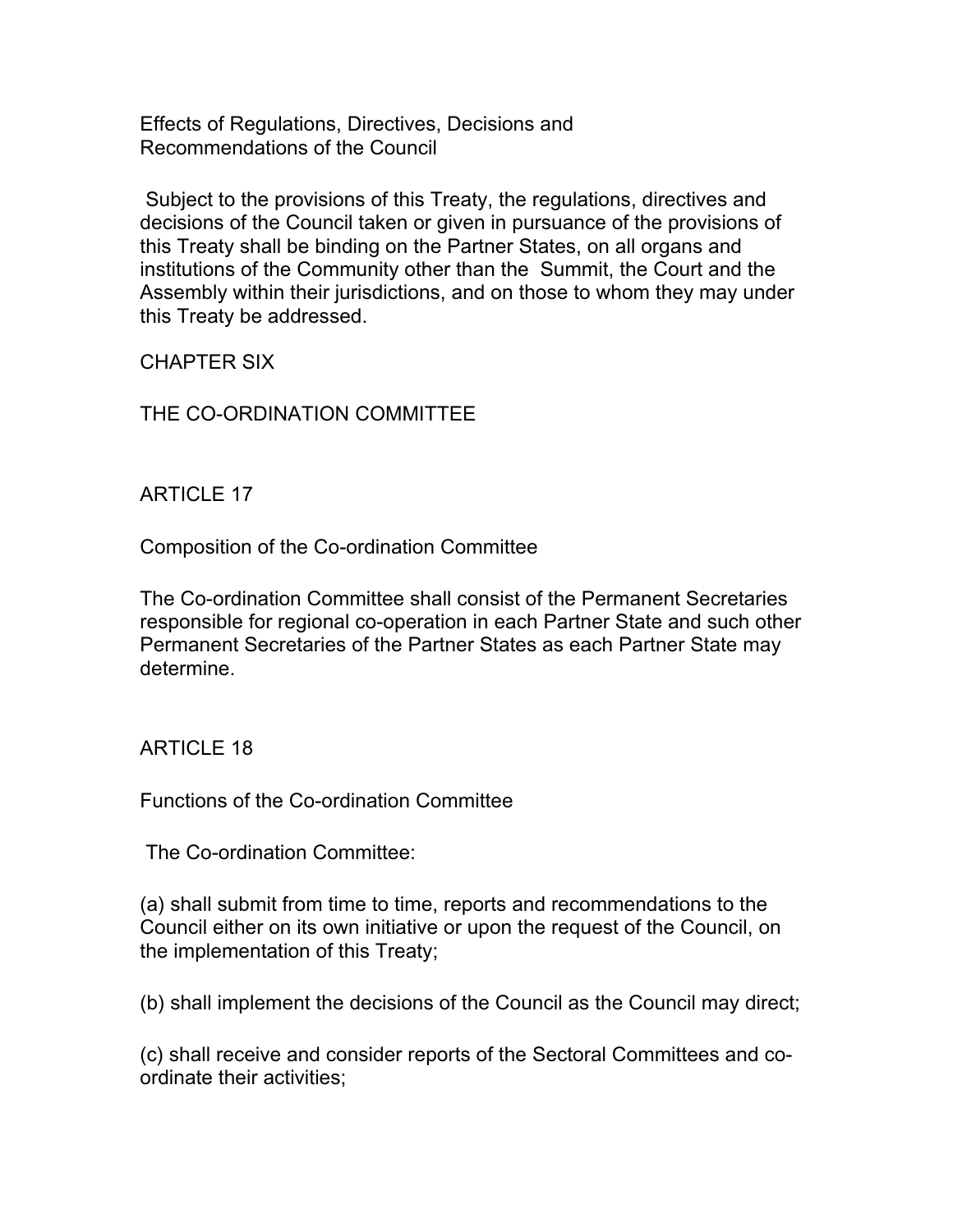(d) may request a Sectoral Committee to investigate any particular matter; and

(e) shall have such other functions as are conferred upon it by this Treaty.

## ARTICLE 19

Meetings of the Co-ordination Committee

1. Subject to any directions which may be given by the Council, the Coordination Committee shall meet at least twice in each year preceding the meetings of the Council and may hold extraordinary meetings at the request of the Chairperson of the Co-ordination Committee.

 2. The Co-ordination Committee shall determine its own procedure including that for convening its meetings, for the conduct of business thereat and at other times, and for the rotation of the office of Chairperson among its members who are Permanent Secretaries responsible for regional co-operation in the Partner States.

CHAPTER SEVEN

# SECTORAL COMMITTEES

ARTICLE 20

Establishment and Composition of Sectoral Committees

 The Co-ordination Committee shall recommend to the Council the establishment, composition and functions of such Sectoral Committees as may be necessary for the achievement of the objectives of this Treaty.

ARTICLE 21

Functions of the Sectoral Committees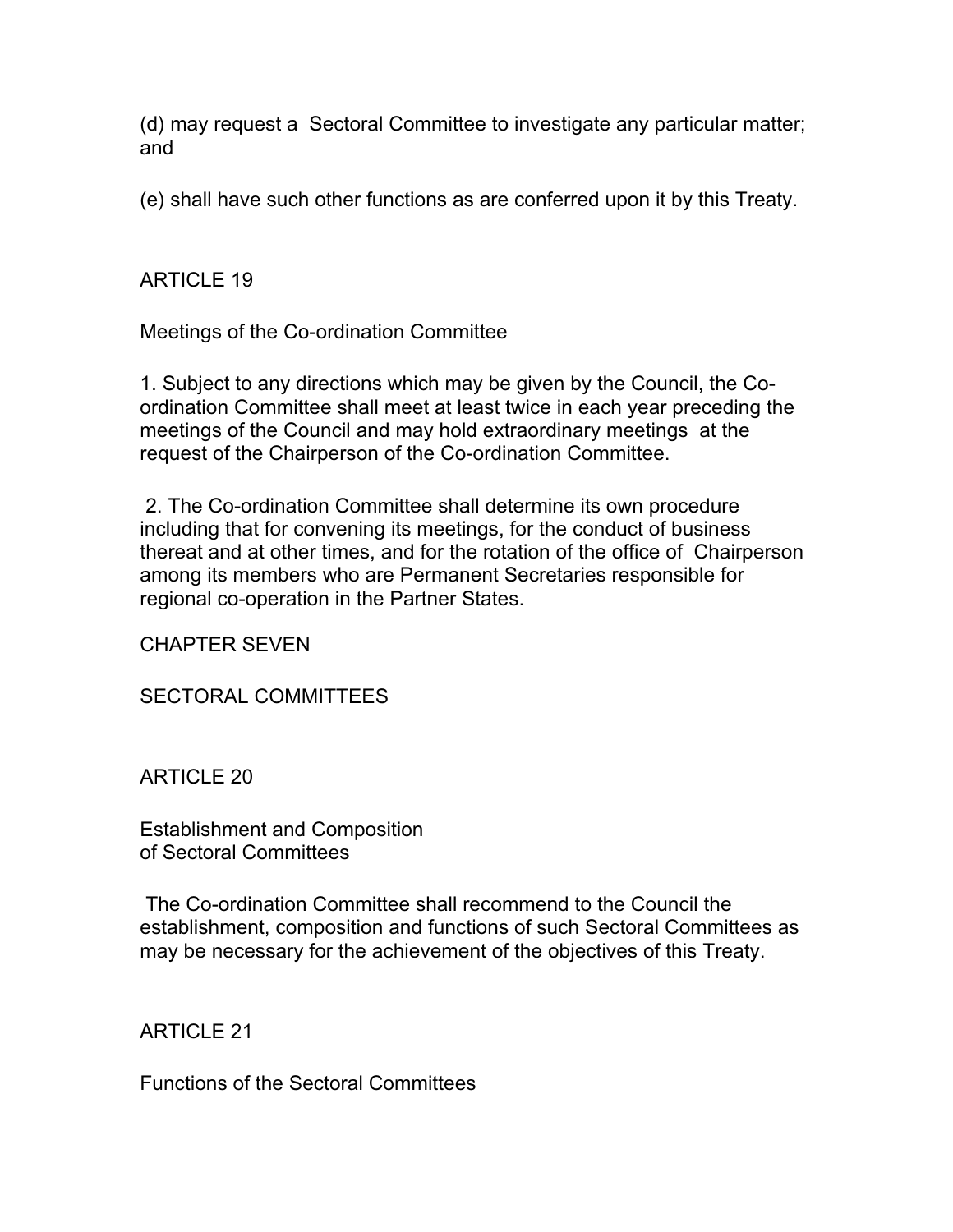Subject to any directions the Council may give, each Sectoral Committee shall:

(a) be responsible for the preparation of a comprehensive implementation programme and the setting out of priorities with respect to its sector;

(b) monitor and keep under constant review the implementation of the programmes of the Community with respect to its sector;

(c) submit from time to time, reports and recommendations to the Coordination Committee either on its own initiative or upon the request of the Co-ordination Committee concerning the implementation of the provisions of this Treaty that affect its sector; and

(d) have such other functions as may be conferred on it by or under this Treaty.

ARTICLE 22

Meetings of the Sectoral Committees

 Subject to any directions that may be given by the Council, the Sectoral Committees shall meet as often as necessary for the proper discharge of their functions and shall determine their own procedure.

CHAPTER EIGHT

THE EAST AFRICAN COURT OF JUSTICE

ARTICLE 23

Role of the Court

The Court shall be a judicial body which shall ensure the adherence to law in the interpretation and application of and compliance with this Treaty.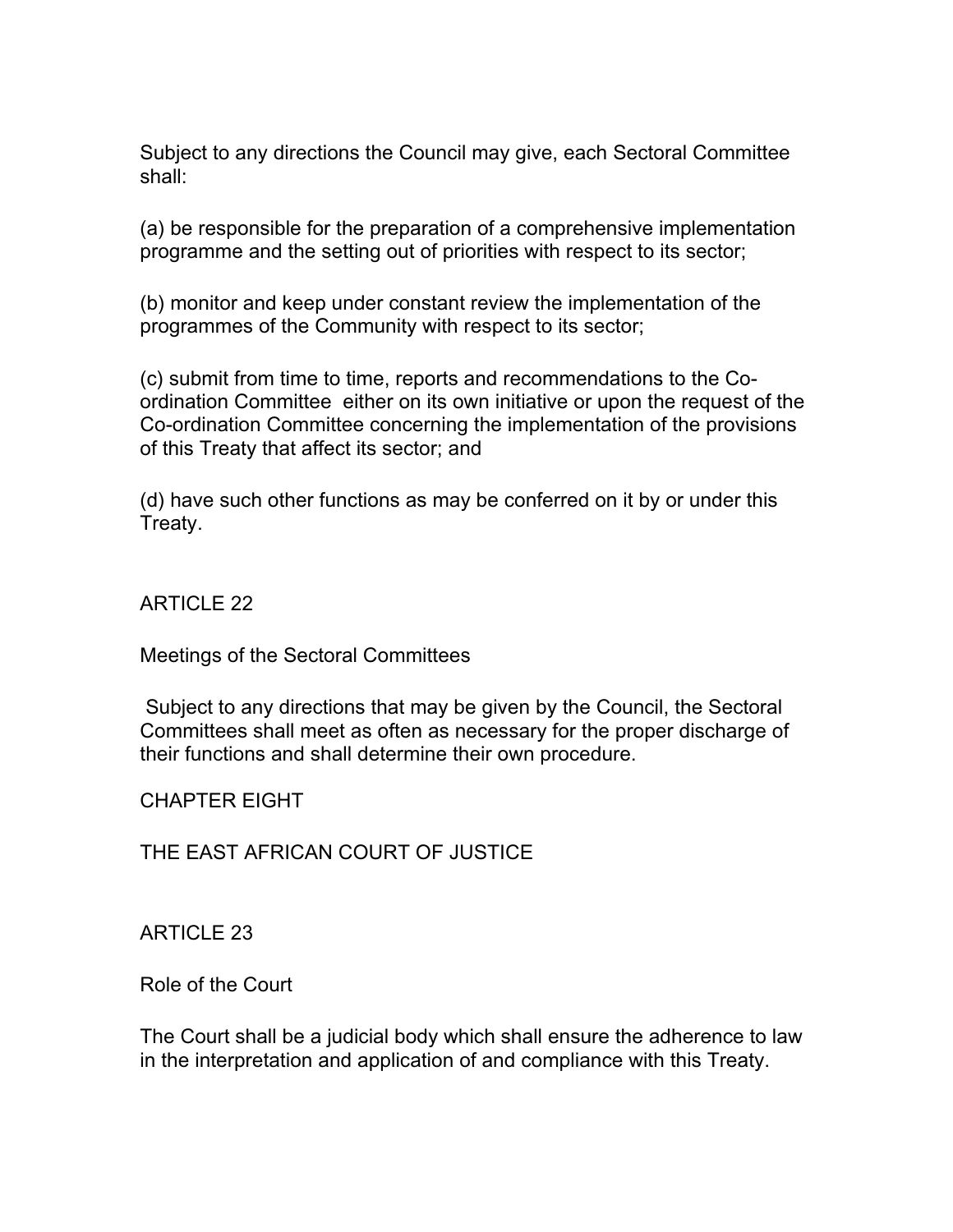ARTICLE 24

Judges of the Court

1. Judges of the Court shall be appointed by the Summit from among persons recommended by the Partner States who are of proven integrity, impartiality and independence and who fulfil the conditions required in their own countries for the holding of such high judicial office, or who are jurists of recognised competence, in their respective Partner States:

 Provided that no more than two Judges shall at any time be appointed on the recommendation of the same Partner State.

2. The number of Judges of the Court shall be a maximum of six:

Provided that of the Judges first appointed to the Court, the terms of two Judges shall expire at the end of five years, the terms of two other Judges shall expire at the end of six years and the remaining two Judges shall serve their full term of seven years.

3. The Judges whose terms are to expire at the end of each of the initial periods mentioned in paragraph 2 of this Article shall be chosen by lot to be drawn by the Summit immediately after their first appointment.

4. There shall be a President and a Vice-President of the Court who shall be appointed by the Summit from among the Judges appointed under paragraph 1 of this Article:

Provided that the President and the Vice President of the Court were not recommended for appointment by the same Partner State.

5. The office of President of the Court shall be held in rotation after the completion of any one term.

6. The President of the Court shall direct the work of the Court, represent it, regulate the disposition of matters brought before the Court, and preside over its sessions.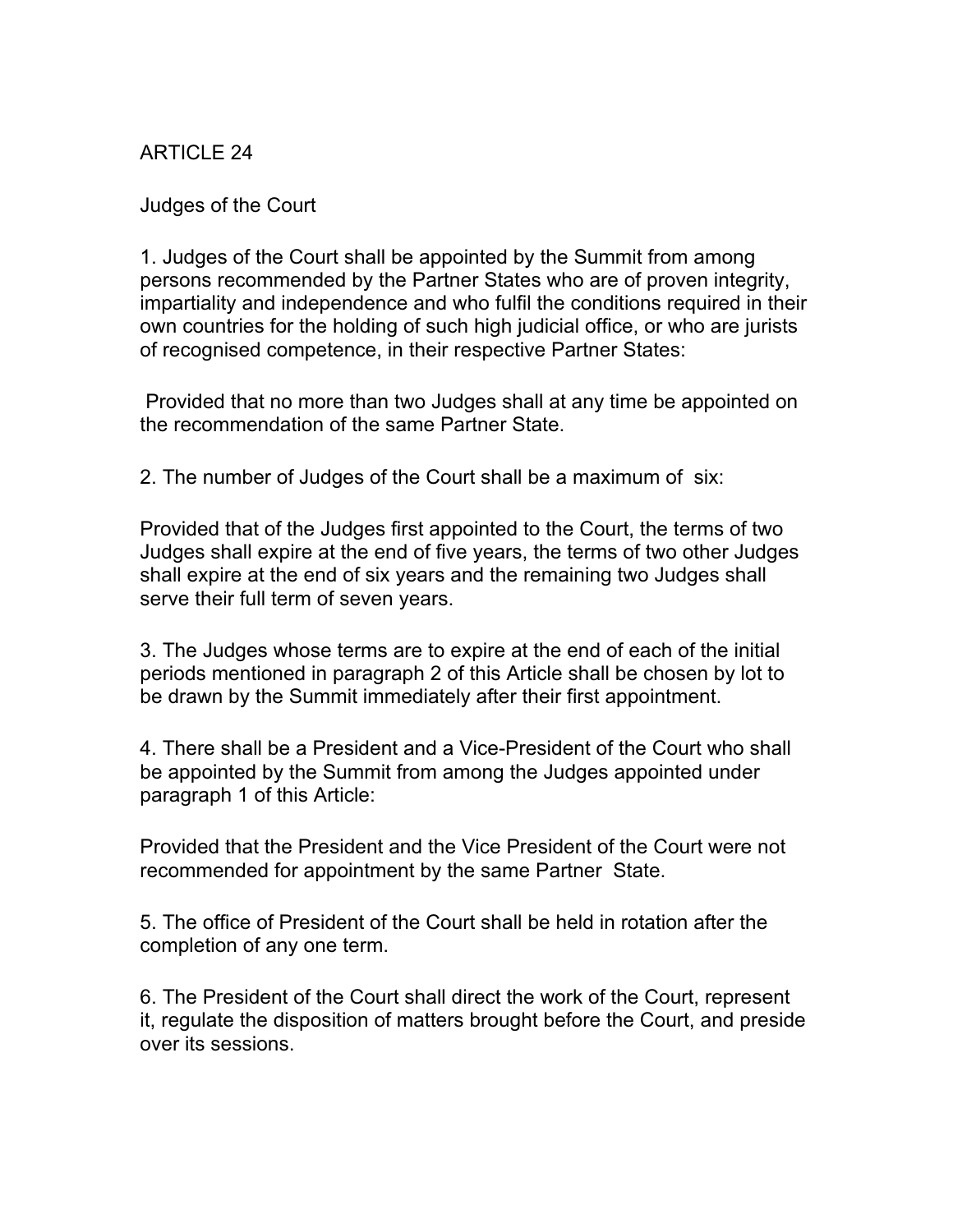#### ARTICLE 25

Tenure of Office of Judges

1. Subject to paragraph 2 of Article 24, a Judge appointed under paragraph 1 of Article 24 of this Treaty, shall hold office for a maximum period of seven years.

2. A Judge shall hold office for the full term of his or her appointment unless he or she resigns or attains seventy (70) years of age or dies or is removed from office in accordance with this Treaty.

3. Where the term of office of a Judge comes to an end by effluxion of time or on resignation before a decision or opinion of the Court with respect to a matter which has been argued before the Court of which he or she was a member is delivered, that Judge shall, only for the purpose of completing that particular matter, continue to sit as a Judge.

4. A Judge may, at any time, resign his or her office by giving three months' written notice to the Chairman of the Summit through the Secretary General.

5. The salary and other terms and conditions of service of a Judge not provided for in this Treaty shall be determined by the Summit on the recommendation of the Council.

ARTICLE 26

Removal from Office and Temporary Membership of the Court

1. The President of the Court or other Judge shall not be removed from office except by the Summit for misconduct or for inability to perform the functions of his or her office due to infirmity of mind or body.

2. Notwithstanding the provisions of paragraph 1 of this Article, a Judge of the Court shall only be removed from office if the question of his or her removal from office has been referred to an ad hoc independent tribunal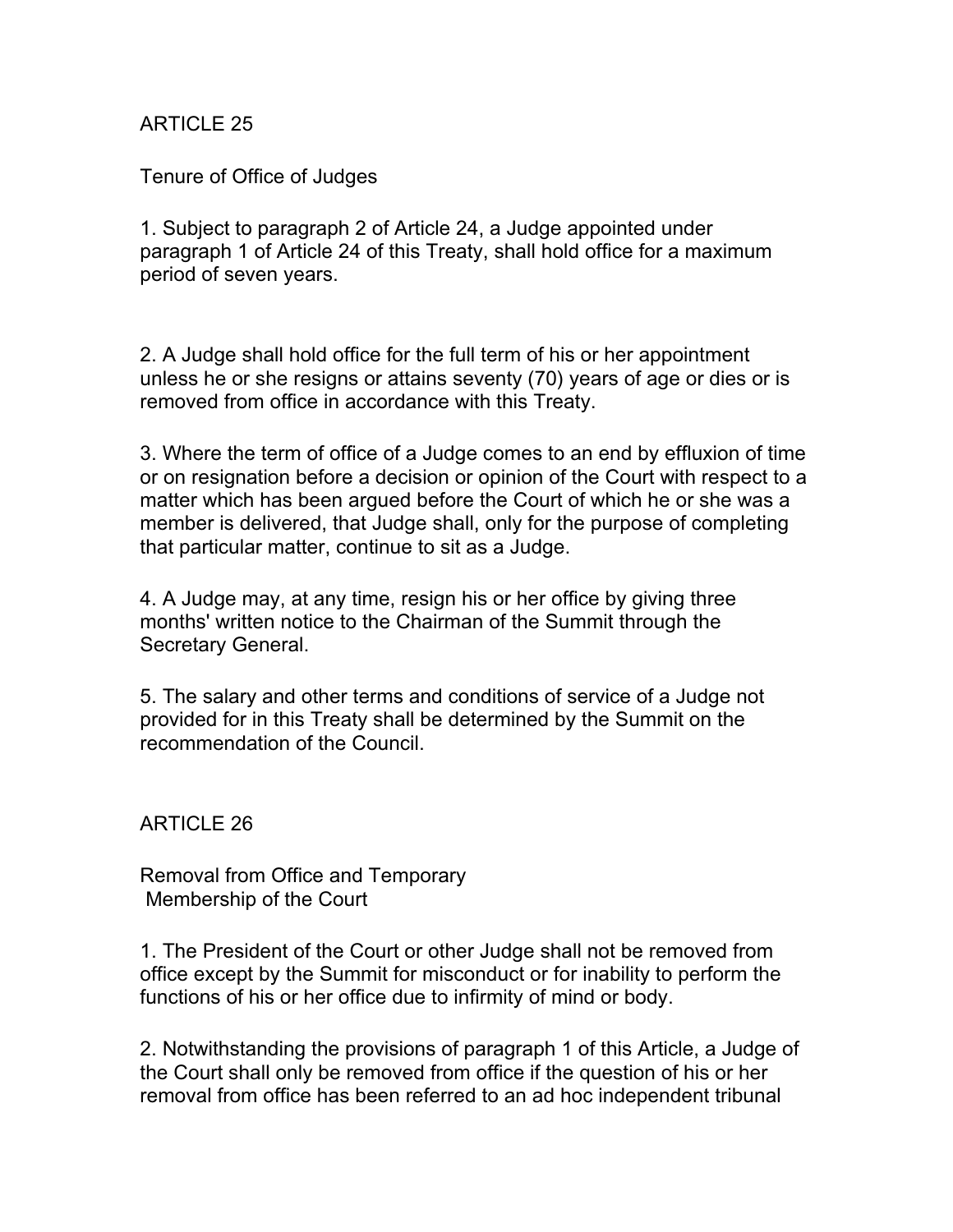appointed for this purpose by the Summit and the tribunal has recommended that the Judge be removed from office for misconduct or inability to perform the functions of his or her office.

3. The tribunal appointed under paragraph 2 of this Article shall consist of three eminent Judges drawn from within the Commonwealth of Nations.

4. At any time when the office of the President of the Court is vacant, or the person holding that office is for any reason unable to perform the functions of that office, those functions shall be performed by the Vice President of the Court.

5. The procedure for filling other vacancies in the Court shall be prescribed in rules of the Court.

6. If a Judge is directly or indirectly interested in a case before the Court, he or she shall immediately report the nature of his or her interest to the President of the Court, and, if in his or her opinion the President of the Court considers the Judge's interest in the case prejudicial, he or she shall make a report to the Chairperson of the Summit, and the Summit shall appoint a temporary Judge to act for that case only in place of thesubstantive Judge.

7. If the President of the Court is directly or indirectly interested in a case before the Court he or she shall, if he or she considers that the nature of his or her interest is such that it would be prejudicial for him or her to take part in that case, make a report to the Chairperson of the Summit and the Summit shall appoint a temporary President of the Court to act as President of the Court for that case only in place of the substantive President of the Court. ARTICLE 27

Jurisdiction of the Court

1. The Court shall initially have jurisdiction over the interpretation and application of this Treaty.

2. The Court shall have such other original, appellate, human rights and other jurisdiction as will be determined by the Council at a suitable subsequent date. To this end, the Partner States shall conclude a protocol to operationalise the extended jurisdiction.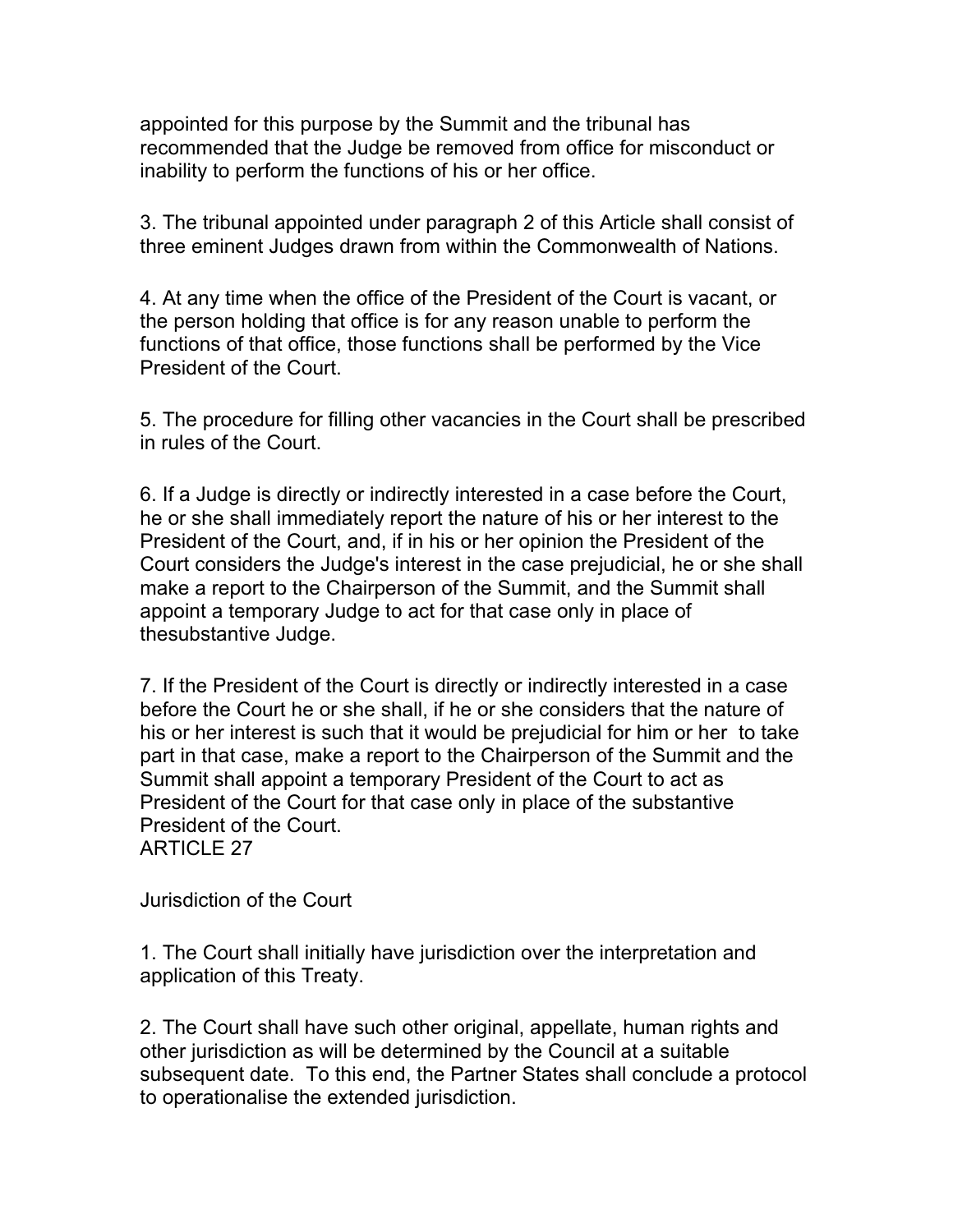ARTICLE 28

Reference by Partner States

1. A Partner State which considers that another Partner State or an organ or institution of the Community has failed to fulfil an obligation under this Treaty or has infringed a provision of this Treaty, may refer the matter to the Court for adjudication.

 2. A Partner State may refer for determination by the Court, the legality of any Act, regulation, directive, decision or action on the ground that it is ultra vires or unlawful or an infringement of the provisions of this Treaty or any rule of law relating to its application or amounts to a misuse or abuse of power.

ARTICLE 29

Reference by the Secretary General

1. Where the Secretary General considers that a Partner State has failed to fulfil an obligation under this Treaty or has infringed a provision of this Treaty, the Secretary General shall submit his or her findings to the Partner State concerned for that Partner State to submit its observations on the findings.

2. If the Partner State concerned does not submit its observations to the Secretary General within four months, or if the observations submitted are unsatisfactory, the Secretary General shall refer the matter to the Council which shall decide whether the matter should be referred by the Secretary General to the Court immediately or be resolved by the Council.

3. Where a matter has been referred to the Council under the provisions of paragraph 2 of this Article and the Council fails to resolve the matter, the Council shall direct the Secretary General to refer the matter to the Court.

ARTICLE 30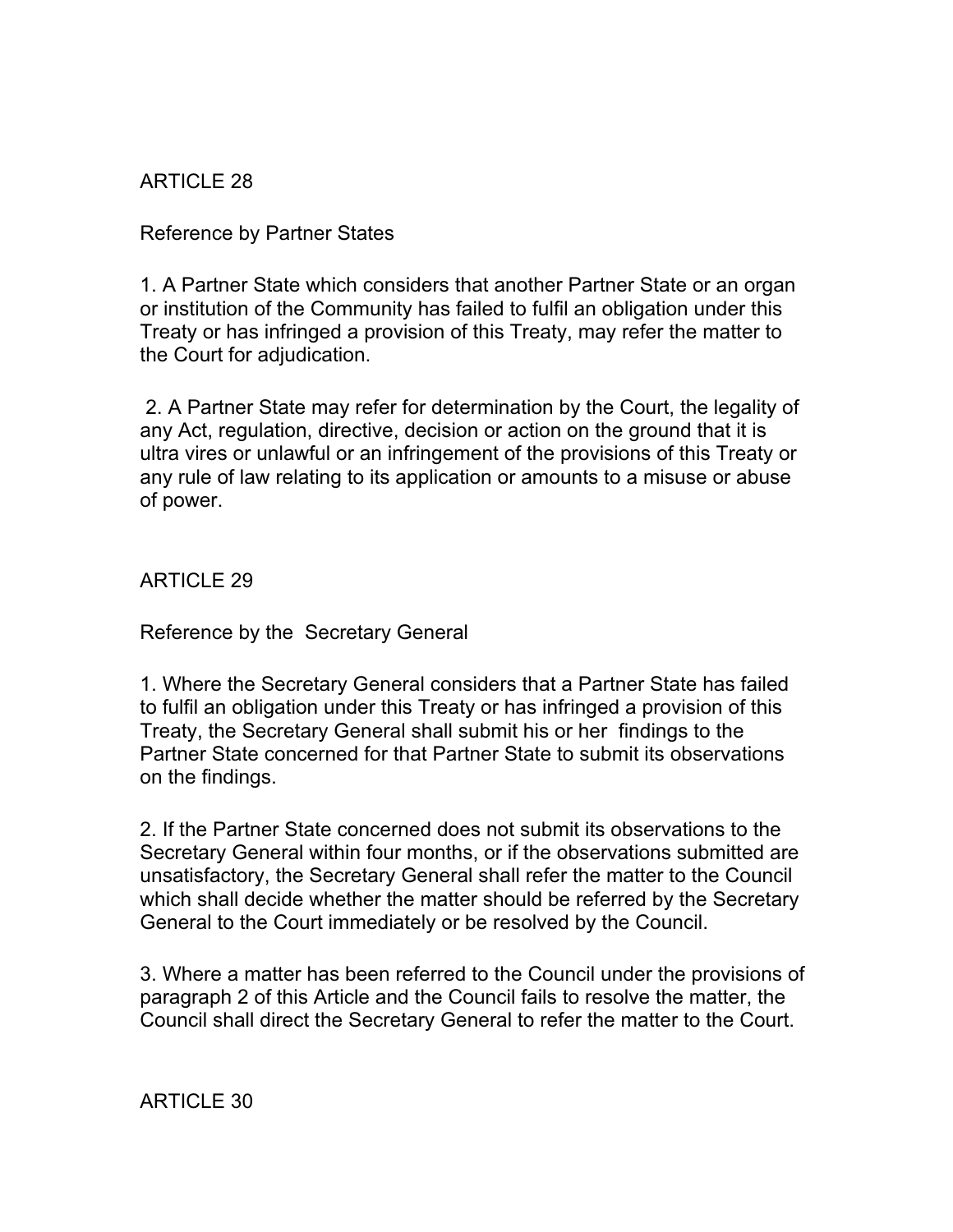Reference by Legal and Natural Persons

 Subject to the provisions of Article 27 of this Treaty, any person who is resident in a Partner State may refer for determination by the Court, the legality of any Act, regulation, directive, decision or action of a Partner State or an institution of the Community on the grounds that such Act, regulation, directive, decision or action is unlawful or is an infringement of the provisions of this Treaty.

ARTICLE 31

Disputes between the Community and its Employees

The Court shall have jurisdiction to hear and determine disputes between the Community and its employees that arise out of the terms and conditions of employment of the employees of the Community or the application and interpretation of the staff rules and regulations and terms and conditions of service of the Community.

ARTICLE 32

Arbitration Clauses and Special Agreements

The Court shall have jurisdiction to hear and determine any matter:

(a) arising from an arbitration clause contained in a contract or agreement which confers such jurisdiction to which the Community or any of its institutions is a party; or

(b) arising from a dispute between the Partner States regarding this Treaty if the dispute is submitted to it under a special agreement between the Partner States concerned; or

(c) arising from an arbitration clause contained in a commercial contract or agreement in which the parties have conferred jurisdiction on the Court.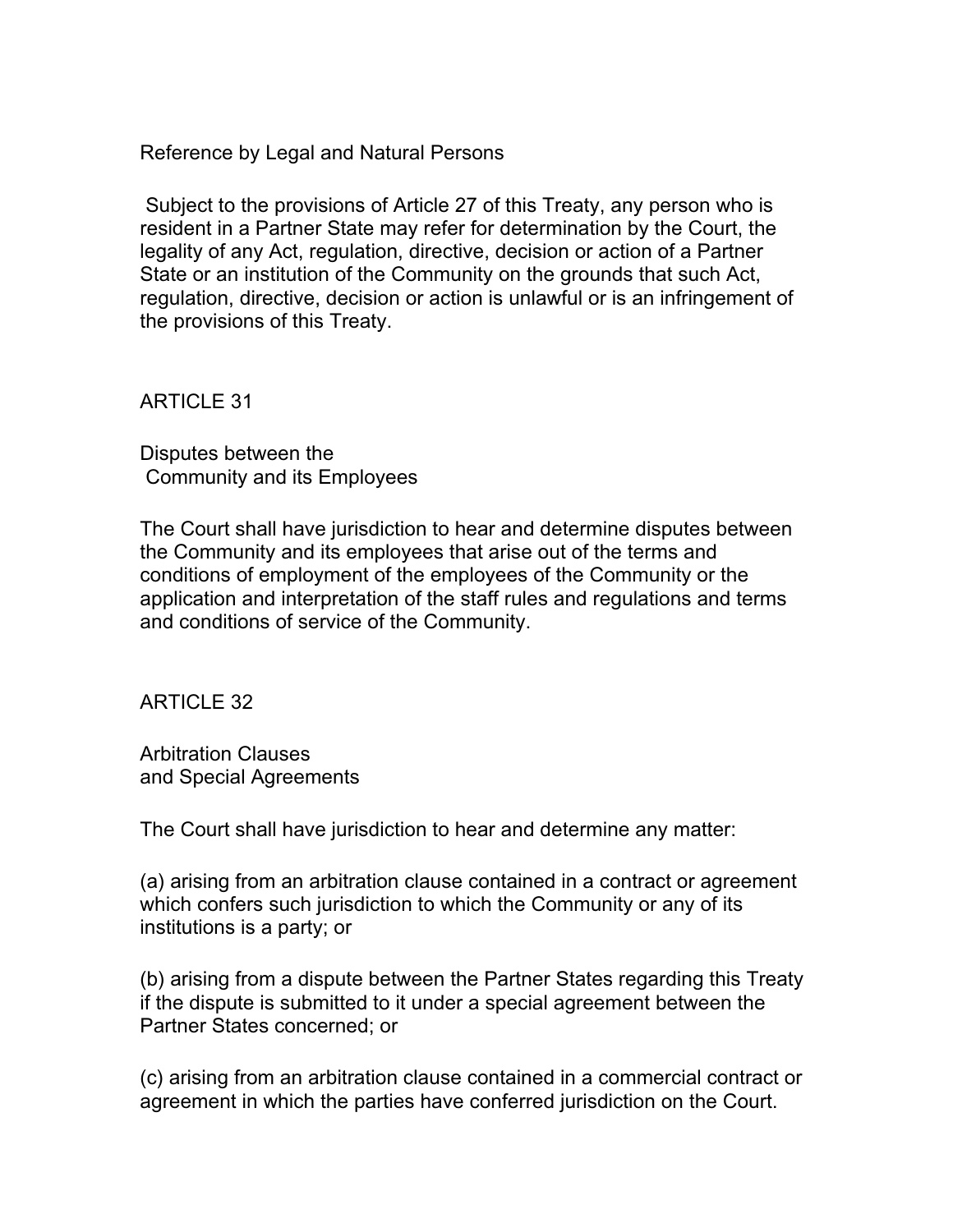## ARTICLE 33

Jurisdiction of National Courts

1. Except where jurisdiction is conferred on the Court by this Treaty, disputes to which the Community is a party shall not on that ground alone, be excluded from the jurisdiction of the national courts of the Partner States.

2. Decisions of the Court on the interpretation and application of this Treaty shall have precedence over decisions of national courts on a similar matter.

ARTICLE 34

Preliminary Rulings of National Courts

Where a question is raised before any court or tribunal of a Partner State concerning the interpretation or application of the provisions of this Treaty or the validity of the regulations, directives, decisions or actions of the Community, that court or tribunal shall, if it considers that a ruling on the question is necessary to enable it to give judgment, request the Court to give a preliminary ruling on the question.

ARTICLE 35

Judgment of the Court

1. The Court shall consider and determine every reference made to it pursuant to this Treaty in accordance with rules of the Court and shall deliver in public session, a reasoned judgment which, subject to rules of the Court as to review, shall be final, binding and conclusive and not open to appeal:

Provided that if the Court considers that in the special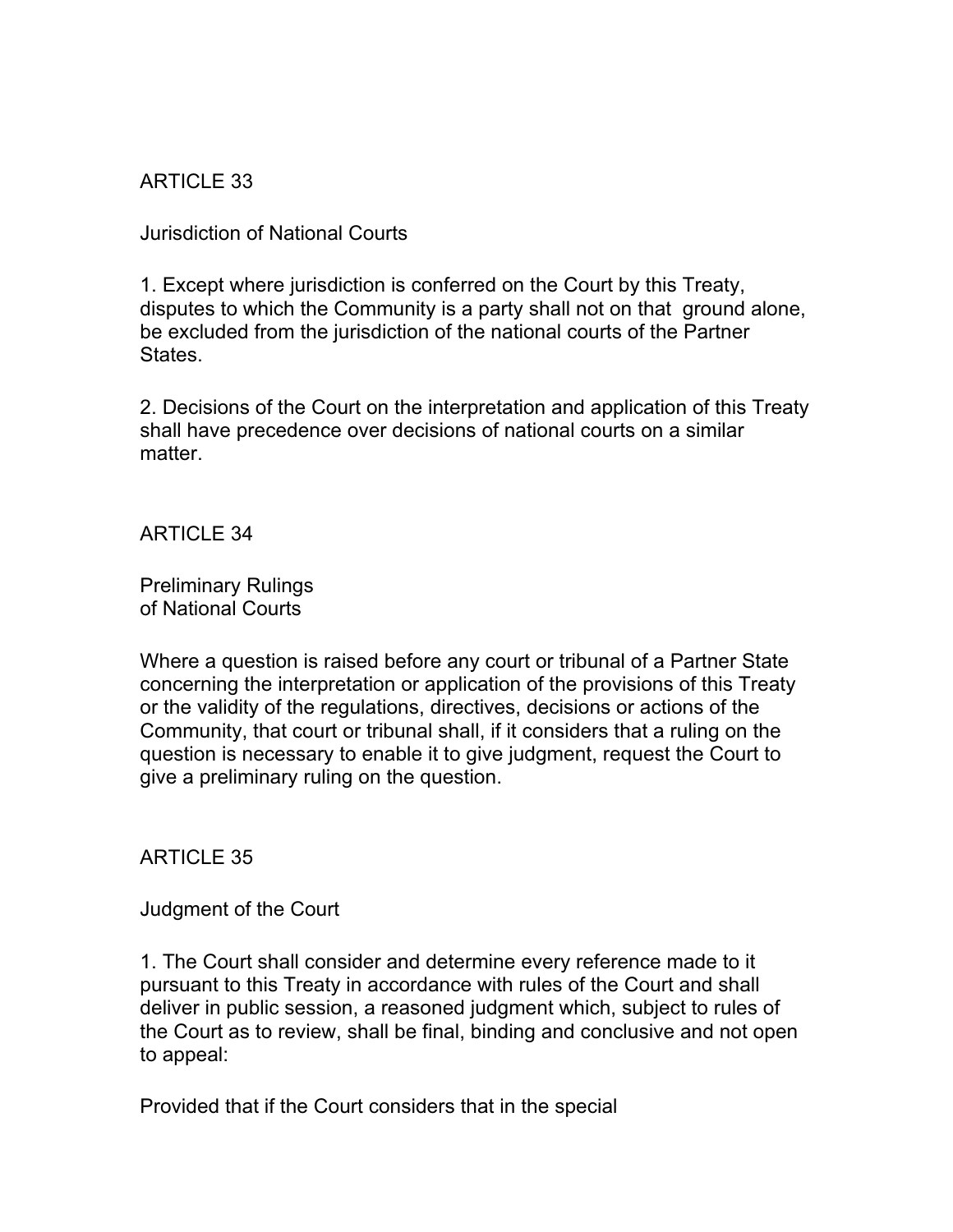circumstances of the case it is undesirable that its judgment be delivered in open court, the Court may make an order to that effect and deliver its judgment before the parties privately.

2. The Court shall deliver one judgment only in respect of every reference to it, which shall be the judgment of the Court reached in private by majority verdict:

Provided that a Judge may deliver a dissenting judgment.

3. An application for review of a judgment may be made to the Court only if it is based upon the discovery of some fact which by its nature might have had a decisive influence on the judgment if it had been known to the Court at the time the judgment was given, but which fact, at that time, was unknown to both the Court and the party making the application, and which could not, with reasonable diligence, have been discovered by that party before the judgment was made, or on account of some mistake, fraud or error on the face of the record or because an injustice has been done.

ARTICLE 36

Advisory Opinions of the Court

1. The Summit, the Council or a Partner State may request the Court to give an advisory opinion regarding a question of law arising from this Treaty which affects the Community, and the Partner State, the Secretary General or any other Partner State shall in the case of every such request have the right to be represented and take part in the proceedings.

2. A request for an advisory opinion under paragraph 1 of this Article shall contain an exact statement of the question upon which an opinion is required and shall be accompanied by all relevant documents likely to be of assistance to the Court.

3. Upon the receipt of the request under paragraph 1 of this Article, the Registrar shall immediately give notice of the request, to all the Partner States, and shall notify them that the Court shall be prepared to accept, within a time fixed by the President of the Court, written submissions, or to hear oral submissions relating to the question.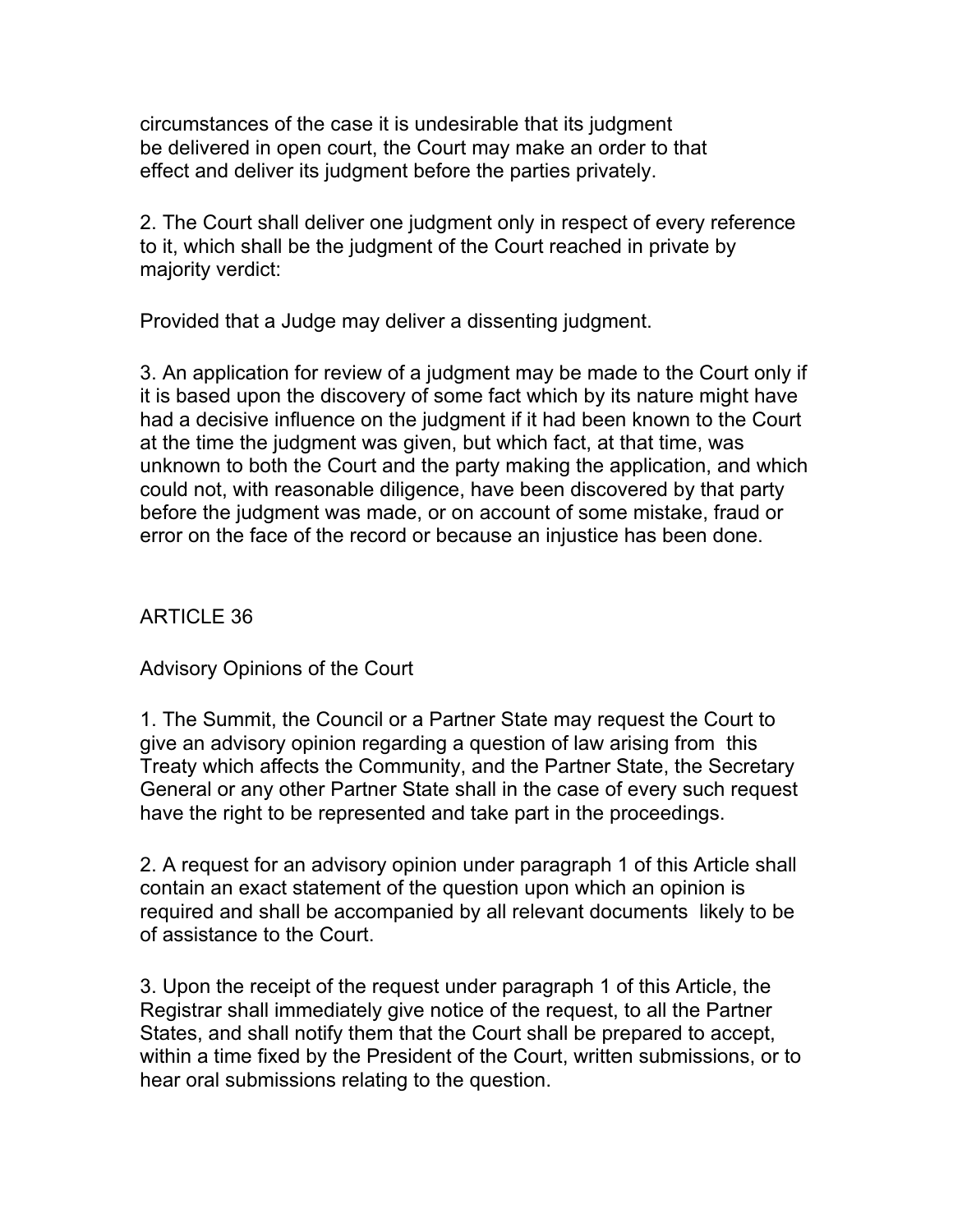4. In the exercise of its advisory function, the Court shall be governed by this Treaty and rules of the Court relating to references of disputes to the extent that the Court considers appropriate.

ARTICLE 37

Appearance before the Court

1. Every party to a dispute or reference before the Court may be represented by an advocate entitled to appear before a superior court of any of the Partner States appointed by that party.

2. The Counsel to the Community shall be entitled to appear before the Court in any matter in which the Community or any of its institutions is a party or in respect of any matter where the Counsel to the Community thinks that such an appearance would be desirable.

ARTICLE 38

Acceptance of Judgments of the Court

1. Any dispute concerning the interpretation or application of this Treaty or any of the matters referred to the Court pursuant to this Chapter shall not be subjected to any method of settlement other than those provided for in this Treaty.

2. Where a dispute has been referred to the Council or the Court, the Partner States shall refrain from any action which might be detrimental to the resolution of the dispute or might aggravate the dispute.

3. A Partner State or the Council shall take, without delay, the measures required to implement a judgment of the Court.

ARTICLE 39

Interim Orders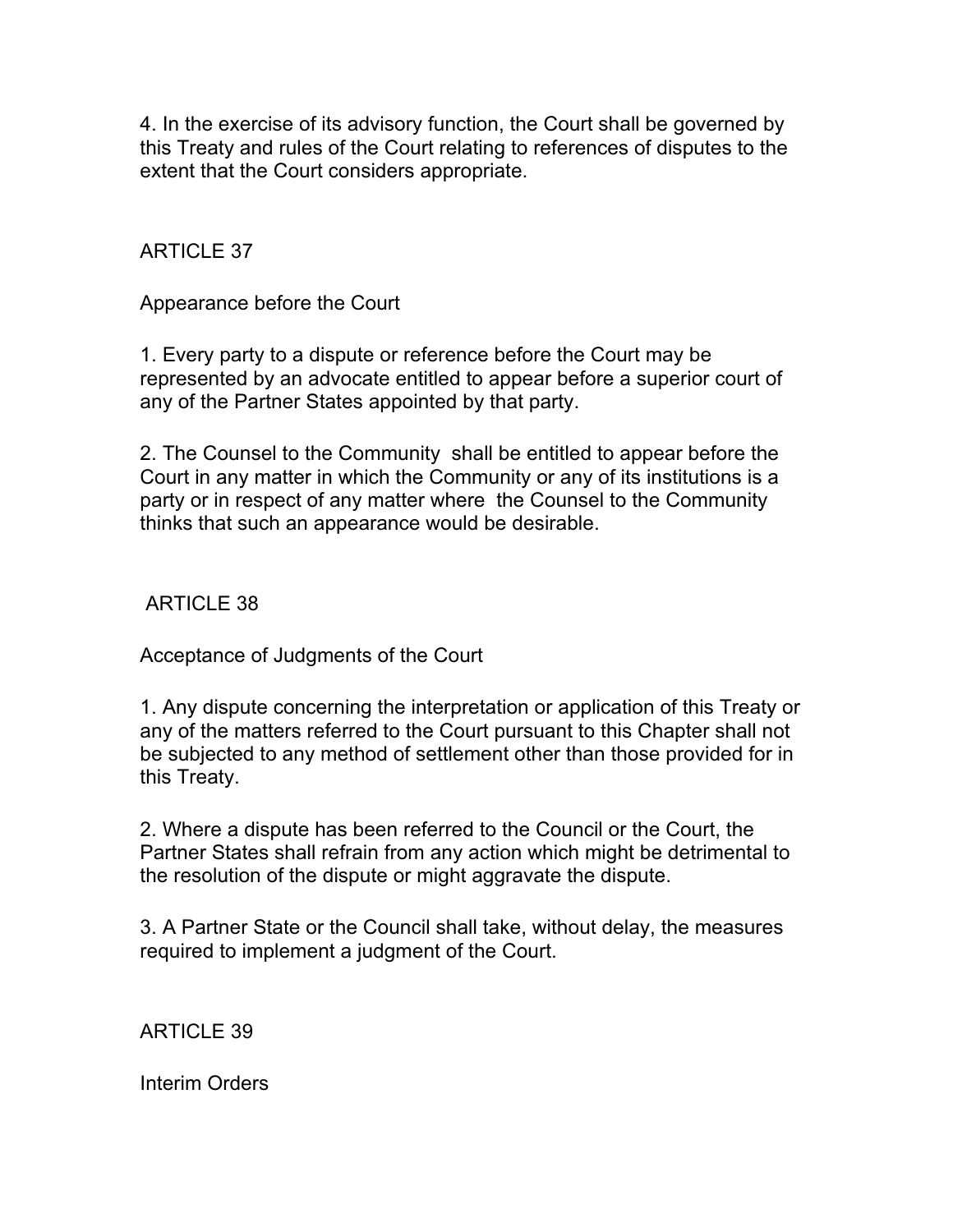The Court may, in a case referred to it, make any interim orders or issue any directions which it considers necessary or desirable. Interim orders and other directions issued by the Court shall have the same effect ad interim as decisions of the Court.

ARTICLE 40

**Intervention** 

A Partner State, the Secretary General or a resident of a Partner State who is not a party to a case before the Court may, with leave of the Court, intervene in that case, but the submissions of the intervening party shall be limited to evidence supporting or opposing the arguments of a party to the case.

ARTICLE 41

Proceedings

1. The quorum for deliberations of the Court shall be prescribed in rules of the Court.

2. The proceedings before the Court shall be either written or oral.

3. The record of each hearing shall be signed by the President or Vice President of the Court and shall be kept and maintained by the Registrar.

ARTICLE 42

Rules of the Court and Oaths of Office

1. The Court shall make rules of the Court which shall, subject to the provisions of this Treaty, regulate the detailed conduct of the business of the Court.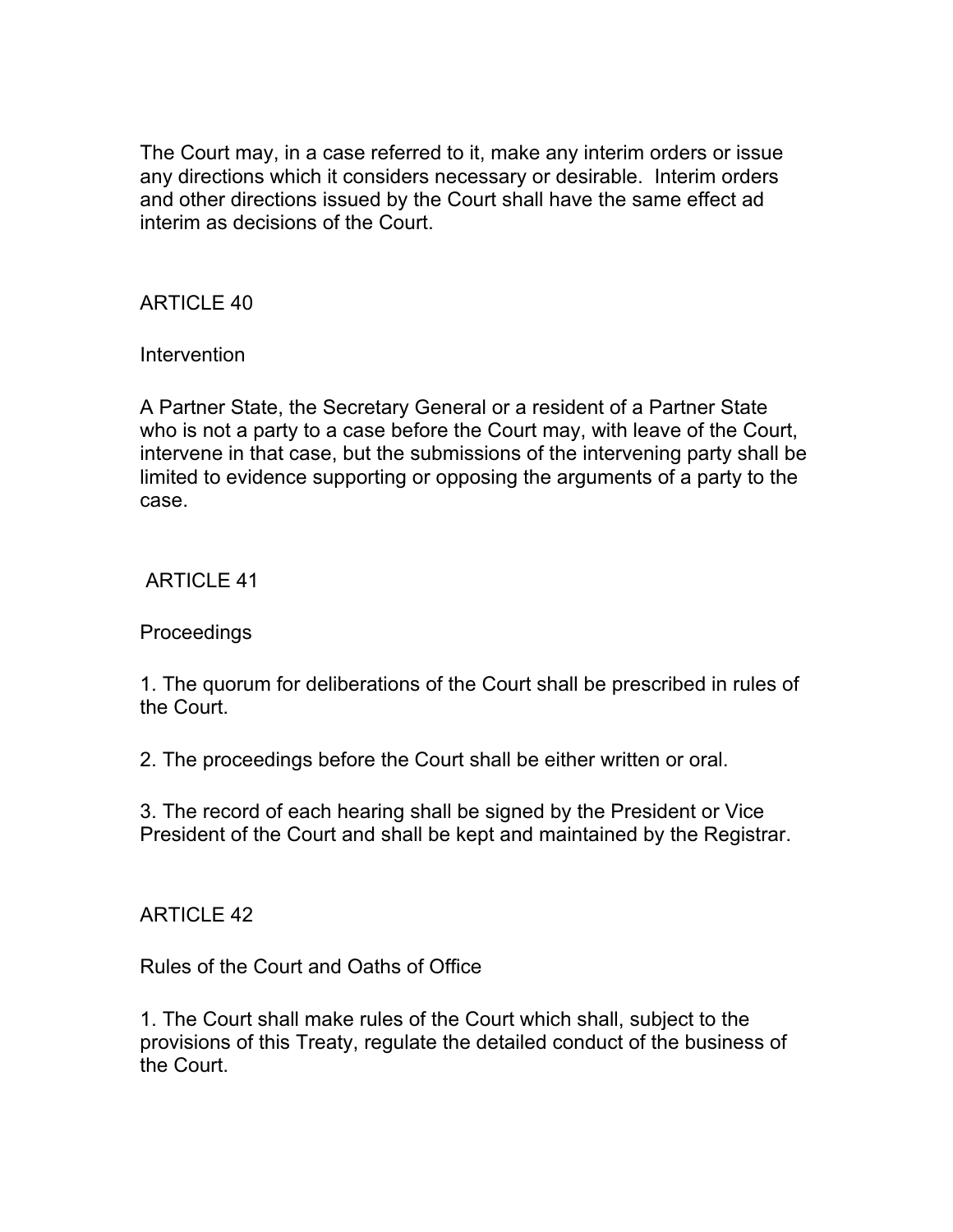2. The Secretary General shall prepare the oath and declarations that the Judges and the Registrar of the Court shall take before the Summit upon their appointment or make upon entering into their duties.

**ARTICLE 43** 

Immunity of the Judges and the Holding of Other Offices

1. The Judges of the Court shall be immune from legal action for any act or omission committed in the discharge of their judicial functions under this Treaty.

2. A Judge of the Court shall neither hold any political office or any office in the service of a Partner State or the Community nor engage in any trade, vocation or profession that is likely to interfere or create a conflict of interest to his or her position.

**ARTICLE 44** 

Execution of Judgments

The execution of a judgment of the Court which imposes a pecuniary obligation on a person shall be governed by the rules of civil procedure in force in the Partner State in which execution is to take place. The order for execution shall be appended to the judgment of the Court which shall require only the verification of the authenticity of the judgment by the Registrar whereupon, the party in whose favour execution is to take place, may proceed to execute the judgment.

ARTICLE 45

Registrar of the Court and Other Staff

1. The Council shall appoint a Registrar of the Court from among citizens of the Partner States qualified to hold such high judicial office in their respective Partner States.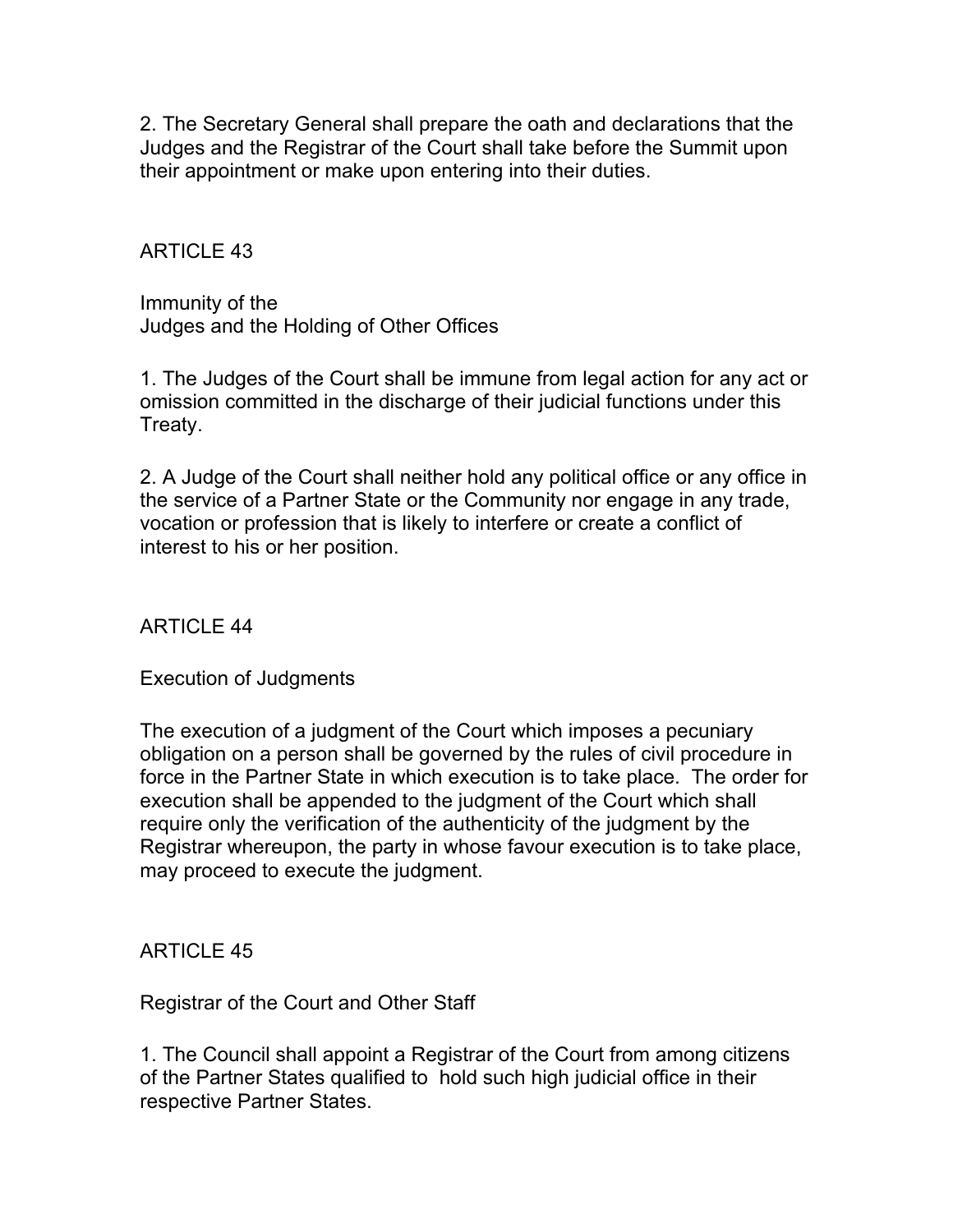2. The Court shall employ such other staff as may be required to enable it to perform its functions and who shall hold office in the service of the Court.

3. The salary and other conditions of service of the Registrar and other staff of the Court shall be determined by the Council.

4. Notwithstanding the provisions of paragraph 1 of this Article the Registrar shall be responsible to the President of the Court for the day to day administration of the business of the Court. The Registrar shall also carry out the duties imposed upon him by this Treaty and rules of the Court.

# ARTICLE 46

Official Language of the Court

The official language of the Court shall be English.

# ARTICLE 47

Seat of the Court

The Seat of the Court shall be determined by the Summit.

CHAPTER NINE

THE EAST AFRICAN LEGISLATIVE ASSEMBLY

ARTICLE 48

Membership of the Assembly

1. The members of the Assembly shall be: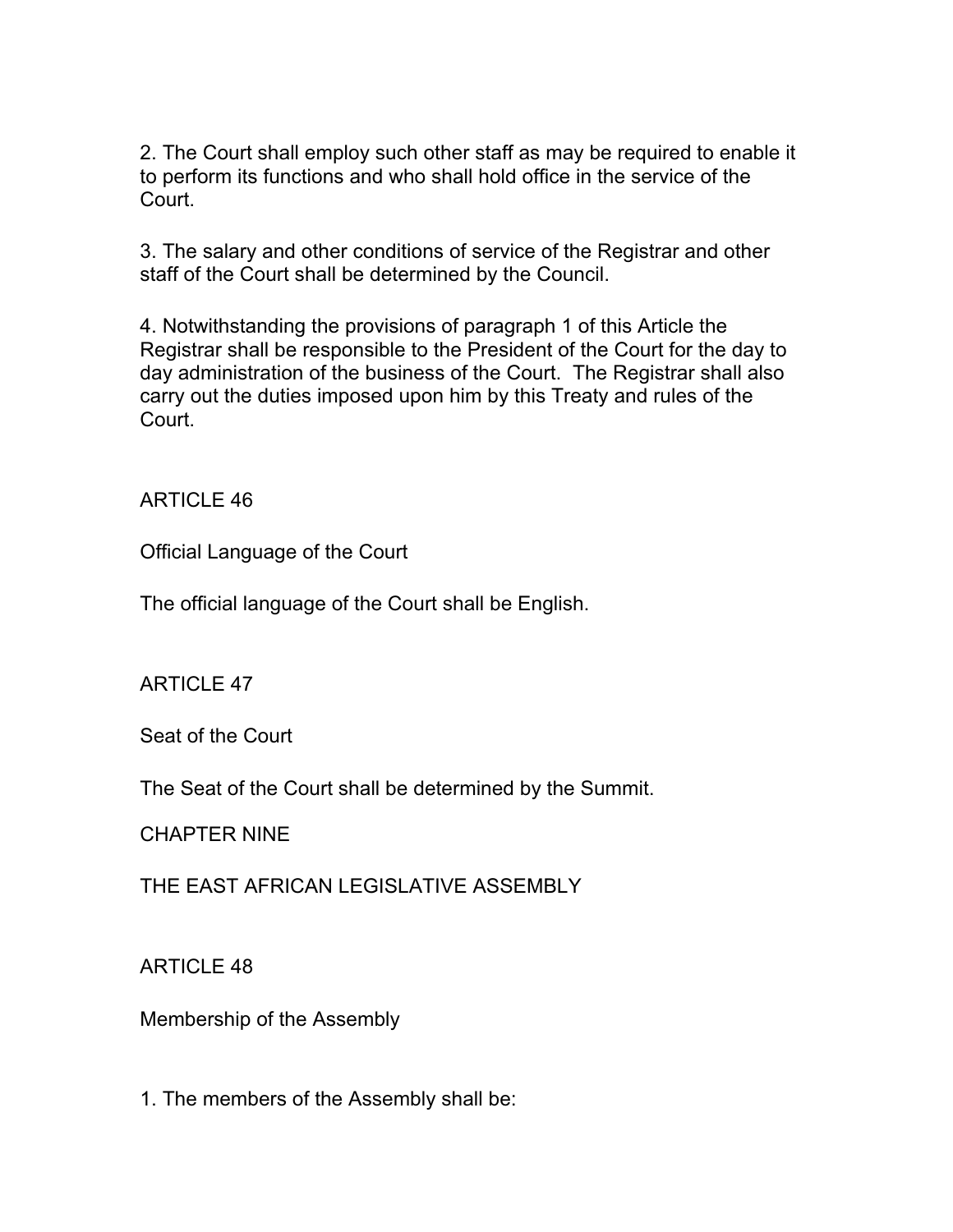(a) twenty-seven elected members; and

(b) five ex-officio members consisting of:

(i) the Minister responsible for regional co-operation from each Partner State; and

(ii) the Secretary General and the Counsel to the Community.

2. The Speaker of the Assembly shall preside over and take part in its proceedings in accordance with the rules of procedure of the Assembly.

3. The Assembly shall have committees which shall be constituted in the manner provided in the rules of procedure of the Assembly and shall perform the functions provided in respect thereof in the said rules of procedure.

4. The Council shall appoint a Clerk of the Assembly and other officers of the Assembly whose salaries and other terms and conditions of service shall be determined by the Council.

 $ARTICI F 49$ 

Functions of the Assembly

1. The Assembly shall be the legislative organ of the Community.

2. The Assembly:

(a) shall liaise with the National Assemblies of the Partner States on matters relating to the Community;

(b) shall debate and approve the budget of the Community;

(c) shall consider annual reports on the activities of the Community, annual audit reports of the Audit Commission and any other reports referred to it by the Council;

(d) shall discuss all matters pertaining to the Community and make recommendations to the Council as it may deem necessary for the implementation of the Treaty;

(e) may for purposes of carrying out its functions, establish any committee or committees for such purposes as it deems necessary;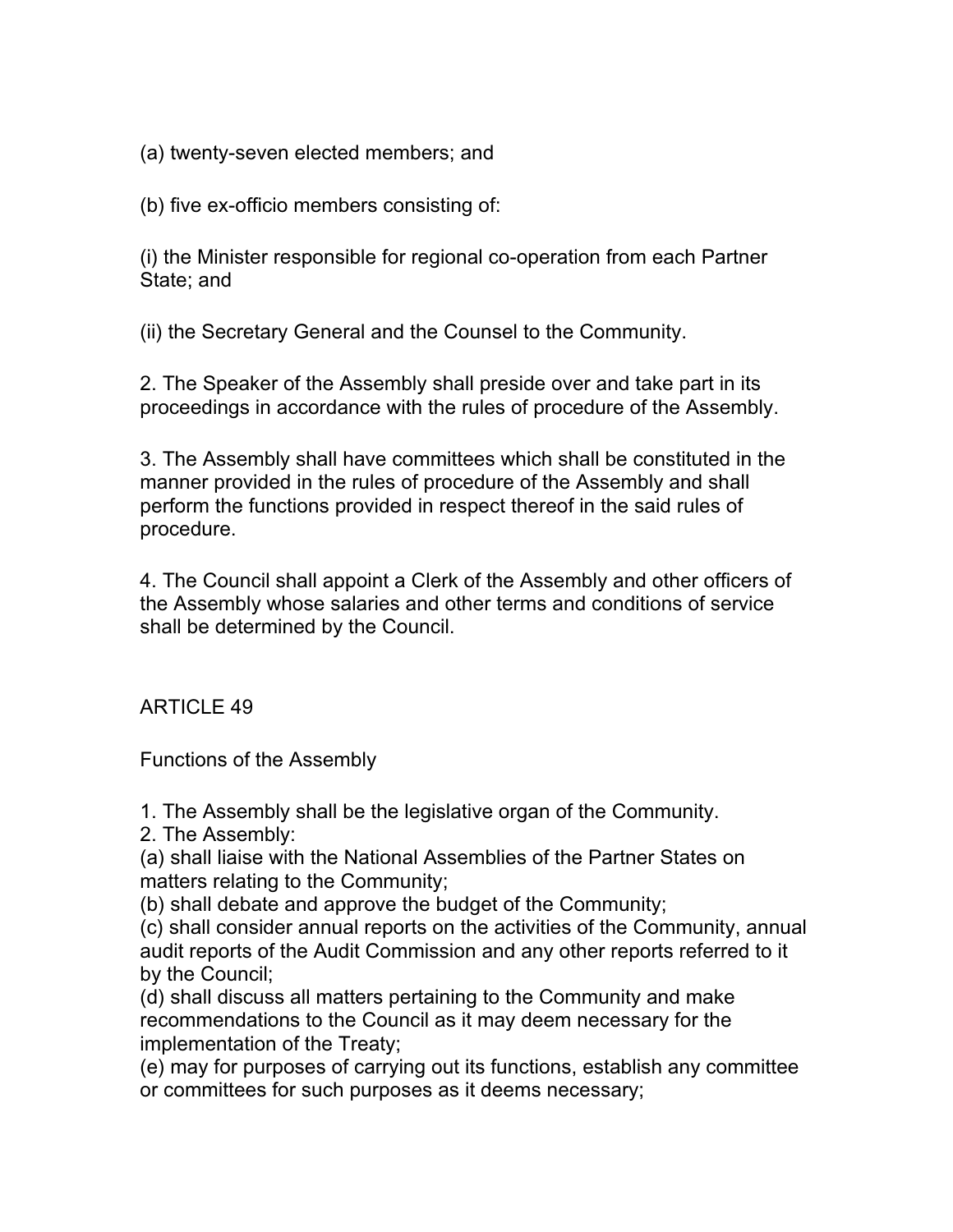(f) shall recommend to the Council the appointment of the Clerk and other officers of the Assembly; and

(g) shall make its rules of procedure and those of its committees.

3. The Assembly may perform any other functions as are conferred upon it by this Treaty.

ARTICLE 50

Election of Members of the Assembly

1. The National Assembly of each Partner State shall elect, not from among its members, nine members of the Assembly, who shall represent as much as it is feasible, the various political parties represented in the National Assembly, shades of opinion, gender and other special interest groups in that Partner State, in accordance with such procedure as the National Assembly of each Partner State may determine.

2. A person shall be qualified to be elected a member of the Assembly by the National Assembly of a Partner State in accordance with paragraph 1 of this Article if such a person:

(a) is a citizen of that Partner State;

(b) is qualified to be elected a member of the National Assembly of that Partner State under its Constitution;

(c) is not holding office as a Minister in that Partner State;

(d) is not an officer in the service of the Community; and

(e) has proven experience or interest in consolidating and furthering the aims and the objectives of the Community.

ARTICLE 51

Tenure of Office of Elected Members

1. Subject to this Article, an elected member of the Assembly shall hold office for five years and be eligible for re-election for a further term of five years.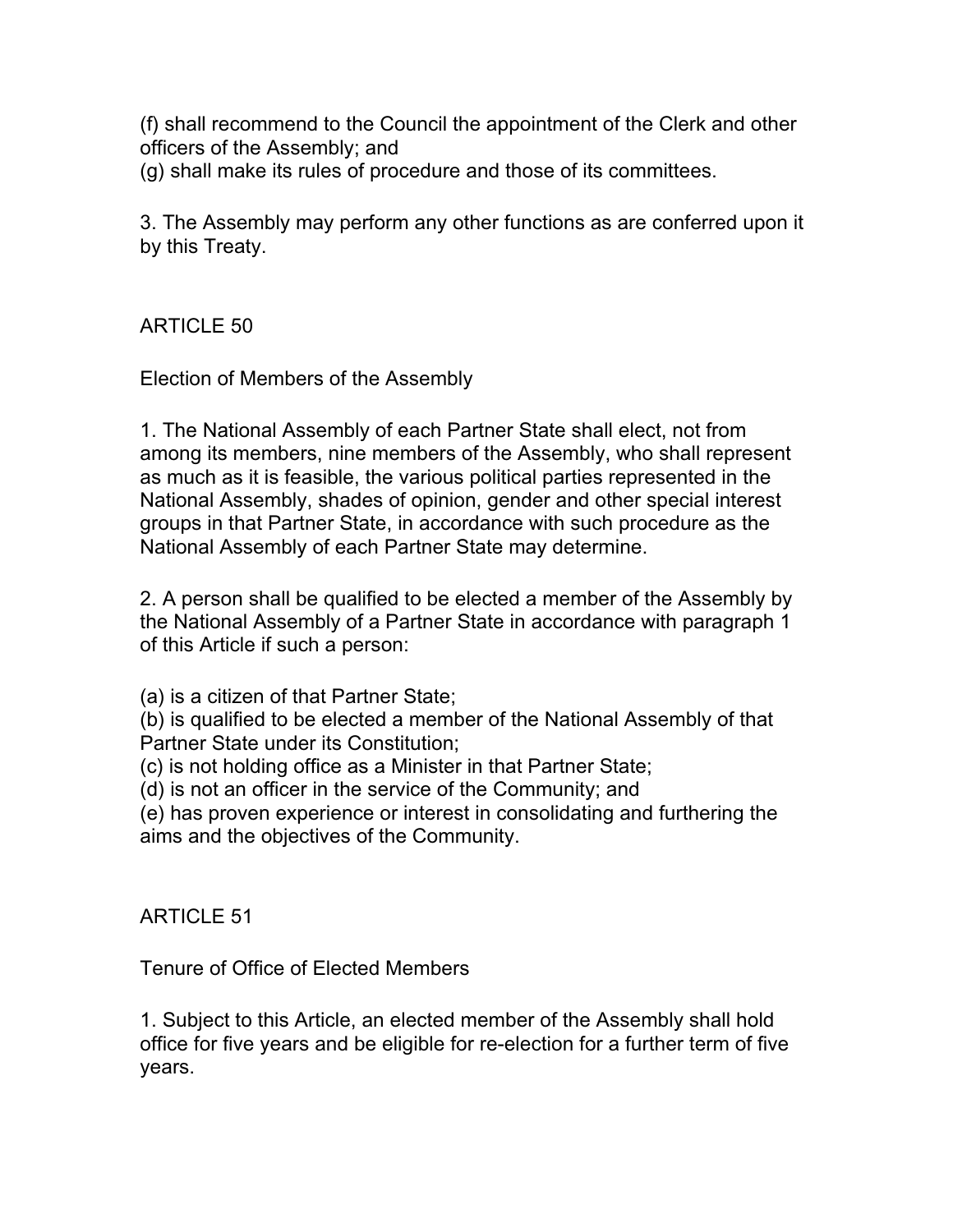2. The terms and conditions of service of the Members of the Assembly shall be determined by the Summit on the recommendation of the Council.

3. An elected member of the Assembly shall vacate his or her seat in the Assembly upon the happening of any of the following events:

(a). upon the delivery of his or her resignation in writing to the Speaker of the Assembly;

(b) upon his or her ceasing to be qualified for election as an elected member;

(c) upon his or her election or nomination as a member of the National Assembly of a Partner State;

(d) upon his or her appointment as a Minister in the Government of a Partner State;

(e) upon his or her having been absent from the Assembly for such period and in such circumstances as are prescribed by the rules of procedure of the Assembly; or

(f) upon his or her conviction by a Court of competent jurisdiction of an offence and sentenced to imprisonment for a term exceeding six months and if no appeal has been preferred against such a decision.

ARTICLE 52

Questions as to Membership of the Assembly

1. Any question that may arise whether any person is an elected member of the Assembly or whether any seat on the Assembly is vacant shall be determined by the institution of the Partner State that determines questions of the election of members of the National Assembly responsible for the election in question.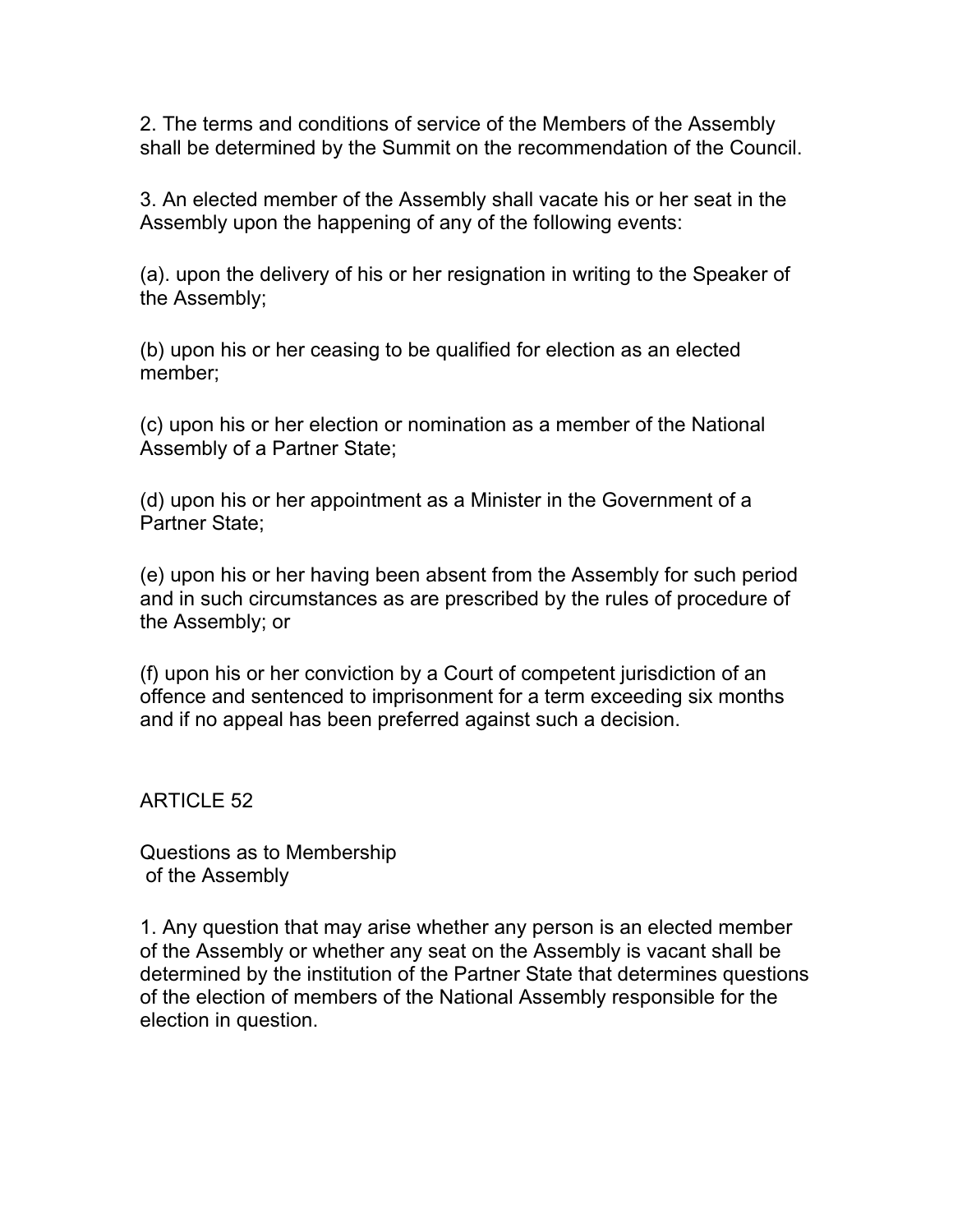2. The National Assembly of the Partner States shall notify the Speaker of the Assembly of every determination made under paragraph 1 of this Article.

# ARTICLE  $53$

Speaker of the Assembly

1. The Speaker of the Assembly shall be elected on rotational basis by the elected members of the Assembly from among themselves to serve for a period of five years.

2. The Speaker of the Assembly shall vacate his or her office:

(a) upon the expiry of the period for which he or she was elected;

(b) if he or she delivers his or her resignation in writing to the elected members; or

(c) if he or she ceases to be qualified for election as Speaker of the Assembly.

3. The Speaker of the Assembly may be removed from office by a resolution supported by not less than two thirds majority of the elected members for inability to perform the functions of his or her office, whether arising from infirmity of mind or body or for misconduct.

# ARTICLE 54

Invitation of Persons to Assist the Assembly

1. The Speaker of the Assembly, may invite any person to attend the Assembly, notwithstanding that he or she is not a member of the Assembly, if in his or her opinion the business before the Assembly renders his or her presence desirable.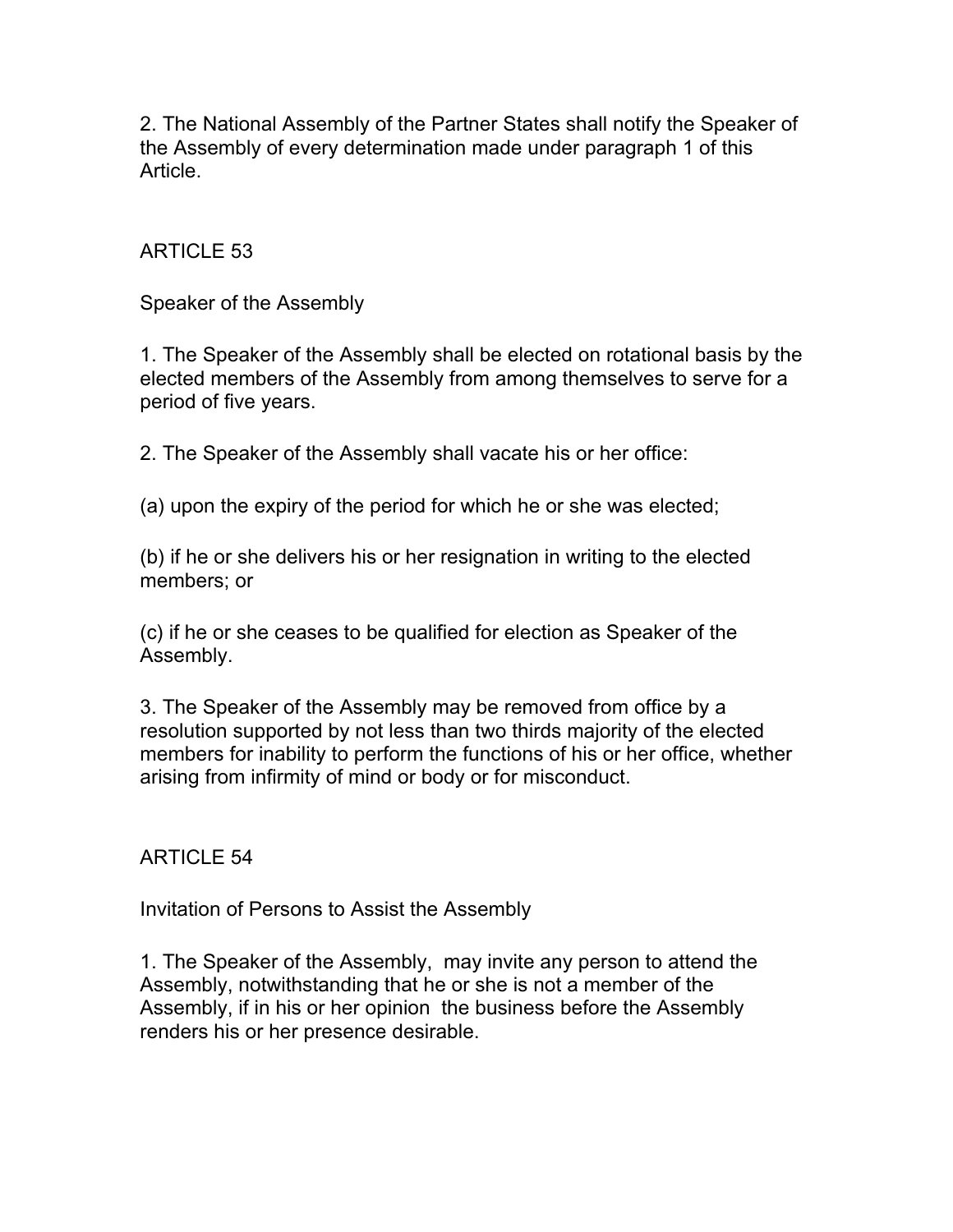2. The rules of procedure of the Assembly shall make provisions for a person so invited to take part in the proceedings of the Assembly relating to the matters in respect of which he or she was invited.

ARTICLE 55

Meetings of the Assembly

1. The meetings of the Assembly shall be held at such times and places as the Assembly may appoint.

2. Subject to the provisions of paragraph 1 of this Article, the Assembly shall meet at least once in every year at Arusha in the United Republic of Tanzania and at a time to be determined by the Assembly.

ARTICLE 56

Presiding in the Assembly

There shall preside at any sitting of the Assembly:

(a) the Speaker of the Assembly, or

(b) in the absence of the Speaker of the Assembly, such elected member of the Assembly as the elected members may elect for the sitting.

ARTICLE 57

Quorum and Vacancies in the Assembly

1. Subject to this Article, the rules of procedure of the Assembly shall make provision as to the number and composition of the elected members that shall constitute a quorum of the Assembly.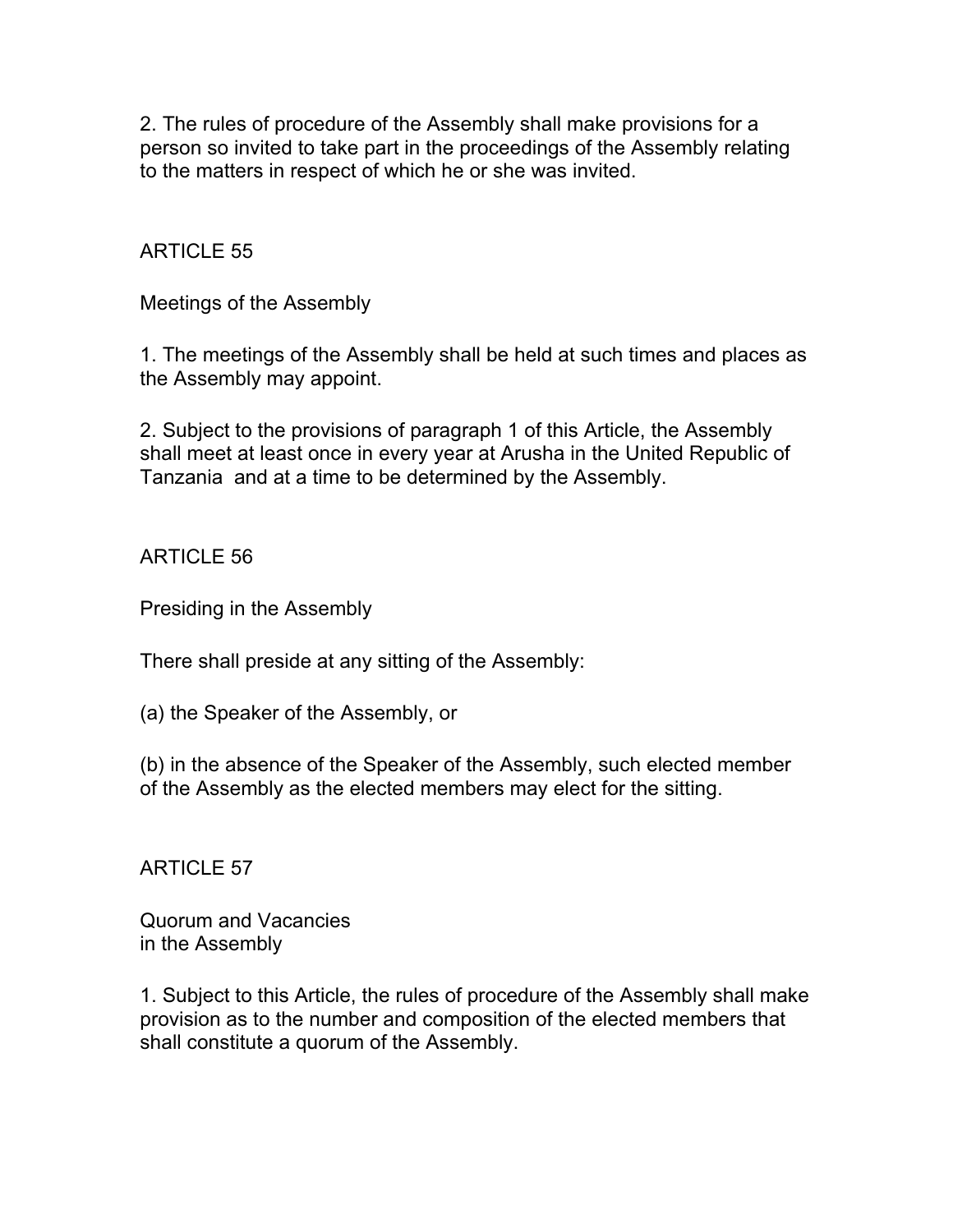2. In reckoning the number of members who are present for the purposes of paragraph 1 of this Article, the person presiding shall not be taken into account.

3. The Assembly may transact business notwithstanding that there is a vacancy among its members, and the attendance or participation of any person not entitled to attend or participate in the proceedings of the Assembly shall not invalidate those proceedings.

# ARTICLE 58

Voting in the Assembly

1. All questions proposed for decision in the Assembly shall be determined by a majority of the votes of the members present and voting.

2. The ex-officio members of the Assembly shall not be entitled to vote in the Assembly.

3. When in the absence of the Speaker of the Assembly a member is presiding in the Assembly, the member presiding shall retain his or her right to vote.

4. If the votes of the members are equally divided upon any motion before the Assembly, the motion shall be lost.

ARTICLE 59

Bills and Motions in the Assembly

1. Subject to the rules of procedure of the Assembly, any member may propose any motion or introduce any Bill in the Assembly:

Provided that a motion which does not relate to the functions of the Community shall not be proposed in the Assembly, and a Bill which does not relate to a matter with respect to which Acts of the Community may be enacted shall not be introduced into the Assembly.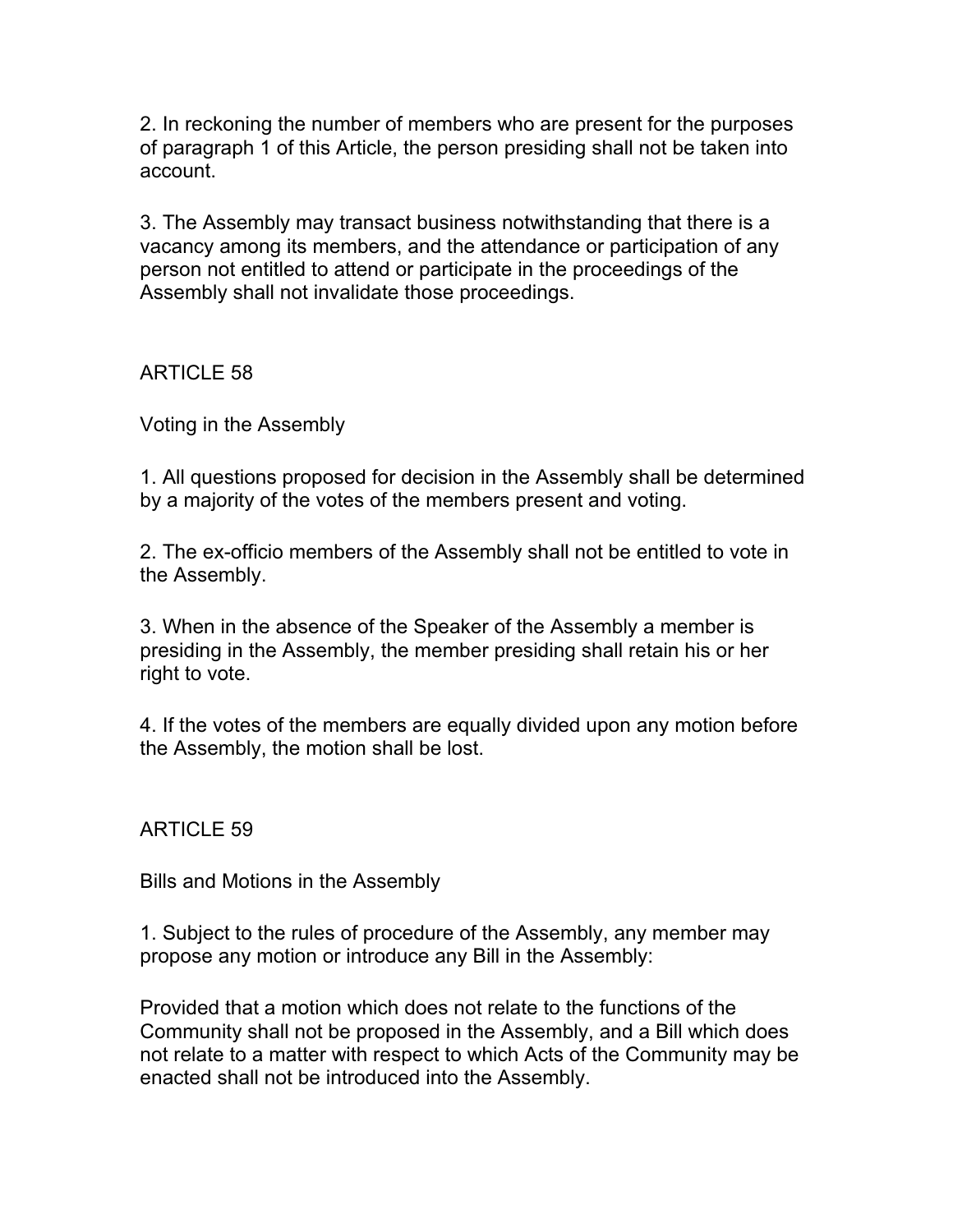2. The Assembly shall not:

(a) proceed on any Bill, including an amendment to any Bill, that, in the opinion of the person presiding, makes provision for any of the following purposes:

(i) for the imposition of any charge upon any fund of the Community;

 (ii) for the payment, issue or withdrawal from any fund of the Community of any moneys not charged thereon or the increase in the amount of any such payment, issue or withdrawal;

(iii) for the remission of any debt due to the Community; or

(b) proceed upon any motion, including any amendment to a motion, the effect of which, in the opinion of the person presiding, would be to make provision for any of the said purposes.

3. In addition to the provisions of paragraphs 1 and 2 of this Article:

(a) the Council shall publish annually and present to a meeting of the Assembly a general report on the activities of the Community and which the Assembly shall consider at its meeting;

(b) the Assembly may by a majority of votes cast request the Council to submit any appropriate proposals on matters on which it considers that action is required on the part of the Community for the purpose of implementing this Treaty; and

(c) the Assembly shall hold an annual debate on the report to be submitted to it by the Council on progress made by the Community in the development of its common foreign and security policies.

ARTICLE 60

Rules of Procedure of the Assembly

The Assembly may make, amend, add to or revoke rules governing the procedure of the Assembly.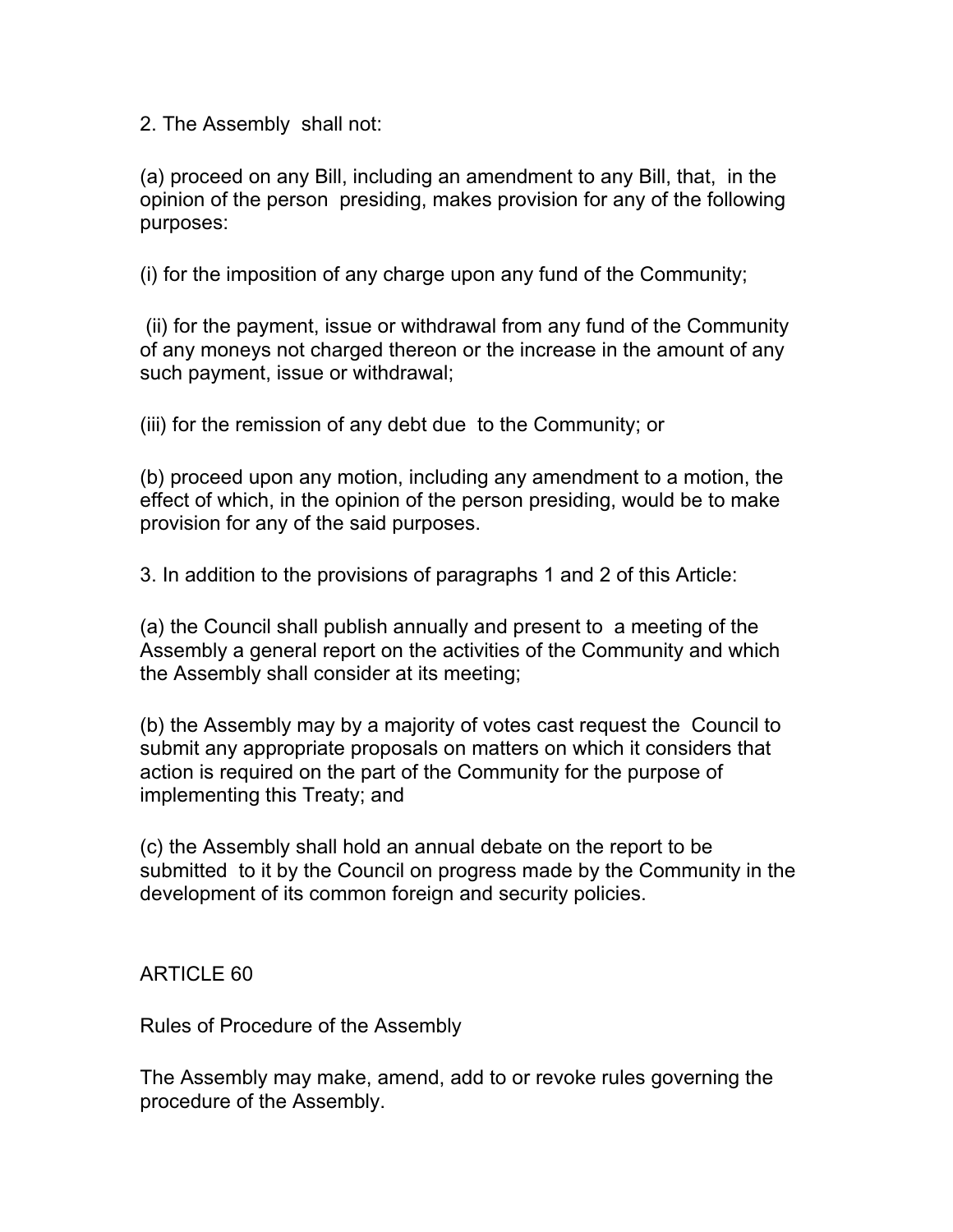# ARTICLE 61

Powers, Privileges and Immunities of the Assembly and its Members

1. The Members of the Assembly shall be immune from legal action for any acts of omission or commission in the discharge of their functions under this Treaty.

2. The Community may, for the orderly and effective discharge of the business of the Assembly, enact legislation for the powers, privileges and immunities of the Assembly, its Committees and members.

### ARTICLE 62

Acts of the Community

1. The enactment of legislation of the Community shall be effected by means of Bills passed by the Assembly and assented to by the Heads of State, and every Bill that has been duly passed and assented to shall be styled an Act of the Community.

2. When a Bill has been duly passed by the Assembly the Speaker of the Assembly shall submit the Bill to the Heads of State for assent.

3. Every Bill that is submitted to the Heads of State under paragraph 2 of this Article shall contain the following words of enactment:

 Enacted by the East African Community and assented to by the President of the Republic of Kenya, the President of the Republic of Uganda and the President of the United Republic of Tanzania.

ARTICLE 63

Assent to Bills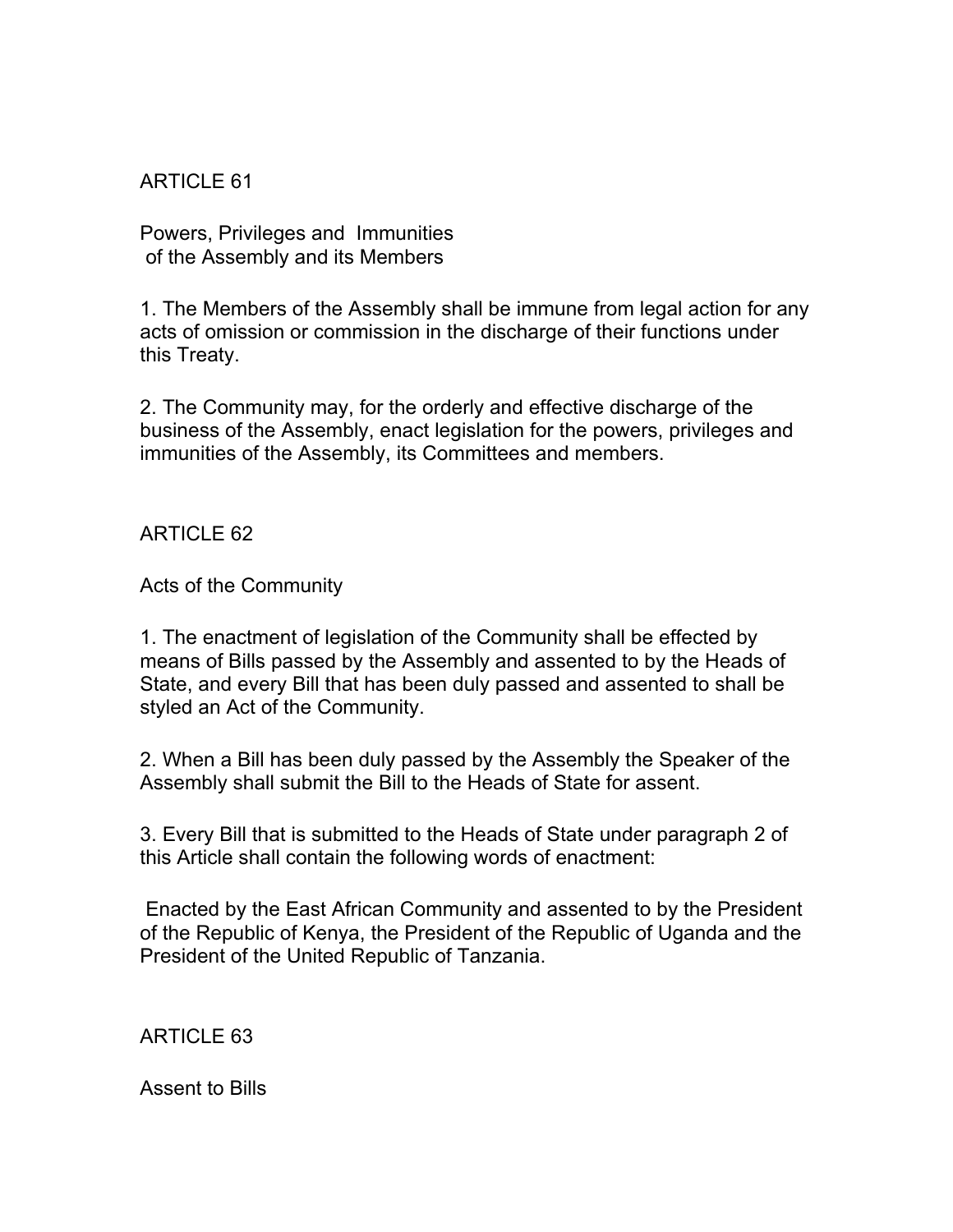1. The Heads of State may assent to or withhold assent to a Bill of the Assembly.

2. A Bill that has not received assent as provided for in paragraph 1 of this Article within three months from the date on which it was passed by the Assembly shall be referred back to the Assembly, giving reasons, and with a request that the Bill or a particular provision thereof be reconsidered by the Assembly.

3. If the Assembly discusses and approves the Bill, the Bill shall be resubmitted to the Heads of State for assent.

4. If a Head of State withholds assent to a re-submitted Bill, the Bill shall lapse.

# ARTICLE 64

Publication of Acts of the Community

The Secretary General shall cause every Act of the Community to be published in the Gazette.

### ARTICLE 65

Relations Between the Assembly and the National Assemblies of the Partner States

 In pursuance of the policy of the Community of popular participation in the achievement of its objectives and so that the Council may be able to take into account in the exercise of its functions, the opinion of the general public in the Partner States on matters relating to the achievement of the objectives of the Community as expressed through the debates of the elected members of their National Assemblies, and those of the Assembly and to foster co-operation between the Assembly and the National Assemblies of the Partner States hereinafter referred to as "the National Assemblies":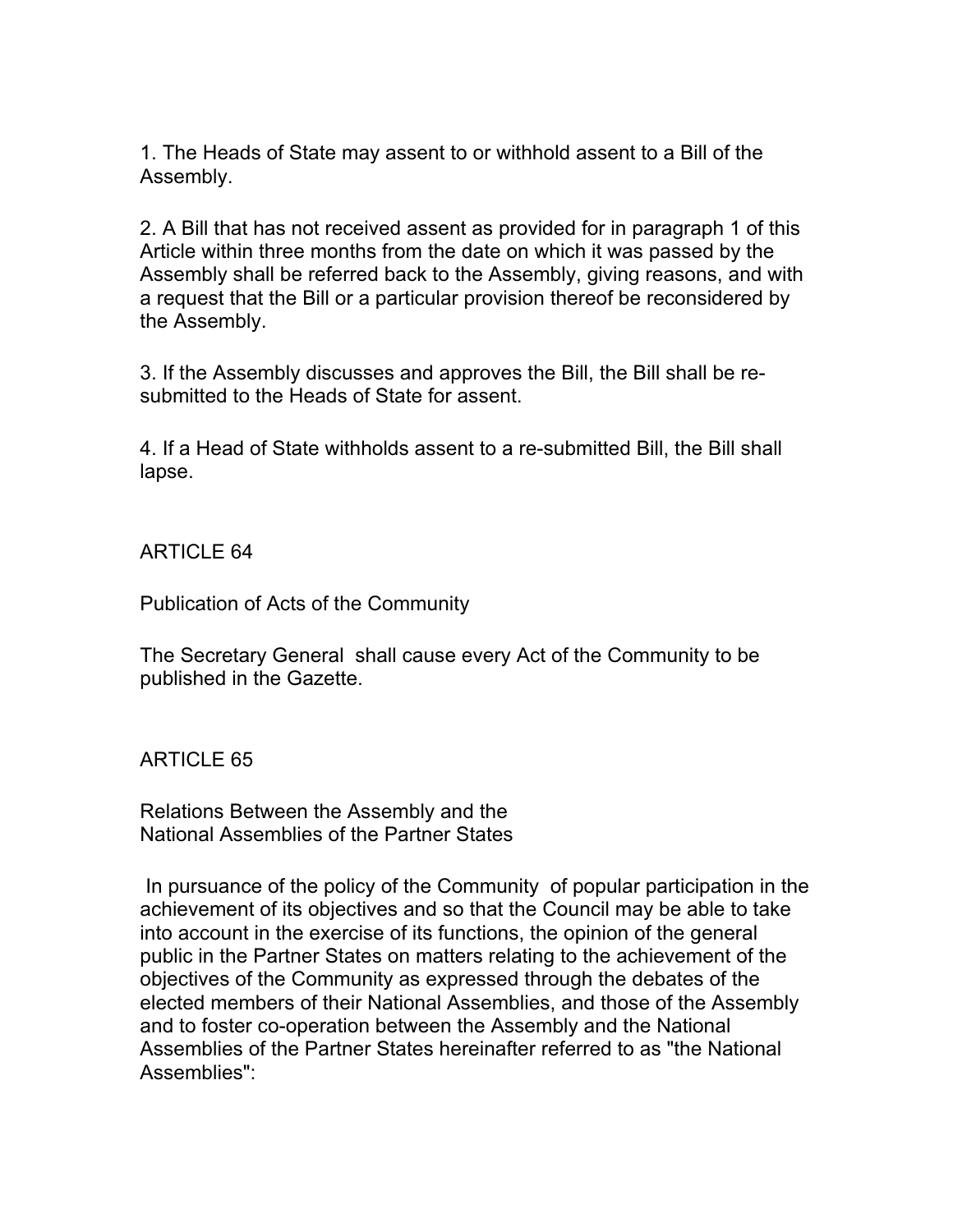(a) the Clerk of the Assembly shall as soon as practicable transmit to the Clerks of the National Assemblies copies of the records of all relevant debates of the meetings of the Assembly to be laid before the National Assemblies, by the respective Ministers responsible for regional cooperation, for information;

(b) the Clerk of the Assembly shall as soon as practicable transmit to the Clerks of the National Assemblies copies of the Bills introduced into the Assembly and Acts of the Community to be laid before the National Assemblies for information;

(c) the Clerks of the National Assemblies shall as soon as practicable transmit to the Clerk of the Assembly copies of the records of all relevant debates of the meetings of their National Assemblies other than those with respect to the matters laid before their National Assemblies in pursuance of the provisions of sub-paragraph (a) of this paragraph; and

(d) the Clerk of the Assembly shall as soon as practicable transmit to the Secretary General copies of all the records of debate referred to in subparagraphs (a) and (b) of this paragraph for information to the Council.

CHAPTER TEN

THE SECRETARIAT AND STAFF OF THE COMMUNITY

ARTICLE 66

Establishment of the Secretariat

- 1. The Secretariat shall be the executive organ of the Community.
- 2. There shall be the following offices in the service of the Community:
- (a) Secretary General;
- (b) Deputy Secretaries General;
- (c) Counsel to the Community; and
- (d) such other offices as may be deemed necessary by the Council.

ARTICLE 67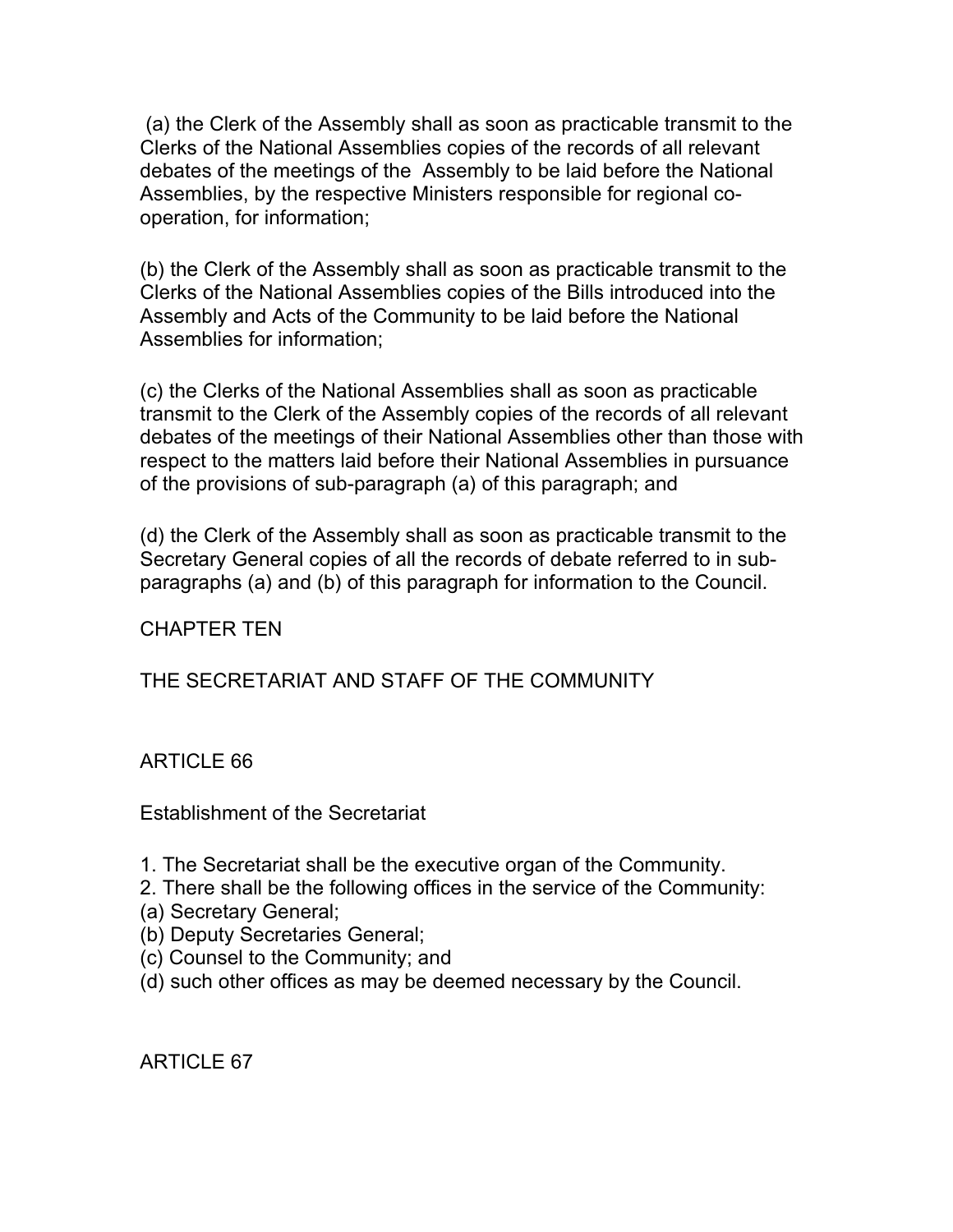Secretary General

1. The Secretary General shall be appointed by the Summit upon nomination by the relevant Head of State under the principle of rotation.

2. Upon the appointment of the Secretary General the Partner State from which he or she is appointed shall forfeit the post of Deputy Secretary General.

3. The Secretary General shall be the principal executive officer of the Community and shall:

(a) be the head of the Secretariat;

(b) be the Accounting Officer of the Community;

(c) be the Secretary of the Summit; and

(d) carry out such other duties as are conferred upon him by this Treaty or by the Council from time to time.

4. The Secretary General shall serve a fixed five year term.

5. The terms and conditions of service of the Secretary General shall be determined by the Council and approved by the Summit.

# ARTICLE 68

Deputy Secretaries General

1. The Council shall determine the number of Deputy Secretaries General.

2. The Deputy Secretaries General shall be appointed by the Summit on recommendations of the Council and on a rotational basis.

3. The Deputy Secretaries General shall:

(a) deputise for the Secretary General; and

(b) perform such other duties as may be prescribed by the Council.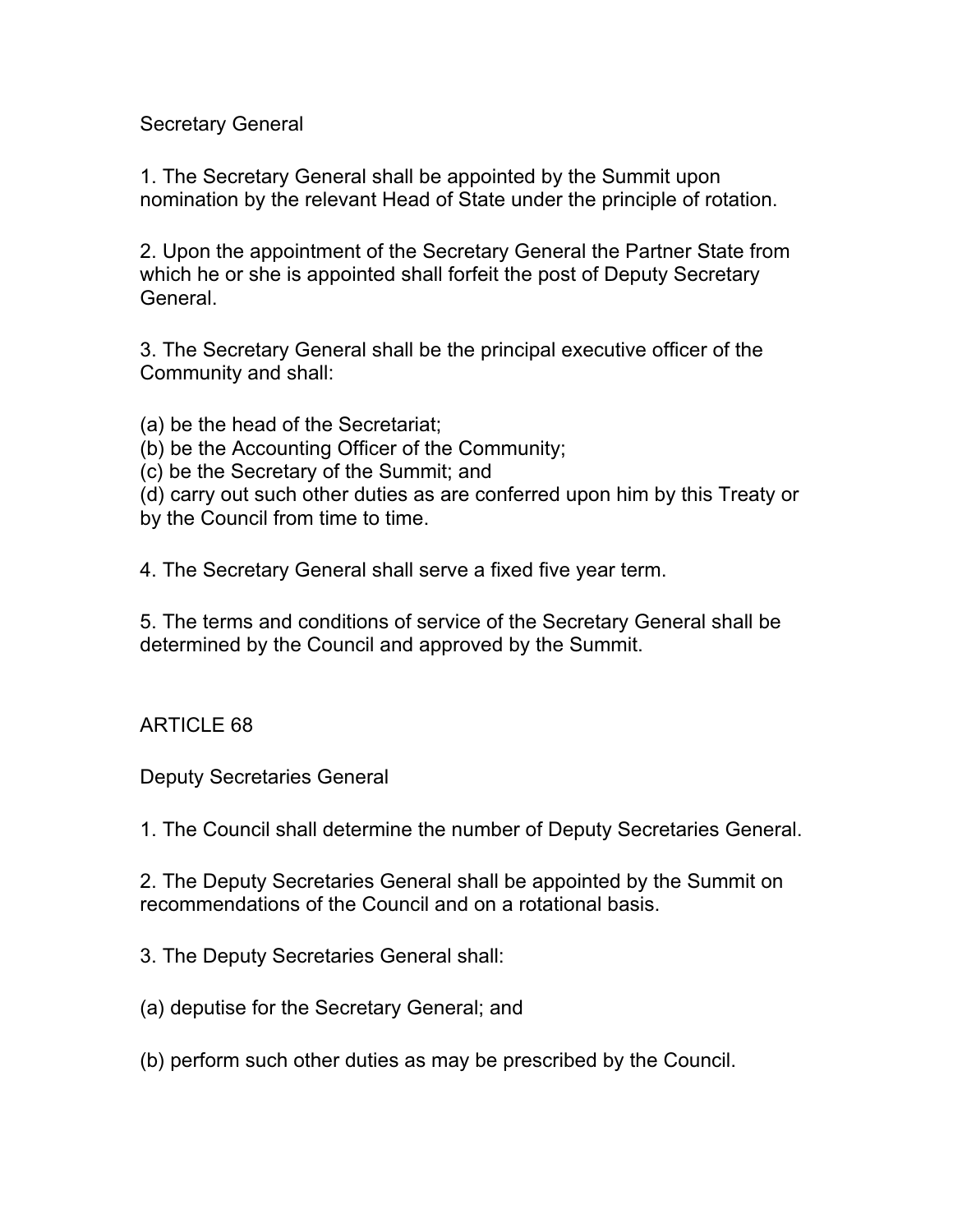4. The Deputy Secretaries General shall each serve a three year term, renewable once.

5. The terms and conditions of service of the Deputy Secretaries General shall be determined by the Council and approved by the Summit.

ARTICLE 69

Counsel to the Community

1. There shall be a Counsel to the Community who shall be the principal legal adviser to the Community.

2. The Counsel to the Community shall perform such duties as are conferred upon him or her by this Treaty and by the Council.

3. The Counsel to the Community shall be appointed on contract and in accordance with the staff rules and regulations and terms and conditions of service of the Community.

4. The other terms and conditions of service of the Counsel to the Community shall be determined by the Council.

ARTICLE 70

Other Officers and Staff of the Secretariat

1. There shall be such other officers and staff in the service of the Community as the Council may determine.

2. All staff of the Secretariat shall be appointed on contract and in accordance with staff rules and regulations and terms and conditions of service of the Community.

3. The salaries, job design and other terms and conditions of service of the staff in the service of the Community shall be determined by the Council.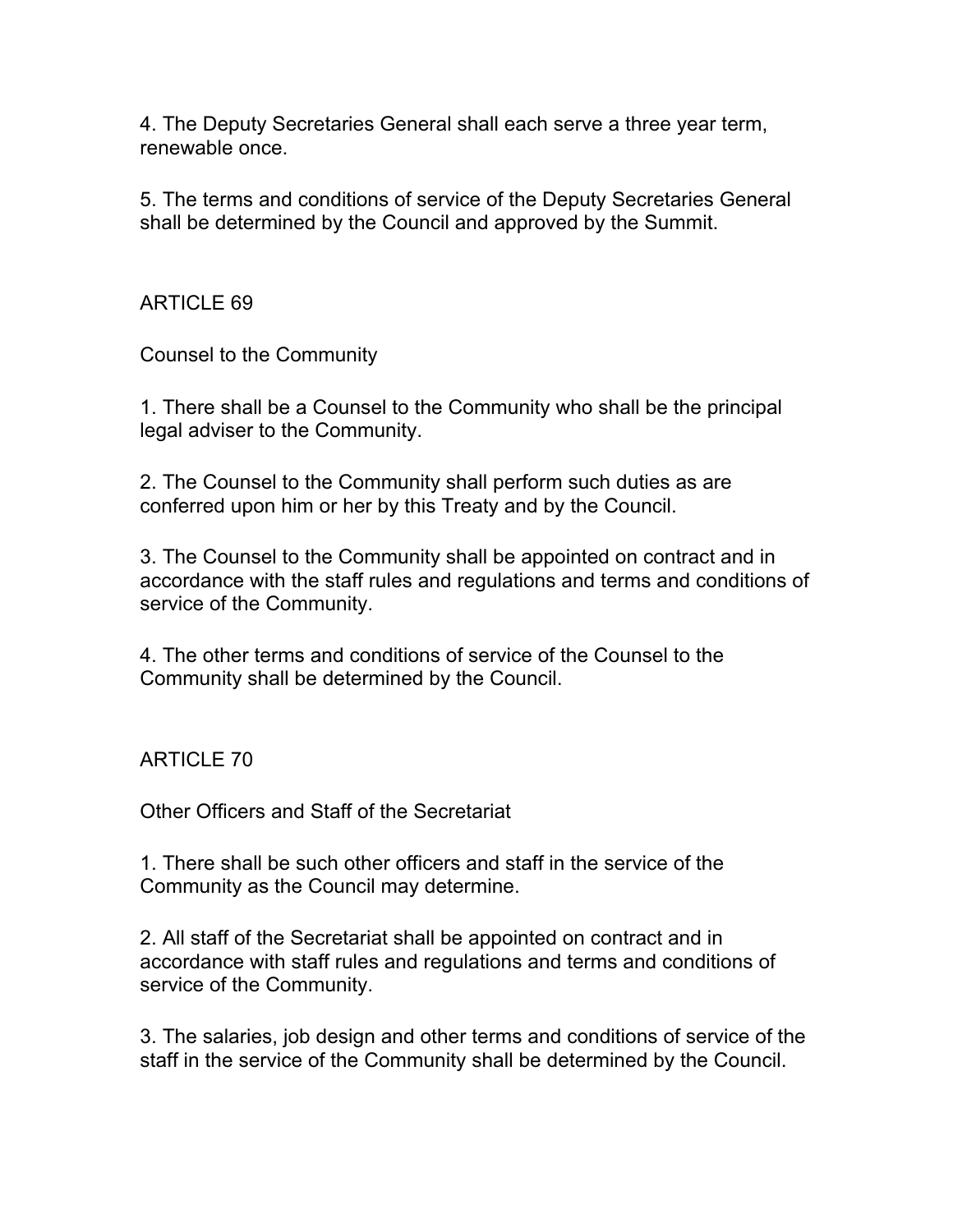**ARTICLE 71** 

Functions of the Secretariat

1. The Secretariat shall be responsible for:

(a) initiating, receiving and submitting recommendations to the Council, and forwarding of Bills to the Assembly through the Co-ordination Committee;

(b) the initiation of studies and research related to, and the implementation of, programmes for the most appropriate, expeditious and efficient ways of achieving the objectives of the Community;

(c) the strategic planning, management and monitoring of programmes for the development of the Community;

(d) the undertaking either on its own initiative or otherwise, of such investigations, collection of information, or verification of matters relating to any matter affecting the Community that appears to it to merit examination;

(e) the co-ordination and harmonisation of the policies and strategies relating to the development of the Community through the Co-ordination Committee;

(f) the general promotion and dissemination of information on the Community to the stakeholders, the general public and the international community;

(g) the submission of reports on the activities of the Community to the Council through the Co-ordination Committee;

 (h) the general administration and financial management of the Community;

(i) the mobilisation of funds from development partners and other sources for the implementation of projects of the Community;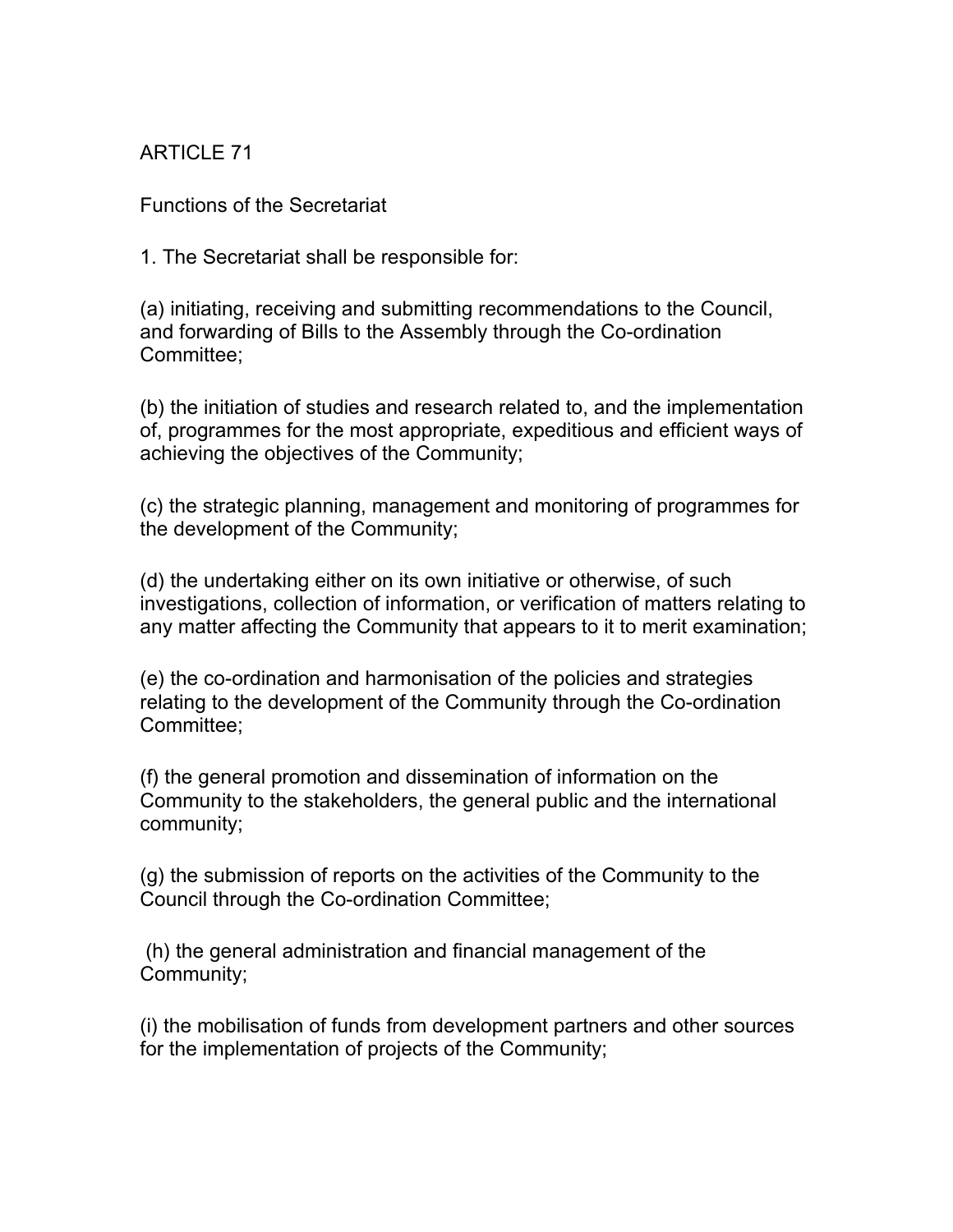(j) subject to the provisions of this Treaty, the submission of the budget of the Community to the Council for its consideration;

(k) proposing draft agenda for the meetings of the organs of the Community other than the Court and the Assembly;

(l) the implementation of the decisions of the Summit and the Council;

(m) the organisation and the keeping of records of meetings of the institutions of the Community other than those of the Court and the Assembly;

(n) the custody of the property of the Community;

(o) the establishment of practical working relations with the Court and the Assembly; and

(p) such other matters that may be provided for under this Treaty.

2. For the purposes of paragraph 1 of this Article, the Secretary General shall where he or she thinks it appropriate, act on behalf of the Secretariat.

3. The Deputy Secretaries General shall assist the Secretary General in the discharge of his or her functions.

4. The Counsel to the Community shall be the principal legal adviser to the Community in connection with matters pertaining to this Treaty and the Community and he or she shall by virtue of this paragraph be entitled to appear in the Courts of the Partner States in respect of matters pertaining to the Community and this Treaty.

# ARTICLE 72

Relationship Between the Secretariat and the Partner States

1. In the performance of their functions, the staff of the Community shall not seek or receive instructions from any Partner State or from any other authority external to the Community. They shall refrain from any actions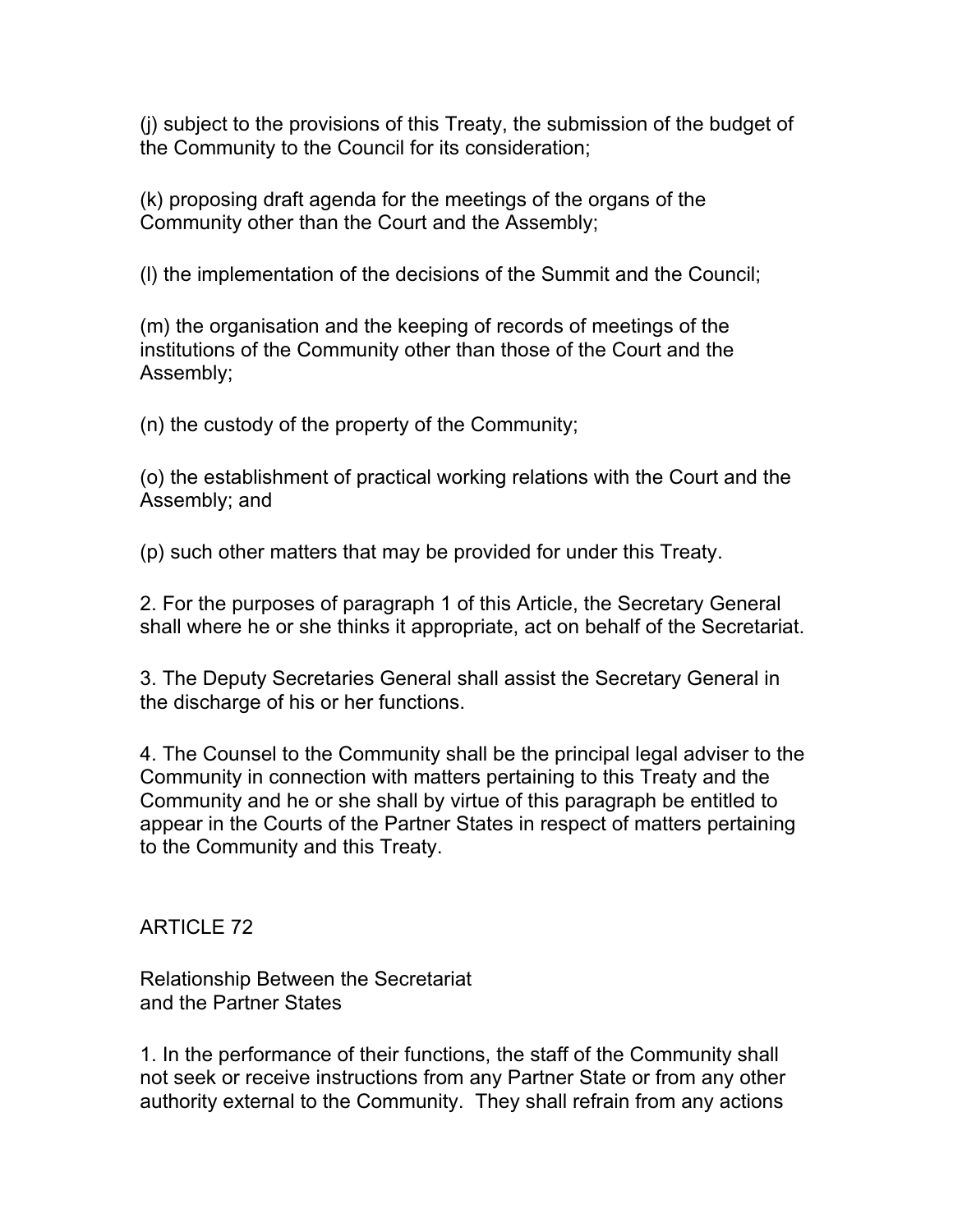which may adversely reflect on their position as international civil servants and shall be responsible only to the Community.

2. A Partner State shall not, by or under any law of that Partner State, confer any power or impose any duty upon an officer, organ or institution of the Community as such, except with the prior consent of the Council.

3. Each Partner State undertakes to respect the international character of the responsibilities of the institutions and staff of the Community and shall not seek to influence them in the discharge of their functions.

4. The Partner States agree to co-operate with and assist the Secretariat in the performance of its functions as set out in Article 71 of this Treaty and agree in particular to provide any information which the Secretariat may request for the purpose of discharging its functions.

ARTICLE 73

Immunities

1. Persons employed in the service of the Community:

(a) shall be immune from civil process with respect to omissions or acts performed by them in their official capacity; and

(b) shall be accorded immunities from immigration restrictions and alien registration.

2. Experts or consultants rendering services to the Community and delegates of the Partner States while performing services to the Community or while in transit in the Partner States to perform the services of the Community shall be accorded such immunities and privileges in the Partner States as the Council may determine.

CHAPTER ELEVEN

CO-OPERATION IN TRADE LIBERALISATION AND DEVELOPMENT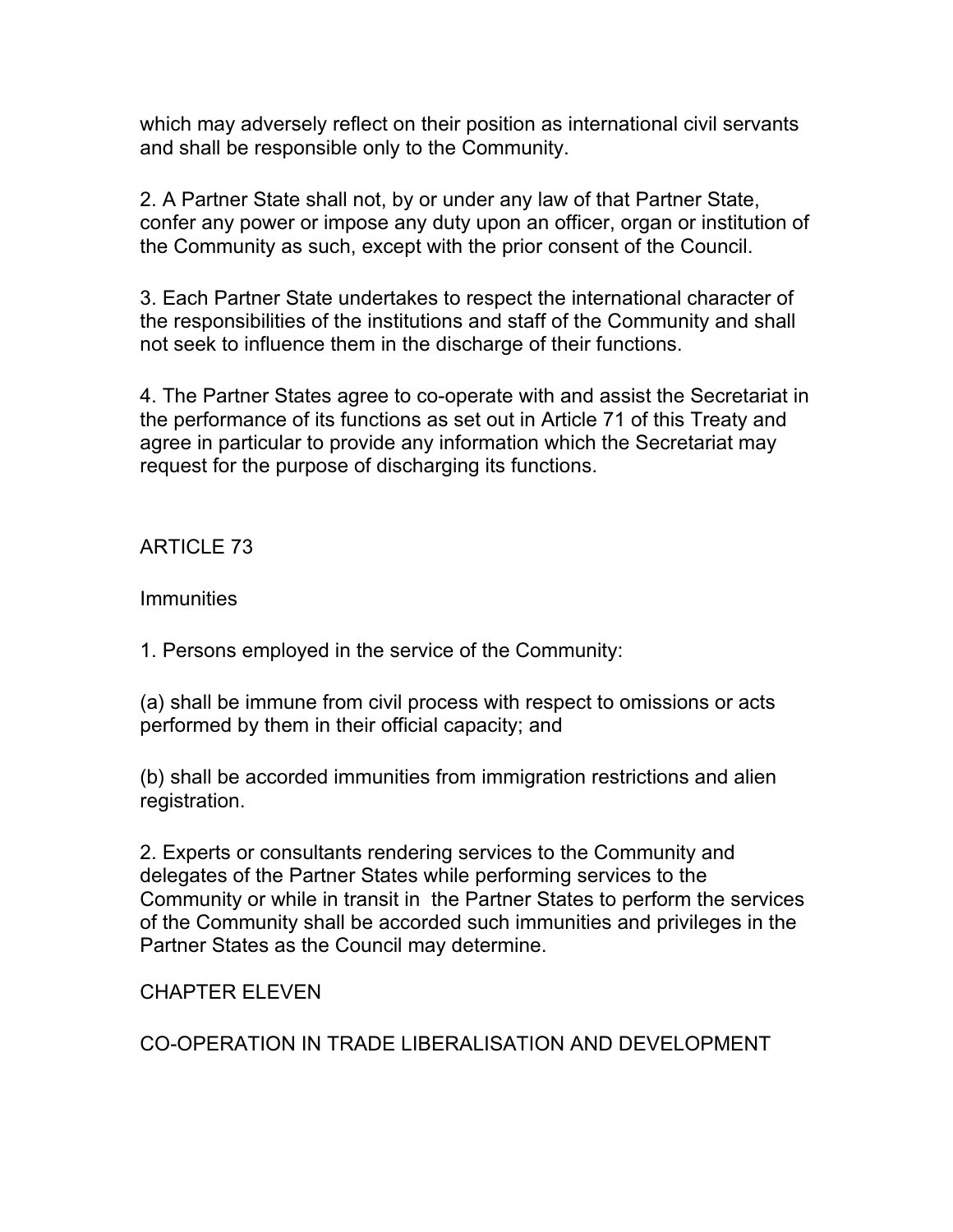ARTICLE 74

East African Trade Regime

 In order to promote the achievement of the objectives of the Community as set out in Article 5 of this Treaty, and in furtherance of Article 2 of this Treaty, the Partner States shall develop and adopt an East African Trade Regime and co-operate in trade liberalisation and development in accordance therewith.

ARTICLE 75

Establishment of a Customs Union

1. For purposes of this Chapter, the Partner States agree to establish a Customs Union details of which shall be contained in a Protocol which shall, inter alia, include the following:

(a) The application of the principle of asymmetry;

(b) The elimination of internal tariffs and other charges of equivalent effect;

(c) The elimination of non-tariff barriers;

(d) Establishment of a common external tariff;

(e) Rules of origin;

(f) Dumping;

(g) Subsidies and countervailing duties;

(h) Security and other restrictions to trade;

(i) Competition;

(j) Duty drawback, refund and remission of duties and taxes;

(k) Customs co-operation;

(l) Re-exportation of goods; and

(m) Simplification and harmonisation of trade documentation and procedures.

2. The establishment of the Customs Union shall be progressive in the course of a transitional period as shall be determined by the Council.

3. For purposes of this Article, the Council may establish and confer powers and authority upon such institutions as it may deem necessary to administer the Customs Union.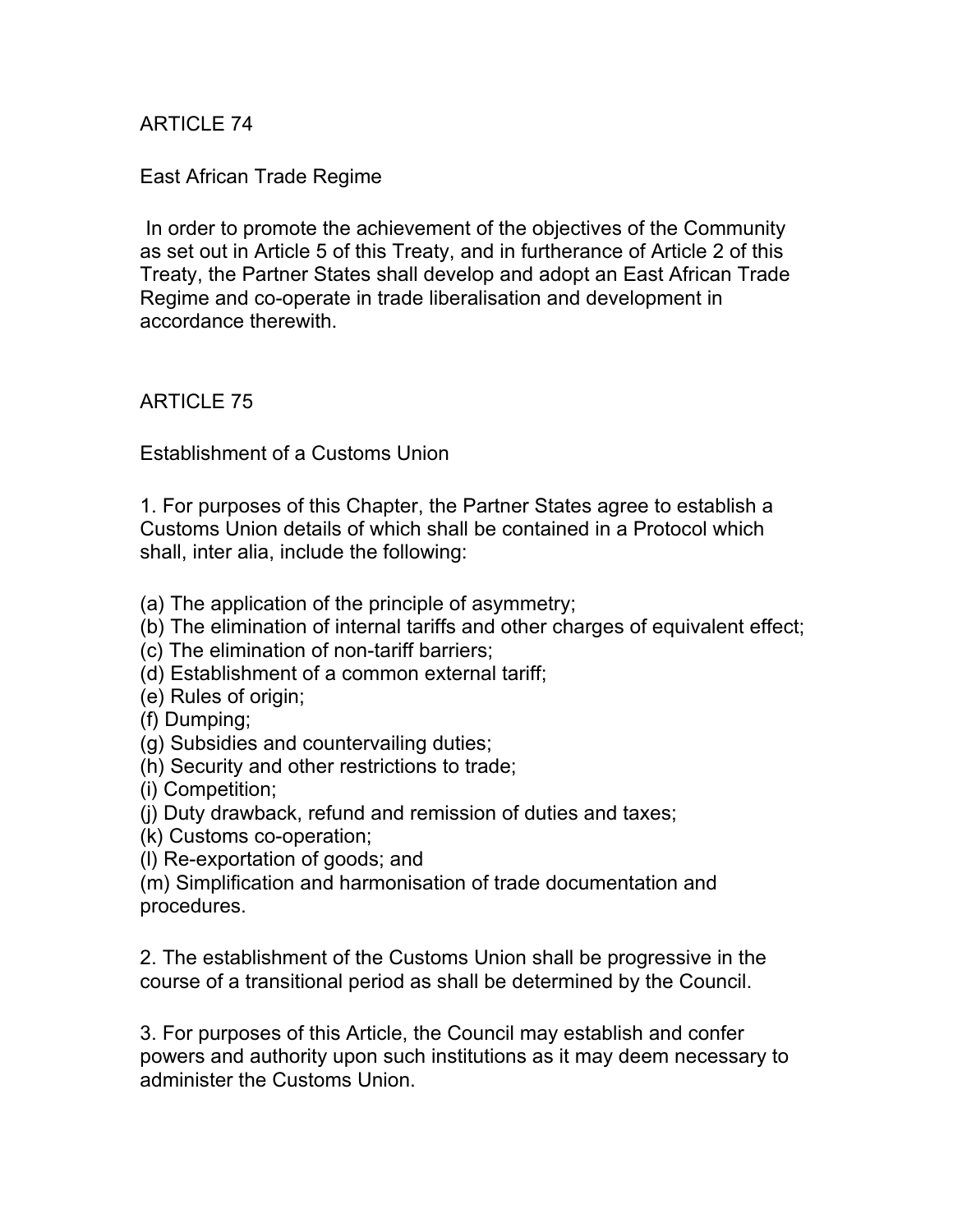4. With effect from a date to be determined by the Council, the Partner States shall not impose any new duties and taxes or increase existing ones in respect of products traded within the Community and shall transmit to the Secretariat all information on any tariffs for study by the relevant institutions of the Community.

5. Except as may be provided for or permitted under this Treaty, the Partner States agree to remove all the existing non-tariff barriers on the importation into their territory of goods originating from the other Partner States and thereafter to refrain from imposing any further non-tariff barriers.

6. The Partner States shall refrain from enacting legislation or applying administrative measures which directly or indirectly discriminate against the same or like products of other Partner States.

7. For purposes of this Article, the Partner States shall within a period of four years conclude the Protocol on the Establishment of a Customs Union.

ARTICLE 76

Establishment of a Common Market

1. There shall be established a Common Market among the Partner States. Within the Common Market, and subject to the Protocol provided for in paragraph 4 of this Article, there shall be free movement of labour, goods, services, capital, and the right of establishment.

2. The establishment of the Common Market shall be progressive and in accordance with schedules approved by the Council.

3. For purposes of this Article, the Council may establish and confer powers and authority upon such institutions as it may deem necessary to administer the Common Market.

4. For the purpose of this Article, the Partner States shall conclude a Protocol on a Common Market.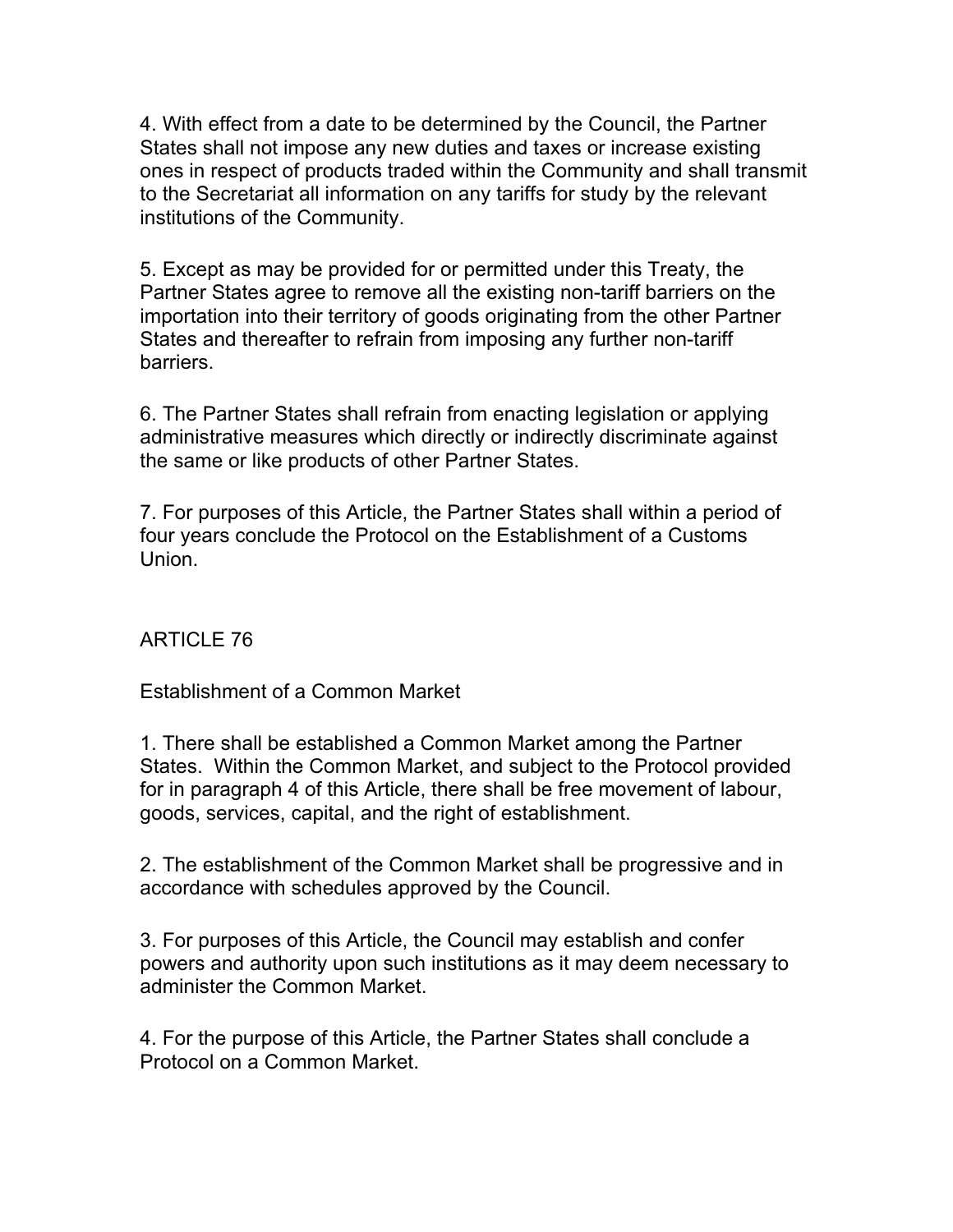ARTICLE 77

Measures to Address Imbalances Arising from the Application of the Provisions for the Establishment of a Customs Union and a Common Market

 For purposes of this Article, the Partner States shall within the framework of the Protocols provided for under Articles 75 and 76 of this Treaty, take measures to address imbalances that may arise from the application of the provisions of this Treaty.

ARTICLE 78

Safeguard Clause

1. In the event of serious injury occurring to the economy of a Partner State following the application of the provisions of this Chapter, the Partner State concerned shall, after informing the Council through the Secretary General and the other Partner States, take necessary safeguard measures.

2. The Council shall examine the method and effect of the application of existing safeguard measures and take decisions thereon.

CHAPTER TWELVE

CO-OPERATION IN INVESTMENT AND INDUSTRIAL DEVELOPMENT

ARTICLE 79

Industrial Development

 In order to promote the achievement of the objectives of the Community as set out in Article 5 of this Treaty, the Partner States shall take such steps in the field of industrial development that will: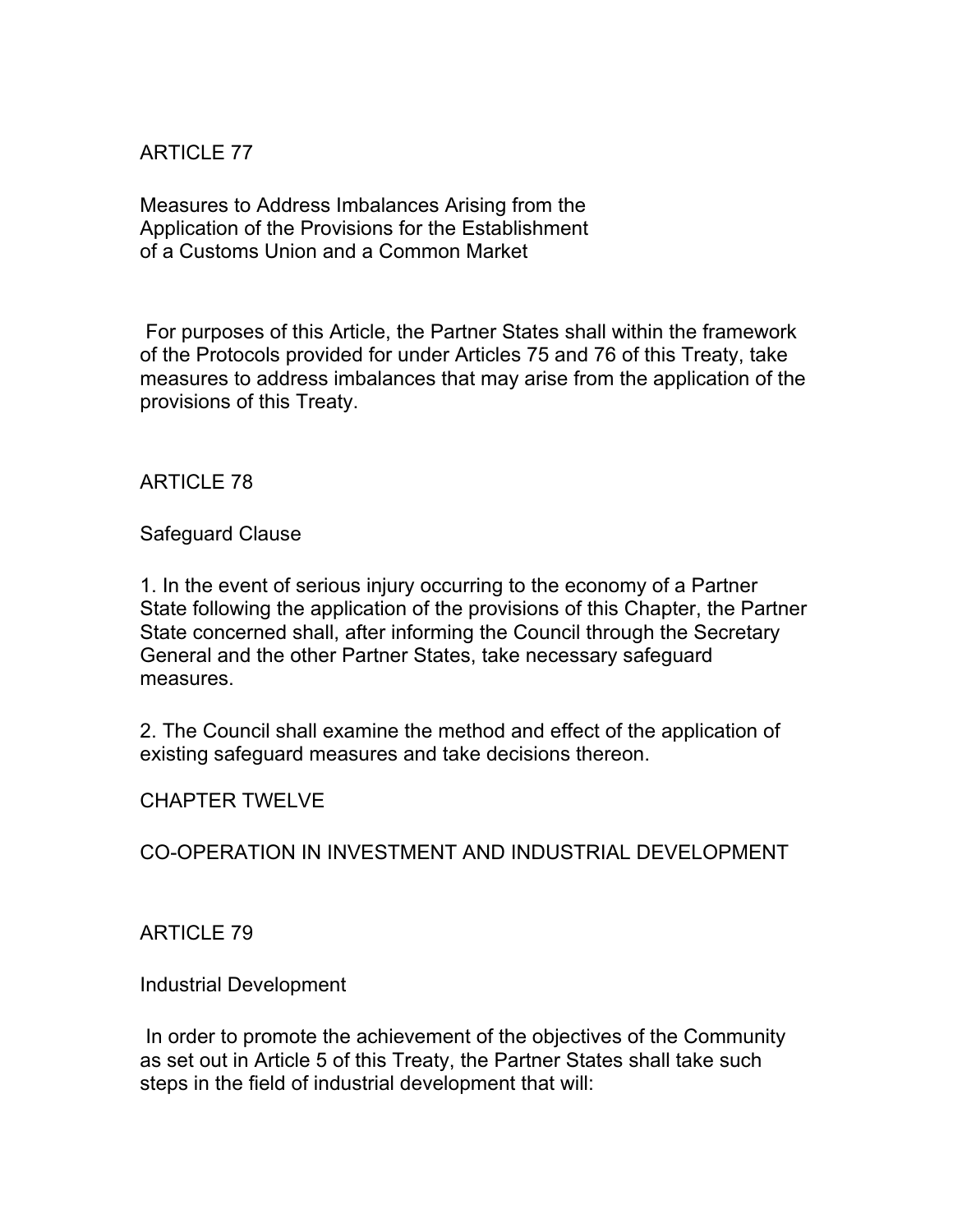(a) promote self-sustaining and balanced industrial growth;

(b) improve the competitiveness of the industrial sector so as to enhance the expansion of trade in industrial goods within the Community and the export of industrial goods from the Partner States in order to achieve the structural transformation of the economy that would foster the overall socio-economic development in the Partner States; and

(c) encourage the development of indigenous entrepreneurs.

ARTICLE 80

Strategy and Priority Areas

1. For purposes of Article 79 of this Treaty, the Partner States shall take measures to:

(a) develop an East African Industrial Development Strategy;

(b) promote linkages among industries within the Community through diversification, specialisation and complementarity, in order to enhance the spread effects of industrial growth and to facilitate the transfer of technology;

(c) facilitate the development of:

(i) small-and-medium scale industries including sub-contracting and other relations between larger and smaller firms;

(ii) basic capital and intermediate goods industries for the purposes of obtaining the advantages of economies of scale; and

(iii) food and agro industries;

(d) rationalise investments and the full use of established industries so as to promote efficiency in production;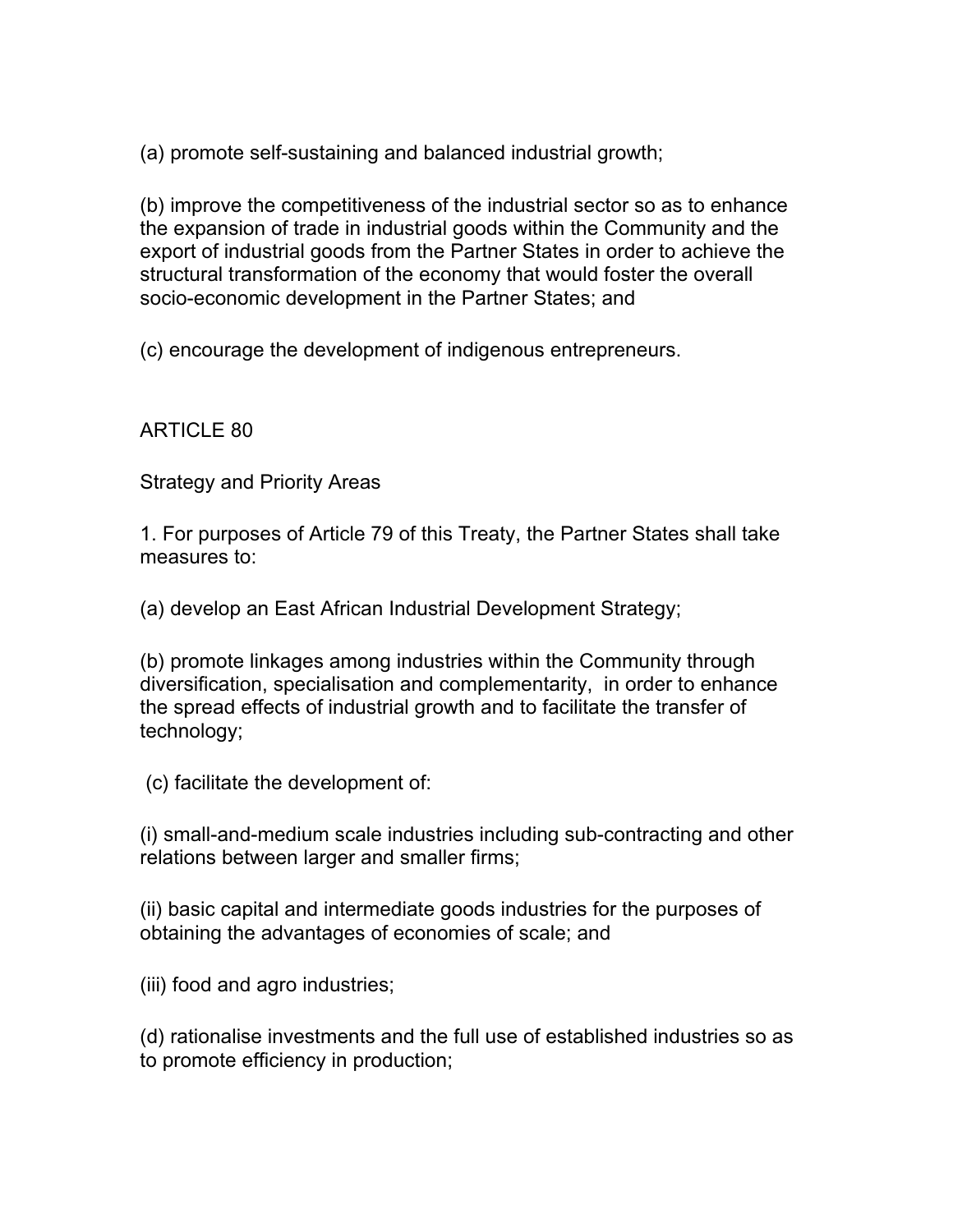(e) promote industrial research and development and the transfer, acquisition, adaptation and development of modern technology, training, management and consultancy services through the establishment of joint industrial institutions and other infrastructural facilities;

(f) harmonise and rationalise investment incentives including those relating to taxation of industries particularly those that use local materials and labour with a view to promoting the Community as a single investment area;

(g) disseminate and exchange industrial and technological information;

(h) avoid double taxation; and

(i) maintain the standardisation, quality assurance, metrology and testing currently applicable and such other standards as may be adopted by the Council after the signing of this Treaty for goods and services produced and traded among the Partner States pending the conclusion of a protocol under paragraph 4 of Article 81 of this Treaty.

2. The Partners States shall take such other measures for the purposes of Article 79 of this Treaty as the Council may determine.

CHAPTER THIRTEEN

CO-OPERATION IN STANDARDISATION, QUALITY ASSURANCE, METROLOGY AND TESTING

**ARTICLE 81** 

Standardisation, Quality Assurance, Metrology and Testing

1. The Partner States agree that standardisation, quality assurance, metrology and testing can facilitate sustainable modernisation in the Community.

2. The Partner States also recognise the significance of standardisation, quality assurance, metrology and testing in the enhancement of the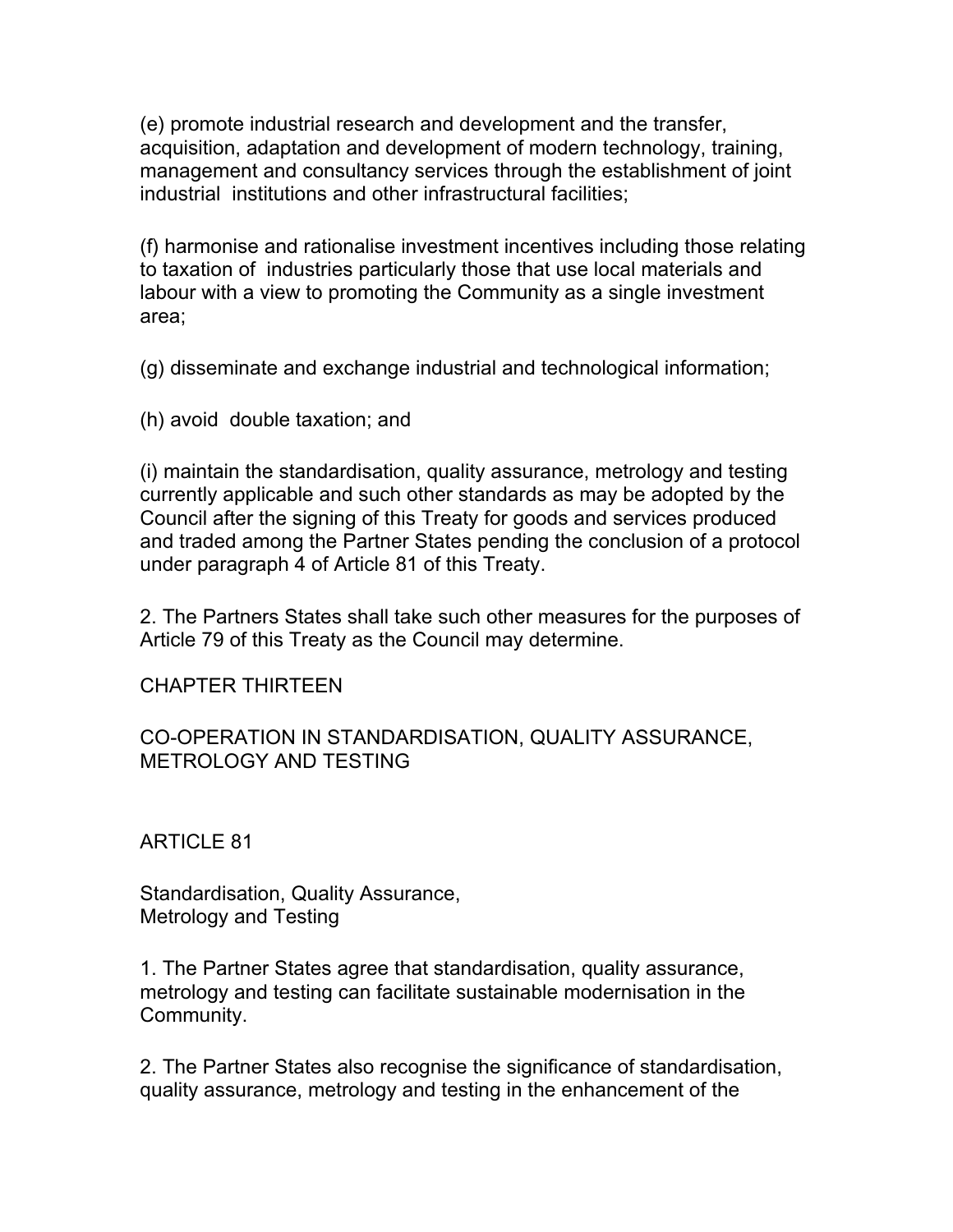standard of living, reduction of unnecessary variety of products, the facilitation of interchangeability of products, the promotion of trade and investment, consumer protection, the enhancement of savings in public and private purchasing, improved productivity, the facilitation of information exchange, the promotion of health as well as the protection of life, property, and the environment.

3. The Partner States undertake to evolve and apply a common policy for the standardisation, quality assurance, metrology and testing of goods and services produced and traded within the Community.

4. The Partner States agree to conclude a protocol on Standardisation, Quality Assurance, Metrology and Testing for the goods and services produced and traded in the Community.

CHAPTER FOURTEEN

MONETARY AND FINANCIAL CO-OPERATION

ARTICLE 82

Scope of Co-operation

1. In order to promote the achievement of the objectives of the Community as set out in Article 5 of this Treaty, the Partner States undertake to cooperate in monetary and fiscal matters in accordance with the approved macro-economic policies harmonisation programmes and convergence framework of the Community in order to establish monetary stability within the Community aimed at facilitating economic integration efforts and the attainment of sustainable economic development of the Community. To this end, the Partner States shall:

(a) co-operate in monetary and financial matters and maintain the convertibility of their currencies as a basis for the establishment of a Monetary Union;

(b) harmonise their macro-economic policies especially in exchange rate policy, interest rate policy, monetary and fiscal policies; and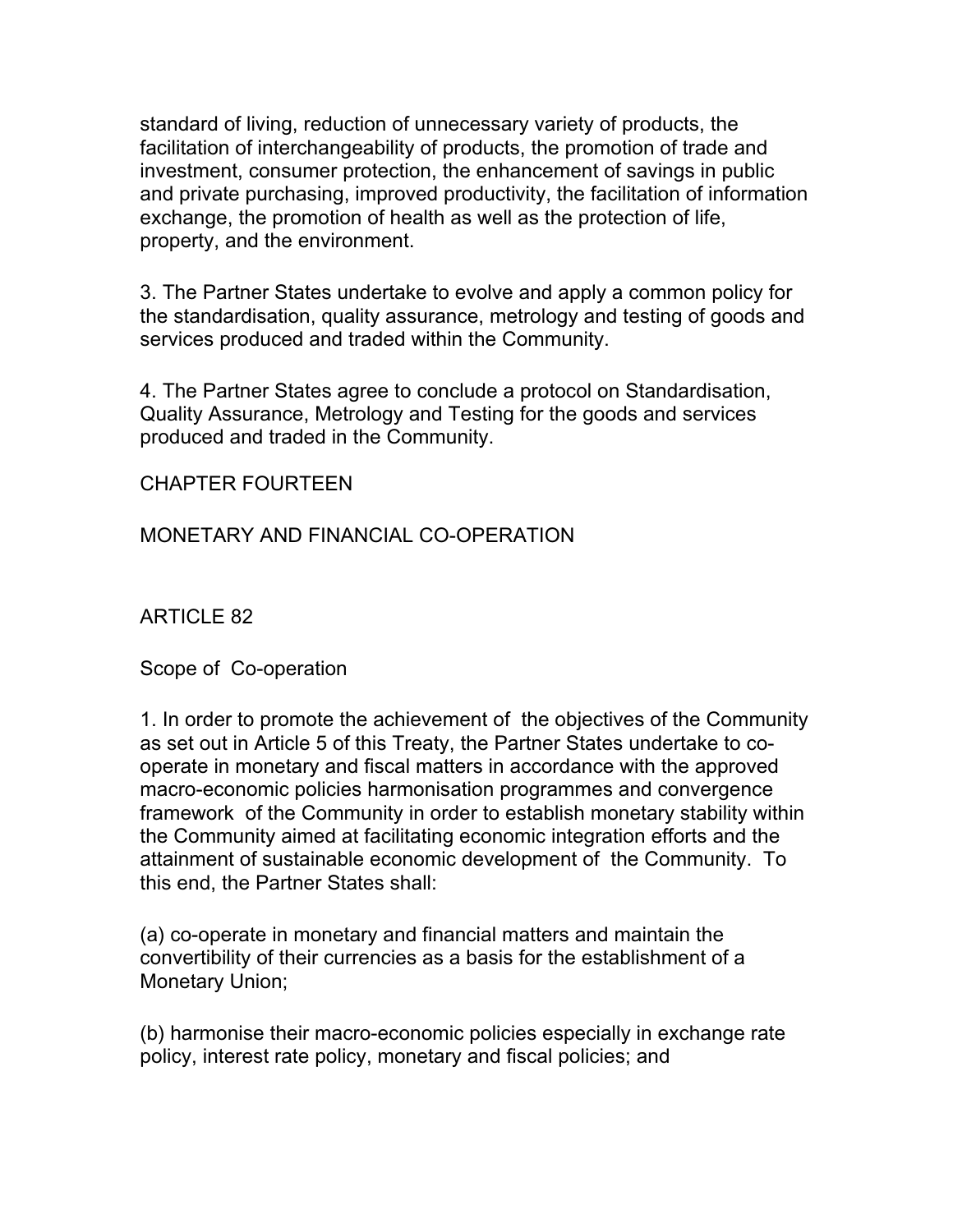(c) remove obstacles to the free movement of goods, services and capital within the Community.

2. The Partner States shall in order to implement the provisions of paragraph 1 of this Article, inter alia:

(a) maintain the existing convertibility of their currencies to promote the use of national currencies in the settlement of payments for all transactions among the Partner States thereby economising on the use of foreign currency;

(b) take measures that would facilitate trade and capital movement within the Community;

(c) develop, harmonise and eventually integrate the financial systems of the Partner States; and

 (d) implement the provisions of this Treaty relating to monetary and financial co-operation.

# ARTICLE 83

Monetary and Fiscal Policy Harmonisation

1. The Partner States undertake to adopt policy measures in accordance with an agreed macro-economic policy framework.

2. For the purposes of paragraph 1 of this Article, the Partner States undertake to:

(a) remove all exchange restrictions on imports and exports within the Community;

(b) maintain free market determined exchange rates and enhance the levels of their international reserves;

(c) adjust their fiscal policies and net domestic credit to the government to ensure monetary stability and the achievement of sustained economic growth;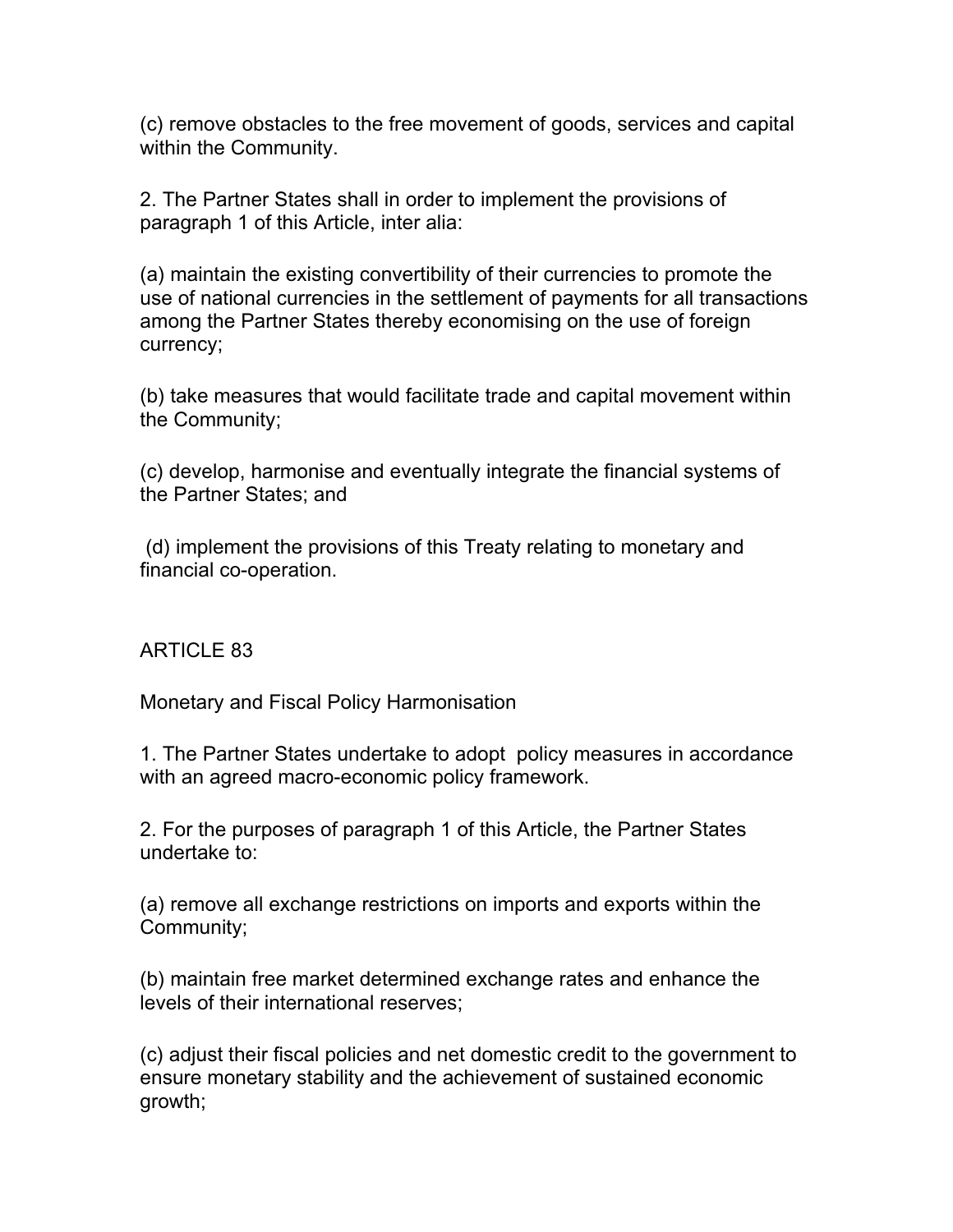(d) liberalise their financial sectors by freeing and deregulating interest rates with a view to achieving positive real interest rates in order to promote savings for investment within the Community and to enhance competition and efficiency in their financial systems; and

(e) harmonise their tax policies with a view to removing tax distortions in order to bring about a more efficient allocation of resources within the Community.

ARTICLE 84

Macro-economic Co-ordination Within the Community

1. The Partner States shall co-ordinate through the Council their macroeconomic policies and economic reform programmes with a view to promoting the socio-economic development of the Community.

2. In order to achieve balanced development within the Community, the Partner States undertake to evolve policies designed to improve their resource and production base.

ARTICLE 85

Banking and Capital Market Development

The Partner States undertake to implement within the Community, a capital market development programme to be determined by the Council and shall create a conducive environment for the movement of capital within the Community. To this end, the Partner States shall:

(a) take steps to achieve wider monetisation of the region's economies under a liberalised market economy;

(b) harmonise their banking Acts;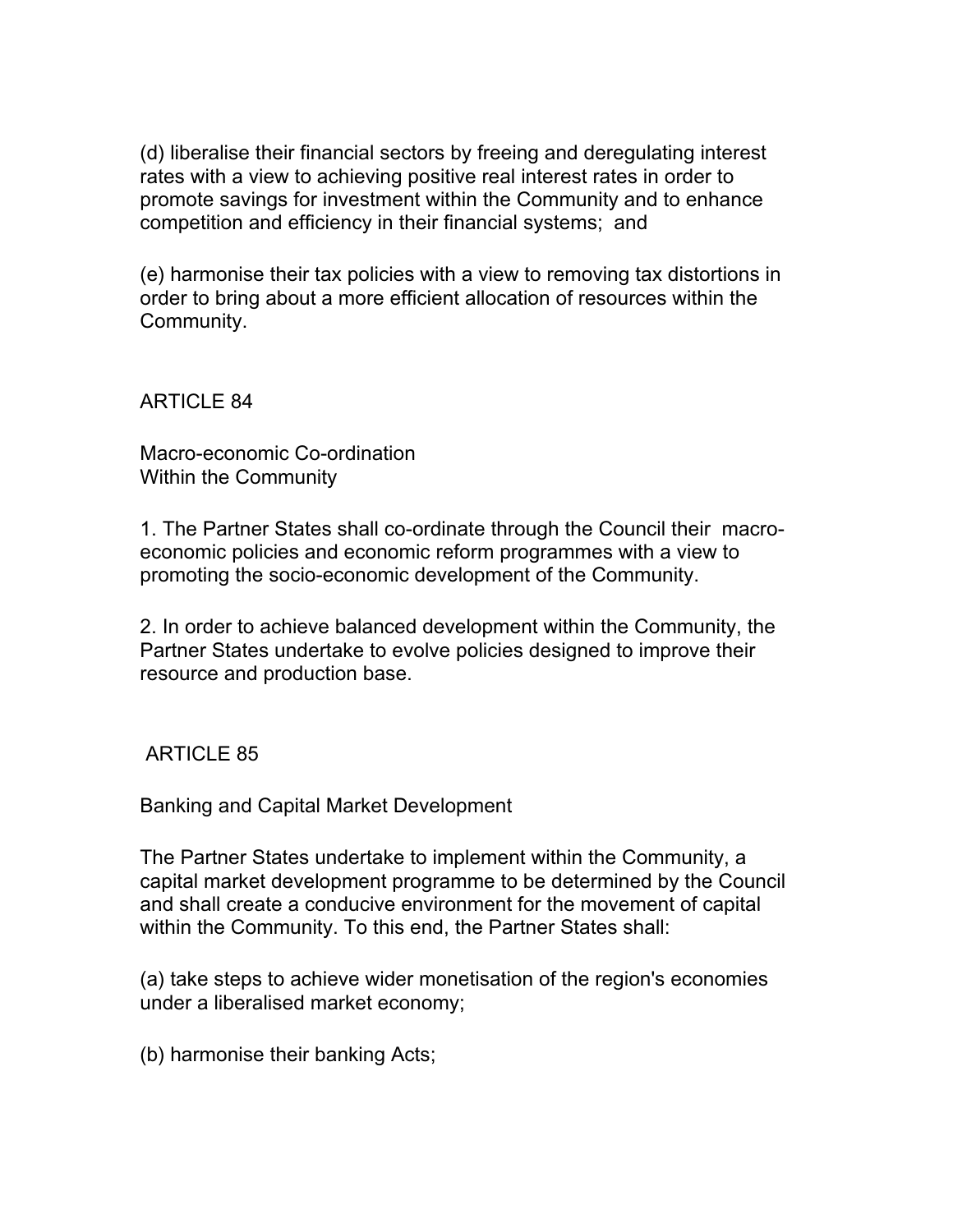(c) harmonise capital market policies on cross-border listing, foreign portfolio investors, taxation of capital market transactions, accounting, auditing and financial reporting standards, procedures for setting commissions and other charges;

 (d) harmonise the regulatory and legislative frameworks and regulatory structures;

(e) harmonise and implement common standards for market conduct;

(f) harmonise policies impacting on capital markets, particularly the granting of incentives for the development of capital markets within the region;

(g) promote co-operation among the stock-exchanges and capital markets and securities regulators within the region through mutual assistance and the exchange of information and training;

(h) promote the establishment of a regional stock exchange within the Community with trading floors in each of the Partner States;

(i) ensure adherence by their appropriate national authorities to harmonised stock trading systems, the promotion of monetary instruments and to permitting residents of the Partner States to acquire and negotiate monetary instruments freely within the Community;

(j) establish within the Community a cross listing of stocks, a rating system of listed companies and an index of trading performance to facilitate the negotiation and sale of shares within and external to the Community; and

(k) institute measures to prevent money laundering activities.

ARTICLE 86

Movement of Capital

The Partner States shall in accordance with the time table to be determined by the Council, permit the free movement of capital within the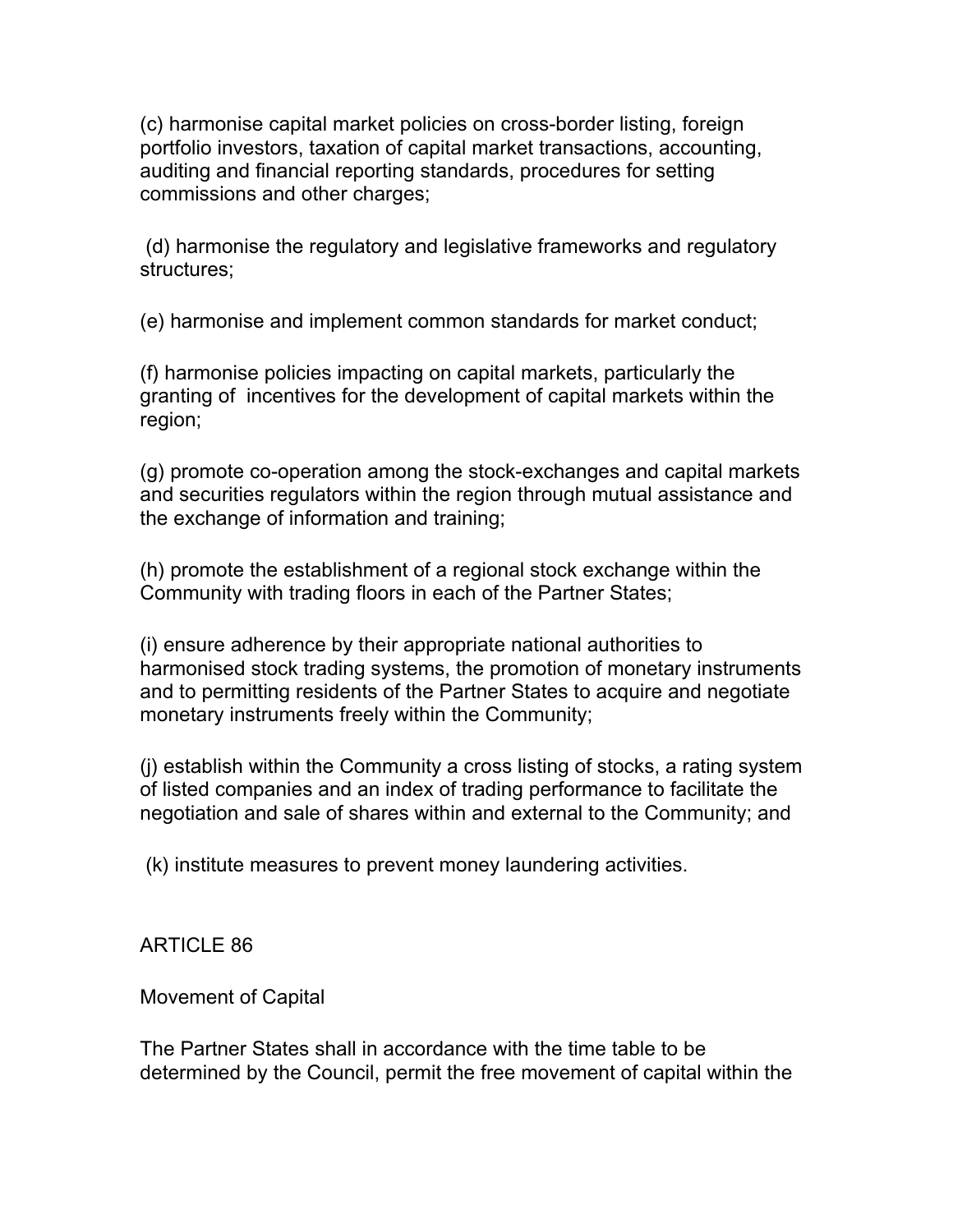Community, develop, harmonise and eventually integrate their financial systems. In this regard, the Partner States shall:

(a) ensure the unimpeded flow of capital within the Community through the removal of controls on the transfer of capital among the Partner States;

 (b) ensure that the citizens of and persons resident in a Partner State are allowed to acquire stocks, shares and other securities or to invest in enterprises in the other Partner States; and

(c) encourage cross-border trade in financial instruments.

ARTICLE 87

Joint Project Financing

1. The Partner States undertake to co-operate in financing projects jointly in each other's territory, especially those that facilitate integration within the Community.

2. The Partner States undertake to co-operate in the mobilisation of foreign capital for the financing of national and joint projects.

ARTICLE 88

Safeguard Measures

The Council may approve measures designed to remedy any adverse effects a Partner State may experience by reason of the implementation of the provisions of this Chapter, provided that such a Partner State shall furnish to the Council proof that it has taken all reasonable steps to overcome the difficulties, and that such measures are applied on a nondiscriminatory basis.

CHAPTER FIFTEEN

CO-OPERATION IN INFRASTRUCTURE AND SERVICES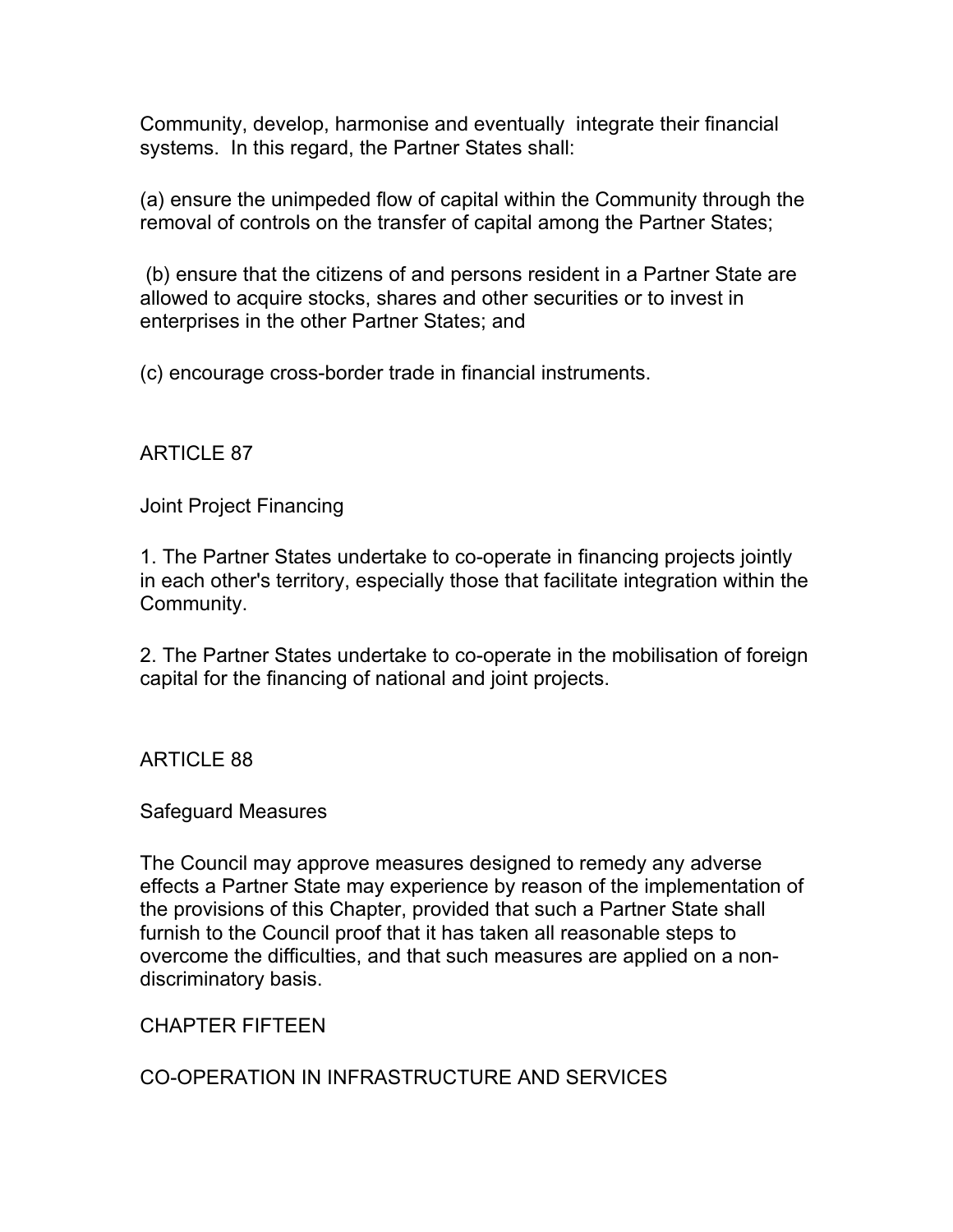# ARTICLE 89

Common Transport and Communications Policies

In order to promote the achievement of the objectives of the Community as set out in Article 5 of this Treaty, the Partner States undertake to evolve co-ordinated, harmonised and complementary transport and communications policies; improve and expand the existing transport and communication links; and establish new ones as a means of furthering the physical cohesion of the Partner States, so as to facilitate and promote the movement of traffic within the Community. To this end, the Partner States shall take steps, inter alia, to:

(a) develop harmonised standards and regulatory laws, rules, procedures and practices;

(b) construct, maintain, upgrade, rehabilitate and integrate roads, railways, airports, pipelines and harbours in their territories;

(c) review and re-design their intermodal transport systems and develop new routes within the Community for the transport of the type of goods and services produced in the Partner States;

(d) maintain, expand and upgrade communication facilities to enhance interaction between persons and businesses in the Partner States and promote the full exploitation of the market and investment opportunities created by the Community;

(e) grant special treatment to land-locked Partner States in respect of the application of the provisions of this Chapter;

(f) provide security and protection to transport systems to ensure the smooth movement of goods and persons within the Community;

(g) take measures directed towards the harmonisation and joint use of facilities and programmes within their existing national institutions for the training of personnel in the field of transport and communications; and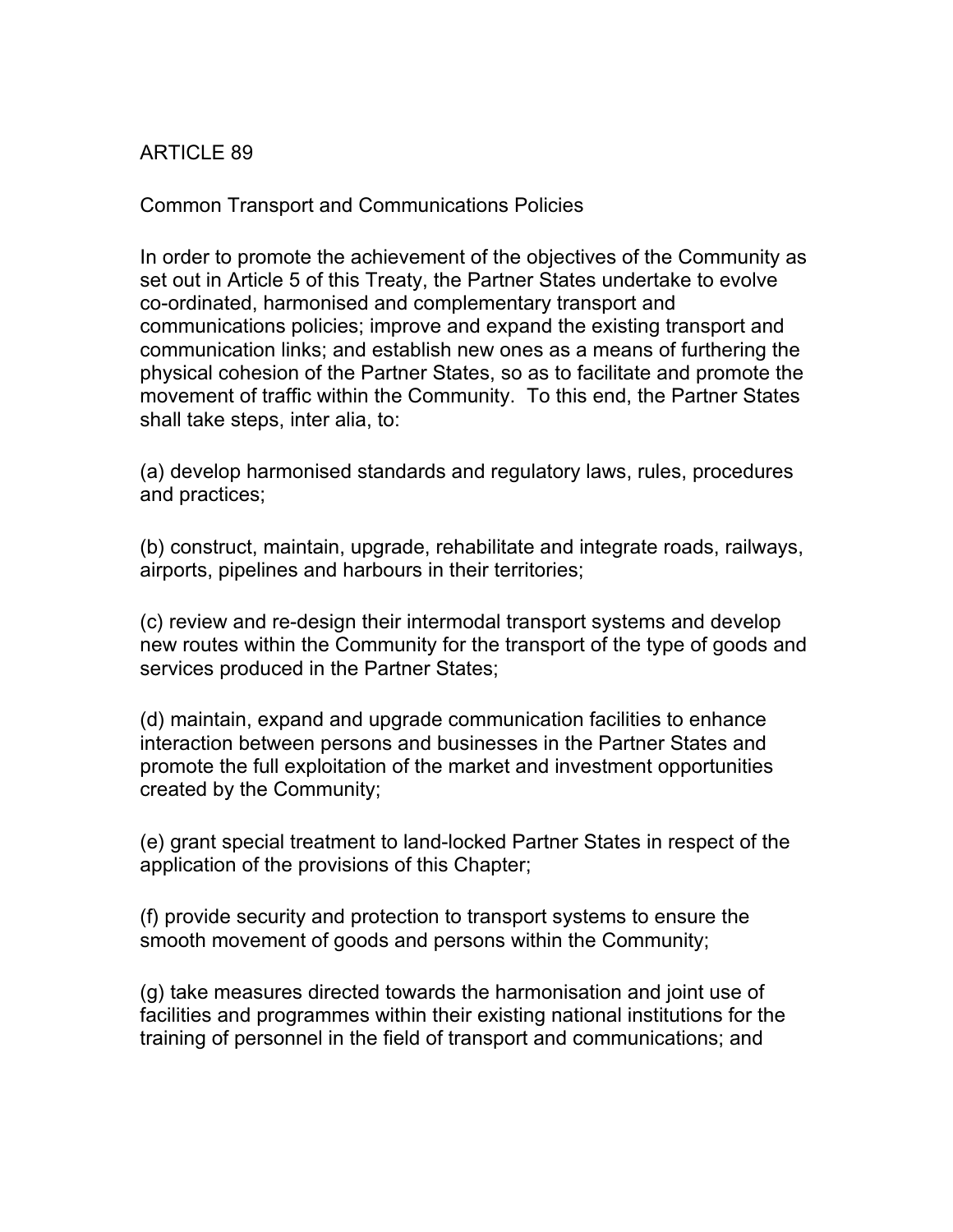(h) exchange information on technological developments in transport and communications.

ARTICLE 90

Roads and Road Transport

The Partner States shall:

(a) take measures to ratify or accede to international conventions on road traffic and road signs and signals and take such steps as may be necessary to implement these conventions;

(b) harmonise their traffic laws, regulations and highway codes and adopt a common definition of classes of roads and route numbering systems;

(c) harmonise the provisions of their laws concerning licensing, equipment, markings and registration numbers of vehicles for travel and transport within the Community;

(d) adopt common standards for vehicle construction, vehicle inspection and vehicle inspection centres;

(e) adopt common standards and regulations for driver training and licensing;

(f) adopt common requirements for the insurance of goods and vehicles;

(g) adopt common regulations governing speed limits on urban roads and highways;

(h) adopt and establish common road safety regulations, accident rescue, first aid, medical care and post-trauma systems within the Community; (i) prescribe minimum safety requirements for packaging, loading and transporting of dangerous substances;

(j) establish common measures for the facilitation of road transit traffic;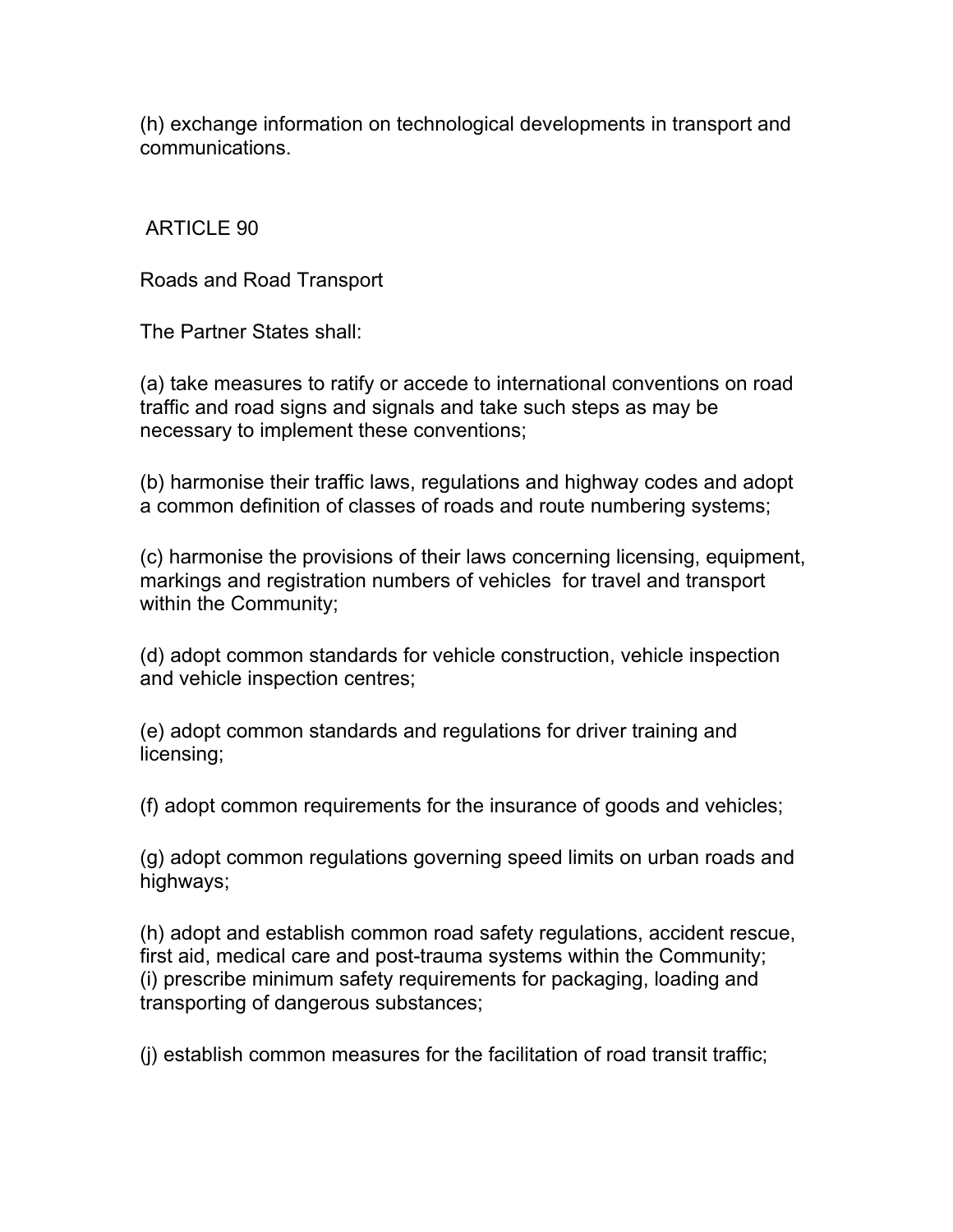(k) harmonise rules and regulations concerning special transport requiring security;

(l) adopt common rules and regulations governing the dimensions, technical requirements, gross weight and load per axle of vehicles used in trunk roads within the Community;

(m) co-ordinate activities with respect to the construction of trunk roads connecting the Partner States to common standards of design and in the maintenance of existing road networks to such standards as will enable the carriers of other Partner States to operate to and from their territories efficiently;

(n) co-ordinate their activities in the maintenance, rehabilitation, upgrading and reconstruction of the trunk road networks connecting the Partner States and ensure that such road networks once rehabilitated will not be allowed to disintegrate;

(o) adopt a co-ordinated approach in the implementation of trunk road projects connecting the Partner States;

(p) agree on common policies and standards for the manufacture and the maintenance of road transport equipment;

(q) establish common road design and construction standards for the trunk roads connecting the Partner States and promote the use, as much as possible, of local materials and resources;

(r) adopt common and simplified documentation procedures for road transportation within the Community and harmonise road transit charges;

(s) gradually reduce and finally eliminate non-physical barriers to road transport within the Community;

(t) ensure that common carriers from other Partner States have the same opportunities and facilities as common carriers in their territories in the undertaking of transport operations within the Community;

(u) ensure that the treatment of motor transport operators engaged in transport within the Community from other Partner States is not less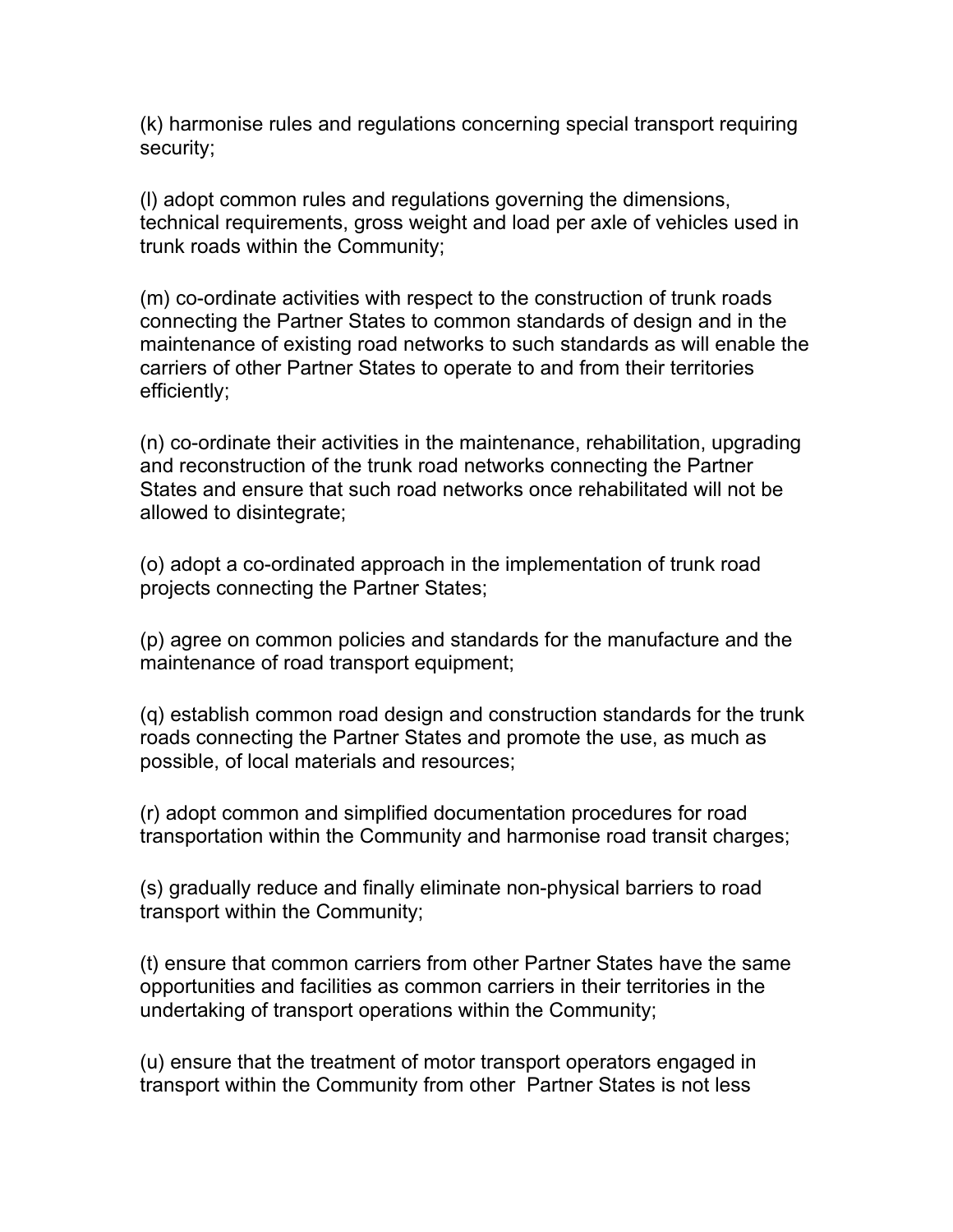favourable than that accorded to the operators of similar transport from their own territories;

(v) make road transport efficient and cost effective by promoting competition and introducing regulatory framework to facilitate the road haulage industry operations;

(w) exchange information and experience on issues common to roads and road transport within the Community; and

(x) encourage the use and development of low cost and non-motorised transport in the Community's transport policies.

# ARTICLE 91

Railways and Rail Transport

1. The Partner States agree to establish and maintain co-ordinated railway services that would efficiently connect the Partner States within the Community and, where necessary, to construct additional railway connections.

2. The Partner States shall, in particular:

(a) adopt common policies for the development of railways and railway transport in the Community;

(b) make their railways more efficient and competitive through, inter alia, autonomous management and improvement of infrastructure;

 (c) adopt common safety rules, regulations and requirements with regard to signs, signals, rolling stock, motive power and related equipment and the transport of dangerous substances;

 (d) adopt measures for the facilitation, harmonisation and rationalisation of railway transport within the Community;

(e) harmonise and simplify documents required for railway transport within the Community;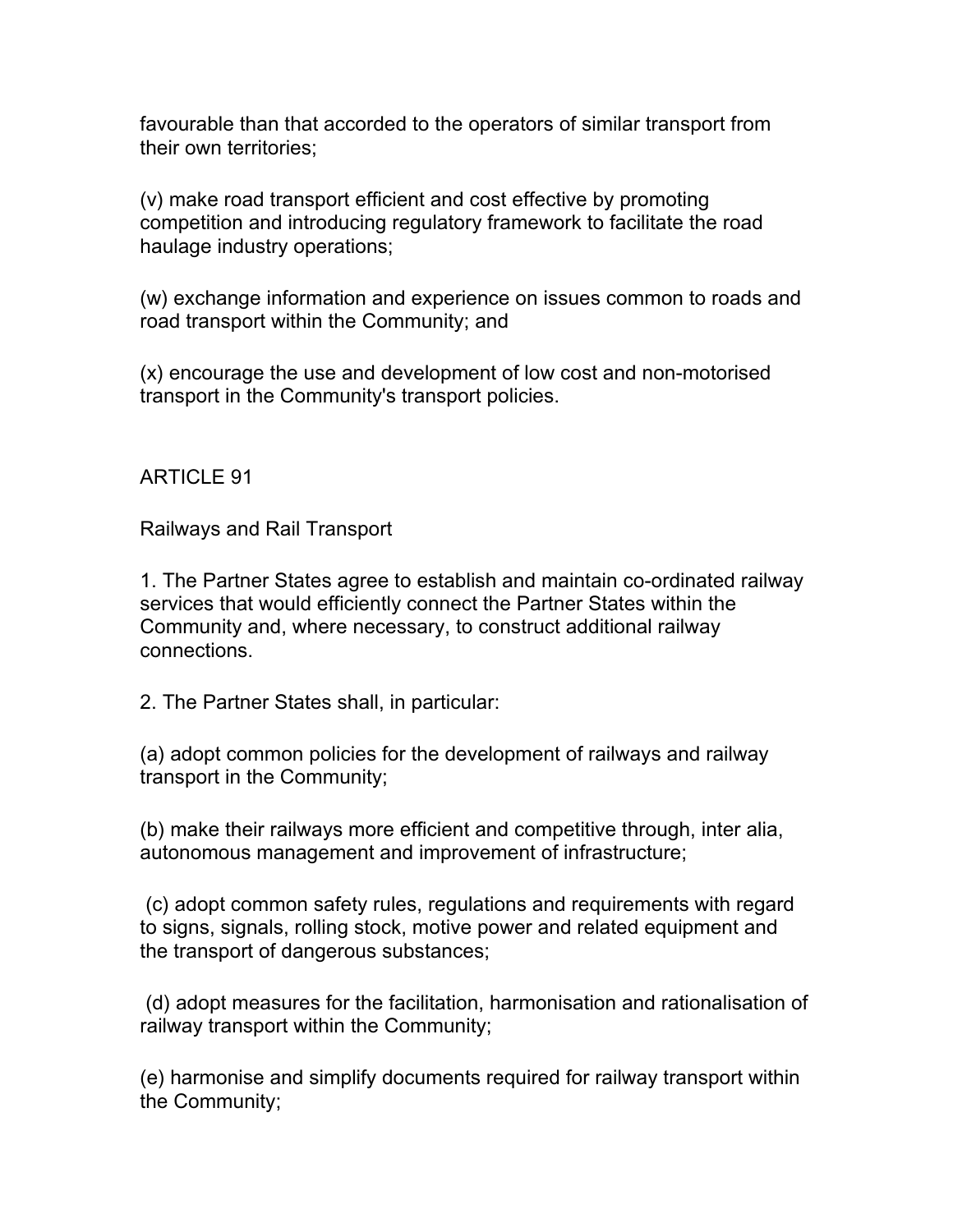(f) harmonise procedures with respect to the packaging, marking and loading of goods and wagons for railway transport within the Community;

(g) agree to charge non-discriminatory tariffs in respect of goods transported by railway within the Community;

(h) consult each other on proposed measures that may affect railway transport within the Community;

(i) integrate the operations of their railway administrations including the synchronisation of train schedules and the operations of unit trains;

(j) establish common standards for the construction and maintenance of railway facilities;

(k) agree on common policies for the manufacture of railway transport equipment and railway facilities;

(l) agree to allocate space for the storage of goods transported by railway from each other within their goods sheds;

(m) take measures to facilitate thorough working of trains within the Community;

 (n) facilitate the deployment of railway rolling stock, motive power and related equipment for the conveyance of goods to and from each other without discrimination;

(o) endeavour to maintain the existing physical facilities of their railways to such standards as will enable the Partner States to operate their own systems within the Community in an efficient manner;

(p) provide efficient railway transport services among the Partner States on a non-discriminatory basis;

(q) facilitate joint utilisation of railway facilities including manufacture, maintenance and training facilities to ensure their optimal use; and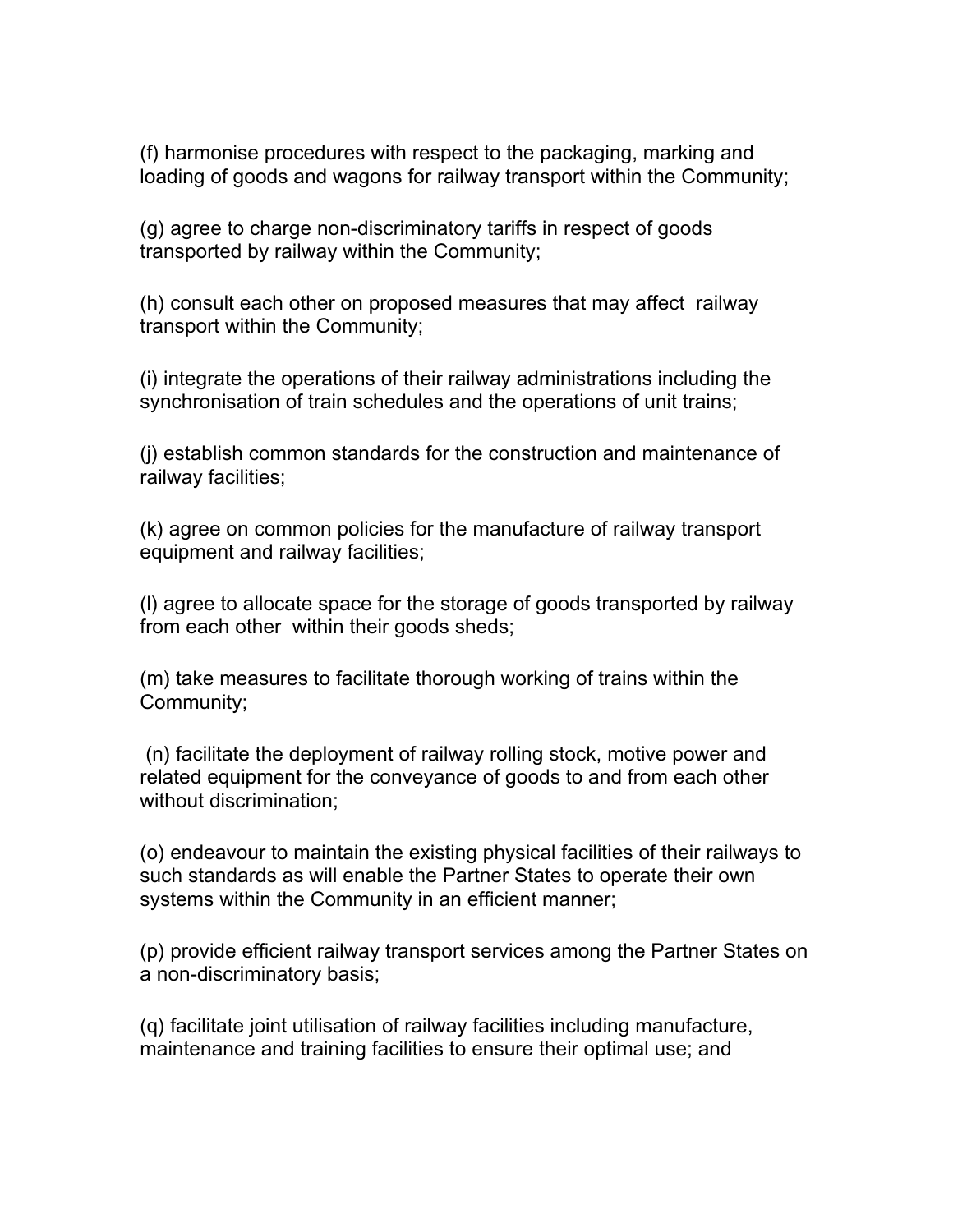(r) promote co-operation in the fields of research and exchange of information.

ARTICLE 92

Civil Aviation and Civil Air transport

1. The Partner States shall harmonise their policies on civil aviation to promote the development of safe, reliable, efficient and economically viable civil aviation with a view to developing appropriate infrastructure, aeronautical skills and technology, as well as the role of aviation in support of other economic activities.

2. The Partner States shall take necessary steps to facilitate the establishment of joint air services and the efficient use of aircraft as steps towards the enhancement of air transportation within the Community.

3. The Partner States shall in particular:

 (a) adopt common policies for the development of civil air transport in the Community in collaboration with other relevant international organisations including the African Civil Aviation Commission (AFCAC), the African Airlines Association (AFRAA), the International Air Transport Association (IATA), and International Civil Aviation Organisation (ICAO);

(b) undertake to make civil air transport services safe, efficient and profitable through, inter alia, autonomous management;

(c) liberalise the granting of air traffic rights for passengers and cargo operations with a view to increasing efficiency;

(d) harmonise civil aviation rules and regulations by implementing the provisions of the Chicago Convention on International Civil Aviation, with particular reference to Annex 9 thereof;

(e) establish a Unified Upper Area Control system;

(f) establish common measures for the facilitation of passenger and cargo air services in the Community;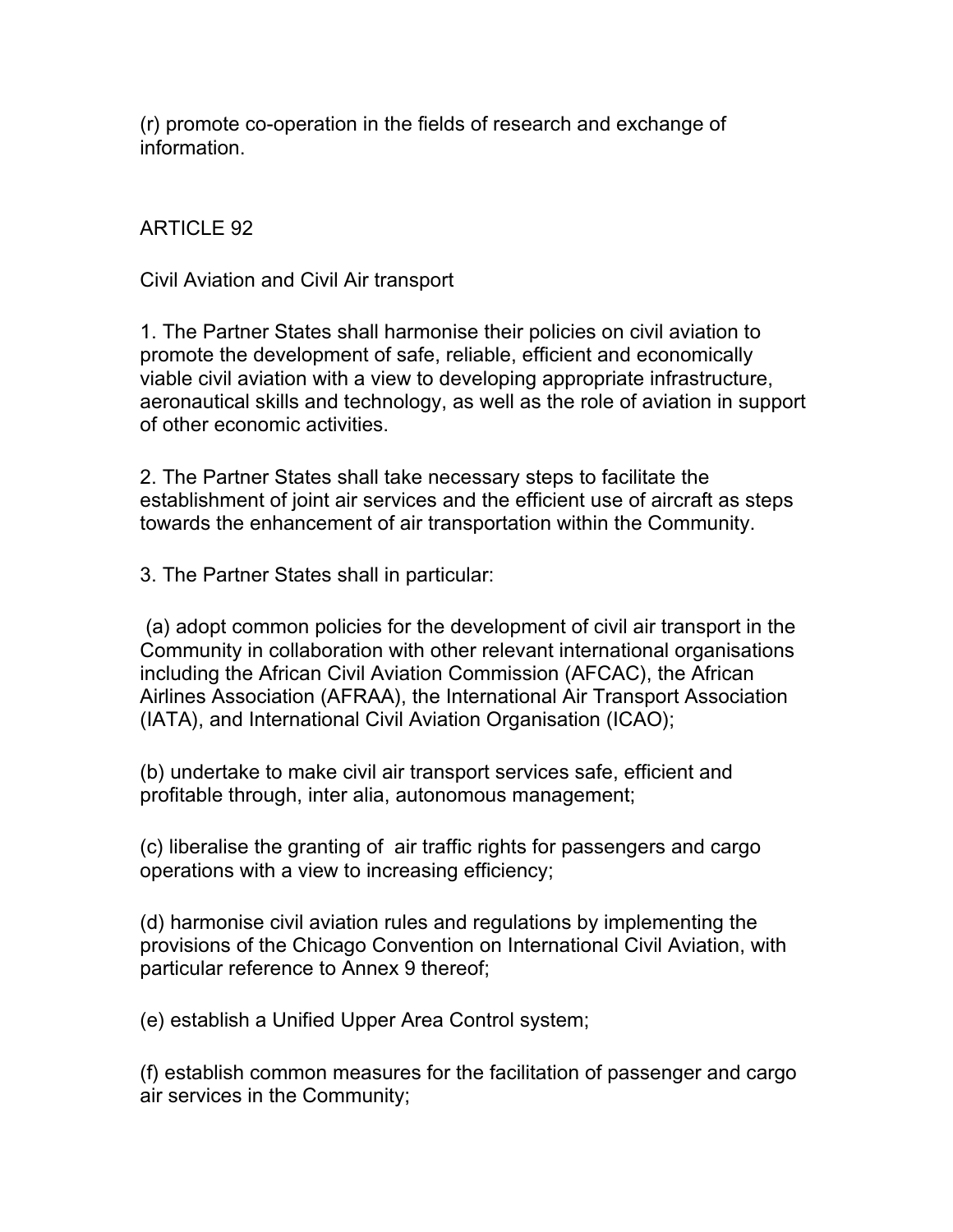(g) co-ordinate the flight schedules of their designated airlines;

(h) consider ways to develop, maintain and co-ordinate in common, their navigational, communications and meteorological facilities for the provision of safe air navigation and the joint management of their air space;

(i) encourage the joint use of maintenance and overhaul facilities and other services for aircraft, ground handling equipment and other facilities;

(j) agree to take common measures for the control and protection of the air space of the Community;

(k) apply the ICAO policies and guidelines in determining user charges and apply the same rules and regulations relating to scheduled air transport services among themselves;

(l) adopt common aircraft standards and technical specifications for the types of aircraft to be operated in the Community; and

 (m) co-ordinate measures and co-operate in the maintenance of the high security required in respect of air services operations and operate joint search and rescue operations.

### ARTICLE 93

Maritime Transport and Ports

The Partner States shall:

(a) promote the co-ordination and harmonisation of their maritime transport policies and establish a common maritime transport policy;

(b) promote the development of efficient and profitable sea port services through the liberalisation and commercialisation of port operations;

(c) make rational use of existing port installations;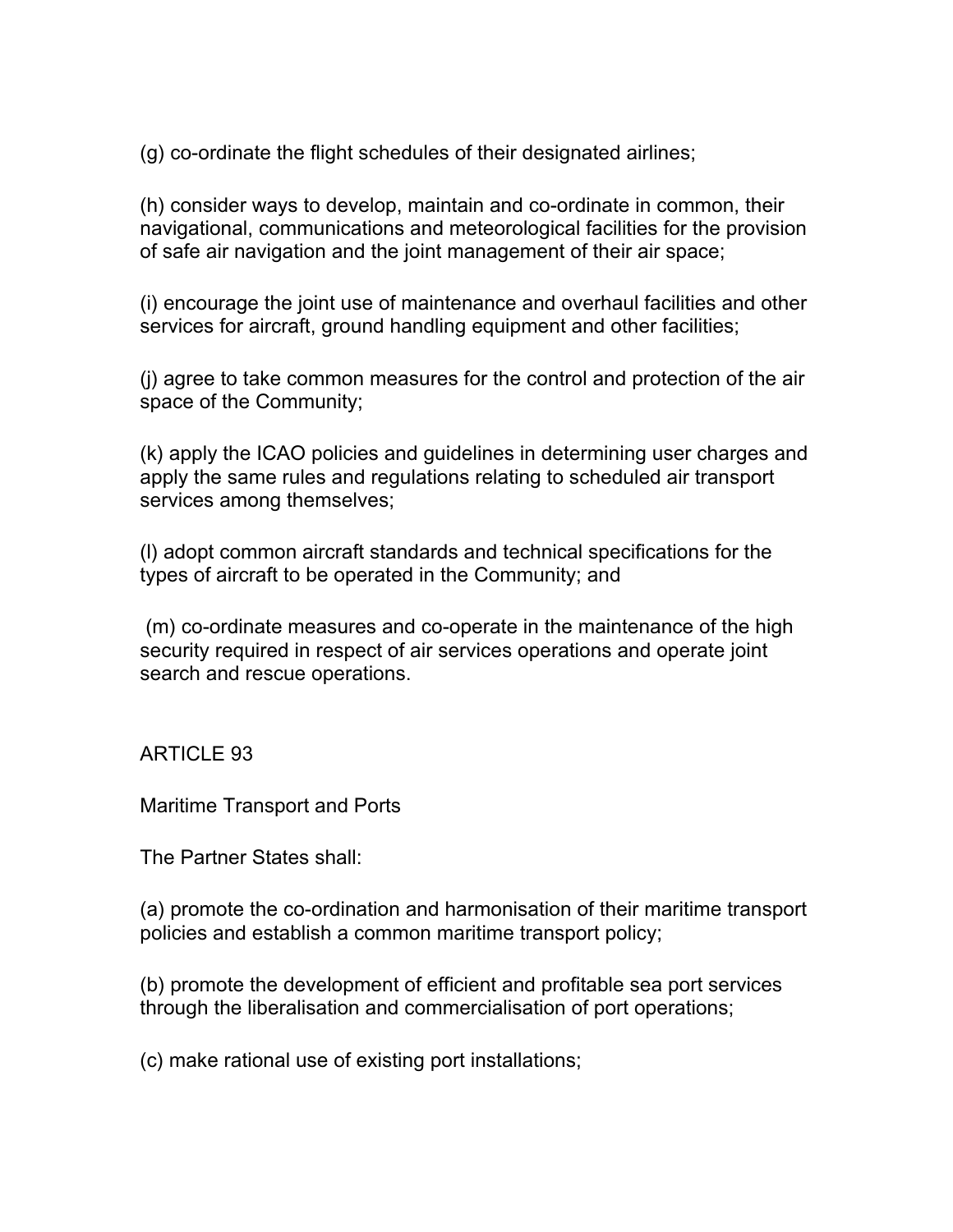(d) in the case of the coastal Partner States, co-operate with the landlocked Partner States and grant them easy access to port facilities and opportunities to participate in provision of port and maritime services;

(e) take measures to ratify or accede to international conventions on maritime transport;

(f) establish a harmonious traffic organisation system for the optimal use of maritime transport services;

(g) co-operate in the elaboration and application of measures to facilitate the arrival, stay and departure of vessels;

(h) promote co-operation among their port authorities in the management and operations of their ports and maritime transport so as to facilitate the efficient movement of traffic between their territories;

 (i) agree to charge non-discriminatory tariffs in respect of goods from their territories and goods from other Partner States, except where their goods enjoy domestic transport subsidies, and apply the same rules and regulations in respect of maritime transport among themselves without discrimination;

(j) agree to allocate space on board their ships for goods consigned to or from the territories of other Partner States;

(k) install and maintain efficient cargo handling equipment, cargo storage facilities and general operations and train related manpower and where feasible shall undertake these jointly;

(l) agree to allocate adequate space for the storage of goods traded among themselves;

(m) co-ordinate measures with respect to, and co-operate in the maintenance of, the safety of maritime transport services, including joint search and rescue operations;

(n) provide adequate facilities with good communication systems that would receive and respond to signals promptly;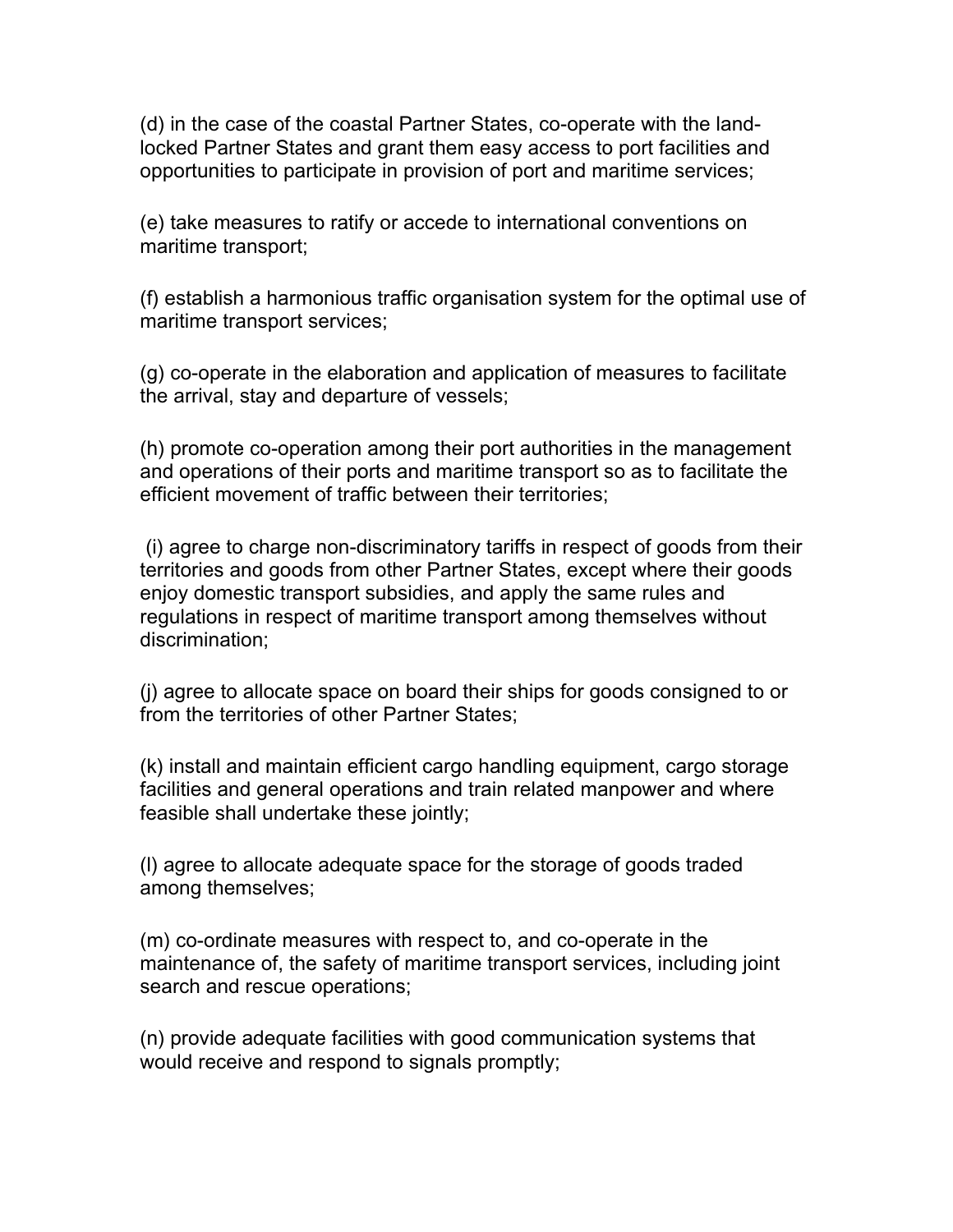(o) inter-connect their national communication systems so as to identify polluted points in oceans for concerted marine pollution control;

(p) encourage their respective national shipping lines to form international shipping associations;

(q) review their national maritime legislation in accordance with the existing international maritime conventions.

ARTICLE 94

Inland Waterways Transport

The Partner States shall:

(a) harmonise their inland waterways transport policies and shall adopt, harmonise and simplify rules, regulations and administrative procedures governing waterways transport on their common navigable inland waterways;

(b) install and maintain efficient cargo handling equipment, cargo storage facilities and general operations and train related manpower resources and where possible shall undertake these jointly;

(c) encourage joint use of maintenance facilities;

(d) harmonise tariffs structure for waterways transport on their common navigable inland waterways;

(e) adopt common rules to govern the packaging, marking, loading and other procedures for waterways transport on their common navigable inland waterways;

(f) agree to charge the same tariffs in respect of goods transported within the Community and apply the same rules and regulations in respect of inland waterways transport among themselves without discrimination;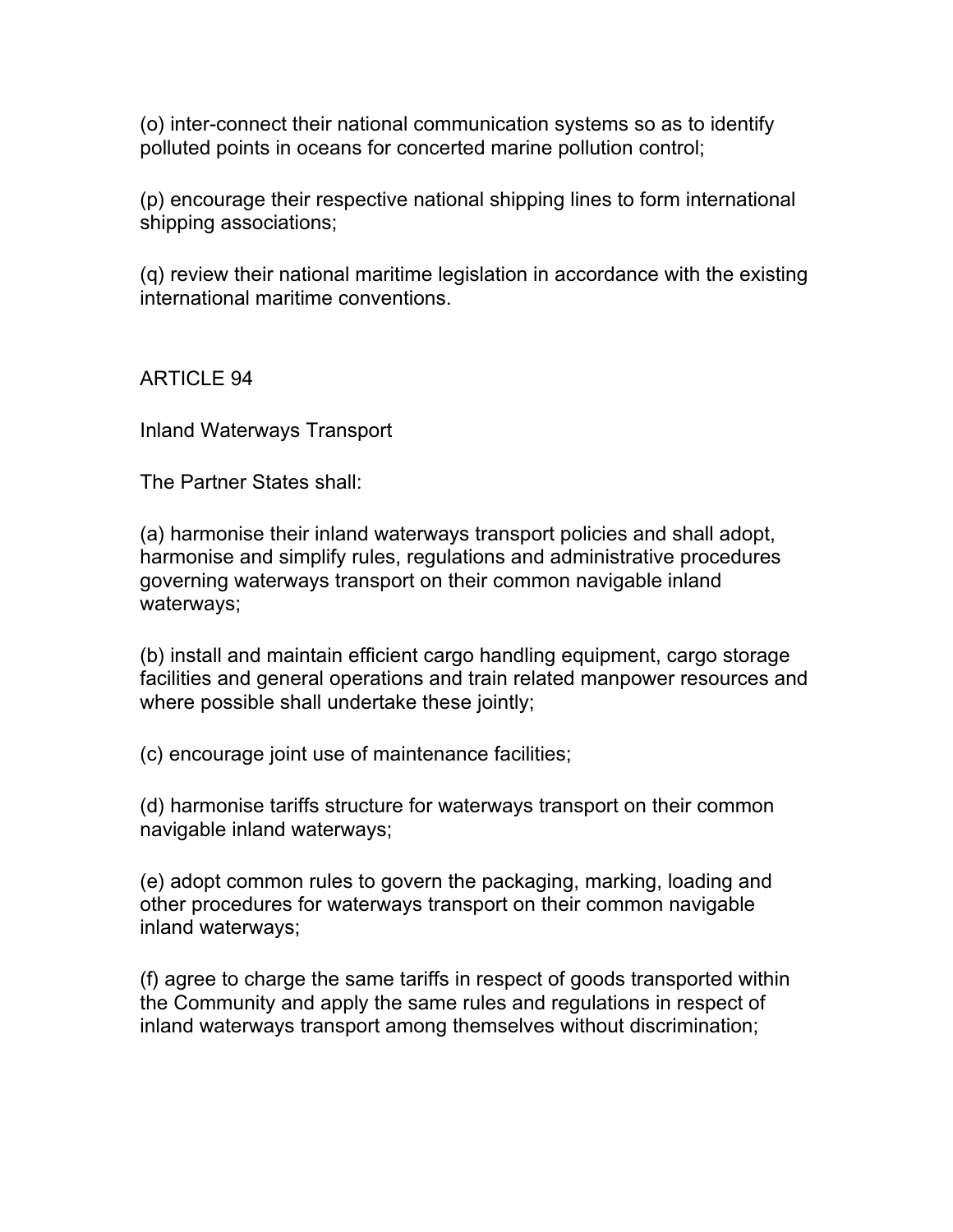(g) agree to provide space without discrimination on board vessels registered in their territories for goods consigned to and from their territories;

(h) wherever possible, promote co-operation among themselves by undertaking joint ventures in inland waterways transport including the establishment of joint shipping services;

 (i) co-ordinate measures with respect to, and co-operate in the maintenance of, safety in inland waterways transport services including the provision and maintenance of communication equipment to receive distress positions promptly and joint search and rescue operations;

(j) facilitate the deployment of inland waterways vessels and equipment for efficient conveyance of all classes of traffic to and from each Partner State;

(k) integrate efforts to control and eradicate the water hyacinth menace and its effects on inland waterways transport;

(l) facilitate joint studies in the use and management of inland waterways;

(m) provide regional training and research facilities for the promotion and development of marine operations and meteorology;

(n) undertake joint surveying, mapping and production of navigational charts and provision of navigational aids;

(o) facilitate provision of adequate meteorological equipment, communication and safety facilities to vessels plying the lakes within the Partner States;

(p) jointly tackle issues on inland water pollution with a view to achieving effective monitoring and control thereof;

(q) jointly explore utilisation of unexploited inland waterways transport resources and tackle matters related to shipping and port services; and

(r) harmonise national policies on inland waterways transport.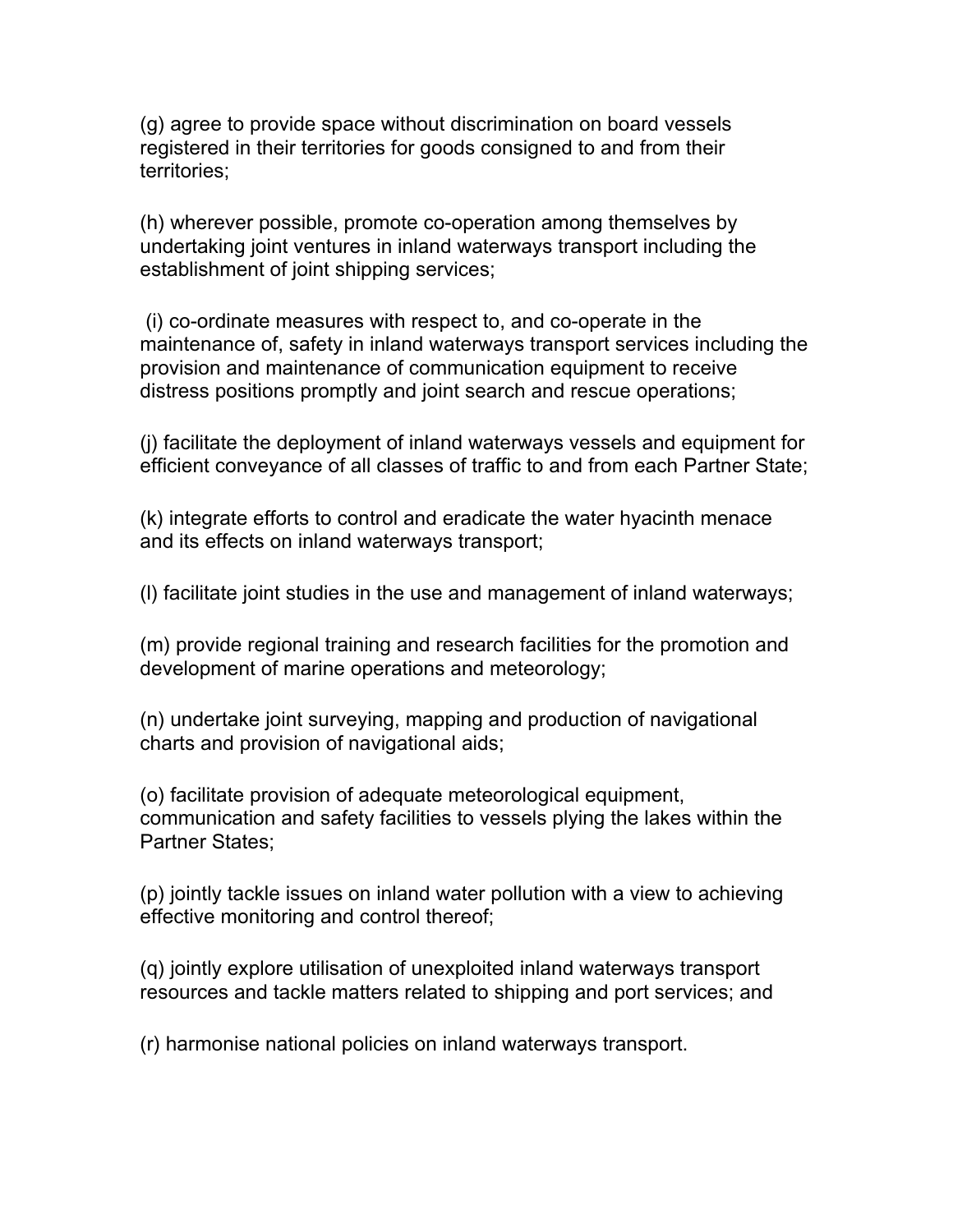ARTICLE 95

Multimodal Transport

The Partner States shall:

(a) harmonise and simplify regulations, goods classification, procedures and documents required for multimodal transport within the Community;

(b) apply uniform rules and regulations with respect to the packaging, marking and loading of goods;

(c) provide where feasible, technical and other facilities for direct transshipment of goods at main trans-shipment points including intermodal cargo exchange points, inland clearance depots, dry ports or inland container depots;

(d) agree to allocate multimodal transport facilities for goods consigned to or from the Partner States;

(e) take measures to ratify or accede to international conventions on multimodal transport and containerisation and take such steps as may be necessary to implement them; and

(f) promote communication and information exchange to enhance the efficiency of multimodal transport.

ARTICLE 96

Freight Booking Centres

The Partner States shall encourage the establishment of freight booking centres.

ARTICLE 97

Freight Forwarders, Customs Clearing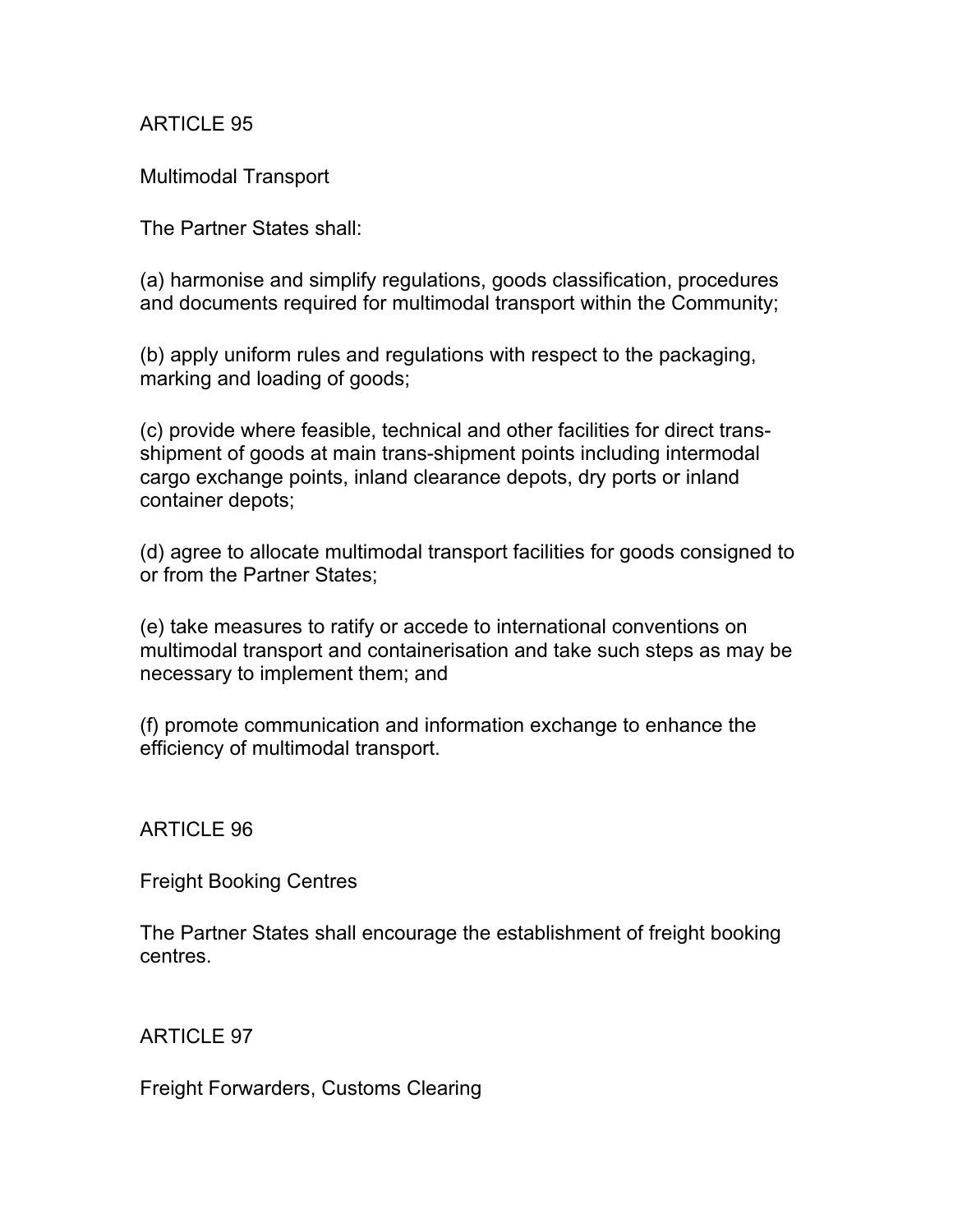#### Agents and Shipping Agents

1. The Partner States shall harmonise the requirements for registration and licensing of freight forwarders, customs clearing agents and shipping agents.

2. The Partner States shall allow any person to register, and be licensed, as a freight forwarder, customs clearing agent and shipping agent, provided that, that person fulfills the legal and customs requirements of that Partner State.

3. The Partner States shall not restrict the commercial activities, rights and obligations of a lawfully registered and licensed freight forwarder or clearing agent.

#### ARTICLE 98

#### Postal Services

The Partner States shall harmonise their policies on postal services and promote close co-operation between their postal administrations and devise ways and means to achieve fast, reliable, secure, economic and efficient services among themselves through:

(a) strengthening of postal sorting, routing, transit and distribution centres within the Community;

(b) pooling financial, technical and human resources to modernise, mechanise and automate mail and postal financial services so as to provide timely and efficient services to postal users or customers and, further introduce value-added postal services thus turning postal outlets one-shop for communication services;

(c) adopting competitive marketing strategies to increase market shares in the international courier services and further introduce on-line track and trace system Electronic Data Inter-Change (EDI) for customer information and expedited inquiry handling systems;

(d) conducting joint market research activities with a view to launching new postal products or services;

(e) introducing appropriate postal security systems and procedures in the postal networks; and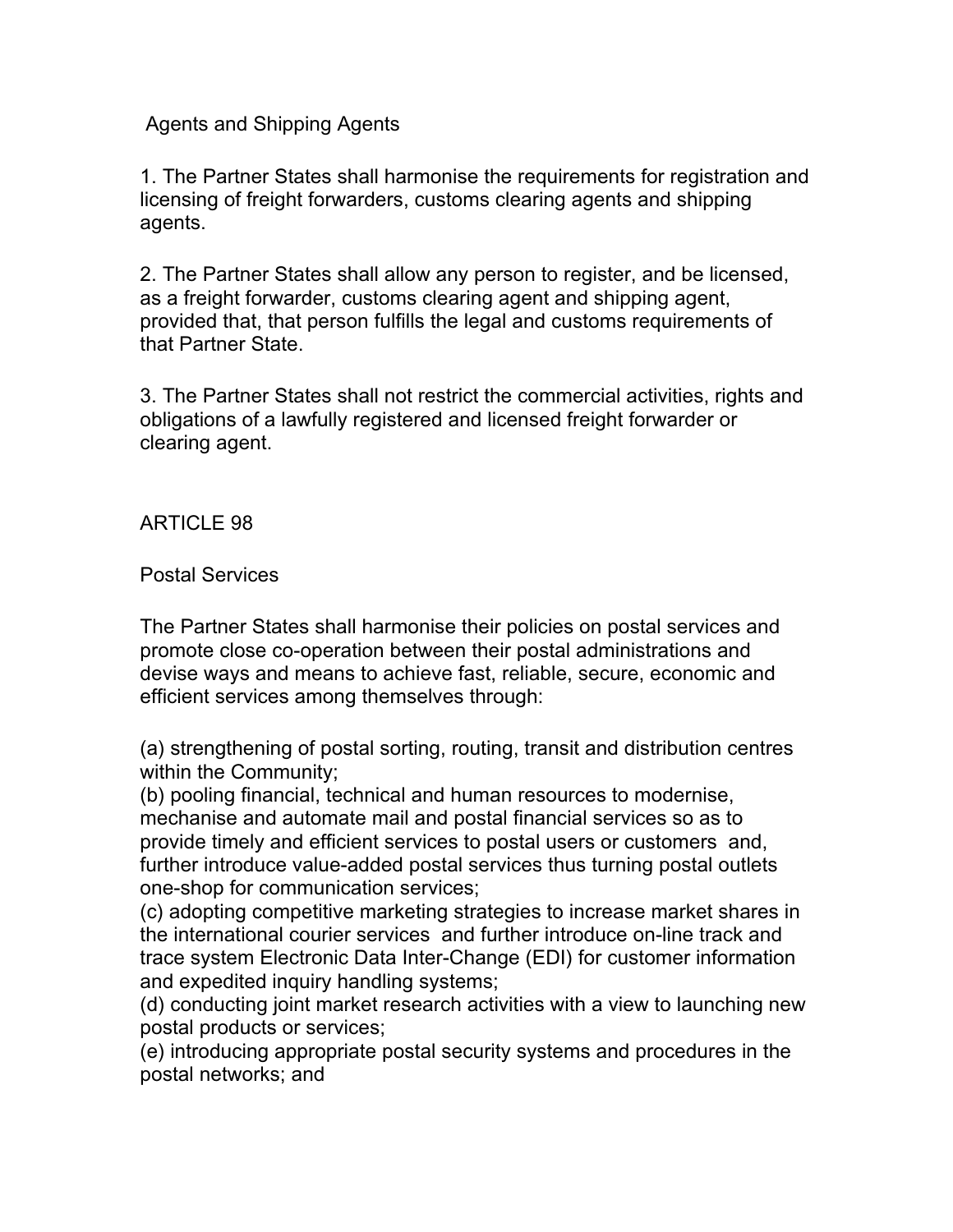(f) co-operating in the development and design of relevant human resources training and development programmes.

ARTICLE 99

Telecommunications

The Partner States shall;

(a) adopt common telecommunications policies to be developed within the Community in collaboration with other relevant international organisations including the Pan-African Telecommunications Union (PATU), International Telecommunications Union (ITU), Regional African Satellite Communication (RASCOM), International Telecommunication Satellite Organisation (INTELSAT), International Maritime Satellite Organisation (INMARSAT), Commonwealth Telecommmunications Organisation (CTO) and other related organisations;

 (b) improve and maintain inter-connectivity and modernize equipment to meet the common standards required for efficient telecommunications traffic within the Community;

(c) harmonise and apply non-discriminatory tariffs among themselves and where possible, agree on preferential tariff treatment applicable within the Community;

(d) co-operate and co-ordinate their activities in the maintenance of telecommunications facilities including training and the exchange of manpower;

(e) encourage co-operation in local manufacturing of infotelecommunication equipment, research and development;

(f) facilitate a conducive environment to promote private sector investors in the info-telecommunication equipment within the Community; and

(g) adopt a common frequency management and monitoring scheme, assign mutually agreed upon frequencies for cross-border mobile radio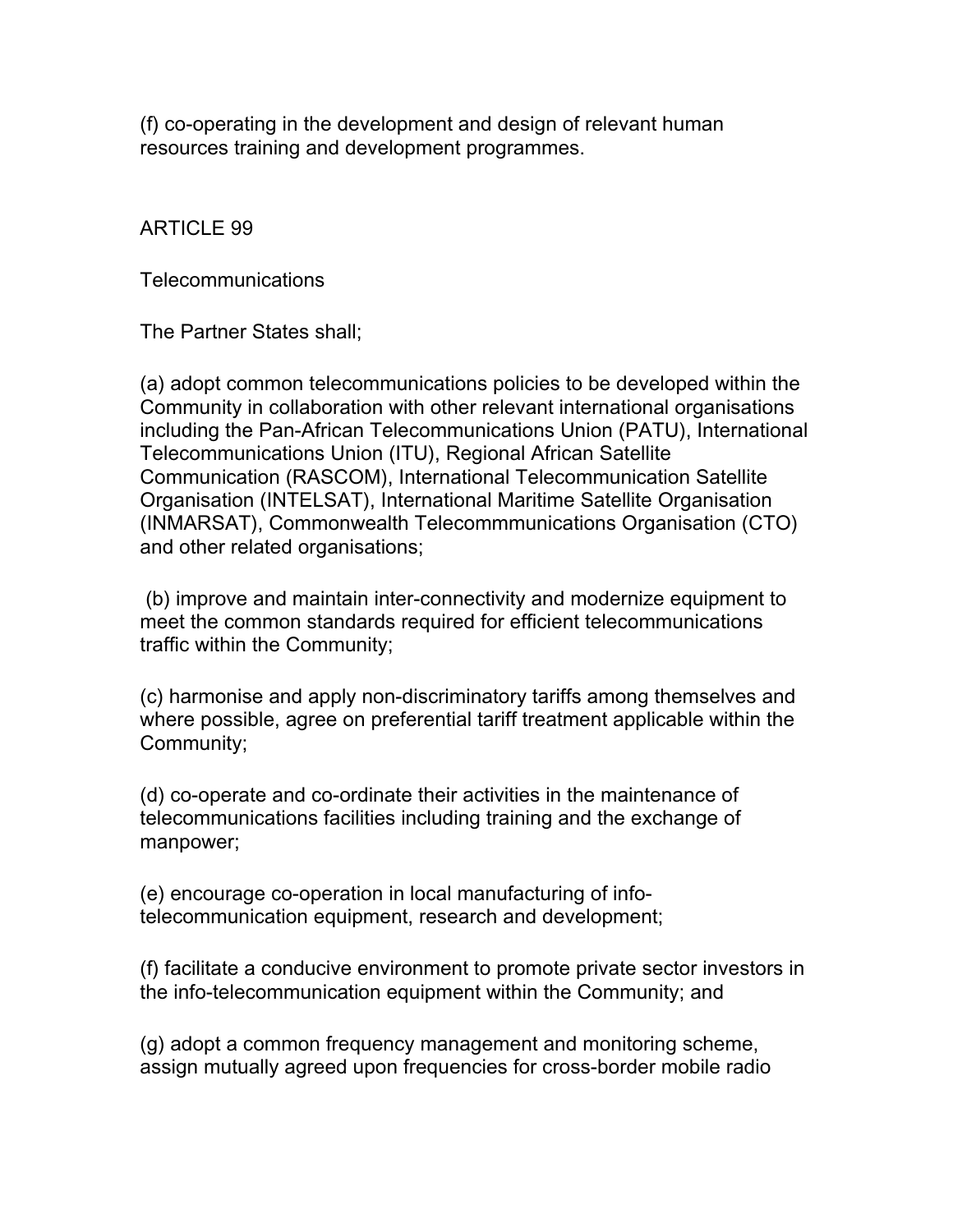communications and issue operating licences agreed upon by the Partner States.

# ARTICLE 100

Meteorological Services

1. Each Partner State shall collect and disseminate to the other Partner States meteorological information in order to facilitate the efficient operation of air navigation, coastal shipping, inland waterways transport and the issuing of cyclone warnings and other adverse weather phenomena and co-operate in the following areas:

(a) Expansion and upgrading of meteorological observations network and telecommunications;

(b) Training and research in meteorology, by using common facilities such as the Regional Meteorology Training Centre (RMTC), Drought Monitoring Centre (DMC) and other similar institutions;

(c) Provision of meteorological services which would include the exchange of observations and products for safety of air navigation, coastal shipping, inland waterways and transport as well as meteorological support to key sectors of the economy which include agriculture, water resources, tourism and construction;

(d) Support to early warning systems and remote sensing for food security;

(e) Meteorological support to environment management;

(f) Harmonisation of policies for the provision of meteorological services;

(g) Co-operation in human resources development and information exchange; and

(h) Climate analysis and seasonal forecast.

2. The Partner States shall co-operate and support each other in all activities of the World Meteorological Organisation (WMO) affecting the interests of the Community especially the monitoring of the atmospheric and climatic changes on the planet.

3. The Partner States shall exchange information and expertise concerning new developments in meteorological science and technology including the calibration and comparison of instruments.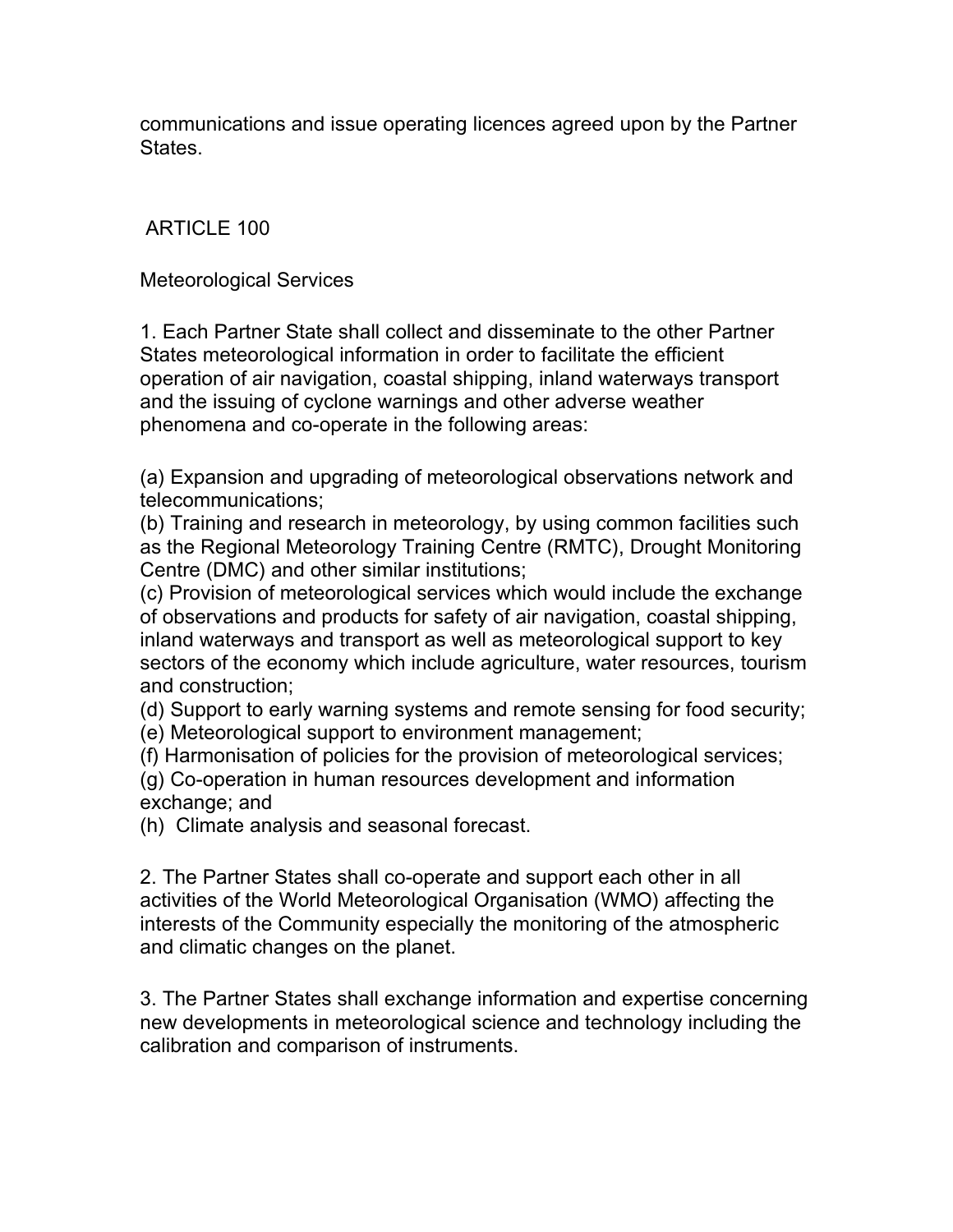ARTICLE 101

### Energy

1. The Partner States shall adopt policies and mechanisms to promote the efficient exploitation, development, joint research and utilisation of various energy resources available within the region.

2. For the purposes of paragraph 1 of this Article, the Partner States shall in particular promote within the Community:

(a) the least cost development and transmission of electric power, efficient exploration and exploitation of fossil fuels and utilisation of new and renewable energy sources;

(b) the joint planning, training and research in, and the exchange of information on the exploration, exploitation, development and utilisation of available energy resources;

- (c) the development of integrated policy on rural electrification;
- (d) the development of inter-Partner State electrical grid inter-connections;
- (e) the construction of oil and gas pipelines; and
	- (f) all such other measures to supply affordable energy to their people taking cognisance of the protection of the environment as provided for by this Treaty.

#### CHAPTER SIXTEEN

CO-OPERATION IN THE DEVELOPMENT OF HUMAN RESOURCES, SCIENCE AND TECHNOLOGY

ARTICLE 102

Education and Training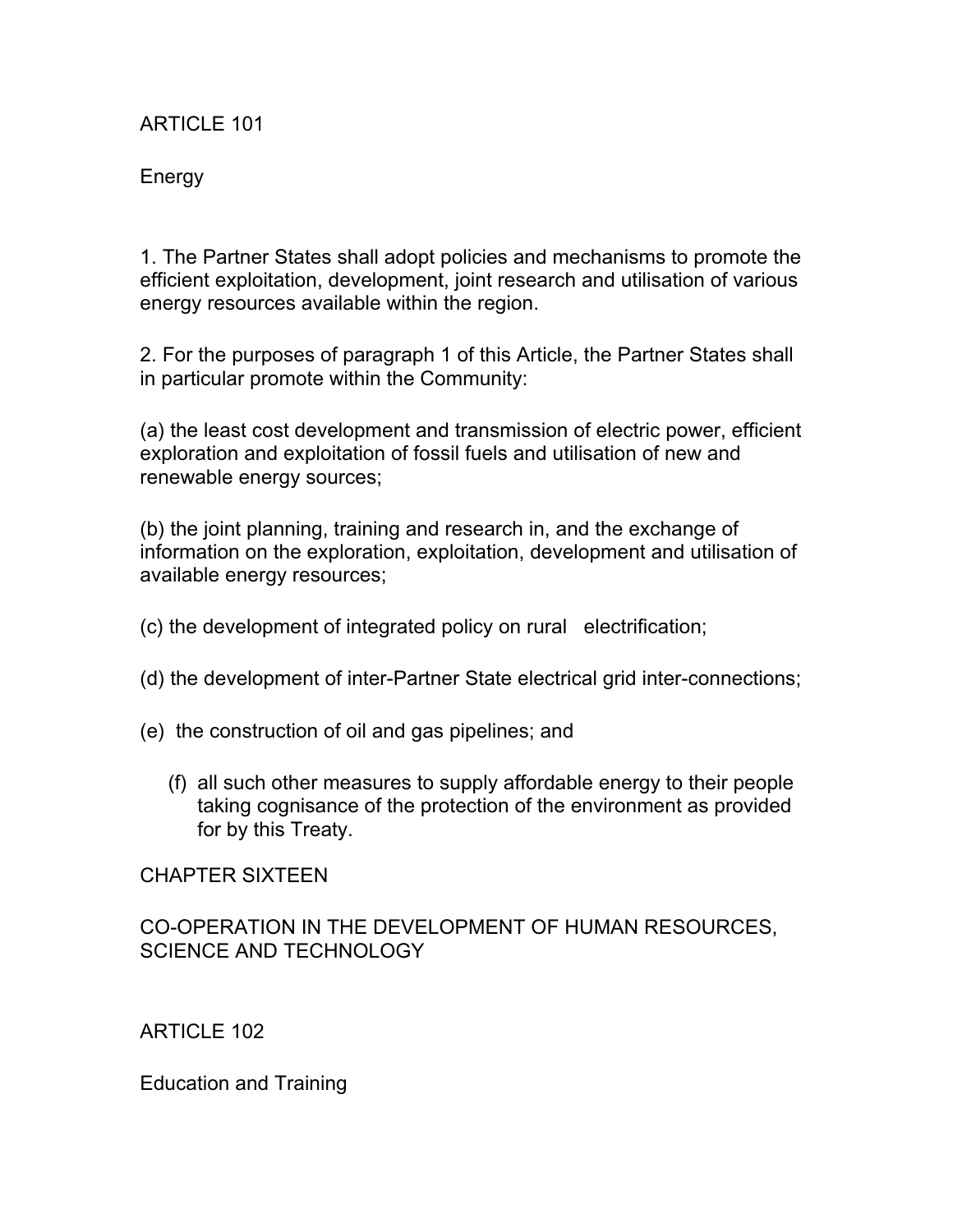1. In order to promote the achievement of the objectives of the Community as set out in Article 5 of the Treaty, the Partner States agree to undertake concerted measures to foster co-operation in education and training within the Community.

2. The Partner States shall, with respect to education and training:

(a) co-ordinate their human resources development policies and programmes;

(b) strengthen existing and where necessary establish new common research and training institutions;

(c) co-operate in industrial training;

(d) develop such common programmes in basic, intermediary and tertiary education and a general programme for adult and continuing education in the Partner States as would promote the emergence of well trained personnel in all sectors relevant to the aims and objectives of the Community;

(e) harmonise curricula, examination, certification and accreditation of education and training institutions in the Partner States through the joint action of their relevant national bodies charged with the preparation of such curricula;

(f) revive and enhance the activities of the Inter-University Council for East Africa;

(g) encourage and support the mobility of students and teachers within the Community;

(h) exchange information and experience on issues common to the educational systems of the Partner States;

(i) collaborate in putting in place education and training programmes for people with special needs and other disadvantaged groups;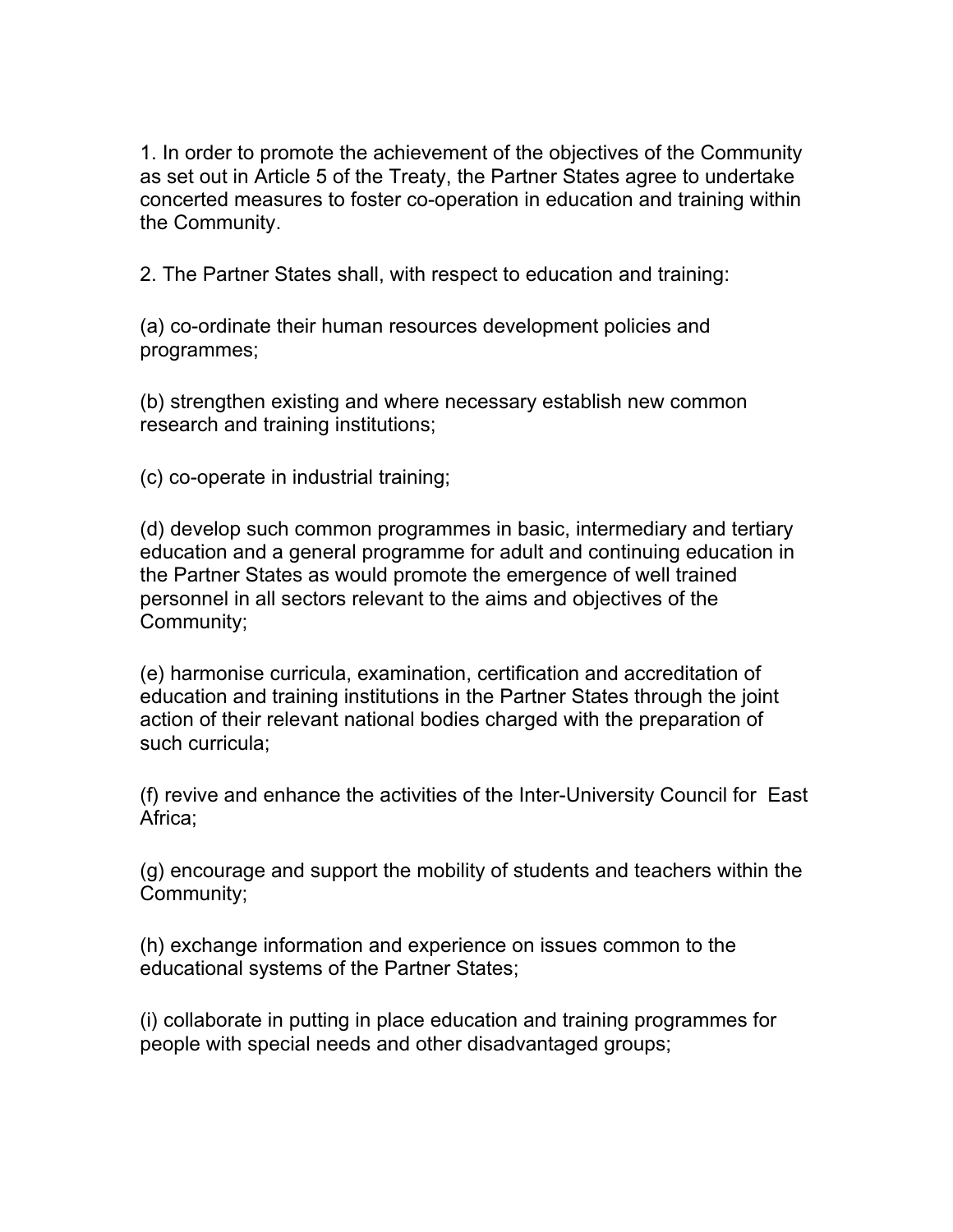(j) encourage and support the participation of the private sector in the development of human resources through education and training; and

(k) identify and develop centres of excellence in the region including universities.

3. For the purposes of paragraph 1 of this Article, the Partner States shall undertake such additional activities in respect of the development of human resources as the Council may determine.

ARTICLE 103

Science and Technology

1. Recognising the fundamental importance of science and technology in economic development, the Partner States undertake to promote cooperation in the development of science and technology within the Community through:

(a) the joint establishment and support of scientific and technological research and of institutions in the various disciplines of science and technology;

(b) the creation of a conducive environment for the promotion of science and technology within the Community;

(c) the encouragement of the use and development of indigenous science and technologies;

(d) the mobilisation of technical and financial support from local and foreign sources and from international organisations or agencies for the development of science and technology in the Community;

(e) the exchange of scientific information, personnel and the promotion and publication of research and scientific findings;

(f) the collaboration in the training of personnel in the various scientific and technological disciplines at all levels using existing institutions and newly established ones;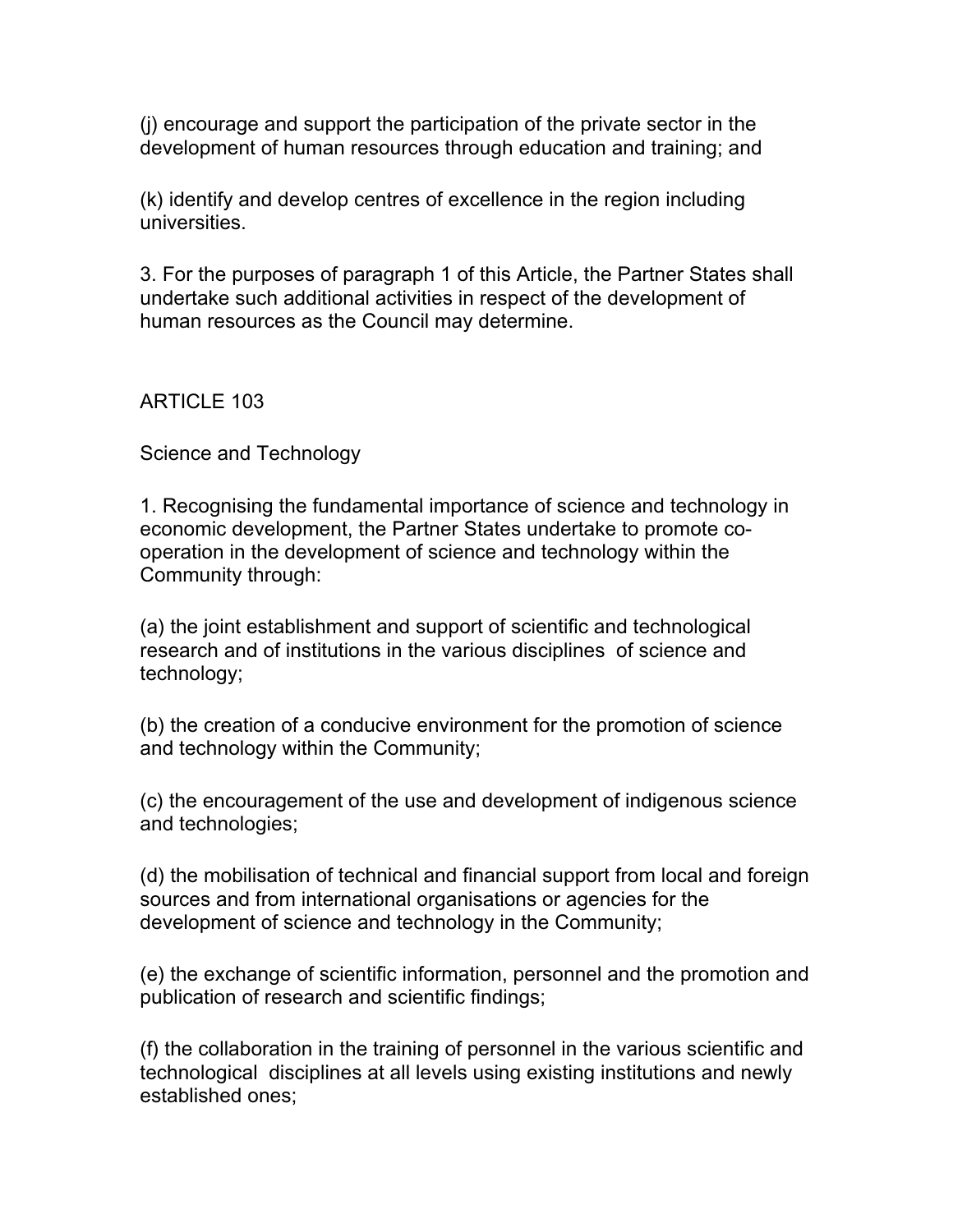(g) the promotion, development and application of information technology and other new ones throughout the Community;

(h) establishment of common ethical guidelines for research; and

(i) the harmonisation of policies on commercialisation of technologies and promotion and protection of intellectual property rights.

2. For purposes of paragraph 1 of this Article, the Partner States shall undertake such additional activities with regard to science and technology as the Council may determine.

#### CHAPTER SEVENTEEN

FREE MOVEMENT OF PERSONS, LABOUR, SERVICES, RIGHT OF ESTABLISHMENT AND RESIDENCE

**ARTICLE 104** 

Scope of Co-operation

1. The Partner States agree to adopt measures to achieve the free movement of persons, labour and services and to ensure the enjoyment of the right of establishment and residence of their citizens within the Community.

2. For purposes of paragraph 1 of this Article, the Partner States agree to conclude a Protocol on the Free Movement of Persons, Labour, Services and Right of Establishment and Residence at a time to be determined by the Council.

3. The Partner States shall as may be determined by the Council:

(a) ease border crossing by citizens of the Partner States;

(b) maintain common standard travel documents for their citizens;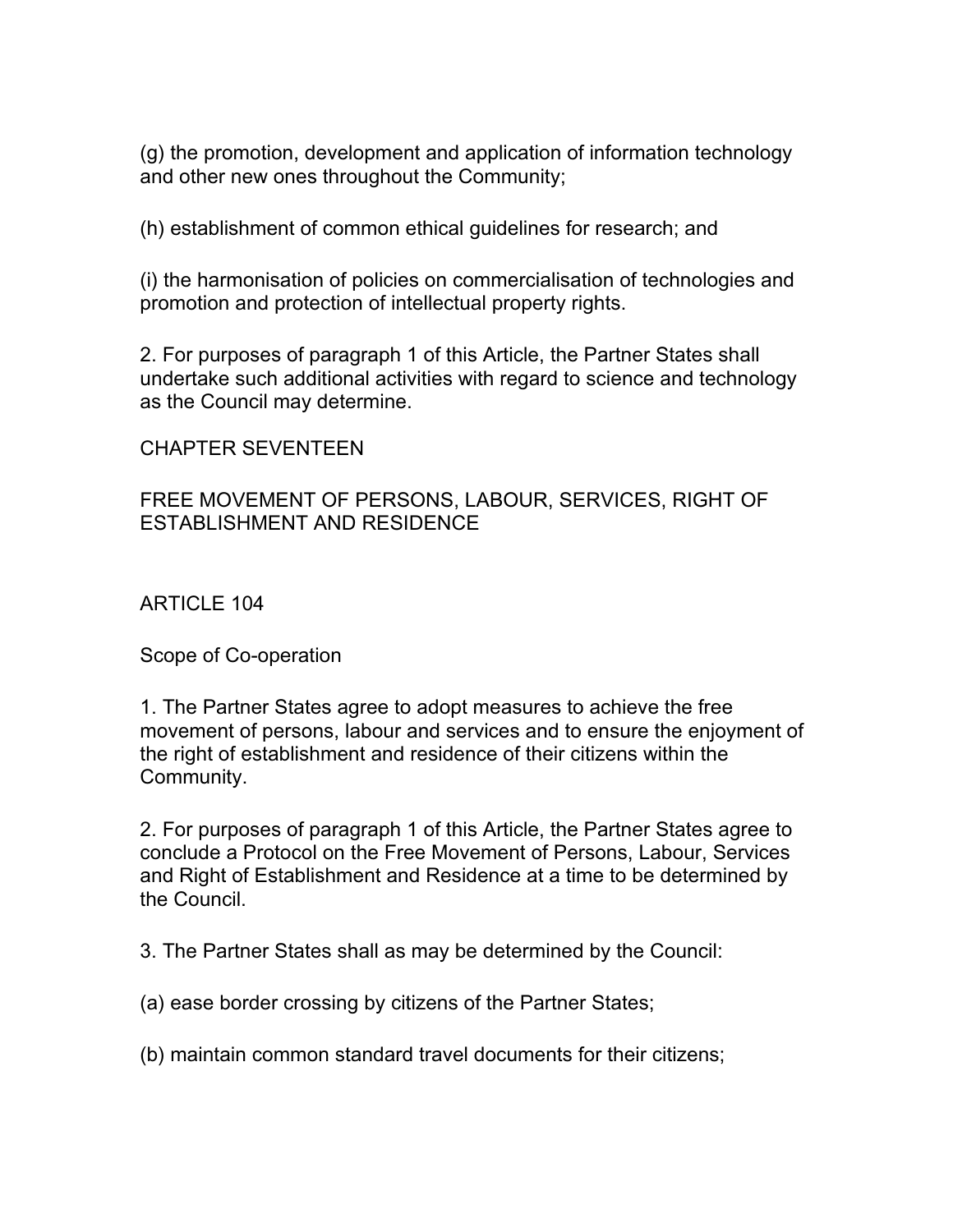(c) effect reciprocal opening of border posts and keep the posts opened and manned for twenty four hours;

(d) maintain common employment policies;

(e) harmonise their labour policies, programmes and legislation including those on occupational health and safety;

(f) establish a regional centre for productivity and employment promotion and exchange information on the availability of employment;

(g) make their training facilities available to persons from other Partner States; and

(h) enhance the activities of the employers' and workers' organisations with a view to strengthening them.

 4. The Partner States undertake to co-operate in the enhancement of the social partnership between the governments, employers and employees so as to increase the productivity of labour through efficient production.

CHAPTER EIGHTEEN

AGRICULTURE AND FOOD SECURITY

ARTICLE 105

Scope of Co-operation

1. The overall objectives of co-operation in the agricultural sector are the achievement of food security and rational agricultural production within the Community. To this end, the Partner States undertake to adopt a scheme for the rationalisation of agricultural production with a view to promoting complementarity and specialisation in and the sustainability of national agricultural programmes in order to ensure:

(a) a common agricultural policy;

(b) food sufficiency within the Community;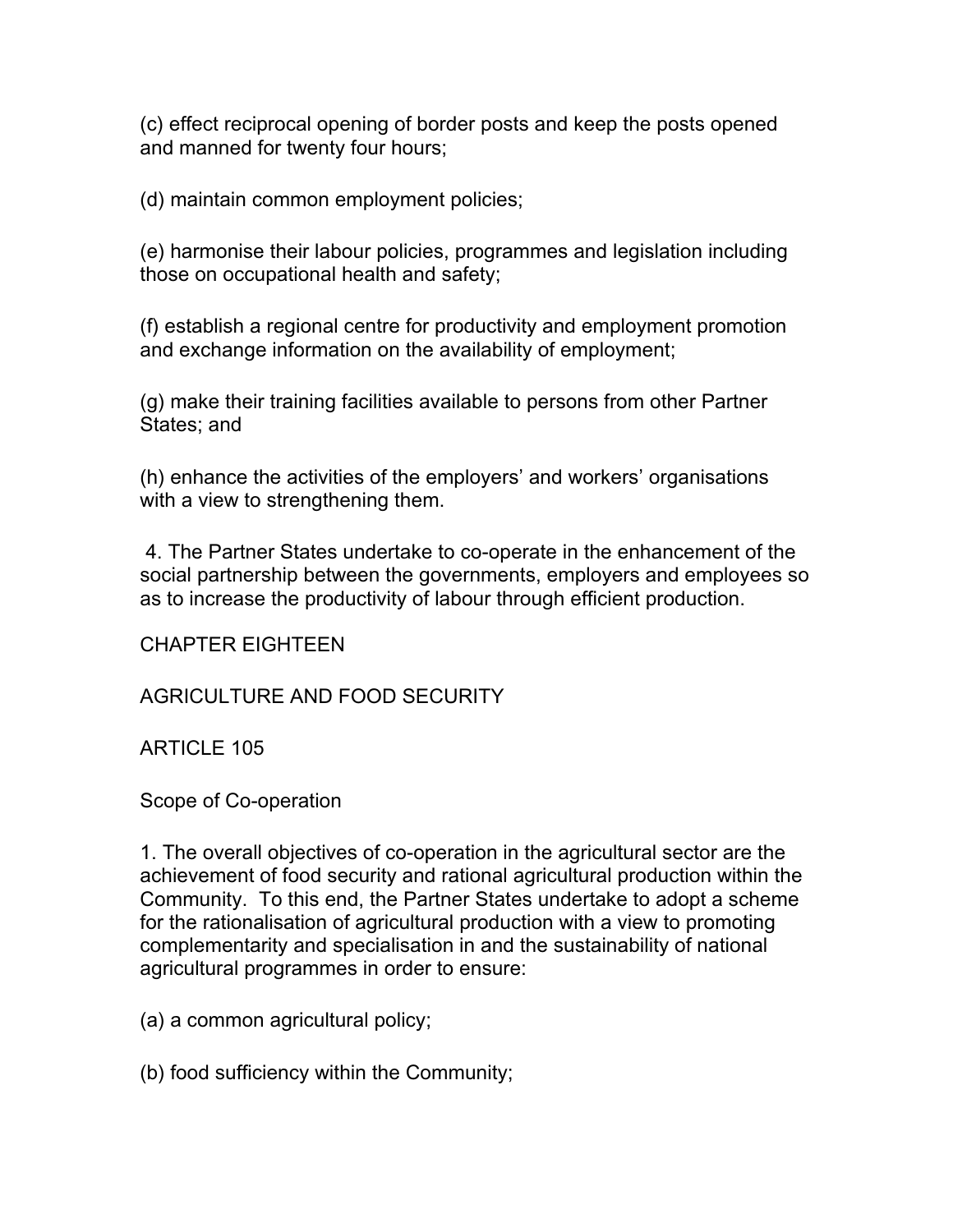(c) an increase in the production of crops, livestock, fisheries and forest products for domestic consumption, exports within and outside the Community and as inputs to agro-based industries within the Community; and

(d) post harvest preservation and conservation and improved food processing.

2. For purposes of paragraph 1 of this Article, the Partner States undertake to co-operate in specific fields of agriculture, including:

(a) the harmonisation of agricultural policies of the Partner States;

(b) the development of food security within the Partner States and the Community as a whole, through the production and supply of foodstuffs;

(c) agro-meteorology and climatology to promote the development of early climatologicalwarning systems within the Community;

(d) the development and application of agricultural training and research and extension services;

(e) the adoption of internationally accepted quality standards for food processing;

 (f) the establishment of joint programmes for the control of animal and plant diseases and pests;

(g) the marketing of food and the co-ordination of the export and import of agricultural commodities;

(h) joint actions in combating drought and desertification ; and

(i) in such other fields of agriculture as the Council may determine.

ARTICLE 106

Seed Multiplication and Distribution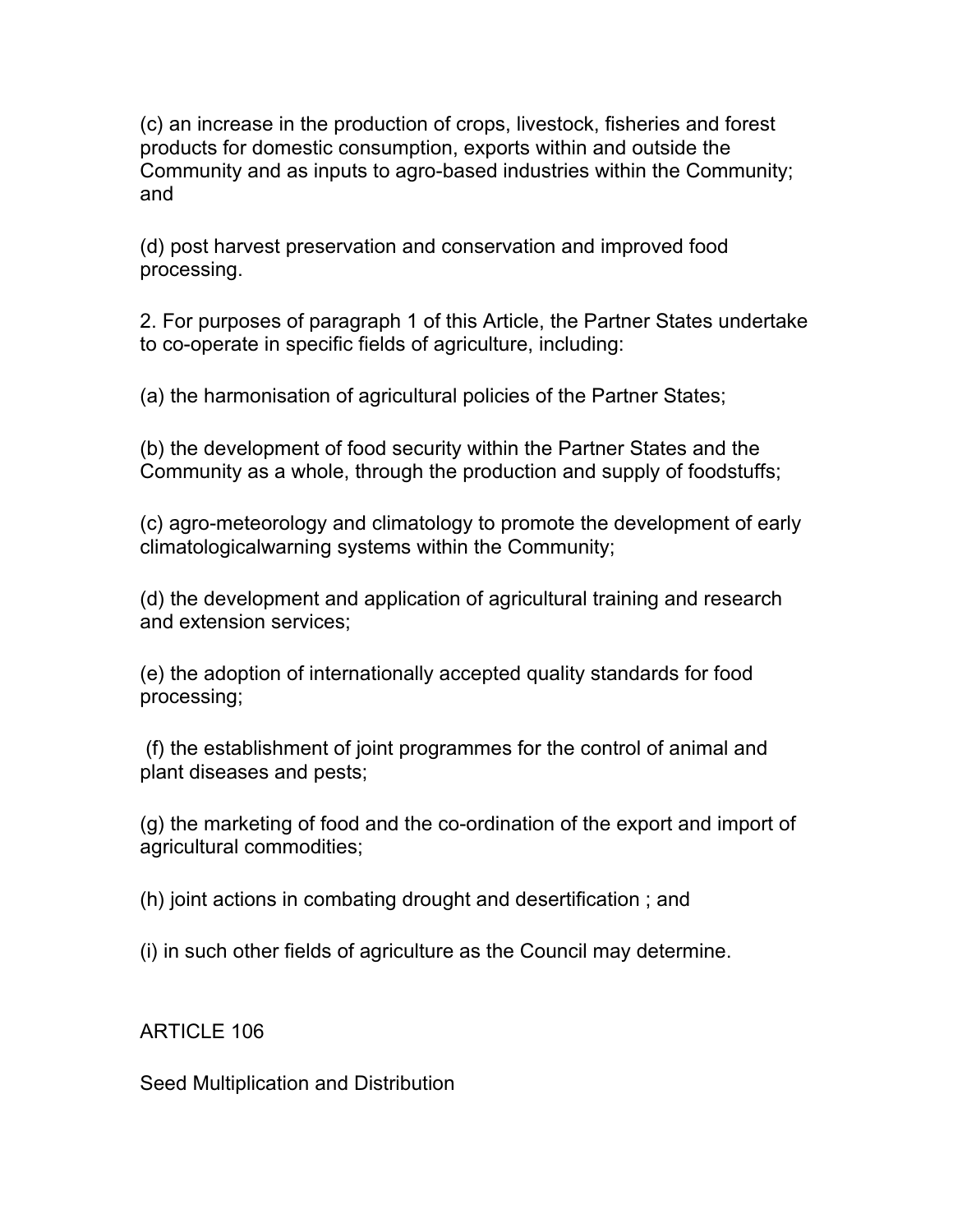The Partner States shall:

(a) strengthen co-operation in quality seed development and production through research and plant breeding;

(b) support co-operation in the establishment of gene banks;

(c) enhance capacity in seed technology;

(d) initiate and maintain strategic seed reserves;

(e) harmonise quarantine policies, legislation and regulations to ease trade in seeds; and

(f) create an enabling environment for private sector seed multiplication and distribution.

ARTICLE 107

Livestock Multiplication and Distribution

The Partner States shall:

(a) develop mechanism for co-operation in livestock breeding, including artificial insemination institutions and livestock breeding centres;

(b) encourage and facilitate exchange of genetic material to widen the base of livestock development;

(c) encourage private sector participation in livestock multiplication and distribution;

(d) develop common regulatory framework in livestock multiplication, trade in semen, embryos, breeding stock, drugs and vaccines; and

(e) harmonise quarantine regulations in artificial insemination and livestock breeding centres.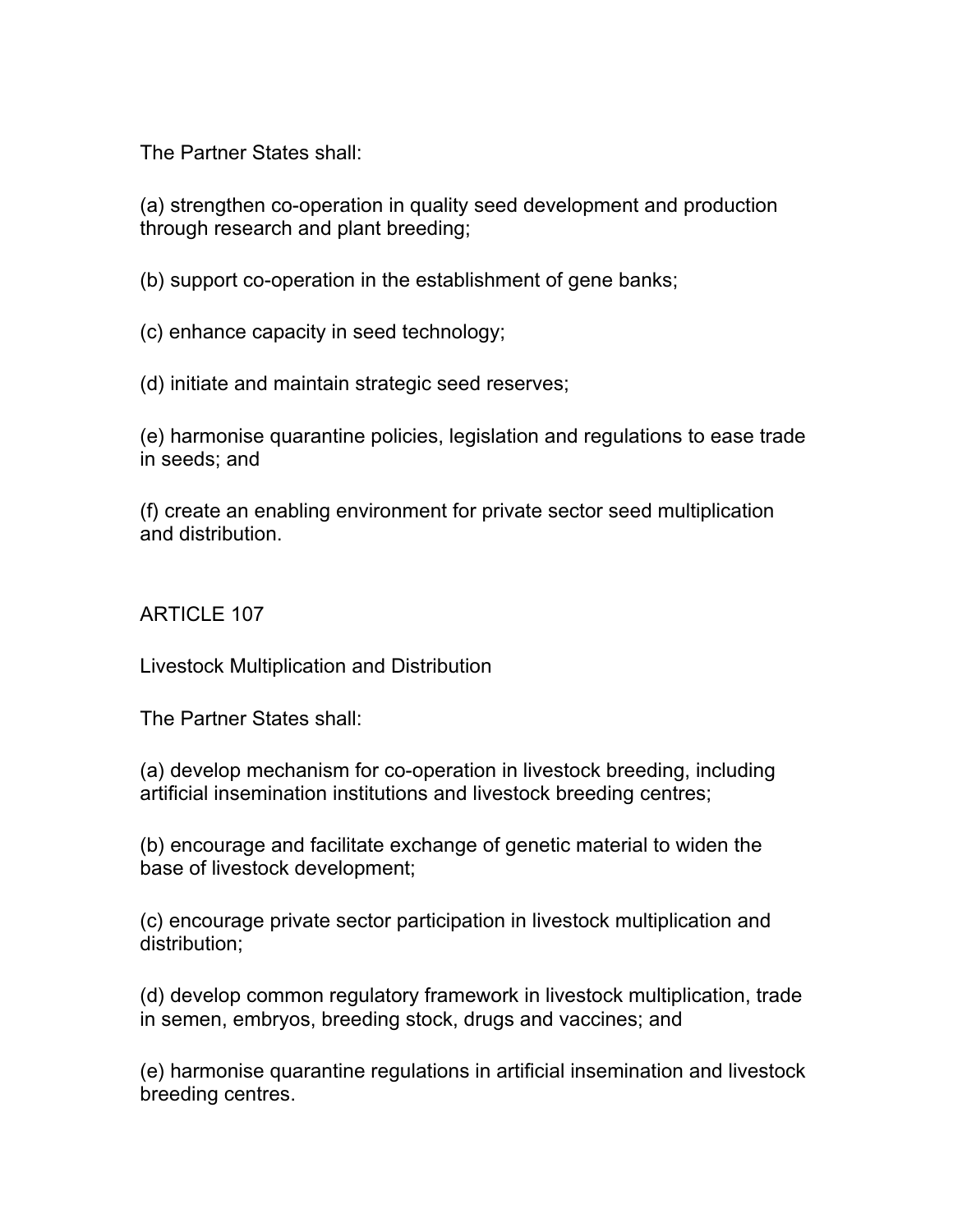ARTICLE 108

Plant and Animal Diseases Control

The Partner States shall:

(a) harmonise policies, legislation and regulations for enforcement of pests and disease control;

(b) harmonise and strengthen regulatory institutions;

(c) harmonise and strengthen zoo–sanitary and phyto-sanitary services inspection and certification;

(d) establish regional zoo–sanitary and phyto-sanitary laboratories to deal with diagnosis and identification of pests and diseases;

(e) adopt common mechanism to ensure safety, efficacy and potency of agricultural inputs including chemicals, drugs and vaccines; and

(f) co-operate in surveillance, diagnosis and control strategies of transboundary pests and animal diseases.

ARTICLE 109

Irrigation and Water Catchment Management

The Partner States agree to take concerted effort to expand agricultural land through irrigation and water catchment strategies and for this purpose, shall:

(a) co-operate in formulating and implementing national and Community irrigation programmes;

(b) co-operate in developing and preserving traditional irrigation systems;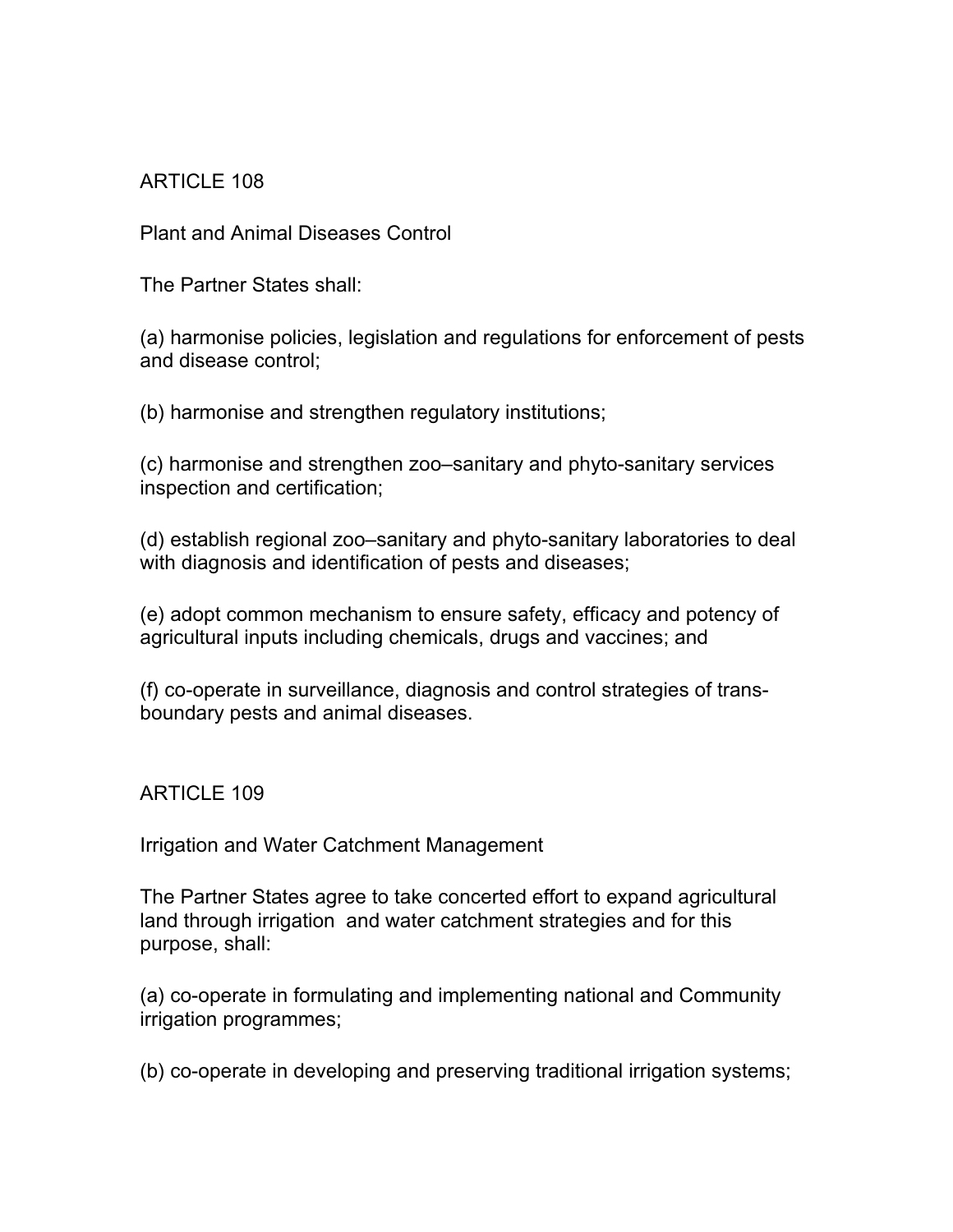(c) improve water catchment management, including rainwater harvesting; and

(d) adopt and promote the use of environmentally safe methods of land use.

ARTICLE 110

Food Security

The Partner States shall:

(a) establish a mechanism for exchange of information on demand and supply surpluses and deficits, trade, forecasting and state of food nutrition;

(b) harmonise quality and standards of inputs and products including food additives;

(c) develop modalities to have timely information on market prices;

(d) harmonise food supply, nutrition and food security policies and strategies;

(e) initiate and maintain strategic food reserves; and

(f) develop marine and inland aquaculture and fish farming.

# CHAPTER NINETEEN

# CO-OPERATION IN ENVIRONMENT AND NATURAL RESOURCES MANAGEMENT

ARTICLE 111

Environmental Issues and Natural Resources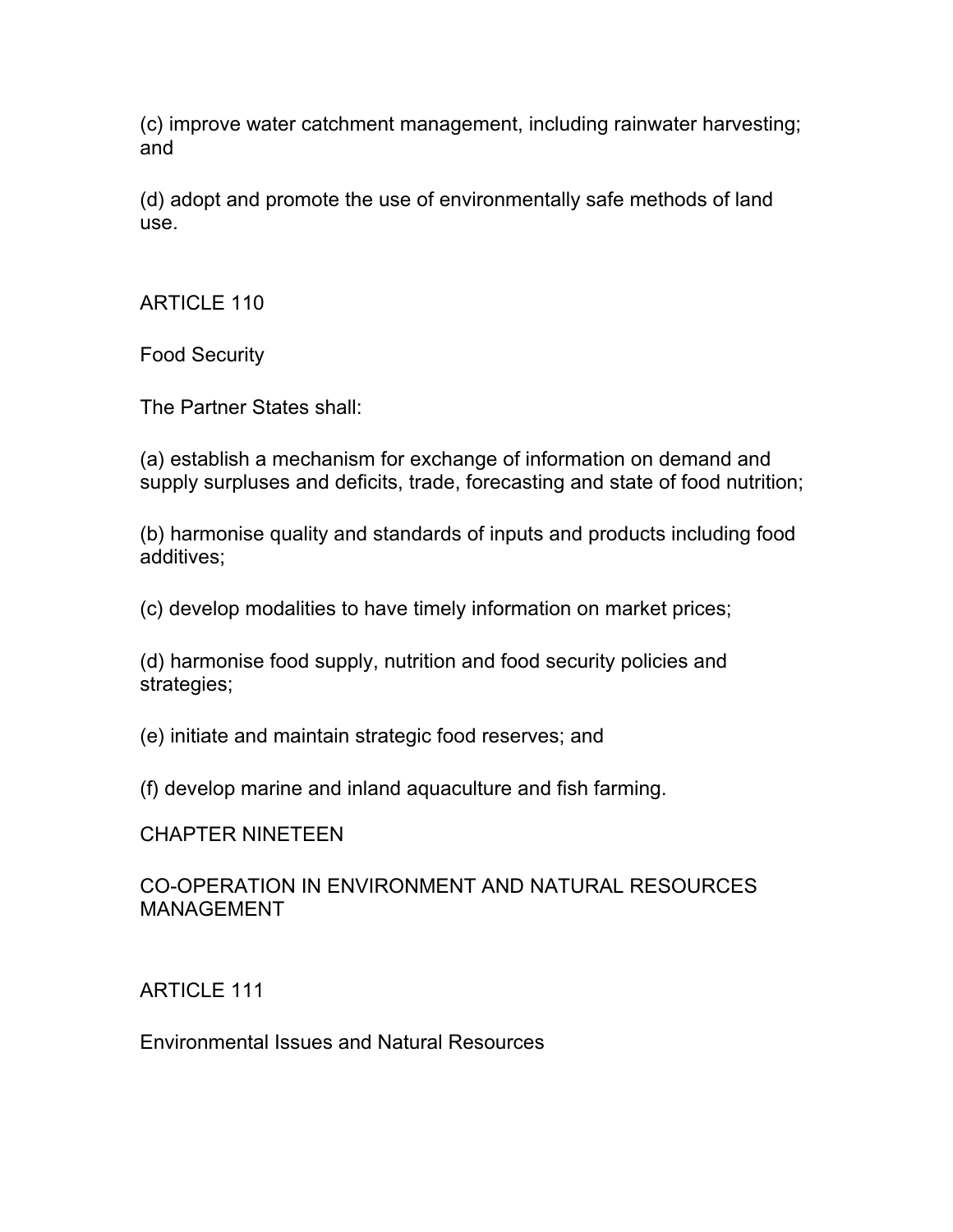1. The Partner States recognise that development activities may have negative impacts on the environment leading to the degradation of the environment and depletion of natural resources and that a clean and healthy environment is a prerequisite for sustainable development. The Partner States therefore:

(a) agree to take concerted measures to foster co-operation in the joint and efficient management and sustainable utilisation of natural resources within the Community;

(b) undertake, through environmental management strategy, to co-operate and co-ordinate their policies and actions for the protection and conservation of the natural resources and environment against all forms of degradation and pollution arising from developmental activities;

(c) undertake to co-operate and adopt common policies for control of transboundary movement of toxic and hazardous waste including nuclear materials and any other undesirable materials;

(d) shall provide prior and timely notification and relevant information to each other on natural and human activities that may or are likely to have significant trans-boundary environmental impacts and shall consult with each other at an early stage; and

(e) shall develop and promote capacity building programmes for sustainable management of natural resources.

2. Action by the Community relating to the environment shall have the following objectives:

(a) to preserve, protect and enhance the quality of the environment; (b) to contribute towards the sustainability of the environment; (c) to ensure sustainable utilisation of natural resources like lakes, wetlands, forests and other aquatic and terrestrial ecosystems; and (d) to jointly develop and adopt water resources conservation and management policies that ensure sustenance and preservation of ecosystems.

# **ARTICLE 112**

#### Management of the Environment

1. For purposes of Article 111 of this Treaty, the Partner States undertake to co-operate in the management of the environment and agree to: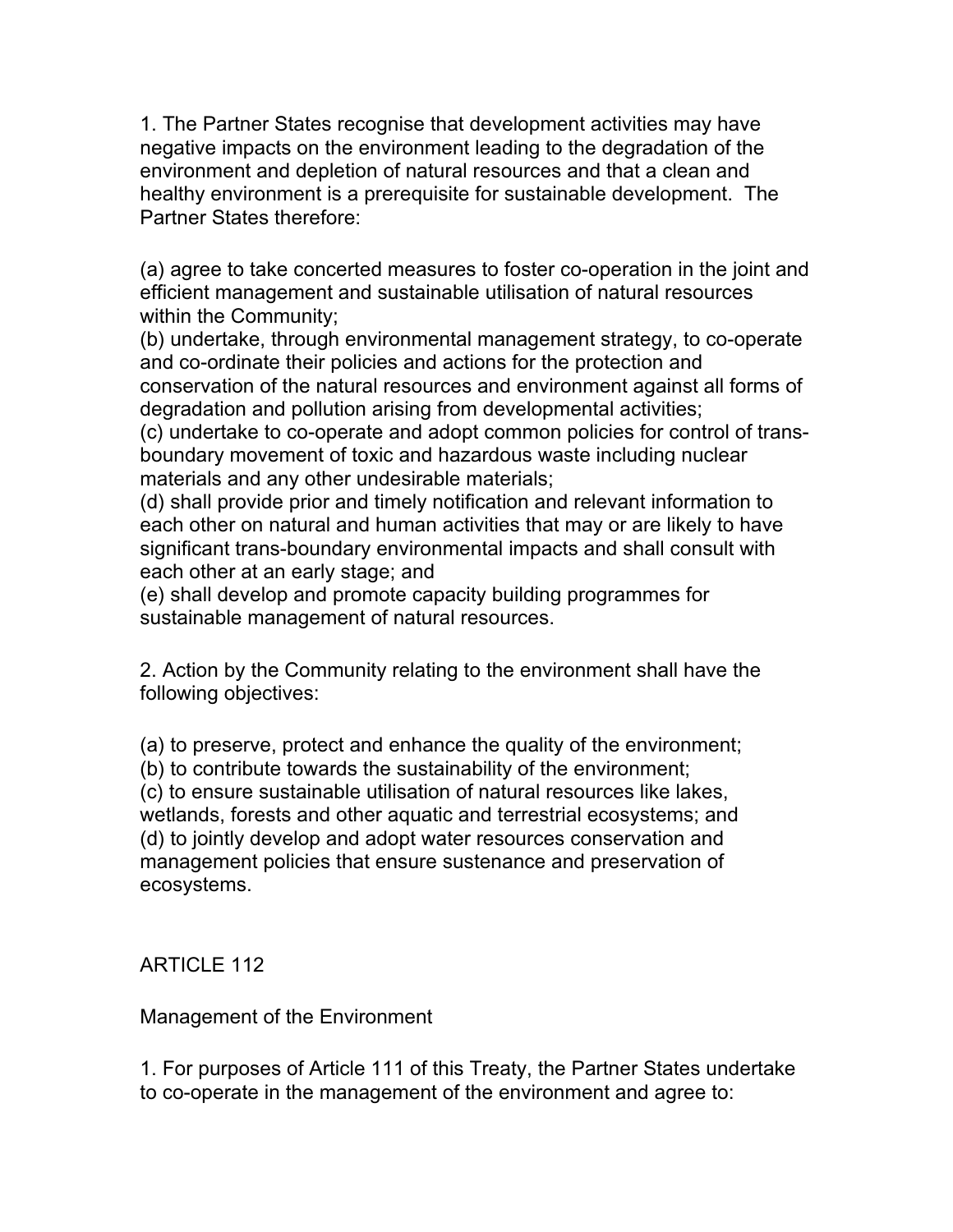(a) develop a common environmental management policy that would sustain the eco-systems of the Partner States, prevent, arrest and reverse the effects of environmental degradation;

(b) develop special environmental management strategies to manage fragile ecosystems, terrestrial and marine resources, noxious emissions and toxic and hazardous chemicals;

(c) take measures to control trans-boundary air, land and water pollution arising from developmental activities;

(d) take necessary disaster preparedness, management, protection and mitigation measures especially for the control of natural and man-made disasters. These include oil spills, bio-hazards, floods, earthquakes, marine accidents, drought and bush fires; and

 (e) integrate environmental management and conservation measures in all developmental activities such as trade, transport, agriculture, industrial development, mining and tourism in the Community.

 2. For purposes of paragraph 1 of this Article, the Partner States undertake to:

(a) adopt common environment control regulations, incentives and standards;

(b) develop capabilities and measures to undertake environmental impact assessment of all development project activities and programmes;

(c) encourage the manufacture and use of bio-degradable pesticides, herbicides and packaging materials;

(d) encourage public awareness and education on the use of agricultural and industrial chemicals and fertilisers;

(e) adopt environmentally sound management techniques for the control of land degradation, such as soil erosion, desertification and forest encroachment;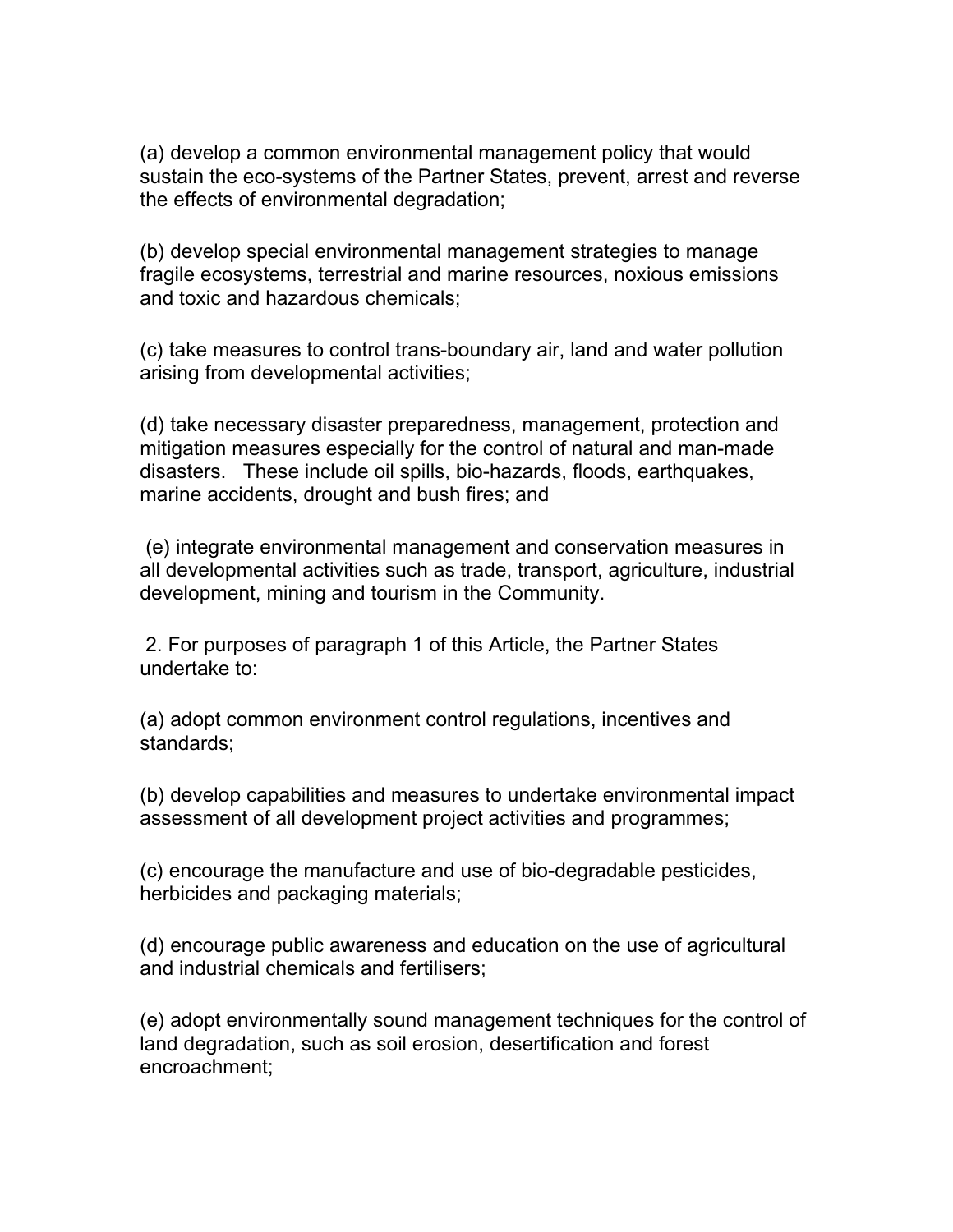(f) promote the use of non-ozone depleting susbstances and environmentfriendly technologies;

(g) promote and strengthen the utilisation of training facilities and research institutions within the Community;

(h) adopt common environmental standards for the control of atmospheric, terrestrial and water pollution arising from urban and industrial development activities;

(i) exchange information on atmospheric, industrial and other forms of pollution and conservation technology;

(j) harmonise their policies and regulations for the sustainable and integrated management of shared natural resources and ecosystems;

(k) adopt measures and policies to address the existing demographic profiles such as high growth rates and fertility rates, high dependency ratio, poor social conditions and poverty in order to mitigate their adverse impact on the environment and development;

(l) adopt community environmental management programmes;

(m) promote enhancement of the quality of the environment through adoption of common measures and programmes of tree planting, afforestation and reforestation, soil conservation and recycling of materials; and

(n) adopt common policies for conservation of biodiversity and common regulations for access to, management and equitable utilisation of genetic resources.

#### **ARTICLE 113**

Prevention of Illegal Trade in and Movement of Toxic Chemicals, Substances and Hazardous Wastes

1. The Partner States undertake to co-operate and adopt common positions against illegal dumping of toxic chemicals, substances and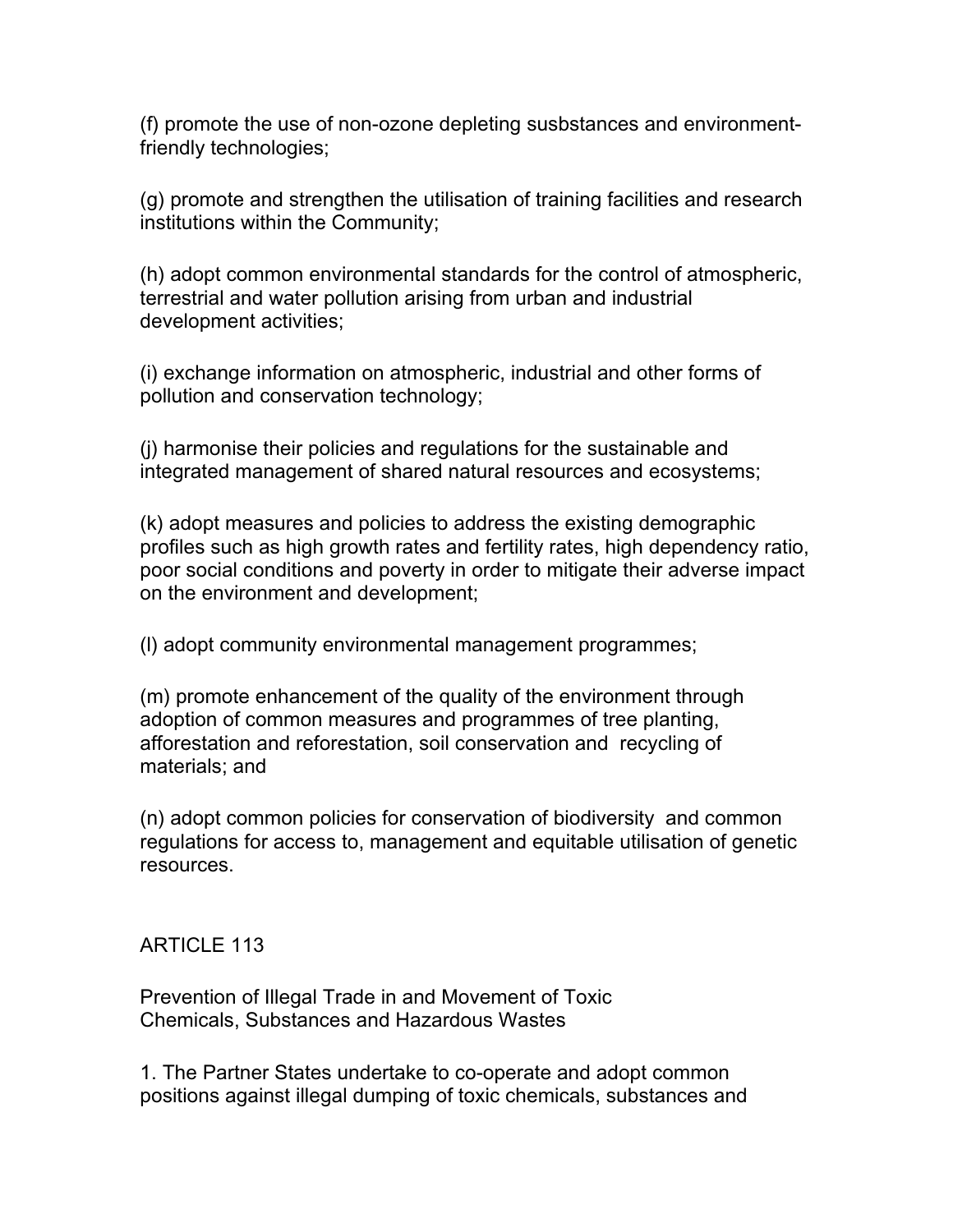hazardous wastes within the Community from either a Partner State or any third party.

2. The Partner States shall harmonise their legal and regulatory framework for the management, movement, utilisation and disposal of toxic substances.

3. The Partner States undertake to ratify or accede to international environmental conventions that are designed to improve environmental policies and management.

ARTICLE 114

Management of Natural Resources

1. For purposes of Article 111 of this Treaty, the Partner States agree to take concerted measures to foster co-operation in the joint and efficient management and the sustainable utilisation of natural resources within the Community for the mutual benefit of the Partner States. In particular, the Partner States shall:

(a) take necessary measures to conserve their natural resources;

 (b) co-operate in the management of their natural resources for the conservation of the eco-systems and the arrest of environmental degradation; and

(c) adopt common regulations for the protection of shared aquatic and terrestrial resources.

2. For purposes of paragraph 1 of this Article, the Partner States:

(a) with regard to the conservation and management of forests, agree to take necessary measures through:

(i) the adoption of common policies for, and the exchange of information on, the development, conservation and management of natural forests, commercial plantations and natural reserves;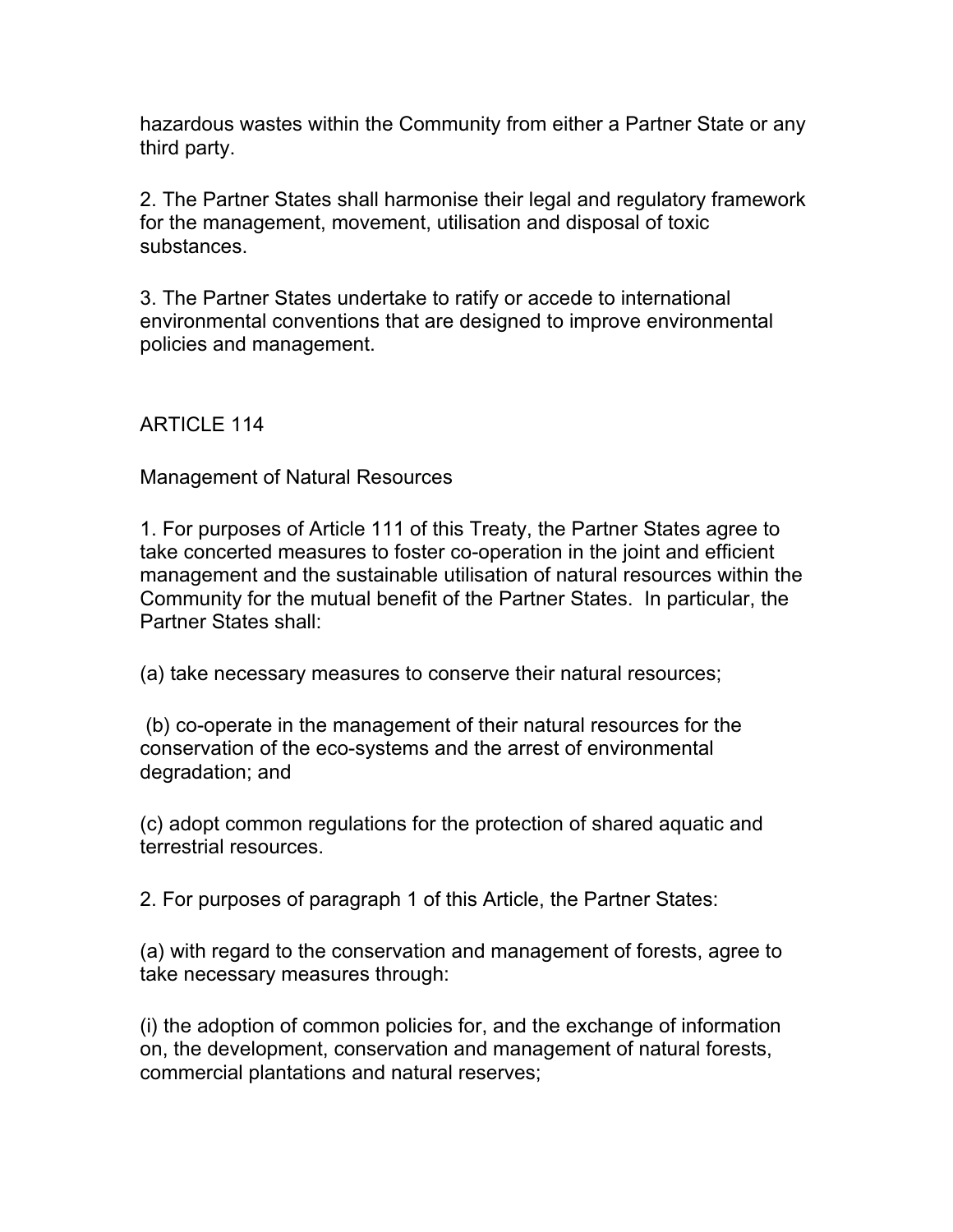(ii) the joint promotion of common forestry practices within the Community;

(iii) the joint utilisation of forestry training and research facilities;

(iv) the adoption of common regulations for the conservation and management of all catchment forests within the Community;

 (v) the establishment of uniform regulations for the utilisation of forestry resources in order to reduce the depletion of natural forests and avoid desertification within the Community; and

(vi) the establishment of Api-Agro Forestry Systems.

(b) with regard to the management of their water and marine resources, agree to co-operate through:

(i) the establishment and adoption of common regulations for the better management and development of marine parks, reserves, wetlands and controlled areas;

 (ii) the adoption of common policies and regulations for the conservation, management and development of fisheries resources;

(iii) the establishment of common fisheries management and investment guidelines for inland and marine waters;

(iv) the strengthening of regional natural resources management bodies;

(v) the establishment of common rules of origin for flora and fauna; and

(vi) the establishment of a body for the management of Lake Victoria;

(c) with regard to the management of the mineral resources sector, agree:

(i) to promote joint exploration, efficient exploitation and sustainable utilisation of shared mineral resources;

(ii) to pursue the creation of an enabling environment for investment in the mining sector;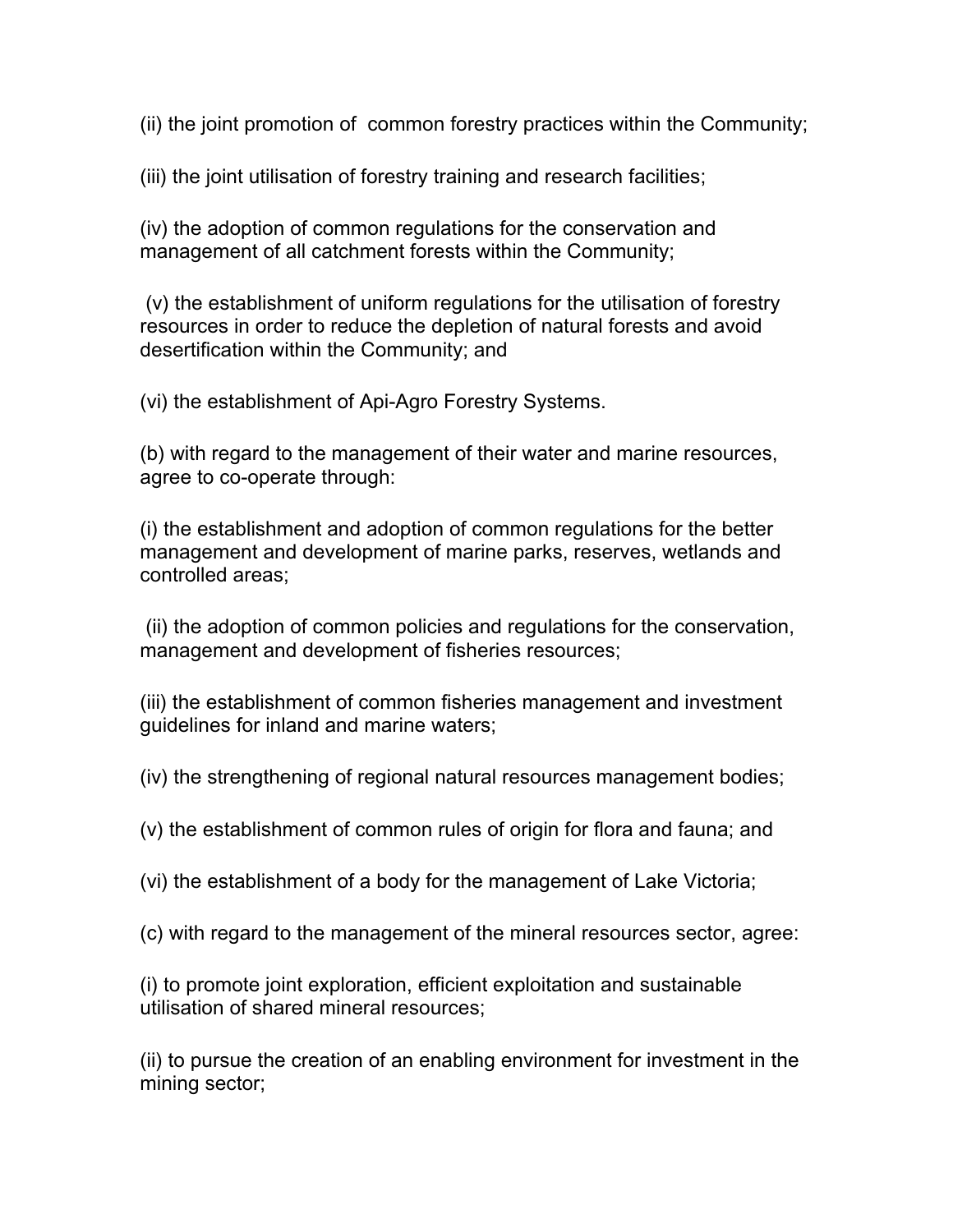(iii) to promote the establishment of databases, information exchange networks and the sharing of experiences in the management and development of the mineral sector using electronic mail, internet and other means for the interactive dissemination of mineral information;

(iv) to harmonise mining regulations to ensure environmentally friendly and sound mining practices;

(v) to adopt common policies to ensure joint fossil exploration and exploitation along the coast and rift valley; and

(vi) to establish a regional seismological network whose primary objective is to monitor seismicity and advice on mitigation measures.

#### CHAPTER TWENTY

CO-OPERATION IN TOURISM AND WILDLIFE MANAGEMENT

ARTICLE 115

Tourism

1. In order to promote the achievement of the objectives of the Community as set out in Article 5 of this Treaty, the Partner States undertake to develop a collective and co-ordinated approach to the promotion and marketing of quality tourism into and within the Community. To this end, the Partner States shall co-ordinate their policies in the tourism industry and undertake to establish a framework of co-operation in the sector that will ensure equitable distribution of benefits.

2. The Partner States shall establish a common code of conduct for private and public tour and travel operators, standardise hotel classifications and harmonise the professional standards of agents in the tourism and travel industry within the Community.

3. The Partner States undertake to develop a regional strategy for tourism promotion whereby individual efforts are reinforced by regional action.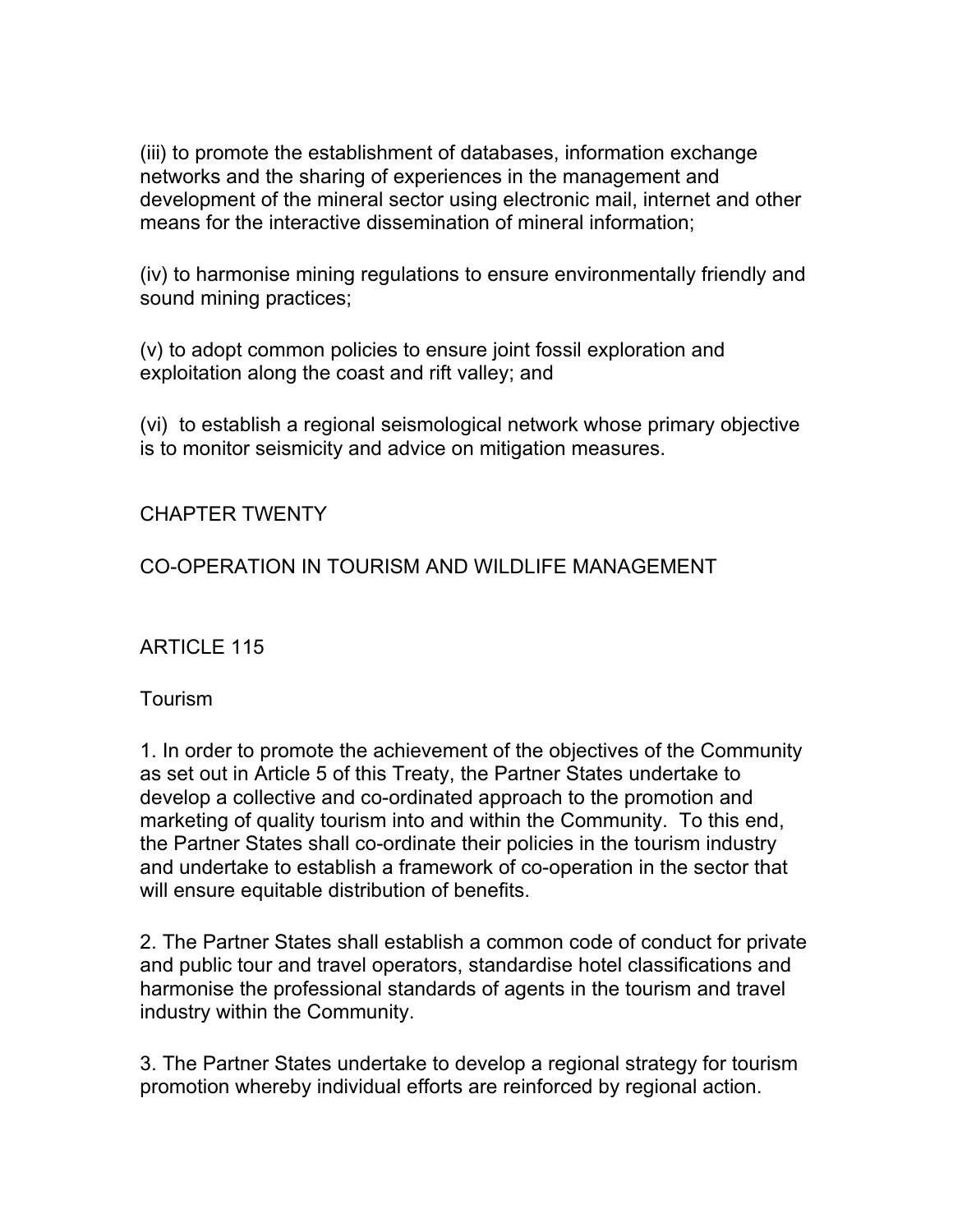# ARTICLE 116

#### Wildlife Management

 The Partner States undertake to develop a collective and co-ordinated policy for the conservation and sustainable utilisation of wildlife and other tourist sites in the Community. In particular, the Partner States shall:

(a) harmonise their policies for the conservation of wildlife, within and outside protected areas;

(b) exchange information and adopt common policies on wildlife management and development;

(c) co-ordinate efforts in controlling and monitoring encroachment and poaching activities;

(d) encourage the joint use of training and research facilities and develop common management plans for trans-border protected areas; and

(e) take measures to ratify or accede to, and, implement relevant international conventions.

CHAPTER TWENTY ONE

HEALTH, SOCIAL AND CULTURAL ACTIVITIES

ARTICLE 117

Scope of Co-operation

In order to promote the achievement of the objectives of the Community as set out in Article 5 of this Treaty, the Partner States undertake to cooperate in health, cultural and sports and social welfare activities within the Community.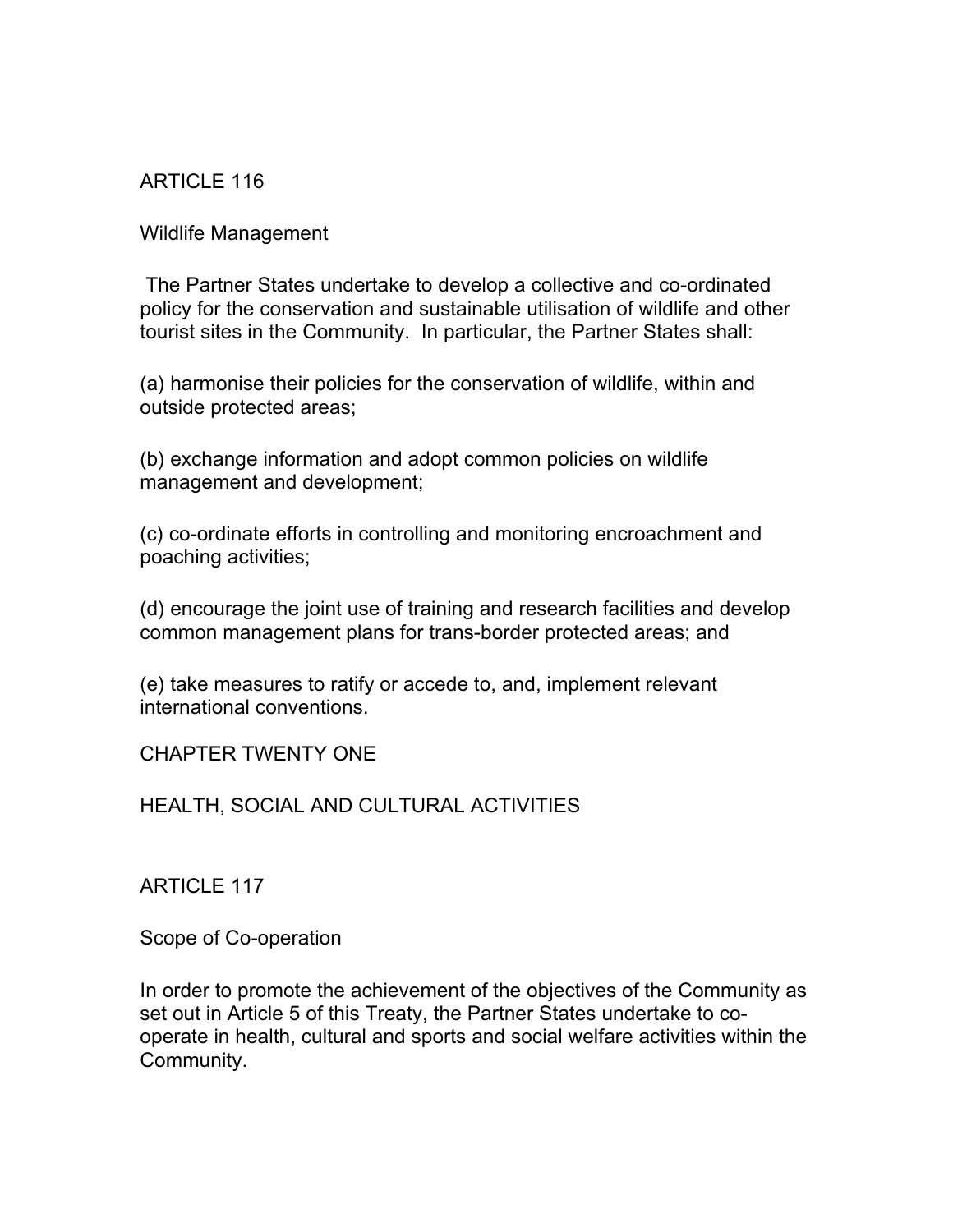#### **ARTICLE 118**

#### **Health**

With respect to co-operation in health activities, the Partner States undertake to:

(a) take joint action towards the prevention and control of communicable and non-communicable diseases and to control pandemics and epidemics of communicable and vector-borne diseases such as HIV-AIDS, cholera, malaria, hepatitis and yellow fever that might endanger the health and welfare of the residents of the Partner States, and to co-operate in facilitating mass immunization and other public health community campaigns;

(b) promote the management of health delivery systems and better planning mechanisms to enhance efficiency of health care services within the Partner States;

(c) develop a common drug policy which would include establishing quality control capacities and good procurement practices;

(d) harmonise drug registration procedures so as to achieve good control of pharmaceutical standards without impeding or obstructing the movement of pharmaceutical products within the Community;

(e) harmonise national health policies and regulations and promote the exchange of information on health issues in order to achieve quality health within the Community;

(f) co-operate in promoting research and the development of traditional, alternate or herbal medicines;

(g) co-operate in the development of specialised health training, health research, reproductive health, the pharmaceutical products and preventive medicine;

(h) promote the development of good nutritional standards and the popularisation of indigenous foods; and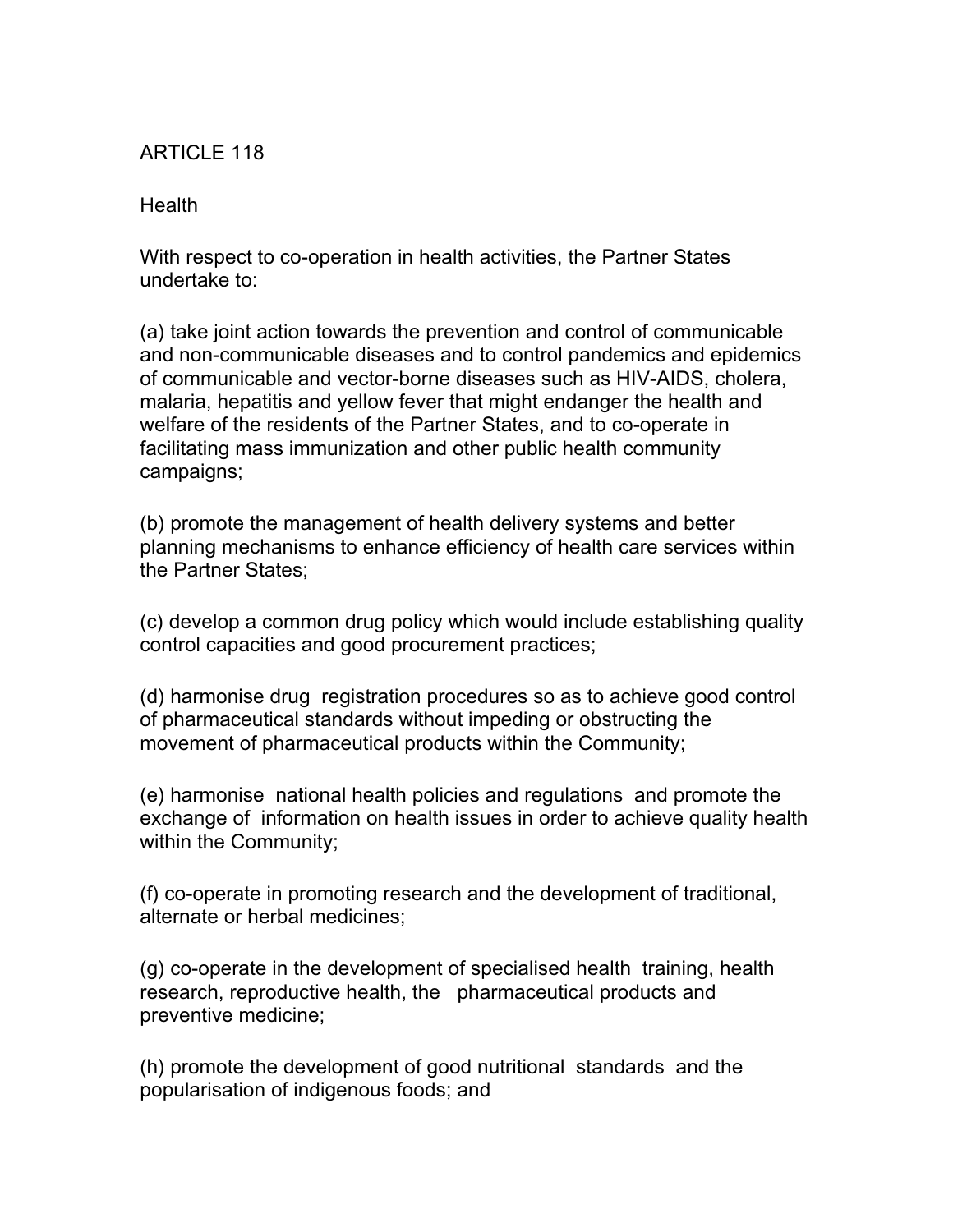(i) develop a common approach through the education of the general public and their law enforcement agencies for the control and eradication of the trafficking and consumption of illicit or banned drugs.

### ARTICLE 119

Culture and Sports

 The Partner States shall promote close co-operation amongst themselves in culture and sports, with respect to:

(a) the promotion and enhancement of diverse sports activities;

(b) the development of mass media programmes on matters that will promote the development of culture and sports within the Community;

(c) the promotion of cultural activities, including the fine arts, literature, music, the performing arts and other artistic creations, and the conservation, safeguarding and development of the cultural heritage of the Partner States including, historical materials and antiquities;

(d) the development and promotion of indigenous languages especially Kiswahili as a lingua franca;

(e) the regulation of cross border trade in ethnographic materials, licensing of antique dealers and adoption of a common approach and co-operation in tackling the illicit cross border trade in cultural property;

(f) acceding to and ratification of international conventions that directly bear upon culture such as:

(i) the Hague Convention for the Protection of Cultural Property in the Event of Armed Conflict; and

(ii) the UNESCO Convention on the Means of Prohibition and Preventing the Illicit Import, Export and Transfer of Ownership of Cultural Property;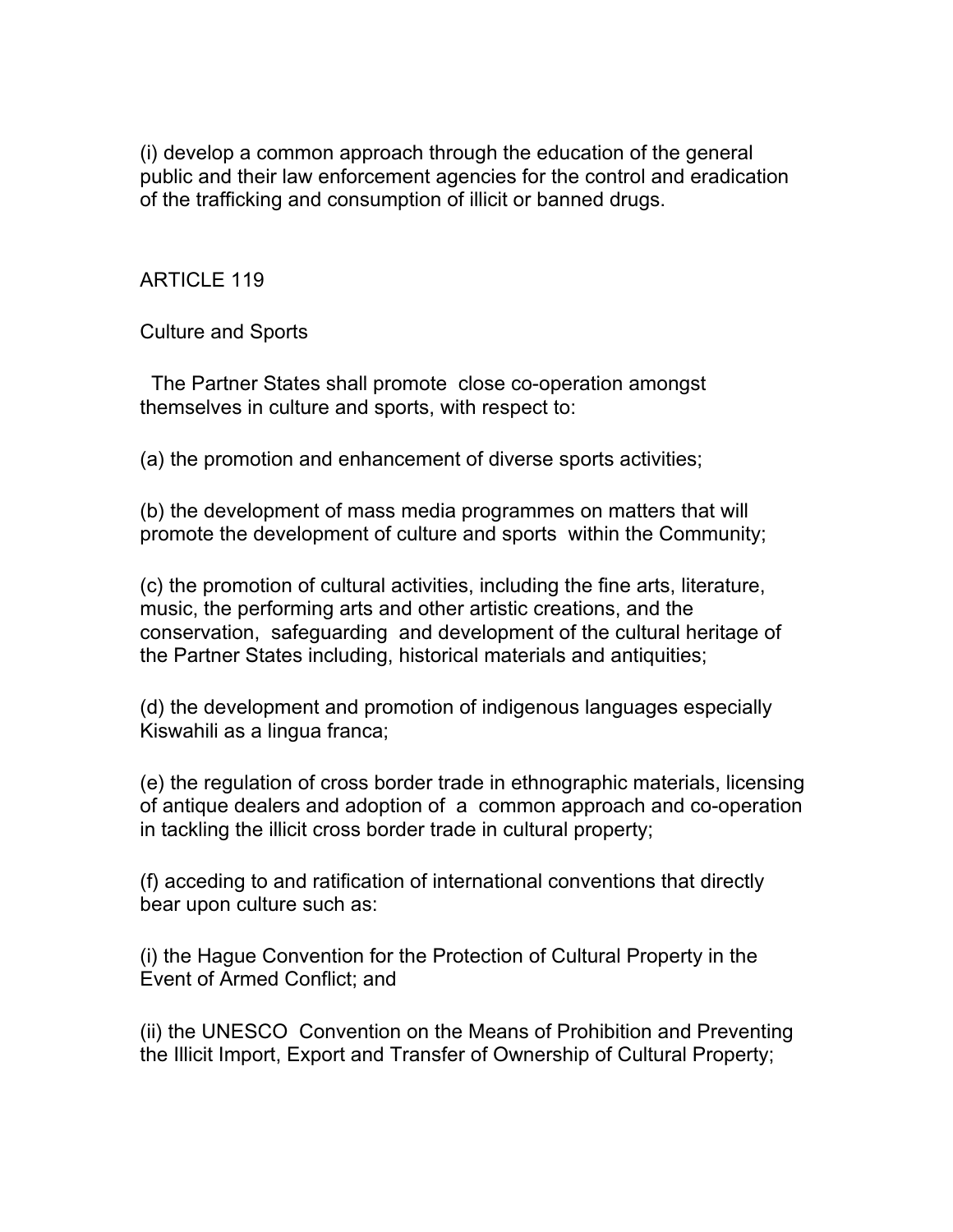(g) harmonising their policies for the conservation of their national antiquities and museums and the prevention of illegal trade in cultural property; and

(h) any other activities aimed at promoting an East African identity.

ARTICLE 120

Social Welfare

The Partner States undertake to closely co-operate amongst themselves in the field of social welfare with respect to:

(a) employment, poverty alleviation programmes and working conditions;

(b) vocational training and the eradication of adult illiteracy in the Community; and

(c) the development and adoption of a common approach towards the disadvantaged and marginalised groups, including children, the youth, the elderly and persons with disabilities through rehabilitation and provision of, among others, foster homes, health care education and training.

# CHAPTER TWENTY TWO

ENHANCING THE ROLE OF WOMEN IN SOCIO-ECONOMIC DEVELOPMENT

**ARTICLE 121** 

The Role of Women in Socio-economic Development

The Partner States recognise that women make a significant contribution towards the process of socio-economic transformation and sustainable growth and that it is impossible to implement effective programmes for the economic and social development of the Partner States without the full participation of women. To this end, the Partner States shall through appropriate legislative and other measures: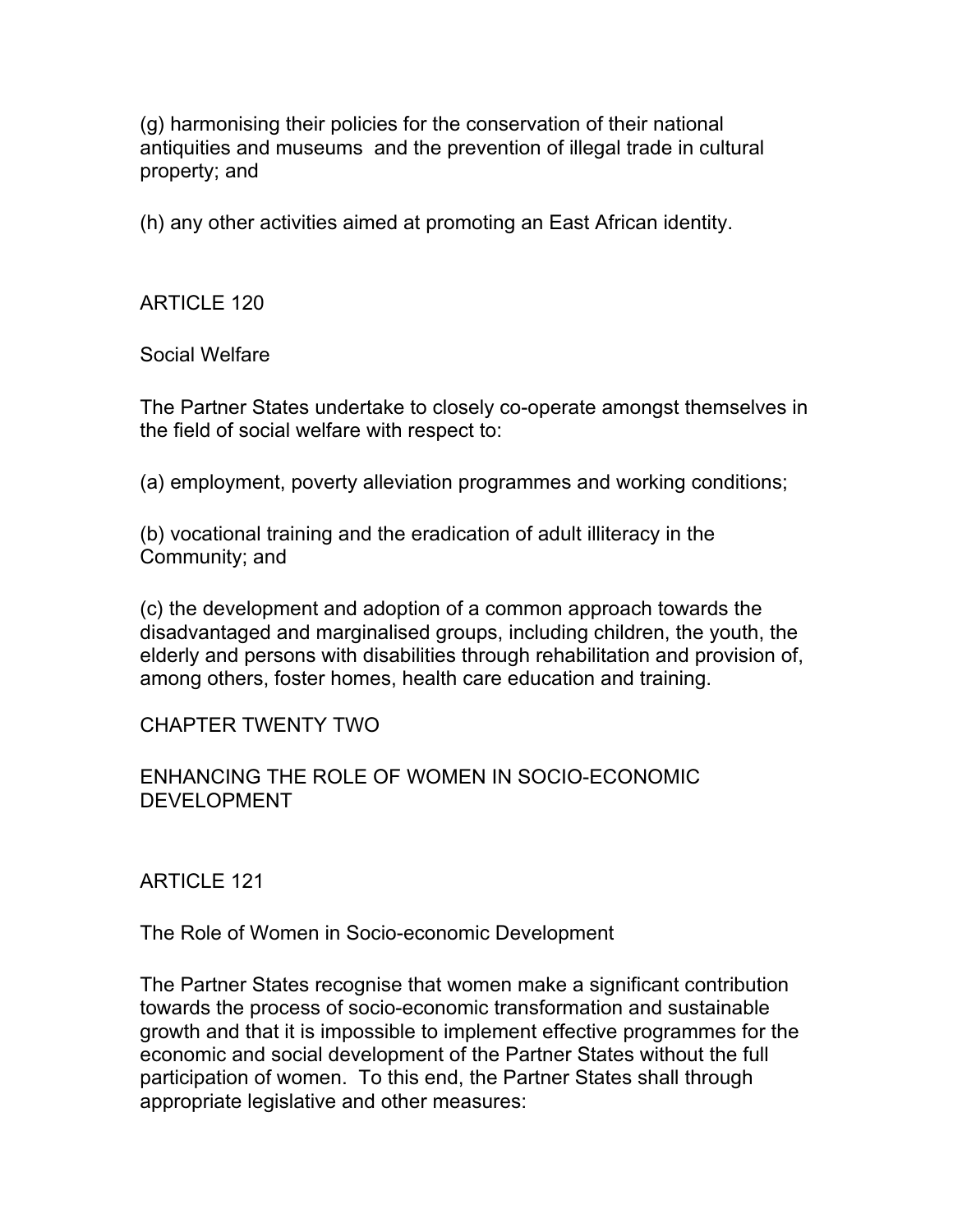(a) promote the empowerment and effective integration and participation of women at all levels of socio-economic development especially in decisionmaking;

(b) abolish legislation and discourage customs that are discriminatory against women;

(c) promote effective education awareness programmes aimed at changing negative attitudes towards women;

(d) create or adopt technologies which will ensure the stability of employment and professional progress for women workers; and

(e) take such other measures that shall eliminate prejudices against women and promote the equality of the female gender with that of the male gender in every respect.

ARTICLE 122

The Role of Women in Business

Having recognised the importance of women as a vital economic link between agriculture, industry and trade, the Partner States undertake to:

(a) increase the participation of women in business at the policy formulation and implementation levels;

(b) promote special programmes for women in small, medium and large scale enterprises;

(c) eliminate all laws, regulations and practises that hinder women's access to financial assistance including credit;

(d) initiate changes in educational and training strategies to enable women to improve their technical and industrial employment levels through the acquisition of transferable skills offered by various forms of vocational and on-the-job training schemes; and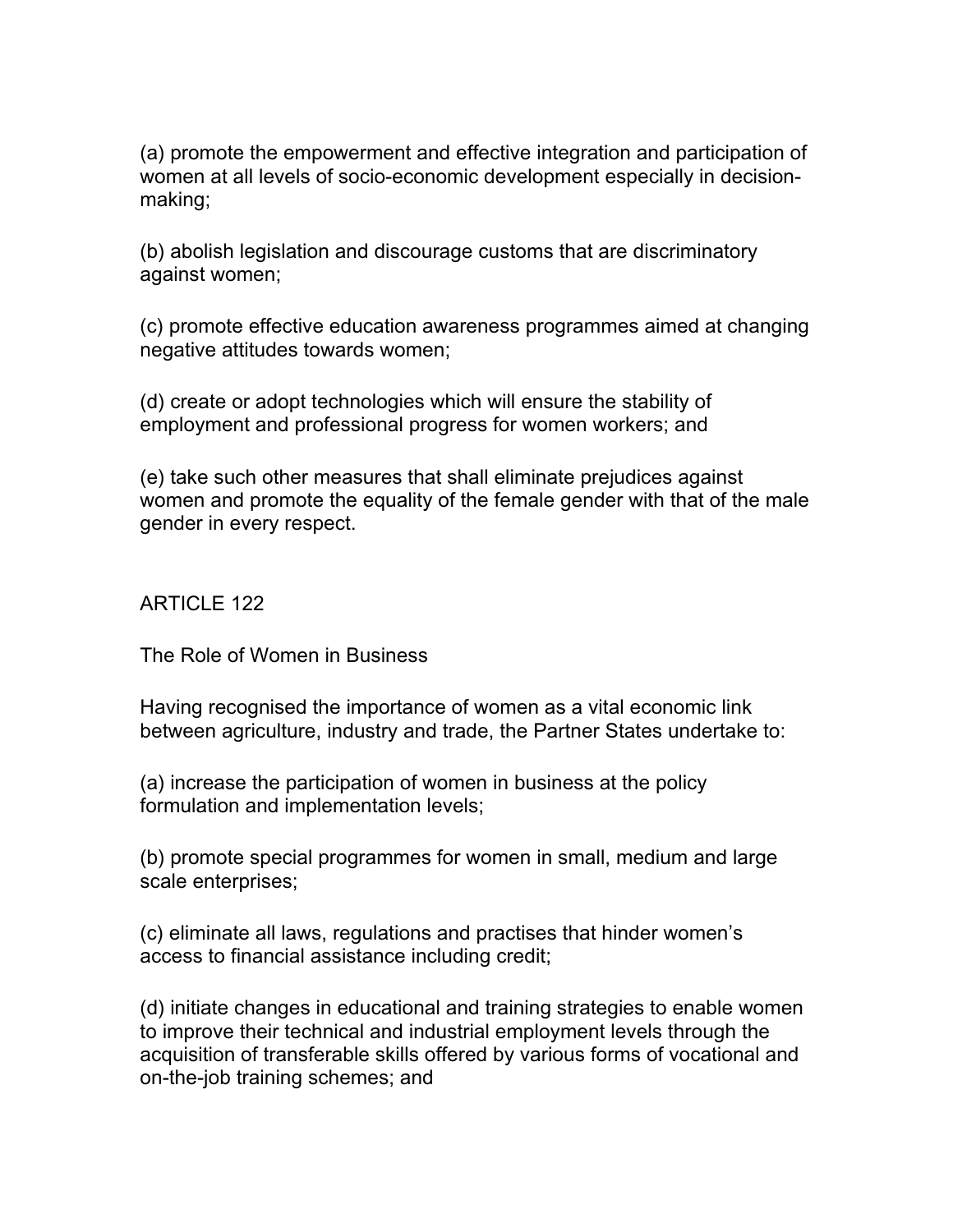(e) recognise and support the national and regional associations of women in business established to promote the effective participation of women in the trade and development activities of the Community.

CHAPTER TWENTY THREE

CO-OPERATION IN POLITICAL MATTERS

ARTICLE 123

Political Affairs

1. In order to promote the achievement of the objectives of the Community as set out in Article 5 of this Treaty particularly with respect to the eventual establishment of a Political Federation of the Partner States, the Partner States shall establish common foreign and security policies.

2. For purposes of paragraph 1 of this Article, the Community and its Partner States shall define and implement common foreign and security policies.

3. The objectives of the common foreign and security policies shall be to:

(a) safeguard the common values, fundamental interests and independence of the Community;

(b) strengthen the security of the Community and its Partner States in all ways;

(c) develop and consolidate democracy and the rule of law and respect for human rights and fundamental freedoms;

(d) preserve peace and strengthen international security among the Partner States and within the Community;

(e) promote co-operation at international fora; and

(f) enhance the eventual establishment of a Political Federation of the Partner States.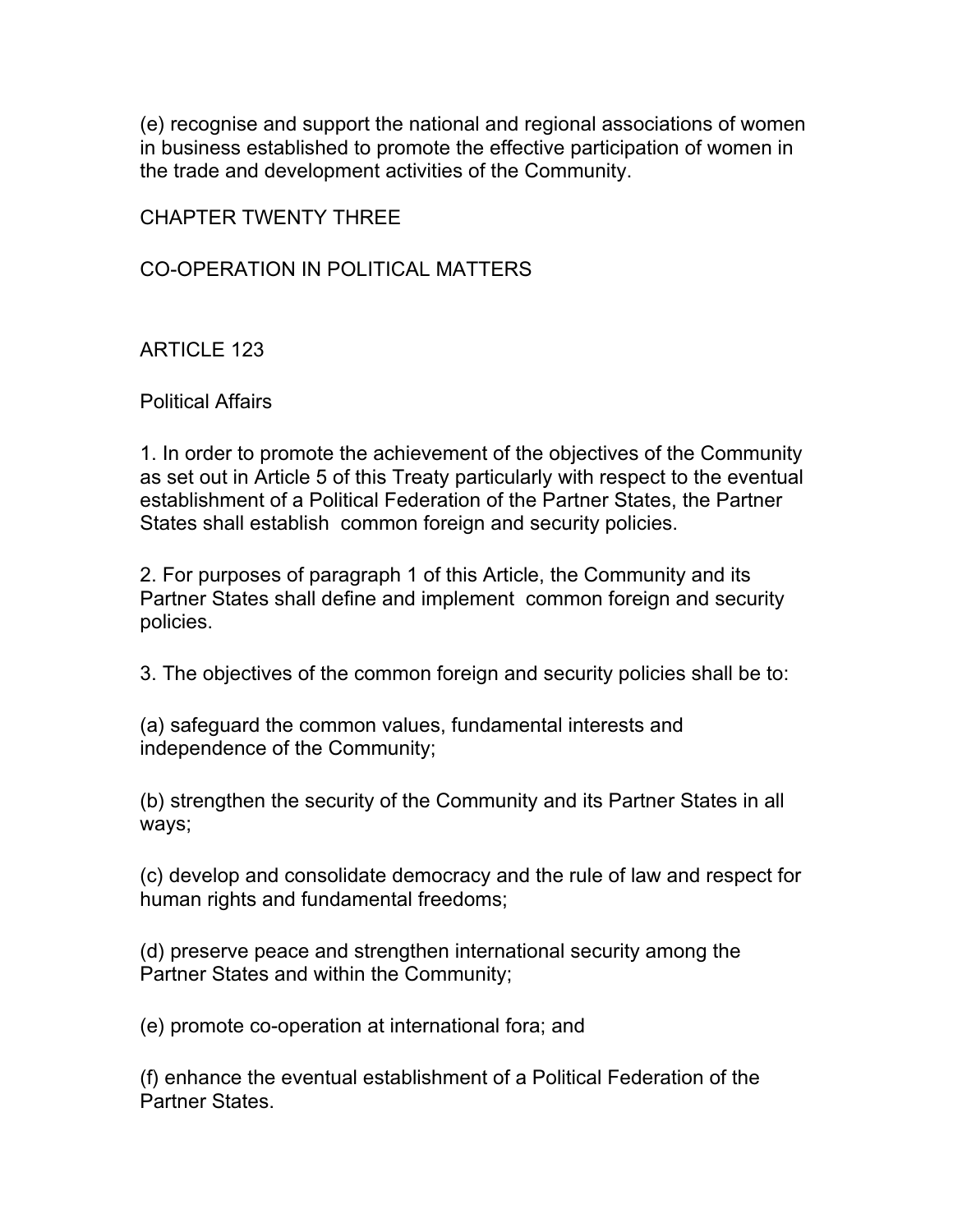4. The Community shall pursue the objectives set out in paragraph 3 of this Article by:

(a) establishing systematic co-operation between the Partner States on any matter of foreign or security policies of general interest within the Community in order to define a common position to be applied by the Partner States;

(b) the co-ordination of the actions of the Partner States and the upholding by them of such co-ordinated actions in international organisations and at international conferences;

(c) the unreserved support of the Partner States of the Community's foreign and security policies and the avoidance by the Partner States of any action on their part which is contrary to the interests of the Community or is likely to impair the effectiveness of the Community as a cohesive force in international relations;

(d) peaceful resolution of disputes and conflicts between and within the Partner States;

(e) the co-ordination of the defence policies of the Partner States; and

(f) the promotion of co-operation among the National Assemblies of the Partner States and also with the Assembly.

5. The Council shall determine when the provisions of paragraphs 2, 3 and 4 of this Article shall become operative and shall prescribe in detail how the provisions of this Article shall be implemented.

6. The Summit shall initiate the process towards the establishment of a Political Federation of the Partner States by directing the Council to undertake the process.

7. For purposes of paragraph 6 of this Article, the Summit may order a study to be first undertaken by the Council.

ARTICLE 124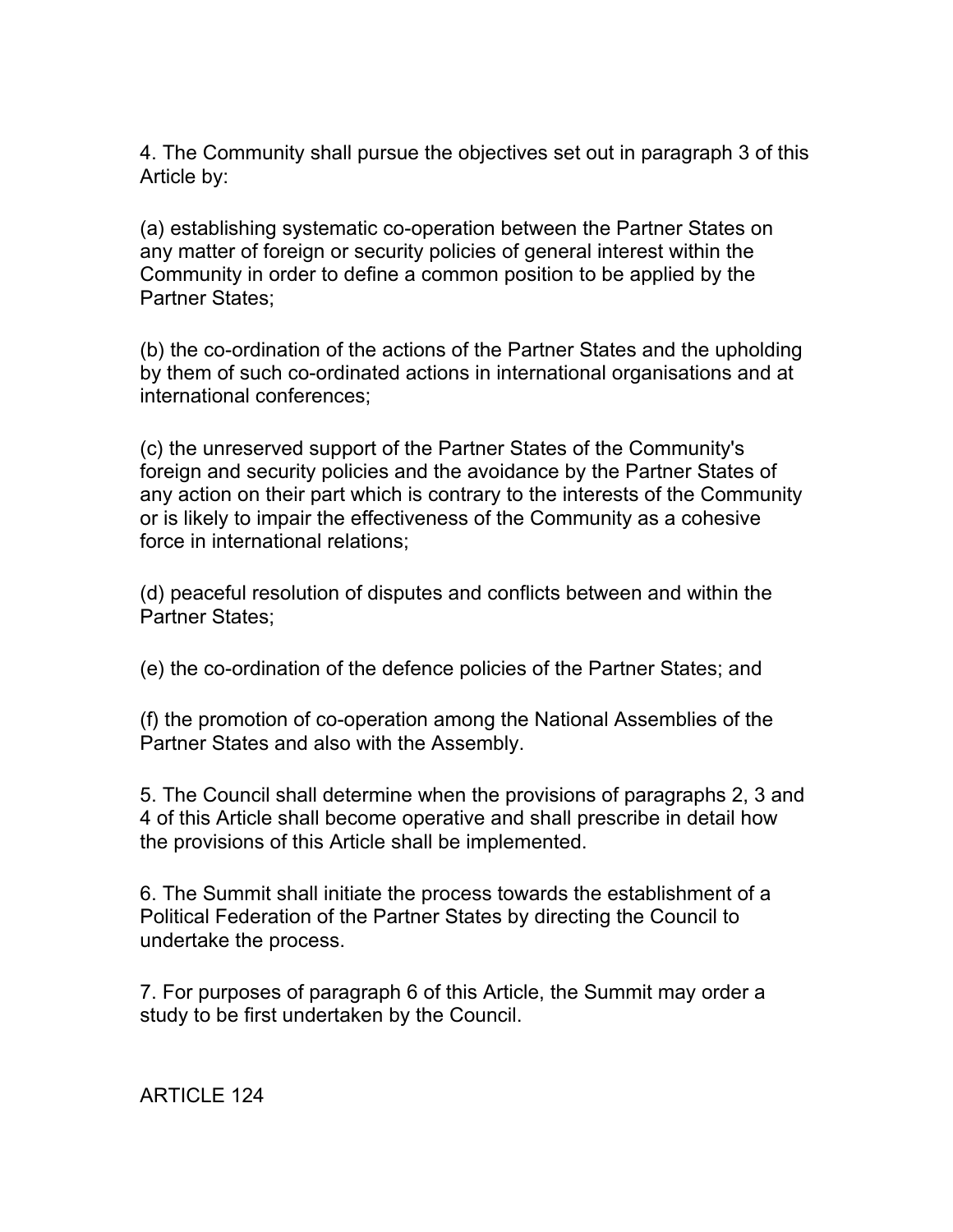### Regional Peace and Security

 1. The Partner States agree that peace and security are pre-requisites to social and economic development within the Community and vital to the achievement of the objectives of the Community. In this regard, the Partner States agree to foster and maintain an atmosphere that is conducive to peace and security through co-operation and consultations on issues pertaining to peace and security of the Partner States with a view to prevention, better management and resolution of disputes and conflicts between them.

2. The Partner States undertake to promote and maintain good neighbourliness as a basis for promoting peace and security within the Community.

3. The Partner States shall evolve and establish regional disaster management mechanisms which shall harmonise training operations, technical co-operation and support in this area.

4. The Partner States undertake to establish common mechanisms for the managementof refugees.

5. The Partner States agree to enhance co-operation in the handling of cross border crime, provision of mutual assistance in criminal matters including the arrest and repatriation of fugitive offenders and the exchange of information on national mechanisms for combating criminal activities. To this end the Partner States undertake to adopt the following measures for maintaining and promoting security in their territories to:

(a) enhance the exchange of criminal intelligence and other security information between the Partner States' central criminal intelligence information centres;

(b) enhance joint operations such as hot pursuit of criminals and joint patrols to promote border security;

(c) establish common communication facilities for border security;

(d) adopt the United Nations model law on mutual assistance on criminal matters;

(e) conclude a Protocol on Combating Illicit Drug Trafficking;

- (f) enhance the exchange of visits by security authorities;
- (g) exchange training programmes for security personnel; and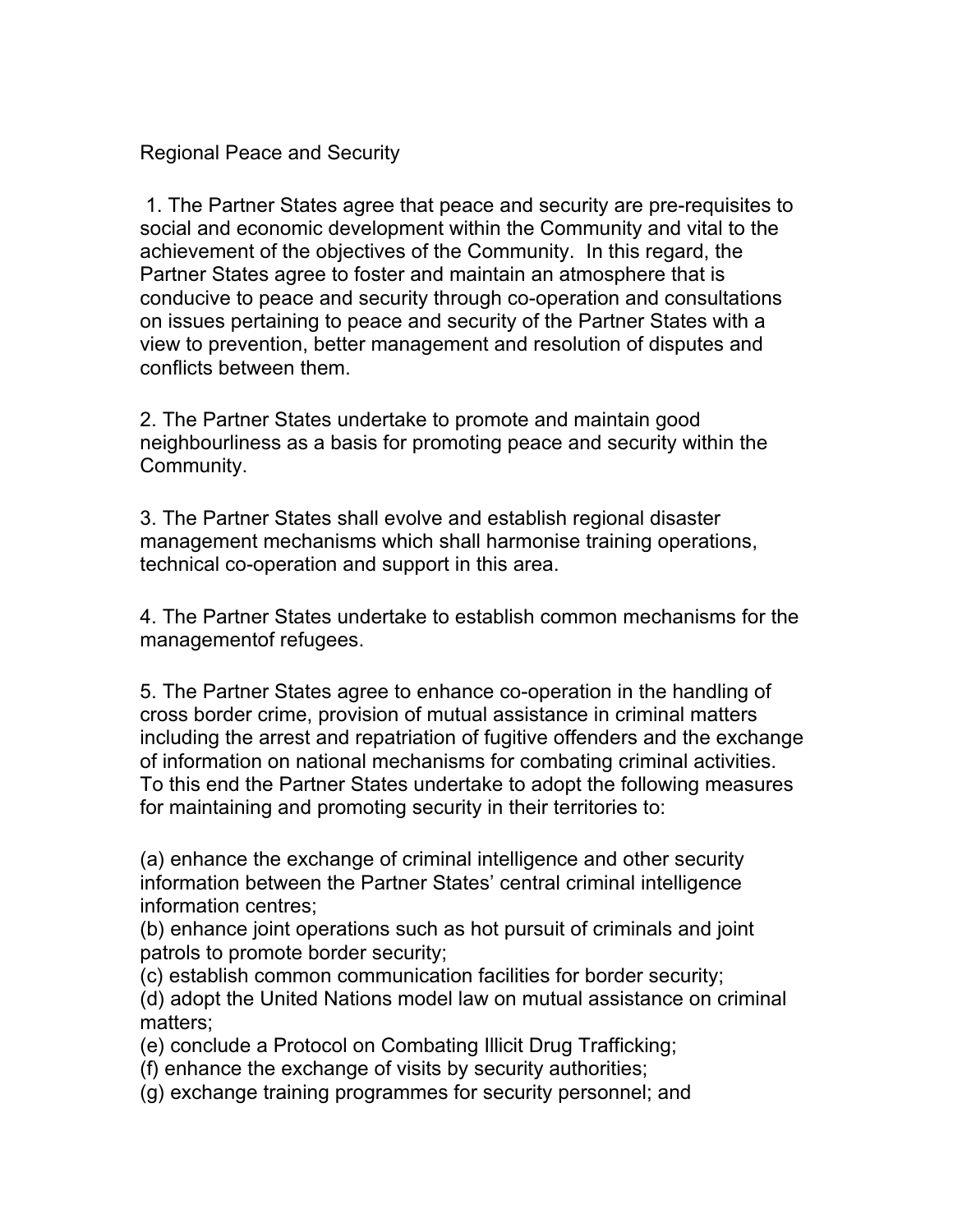(h) establish common mechanisms for the management of refugees.

6. The Partner States undertake to co-operate in reviewing the region's security particularly on the threat of terrorism and formulate security measures to combat terrorism.

ARTICLE 125

Defence

1. In order to promote the achievement of the objectives of the Community as set out in Article 5 of this Treaty particularly with respect to the promotion of peace, security and stability within, and good neighbourliness among the Partner States, and in accordance with Article 124 of this Treaty, the Partner States agree to closely co-operate in defence affairs.

2. For purposes of paragraph 1 of this Article, the Partner States agree to establish a framework for co-operation.

CHAPTER TWENTY FOUR

LEGAL AND JUDICIAL AFFAIRS

ARTICLE 126

Scope of Co-operation

1. In order to promote the achievement of the objectives of the Community as set out in Article 5 of this Treaty, the Partner States shall take steps to harmonise their legal training and certification; and shall encourage the standardisation of the judgements of courts within the Community.

2. For purposes of paragraph 1 of this Article, the Partner States shall through their appropriate national institutions take all necessary steps to:

(a) establish a common syllabus for the training of lawyers and a common standard to be attained in examinations in order to qualify and to be licensed to practice as an advocate in their respective superior courts;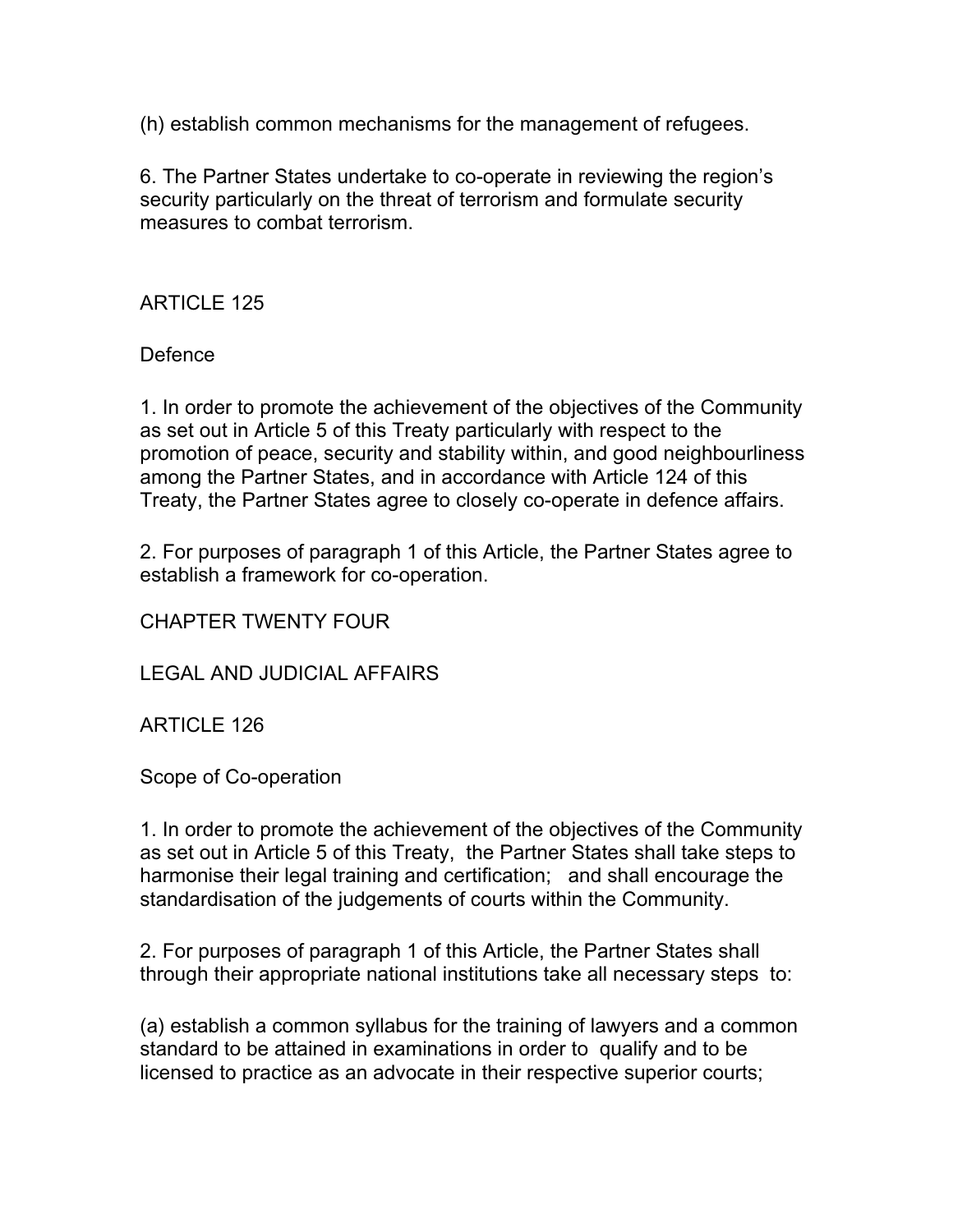(b) harmonise all their national laws appertaining to the Community; and

(c) revive the publication of the East African Law Reports or publish similar law reports and such law journals as will promote the exchange of legal and judicial knowledge and enhance the approximation and harmonisation of legal learning and the standardisation of judgements of courts within the Community.

3. For purposes of paragraph 1 of this Article, the Partner States may take such other additional steps as the Council may determine.

### CHAPTER TWENTY FIVE

# THE PRIVATE SECTOR AND THE CIVIL SOCIETY

### ARTICLE 127

Creation of an Enabling Environment for the Private Sector and the Civil Society

1. The Partner States agree to provide an enabling environment for the private sector and the civil society to take full advantage of the Community. To this end, the Partner States undertake to formulate a strategy for the development of the private sector and to:

(a) promote a continuous dialogue with the private sector and civil society at the national level and at that of the Community to help create an improved business environment for the implementation of agreed decisions in all economic sectors; and

(b) provide opportunities for entrepreneurs to participate actively in improving the policies and activities of the institutions of the Community that affect them so as to increase their confidence in policy reforms and raise the productivity and lower the costs of the entrepreneurs.

2. For purposes of paragraph 1 of this Article, the Partner States undertake to: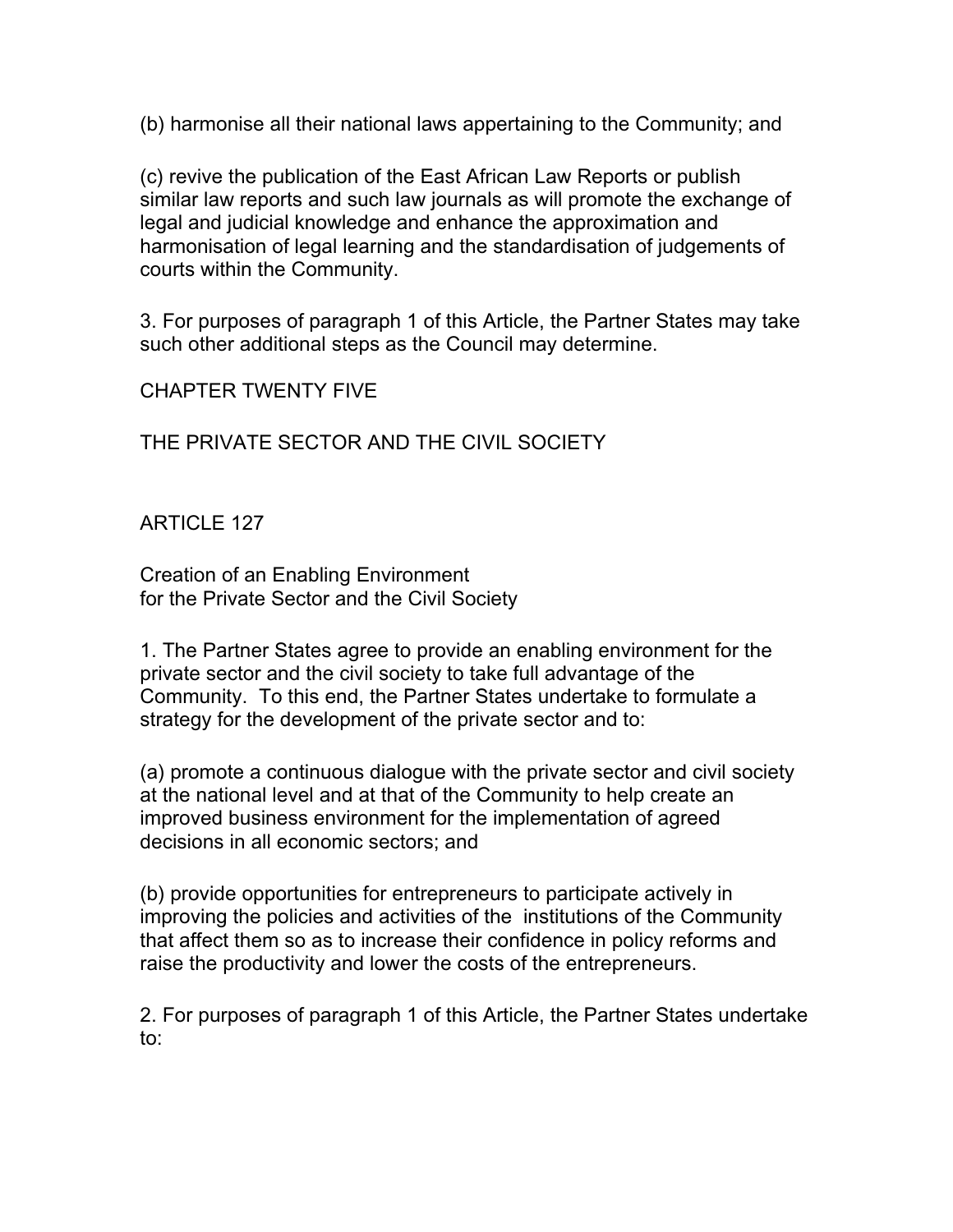(a) improve the business environment through the promotion of conducive investment codes, the protection of property rights and other rights and the proper regulation of the private sector;

(b) stimulate market development through infrastructural linkages and the removal of barriers and constraints to market development and production;

(c) regularly provide up-to-date commercial intelligence to speed up market response through co-operation among the chambers of commerce and industry and other similar organisations of the Partner States;

 (d) facilitate and support the exchange of experience and the pooling of resources through, inter alia, cross-border investments;

(e) strengthen the role of their national business organisations or associations in the formulation of their economic policies; and

(f) collaborate with their national chambers of commerce and industry to establish lending institutions that shall primarily cater for the private sector especially the small-scale entrepreneurs who find it difficult to obtain credit from commercial banks and financing institutions.

3. The Partner States agree to promote enabling environment for the participation of civil society in the development activities within the Community.

4. The Secretary General shall provide the forum for consultations between the private sector, civil society organisations, other interest groups and appropriate institutions of the Community.

ARTICLE 128

Strengthening the Private Sector

1. The Partner States shall endeavour to adopt programmes that would strengthen and promote the role of the private sector as an effective force for the development of their respective economies.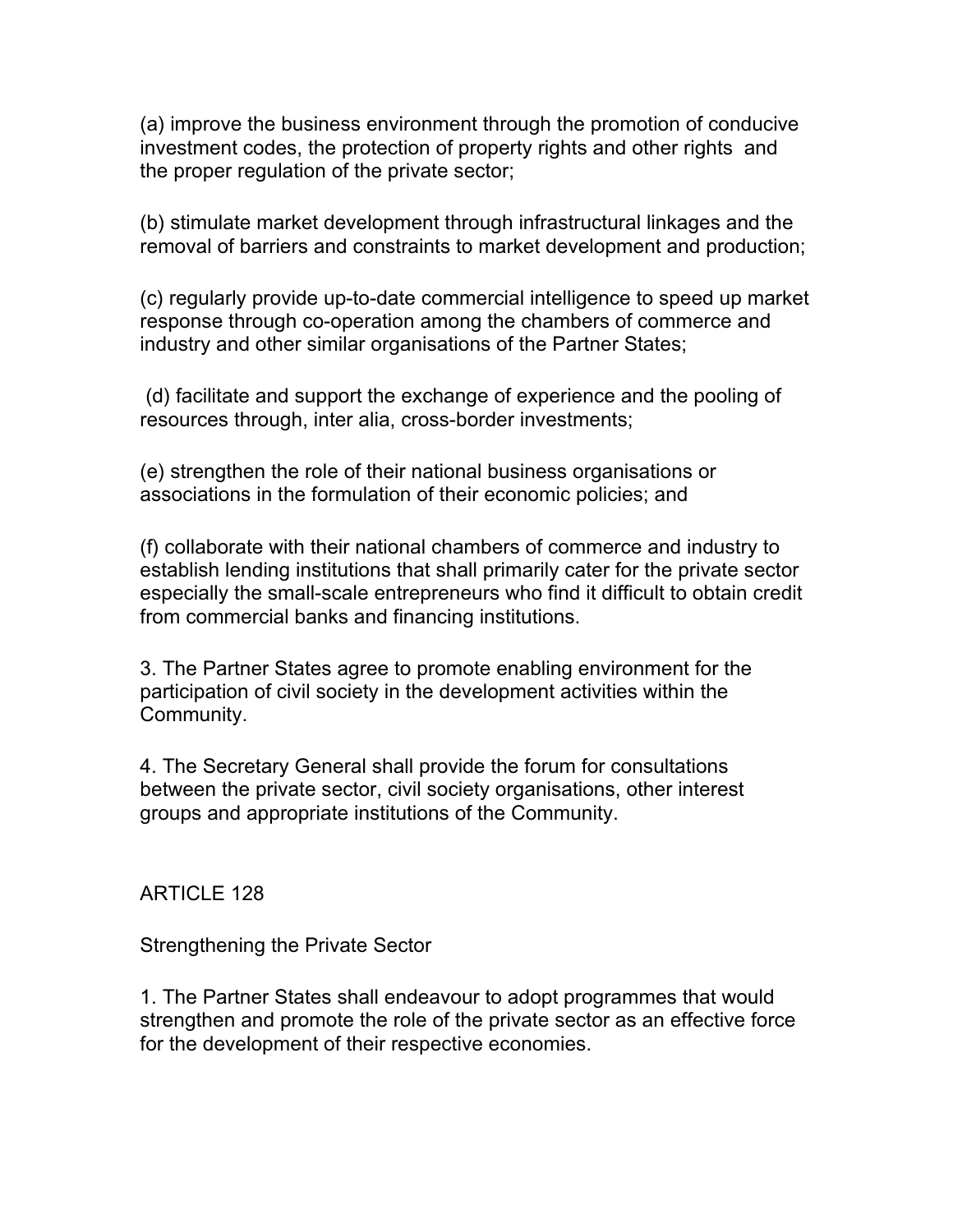2. For purposes of paragraph 1 of this Article, the Partner States undertake to:

(a) encourage the efficient use of scarce resources and to promote the development of private sector organisations which are engaged in all types of economic activity, such as, the chambers of commerce and industry, confederations and associations of industry, agriculture, manufacturers, farmers, traders, and service providers and professional groups;

(b) encourage and sponsor practical and resourceful methods of income generation in the private sector; and

 (c) establish a quality information system which will allow collection, harmonised processing and timely dissemination of data and information.

3. For purposes of paragraph 1 of this Article, the Partner States may take such other additional steps as the Council may determine.

ARTICLE 129

Co-operation among Business Organisations and Professional Bodies

1. The Partner States undertake to co-operate in promoting common measures to ensure the strengthening of linkages among their business organisations, employees' and employers' organisations and professional bodies. To this end, the Partner States agree to:

(a) support joint activities which will promote trade and investment among the Partner States;

(b) recognise and contribute to the efficient operation of federations of business organisations, professional and commercial interest groups and similar associations within the Community; and

(c) encourage and promote the taking of useful decisions by the Council and other relevant institutions of the Community in areas affecting the private sector, and to monitor the implementation of such decisions.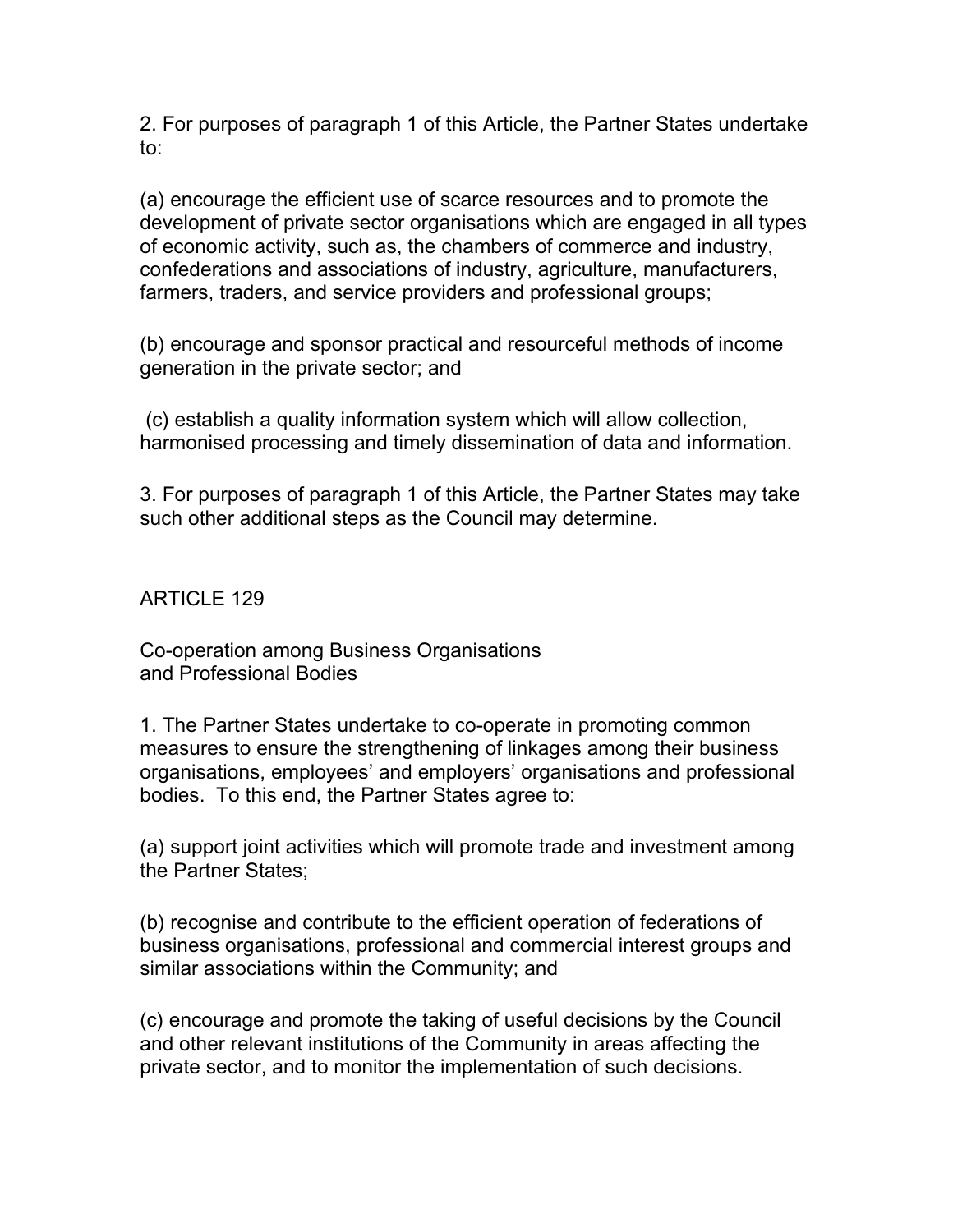2. The Council shall establish modalities that would enable the business organisations or associations, professional bodies and the civil society in the Partner States to contribute effectively to the development of the Community.

3. The Council shall formulate a business and business related dispute settlement mechanism.

CHAPTER TWENTY SIX

RELATIONS WITH OTHER REGIONAL AND INTERNATIONAL ORGANISATIONS AND DEVELOPMENT PARTNERS

ARTICLE 130

International Organisations and Development Partners

1. The Partner States shall honour their commitments in respect of other multinational and international organisations of which they are members.

2. The Partner States reiterate their desire for a wider unity of Africa and regard the Community as a step towards the achievement of the objectives of the Treaty Establishing the African Economic Community.

3. With a view to contributing towards the achievement of the objectives of the Community, the Community shall foster co-operative arrangements with other regional and international organisations whose activities have a bearing on the objectives of the Community.

4. The Partner States shall accord special importance to co-operation with the Organisation of African Unity, United Nations Organisation and its agencies, and other international organisations, bilateral and multi-lateral development partners interested in the objectives of the Community.

CHAPTER TWENTY SEVEN

CO-OPERATION IN OTHER FIELDS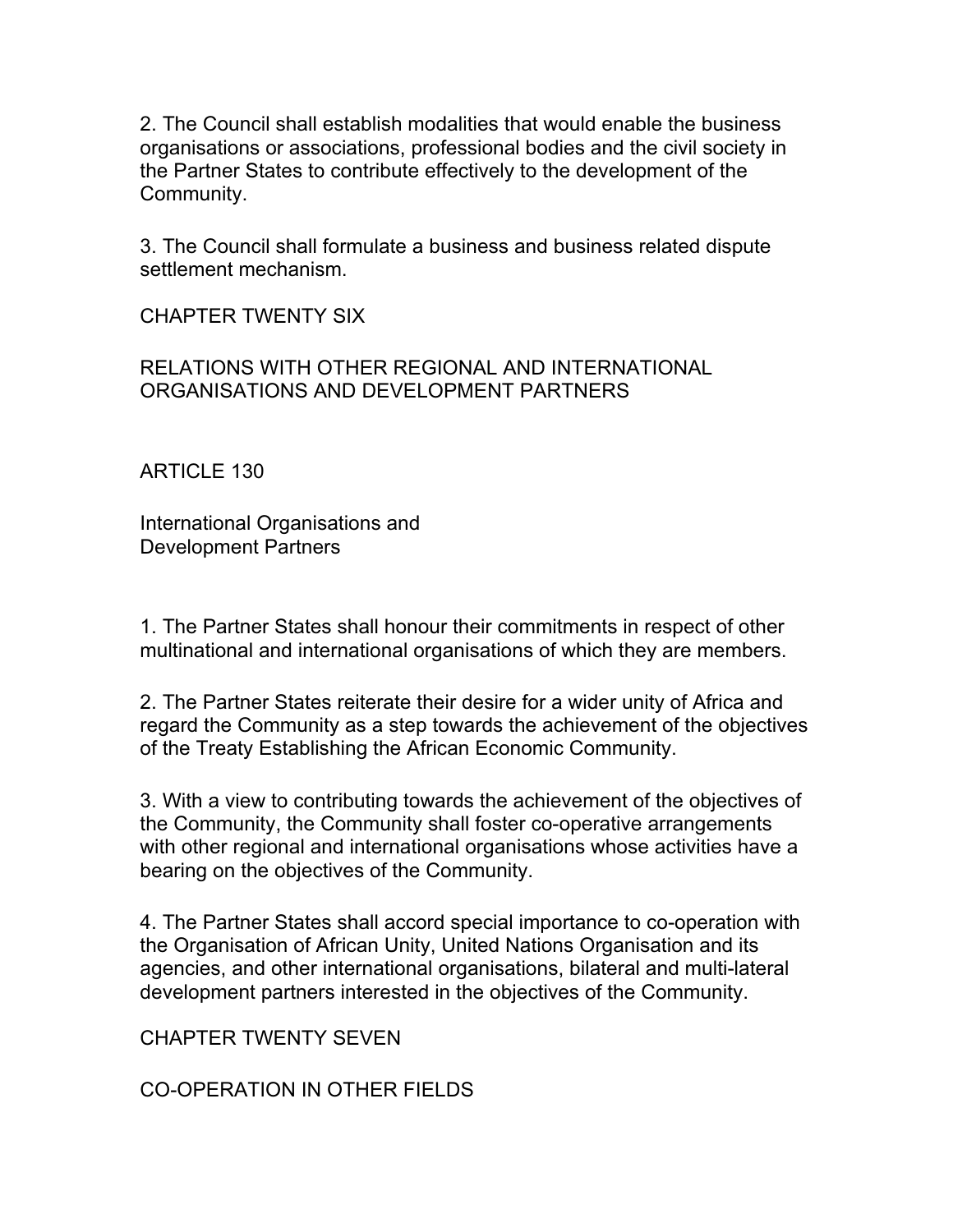# ARTICLE 131

### Other Fields

1. Subject to the provisions of this Treaty, the Partner States undertake to consult with one another through the appropriate institutions of the Community for the purpose of harmonising their respective policies in such other fields as they may, from time to time, consider necessary or desirable for the efficient and harmonious functioning and development of the Community and the implementation of the provisions of this Treaty.

2. For purposes of paragraph 1 of this Article, the Partner States may take in common such other steps as are calculated to further the objectives of the Community and the implementation of the provisions of this Treaty.

# CHAPTER TWENTY EIGHT

FINANCIAL PROVISIONS

ARTICLE 132

**Budget** 

1. There shall be a budget for the organs and institutions of the Community, save for the self accounting institutions.

2. Subject to this Treaty, a budget for the Community for each financial year shall be prepared by the Secretary General for consideration by the Council and approval by the Assembly.

3. All expenditures of the Community in respect of each financial year shall be considered and approved by the Council and shall be met from the budget.

4. The budget of the Community shall be funded by equal contributions by the Partner States and receipts from regional and international donations and any other sources as may be determined by the Council.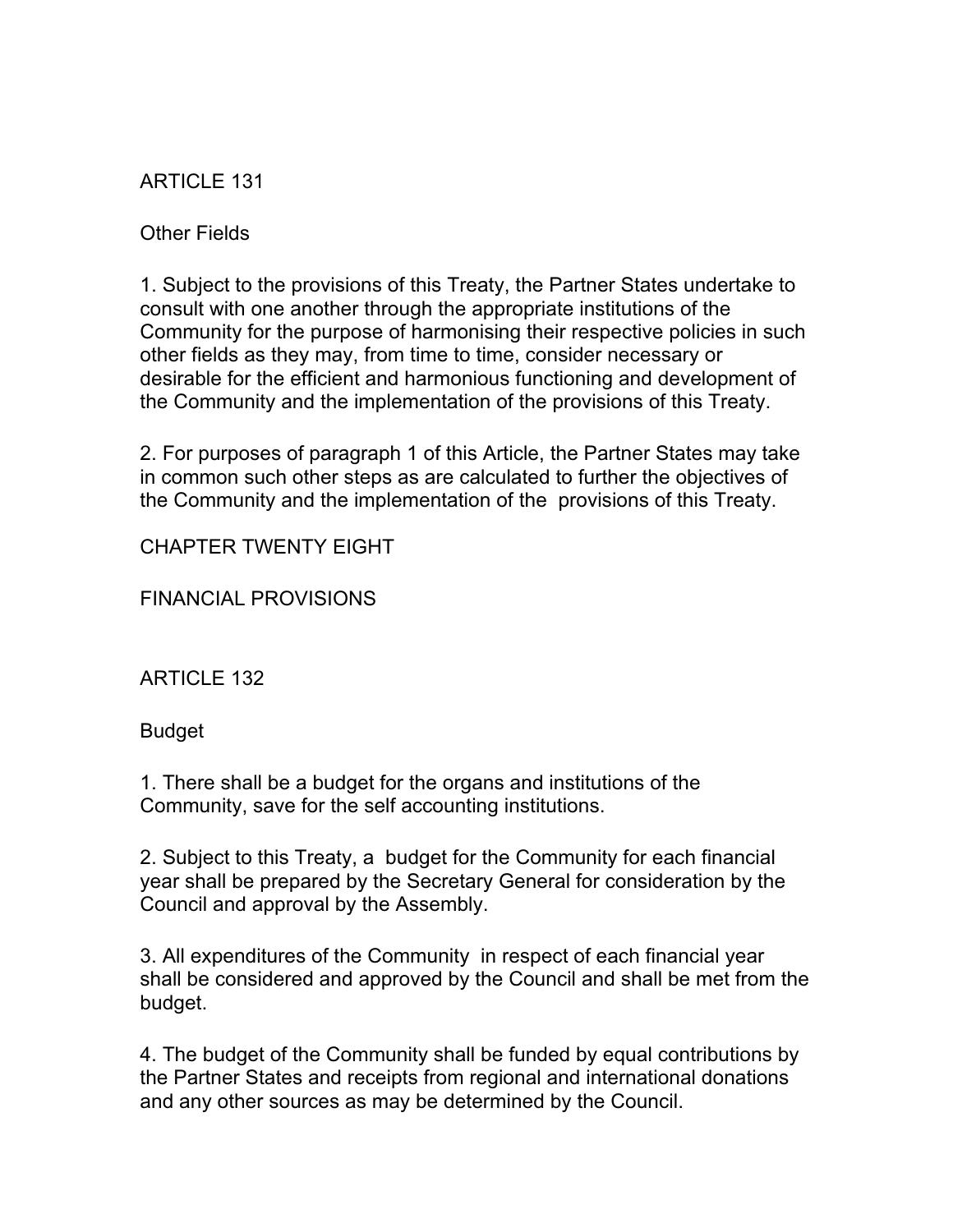5. The resources of the Community shall be utilised to finance activities of the Community as shall be determined by the Assembly on the recommendation of the Council.

6. The budget and accounts of the Community shall be kept and maintained in United States dollars.

7. The financial year of the Community shall run from 1st July to 30th June.

ARTICLE 133

Other Resources

 Other resources of the Community shall include such extra budgetary resources as:

(a) grants, donations, funds for projects and programmes and technical assistance; and

(b) income earned from activities undertaken by the Community.

ARTICLE 134

Audit of Accounts

1. There shall be an Audit Commission made up of the Auditors General of the Partner States whose functions will be to audit the accounts of the Community.

2. It shall be the duty of the Audit Commission to verify that any contributions received or revenue collected by the Community have been allocated and distributed in accordance with this Treaty and to include a certificate to that effect in its report.

3. The Audit Commission shall submit its reports under paragraph 2 of this Article to the Council which shall cause the same to be laid before the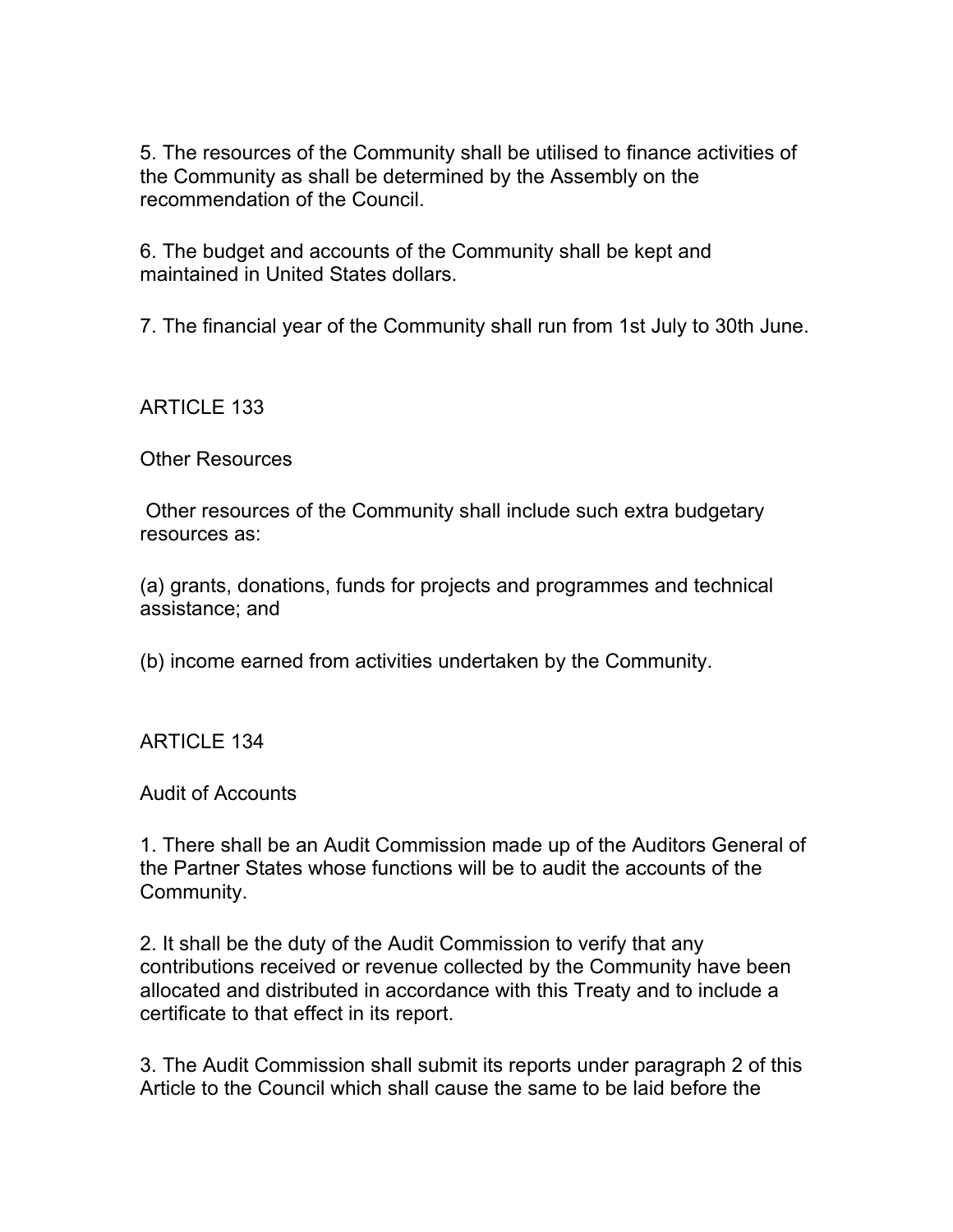Assembly within six months of receipt for debate and for such other consultations and action as the Assembly may deem necessary.

4. In the performance of its functions under this Article, the Audit Commission shall not be subject to the direction or control of any person or authority.

ARTICLE 135

Financial Rules and Regulations

1. The Council shall make financial rules and regulations of the Community.

2. Self-accounting institutions of the Community shall make their own financial rules and regulations in line with the provisions of their respective enabling legislation.

CHAPTER TWENTY NINE

GENERAL, TRANSITIONAL AND FINAL PROVISIONS

**ARTICLE 136** 

Headquarters and Other Offices of the Community

1. The headquarters of the Community shall be in Arusha in the United Republic of Tanzania.

2. There may be established such offices of the Community in the Partner States and elsewhere as the Council may determine.

ARTICLE 137

Official Language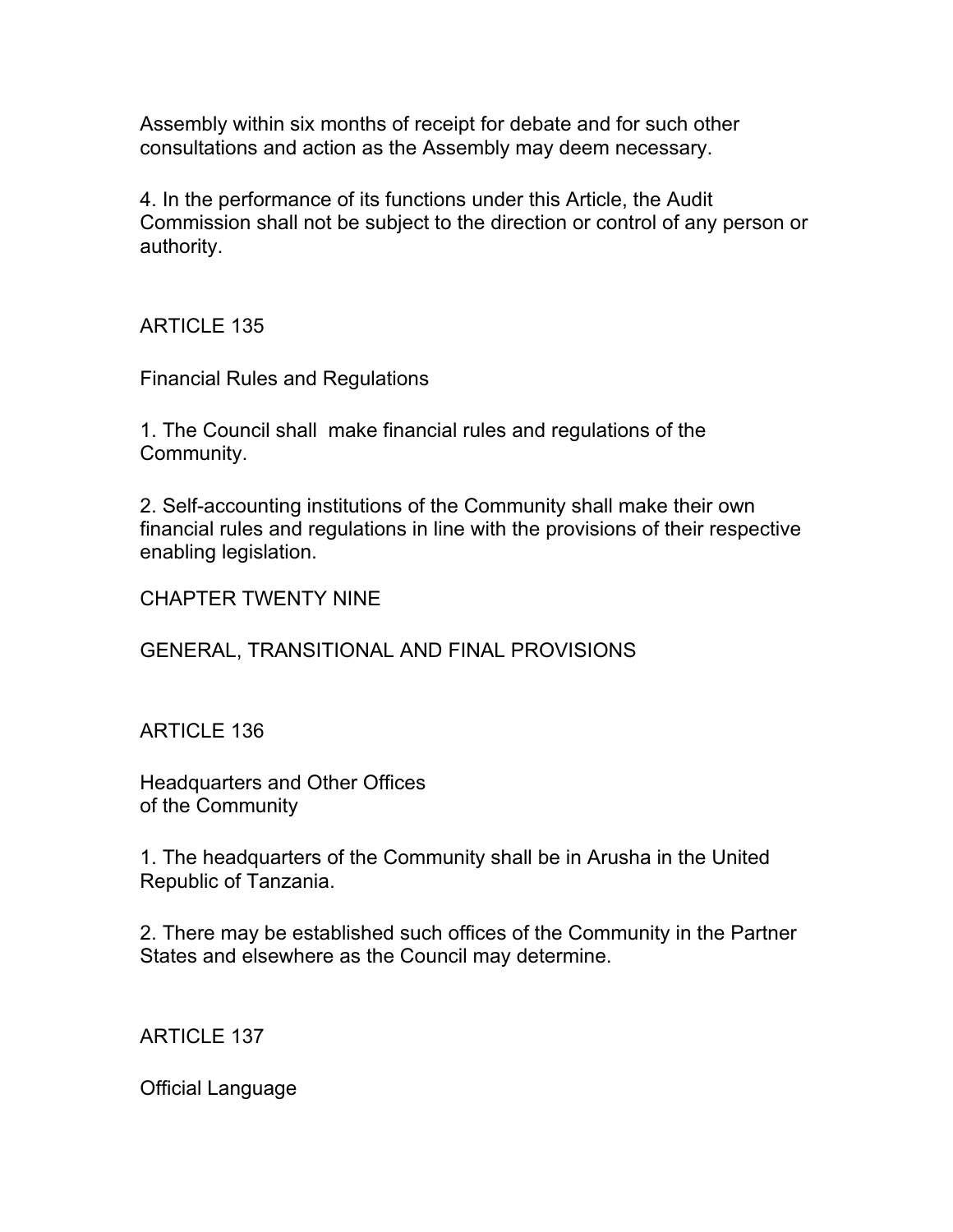1. The official language of the Community shall be English.

2. Kiswahili shall be developed as a lingua franca of the Community.

ARTICLE 138

Status, Privileges and Immunities

1. The Community shall enjoy international legal personality.

2. The Secretary General shall conclude with the Governments of the Partner States in whose territory the headquarters or offices of the Community shall be situated, agreements relating to the privileges and immunities to be recognised and granted in connection with the Community.

3. Each of the Partner States undertakes to accord to the Community and its officers the privileges and immunities accorded to similar international organisations in its territory.

ARTICLE 139

Dissolution of the Permanent Tripartite Commission and its Secretariat

Upon the coming into force of this Treaty, hereinafter referred to as "the appointed day", the Tripartite Commission and the Secretariat of the Tripartite Commission respectively established on the 30th day of November, 1993, by the Agreement for the Establishment of a Permanent Tripartite Commission for Co-operation Between the Republic of Kenya, the Republic of Uganda and the United Republic of Tanzania, and on the 26th day of November, 1994, by the Protocol on the Establishment of the Secretariat of the Permanent Tripartite Commission for Co-operation Between the Republic of Kenya, the Republic of Uganda and the United Republic of Tanzania, shall both cease to exist.

ARTICLE 140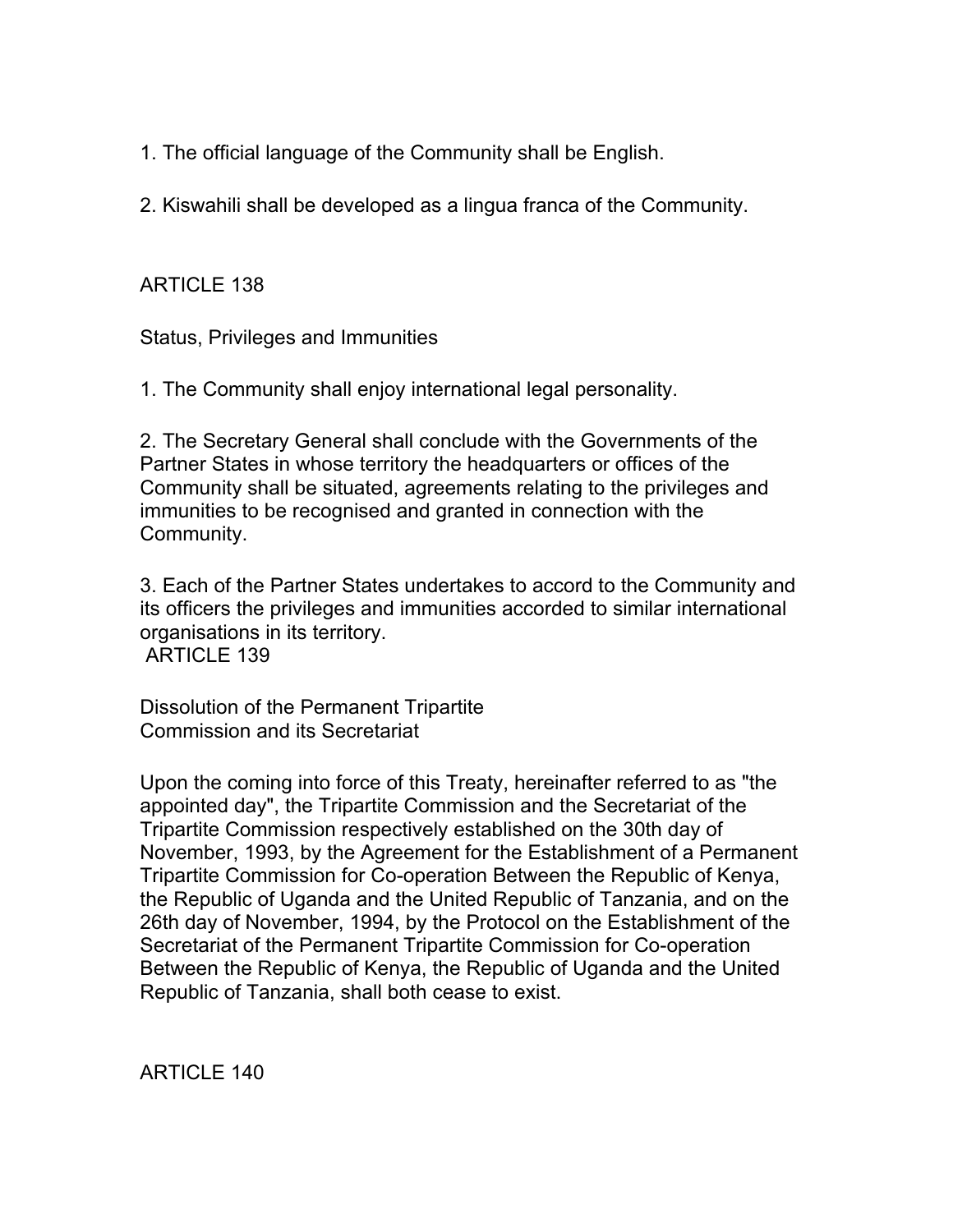Transitional Provisions

1. On the appointed day, the Executive Secretary, the Deputy Executive Secretaries, the Legal Counsel and other staff of the Secretariat of the Tripartite Commission shall assume the offices of the Secretary General, Deputy Secretaries General, Counsel to the Community and other staff of the Community respectively and shall be deemed to have been appointed thereto under the provisions of Articles 67, 68, 69 and 70 of this Treaty respectively:

Provided that the Executive Secretary and the Deputy Executive Secretaries shall serve for the remaining period of their current contractual terms.

2. Until the Council adopts its procedure, the procedure that applies to the Tripartite Commission shall apply to the Council.

 3. Until the Community adopts its own staff rules and regulations and terms and conditions of service and financial rules and regulations, those of the Secretariat of the Tripartite Commission shall apply.

4. Until such time as the Council determines that the Court is fully operational, a Judge appointed under Article 24 of this Treaty shall serve on an ad hoc basis. Notwithstanding the provisions of paragraph 5 of Article 25 of this Treaty, the salary and other terms and conditions of service of a Judge serving on an ad hoc basis shall be determined by the Summit on the recommendation of the Council.

5. Until the Assembly is elected at a time to be determined by the Summit and first meets, the functions of the Assembly in respect of the approval of the budget of the Community, consideration of annual reports on the activities of the Community and annual audit reports of the Audit Commission, shall be performed by the Council.

6. Until the adoption of Protocols referred to in Article 151(1), the Council may make regulations, issue directives, take decisions, make recommendations and give opinions in accordance with the provisions of this Treaty.

7. Pending the conclusion of a Protocol under paragraph 1 of Article 75 of this Treaty, the Partner States agree to maintain the rules of origin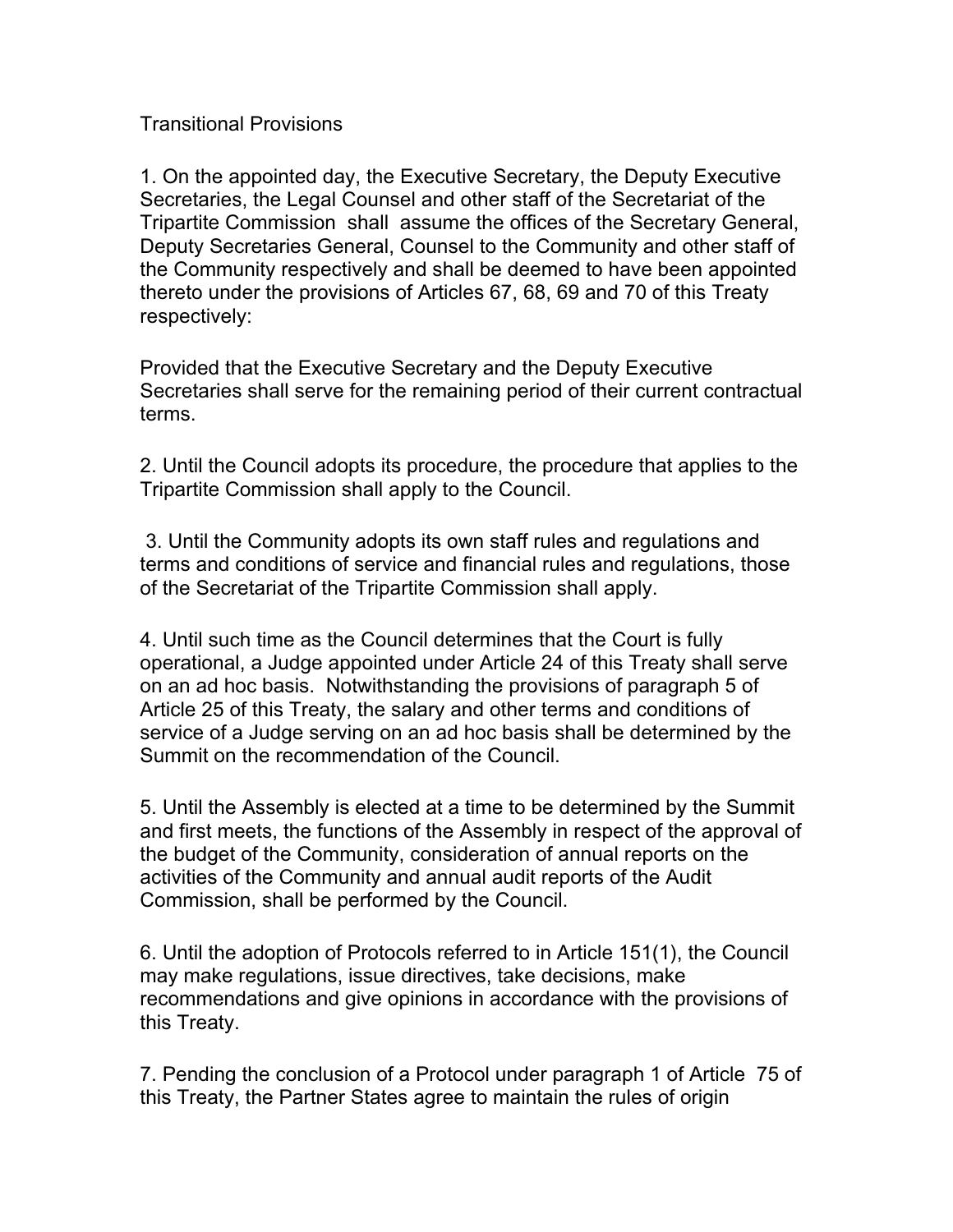currently applicable for the purpose of the preferential treatment of goods traded among them and originating in the Partner States.

### ARTICLE 141

Transfer of Assets and Liabilities

1. On the appointed day there shall be transferred to and vested in the Community by virtue of this Article and without further assurance, all the assets and liabilities of the Secretariat of the Tripartite Commission and from that day, the Community shall, in respect of the assets and liabilities so transferred and vested in it, have all the rights, and be subject to all the liabilities, which the Secretariat of the Tripartite Commission had, or is subject to, immediately before that day.

2. Every contract made by or on behalf of the Secretariat of the Tripartite Commission in writing and whether or not of such a nature that rights and liabilities thereunder can be assigned by the Secretariat of the Tripartite Commission, shall have effect as if made by or, on behalf of the Community and as if references therein to the Secretariat of the Tripartite Commission or any officer or authority thereof, were references to the Community and to the corresponding officer or authority thereof.

3. Any proceedings by or against the Secretariat of the Tripartite Commission pending on the appointed day, shall be continued by or against the Community.

 4. Reference to the Secretariat of the Tripartite Commission, in any law or document shall on and after the appointed day, be construed as references to the Community.

ARTICLE 142

### Saving Provisions

1. Subject to the provisions of this Treaty, the operation of the following tripartite agreements after the coming into force of this Treaty shall not be affected by such coming into force, but the agreements shall be construed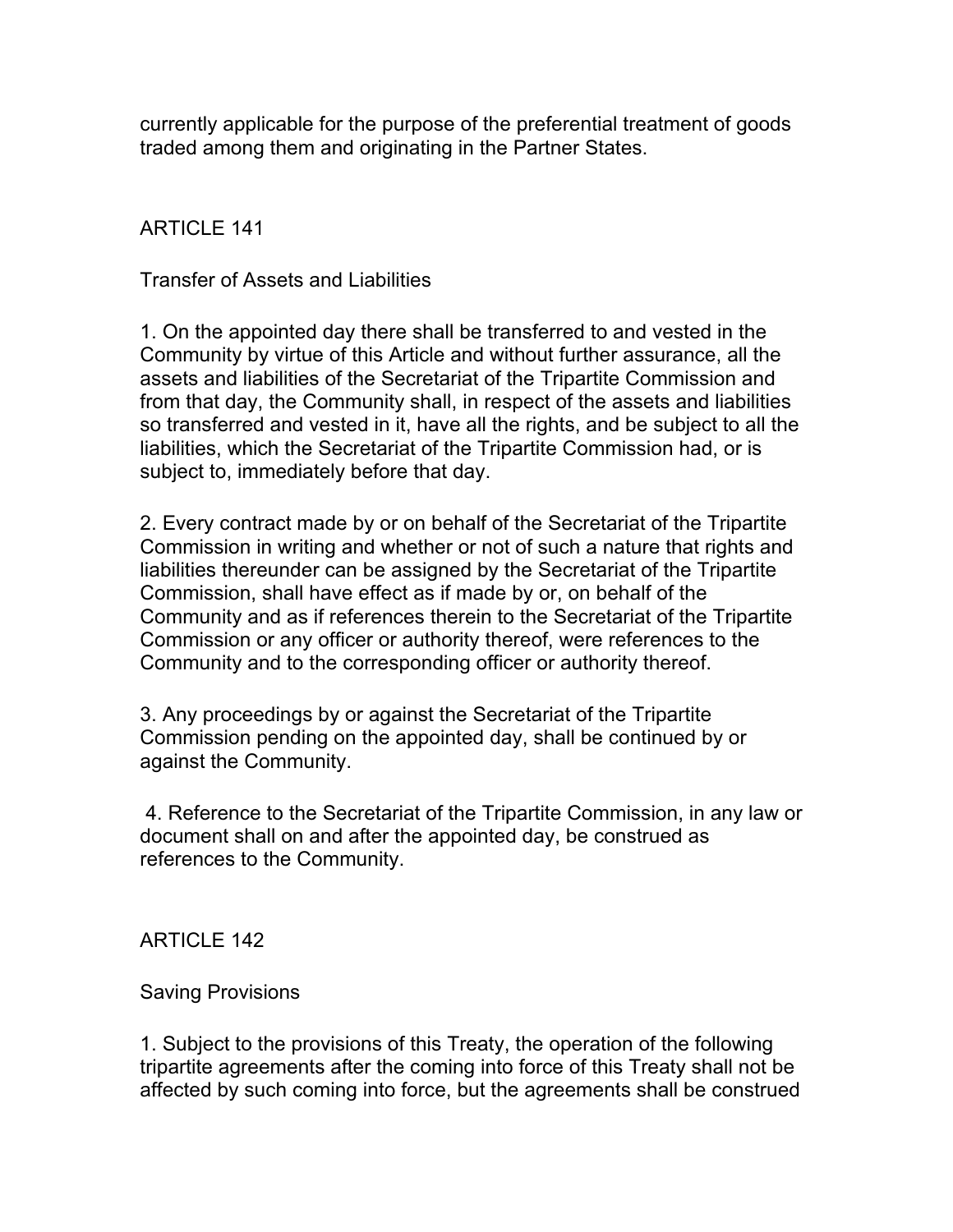with such modifications, adaptations, qualifications and exceptions as may be necessary to bring them into conformity with the Treaty:

(a) Agreement for the Establishment of The Permanent Tripartite Commission for Co-operation Between the Republic of Kenya, the Republic of Uganda and the United Republic of Tanzania;

(b) Protocol on the Establishment of a Secretariat of the Permanent Tripartite Commission for Co-operation Between the Republic of Kenya,

the Republic of Uganda and the United Republic of Tanzania;

(c) Headquarters Agreement between the Secretariat of the Commission for East African Co-operation and the Government of the United Republic of Tanzania;

(d) Tripartite Agreement for the Avoidance of Double Taxation and the Prevention of Fiscal Evasion with respect to Taxes on Income;

(e) Memorandum of Understanding on Co-operation in Defence;

(f) Tripartite Agreement on Road Transport;

(g) Tripartite Agreement on Inland Waterways Transport;

(h) Memorandum of Understanding on Foreign Policy Co-ordination; and (i) Memorandum of Understanding between the Republic of Kenya and the Republic of Uganda and the United Republic of Tanzania for Co-operation on Environment Management.

2. The dissolution of the Tripartite Commission in terms of Article 139 of this Treaty shall not affect the decisions of the Tripartite Commission but such decisions shall be construed and implemented with such modifications, adaptations, qualifications and exceptions as may be necessary to bring them into conformity with this Treaty.

ARTICLE 143

## **Sanctions**

A Partner State which defaults in meeting its financial and other obligations under this Treaty shall be subject to such action as the Summit may on the recommendation of the Council, determine.

# ARTICLE 144

Duration of the Treaty

This Treaty shall have perpetual duration.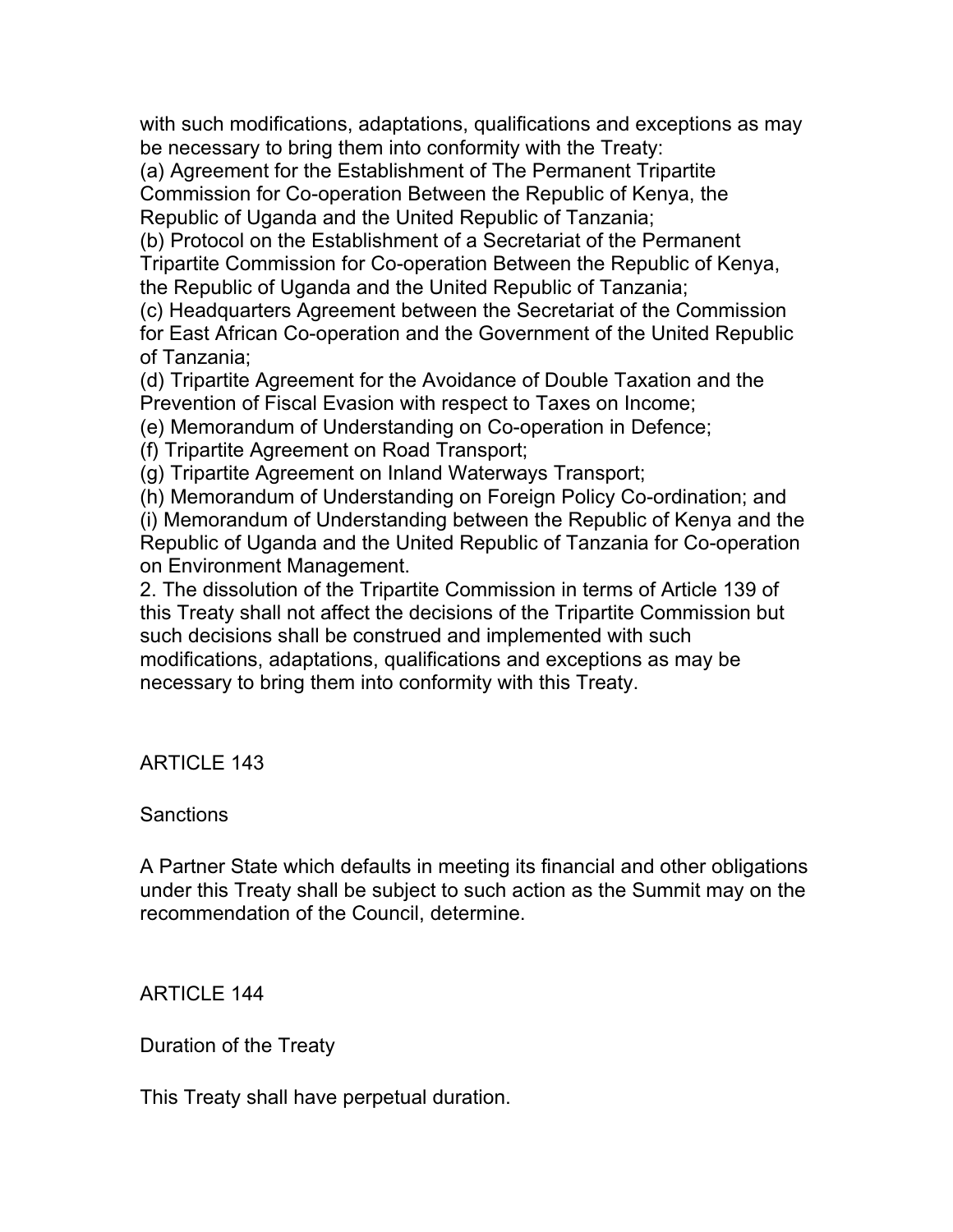ARTICLE 145

Withdrawal of a Member

1. A Partner State may withdraw from the Community provided:

 (a) the National Assembly of the Partner State so resolves by resolution supported by not less than two-thirds majority of all the members entitled to vote; and

 (b) the Partner State gives to the Secretary General twelve month's written notice of its intention to withdraw, unless that State cancels the notice before the expiry of the twelve months.

2. A Partner State wishing to withdraw from the Community shall, during the period of twelve months referred to in paragraph 1 of this Article, continue to be liable to discharge her obligations under the Treaty.

3. Notwithstanding the effective withdrawal from membership by such State, upon expiry of the notice that State shall remain liable to discharge all subsisting obligations and long term commitments incurred during membership.

ARTICLE 146

Suspension of a Member

1. The Summit may suspend a Partner State from taking part in the activities of the Community if that State fails to observe and fulfil the fundamental principles and objectives of the Treaty including failure to meet financial commitments to the Community within a period of eighteen (18) months.

2. A Partner State suspended, in accordance with paragraph 1 of this Article, shall cease to enjoy the benefits provided for under this Treaty but shall continue to be bound by membership obligations until the suspension is lifted.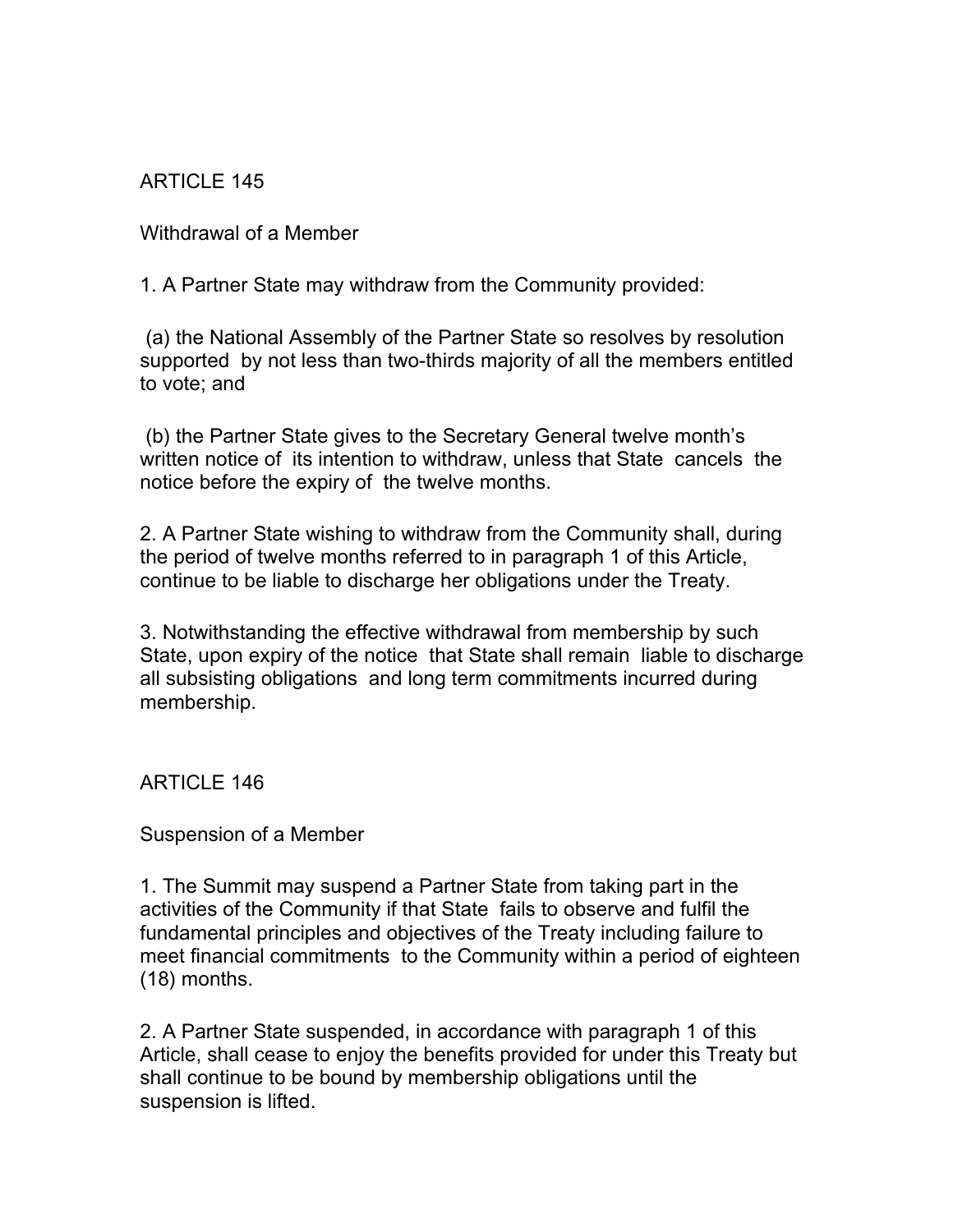## ARTICLE 147

#### Expulsion of a Member

1. The Summit may expel a Partner State from the Community for gross and persistent violation of the principles and objectives of this Treaty after giving such Partner State twelve months' written notice.

2. Upon the expiration of the period specified in paragraph 1 of this Article, the Partner State concerned shall cease to be a member of the Community unless the notice is cancelled.

3. During the period referred to in paragraphs 1 and 2 of this Article the Partner State concerned shall continue to comply with the provisions of this Treaty and be liable to discharge all subsisting obligations and longterm commitments incurred during membership.

ARTICLE 148

Exceptions to the Rule of Consensus

Notwithstanding the provisions of paragraph 3 of Article 12 of this Treaty, the views of the Partner State being considered for suspension or expulsion shall not count, for the purposes of reaching a decision under the provisions of Articles 146 and 147 of this Treaty.

ARTICLE 149

Rights over Property and Assets of the Community Upon Cessation of Membership

1. Where a Partner State withdraws or is expelled in accordance with Articles 145 and 147 respectively of this Treaty the property of the Community in that Partner State's territory shall remain vested in the Community.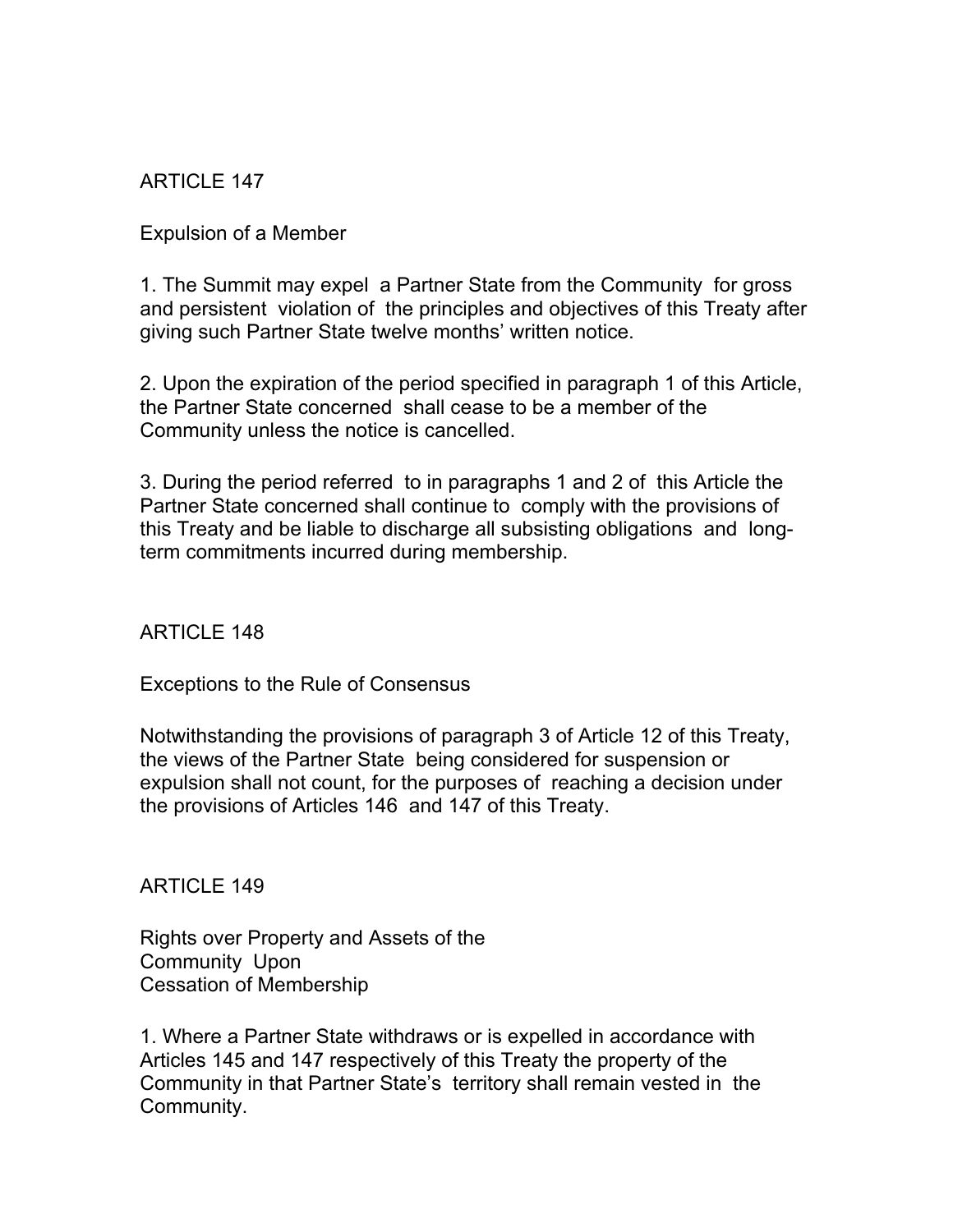2. A State that has ceased to be a Partner State of the Community shall have no claim to or any rights over any property and assets of the Community.

3. The Community shall continue with its remaining membership notwithstanding withdrawal or expulsion of any Partner State.

ARTICLE  $150$ 

Amendment of the Treaty

1. This Treaty may be amended at any time by agreement of all the Partner States.

2. Any Partner State or the Council may submit proposals for the amendment of this Treaty.

3. Any proposals for the amendment of this Treaty shall be submitted to the Secretary General in writing who shall, within thirty days (30) of its receipt, communicate the proposed amendment to the Partner States.

4. The Partner States which wish to comment on the proposals shall do so within ninety days (90) from the date of the dispatch of the proposal by the Secretary General.

5. After the expiration of the period prescribed under paragraph 4 of this Article, the Secretary General shall submit the proposals and any comments thereon received from the Partner States to the Summit through the Council.

6. Any amendment to this Treaty shall be adopted by the Summit and shall enter into force when ratified by all the Partner States.

ARTICLE 151

Annexes and Protocols to the Treaty